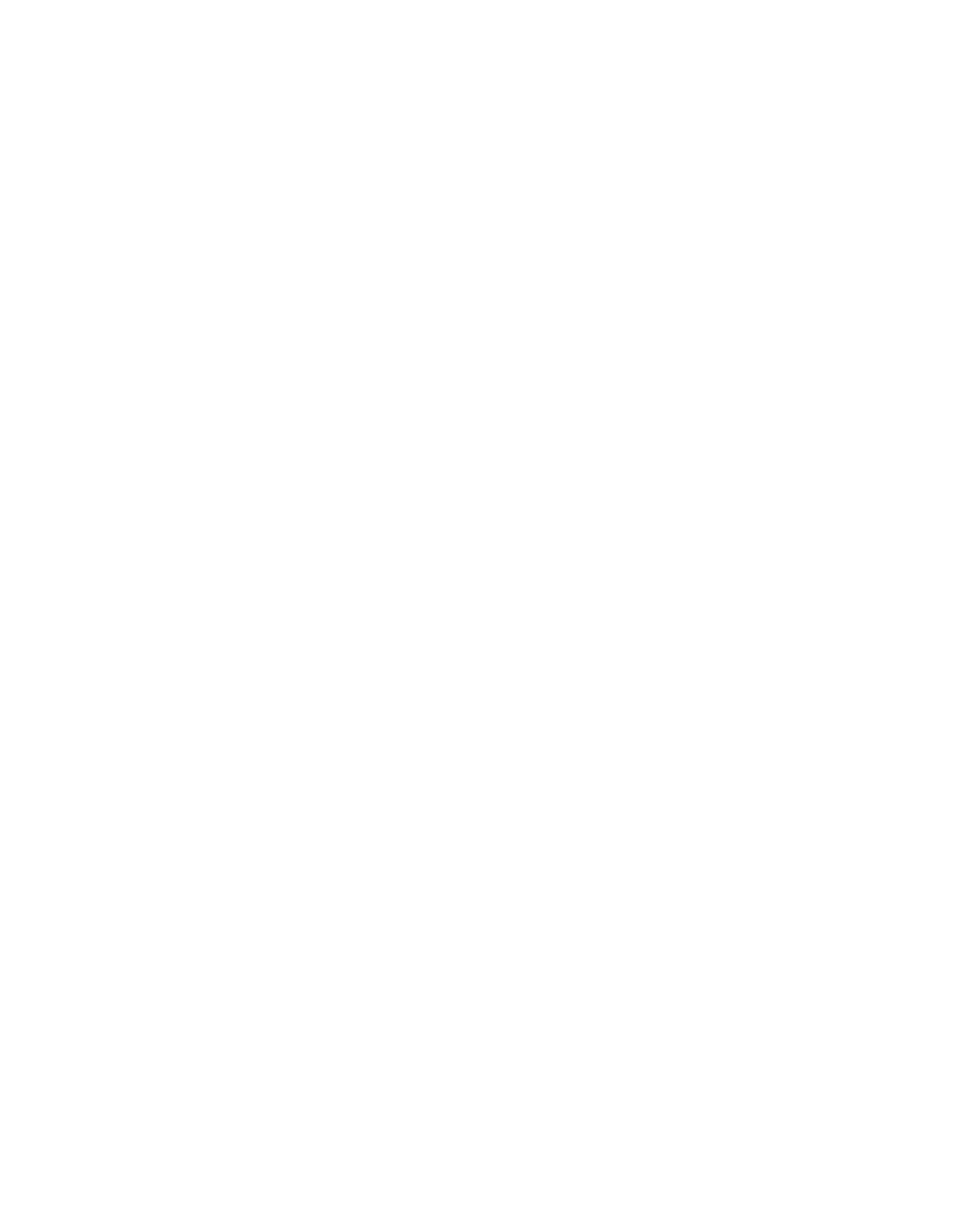# Findings and Conclusions: National Standards Project,

ADDRESSING THE NEED FOR EVIDENCE-BASED PRACTICE **Phase** 2 guidelines for autism spectrum disorder

National Autism Center | Randolph, Massachusetts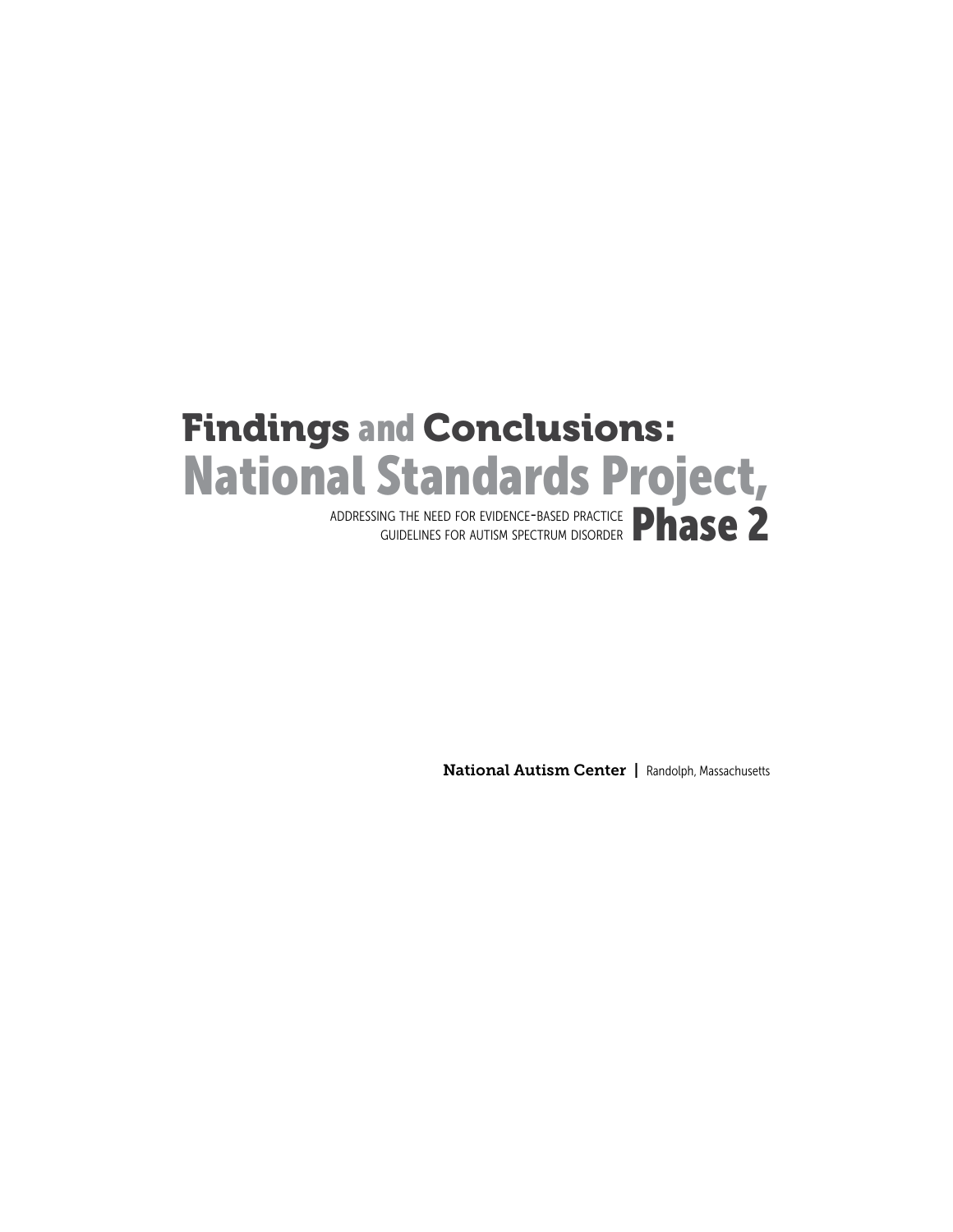

Copyright © 2015 National Autism Center All rights reserved. 41 Pacella Park Drive Randolph, Massachusetts 02368

The authors and editors received no remuneration for recommendations for books and other publications made throughout this manual.

For general reference to this publication, or for any use of its content or data, use this citation: National Autism Center. (2015). *Findings and conclusions: National standards project, phase 2*. Randolph, MA: Author

No part of this publication may be reproduced without the prior written permission of the National Autism Center.

To order copies of this book, please visit www.nationalautismcenter.org or contact the National Autism Center at 877-313-3833 or info@nationalautismcenter.org.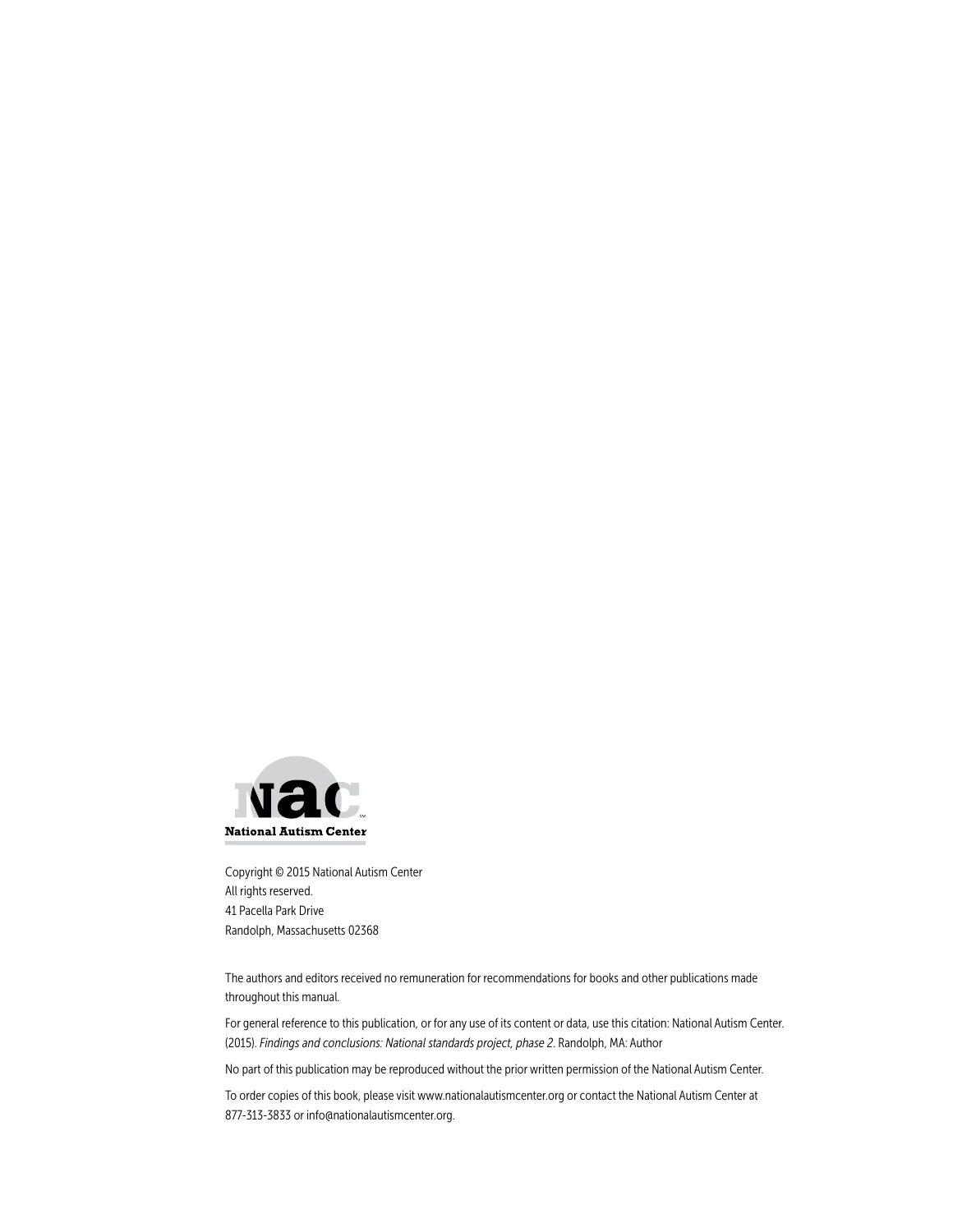## Table of Contents

| <b>Introduction</b> | vi   |
|---------------------|------|
| Acknowledgments     | vii  |
| <b>Contributors</b> | viii |

# 1 National Standards and Autism 9

| Phase 1 of the National Standards Project $\ldots$ 10 |  |
|-------------------------------------------------------|--|
| Phase 2 of the National Standards Project $\ldots$ 10 |  |
|                                                       |  |
| What are the symptoms of ASD? $\ldots$ , , , , , , 11 |  |
|                                                       |  |
|                                                       |  |
|                                                       |  |
|                                                       |  |

| <b>Overview of the National Standards Project, Phase 2</b>                                                                                                                                                                     | 13        |
|--------------------------------------------------------------------------------------------------------------------------------------------------------------------------------------------------------------------------------|-----------|
|                                                                                                                                                                                                                                |           |
|                                                                                                                                                                                                                                |           |
|                                                                                                                                                                                                                                |           |
|                                                                                                                                                                                                                                |           |
| <b>Studies</b>                                                                                                                                                                                                                 |           |
|                                                                                                                                                                                                                                | <b>15</b> |
|                                                                                                                                                                                                                                |           |
|                                                                                                                                                                                                                                |           |
|                                                                                                                                                                                                                                |           |
|                                                                                                                                                                                                                                |           |
|                                                                                                                                                                                                                                |           |
|                                                                                                                                                                                                                                |           |
|                                                                                                                                                                                                                                |           |
| Intervention Classification $\ldots$ , $\ldots$ , $\ldots$ , $\ldots$ , $\ldots$ , $\ldots$ , $\ldots$ , $\ldots$ , $\frac{31}{21}$                                                                                            |           |
| Strength of Evidence Classification System 34                                                                                                                                                                                  |           |
| Intervention Subclassification the contract of the contract of the contract of the state of the contract of the contract of the contract of the contract of the contract of the contract of the contract of the contract of th |           |
| Process                                                                                                                                                                                                                        |           |
| Subcategories                                                                                                                                                                                                                  |           |
|                                                                                                                                                                                                                                |           |
|                                                                                                                                                                                                                                | - 39      |
| Age.                                                                                                                                                                                                                           |           |
| <b>References</b>                                                                                                                                                                                                              | 40        |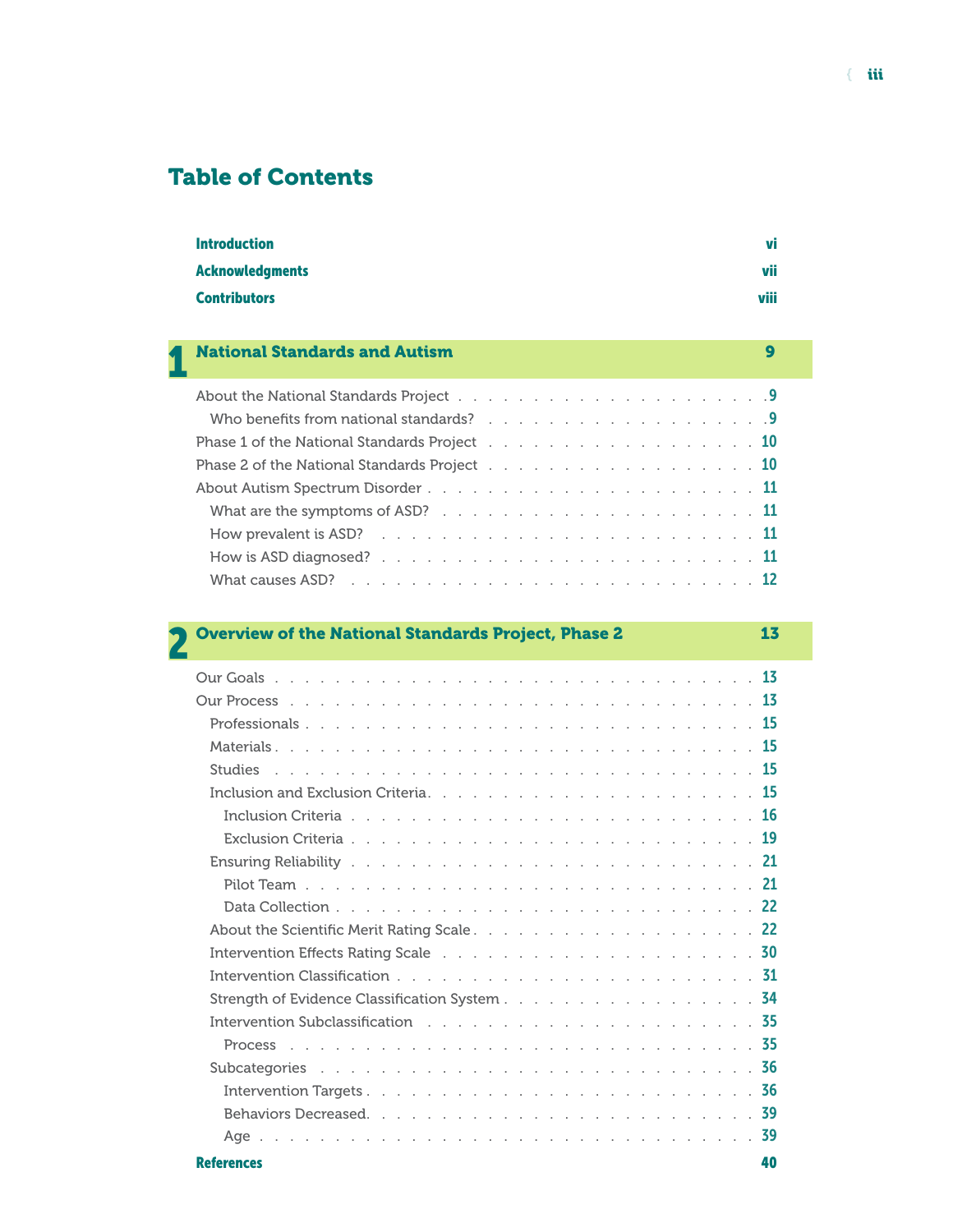| <b>Research Findings</b>                                                            | 41  |
|-------------------------------------------------------------------------------------|-----|
| Research Findings for Children, Adolescents, and Young Adults (Under 22 Years) . 42 |     |
| Established Interventions for Individuals Under Age 22 Tata Alberts Alberts 1942    |     |
|                                                                                     |     |
|                                                                                     |     |
| Cognitive Behavioral Intervention Package 45                                        |     |
| Comprehensive Behavioral Treatment for Young Children 47                            |     |
|                                                                                     |     |
|                                                                                     |     |
|                                                                                     |     |
|                                                                                     |     |
|                                                                                     |     |
| Pivotal Response Treatment®59                                                       |     |
|                                                                                     |     |
|                                                                                     |     |
|                                                                                     |     |
|                                                                                     |     |
|                                                                                     |     |
|                                                                                     |     |
| Emerging Interventions for Individuals Under Age 22 $\ldots$ ,    71                |     |
| Unestablished Interventions for Individuals Under Age 22 72                         |     |
|                                                                                     |     |
|                                                                                     |     |
|                                                                                     |     |
|                                                                                     |     |
|                                                                                     | -73 |

iv  $\rangle$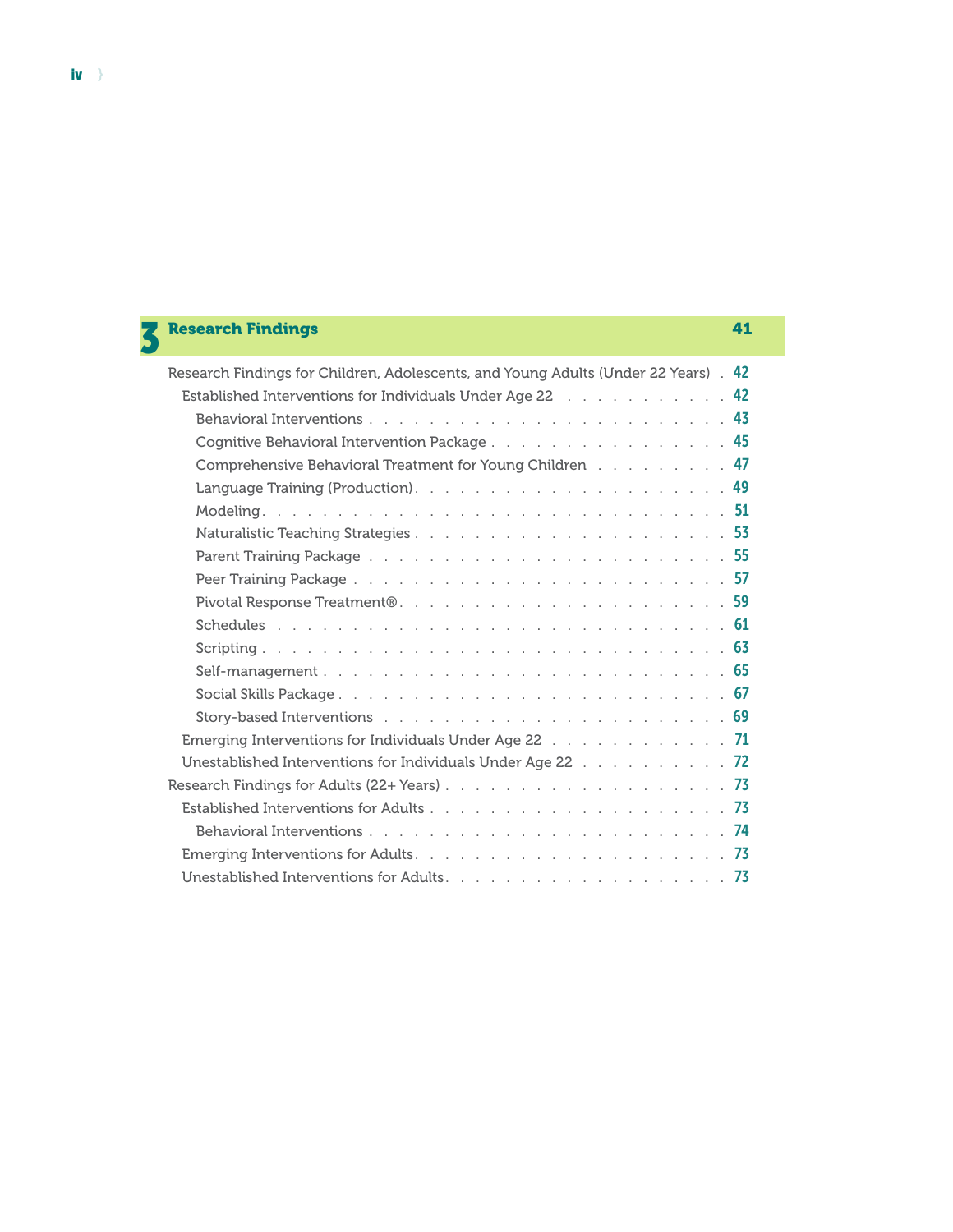| Recommendations for Intervention Selection |  |
|--------------------------------------------|--|
|                                            |  |

# Evidence-based Practice 79

| Incorporating Key Elements in Evidence-based Practice $\ldots$ 81                                             |  |
|---------------------------------------------------------------------------------------------------------------|--|
|                                                                                                               |  |
| Professional Judgment (a) and a subset of the contract of the contract of the contract of the Professional St |  |
|                                                                                                               |  |
|                                                                                                               |  |
| <b>References</b>                                                                                             |  |

| <b>6</b> Limitations and Future Directions                 |  |
|------------------------------------------------------------|--|
|                                                            |  |
| <b>Future Directions for the National Autism Center</b> 86 |  |
| <b>Future Directions for the Research Community</b> 87     |  |
|                                                            |  |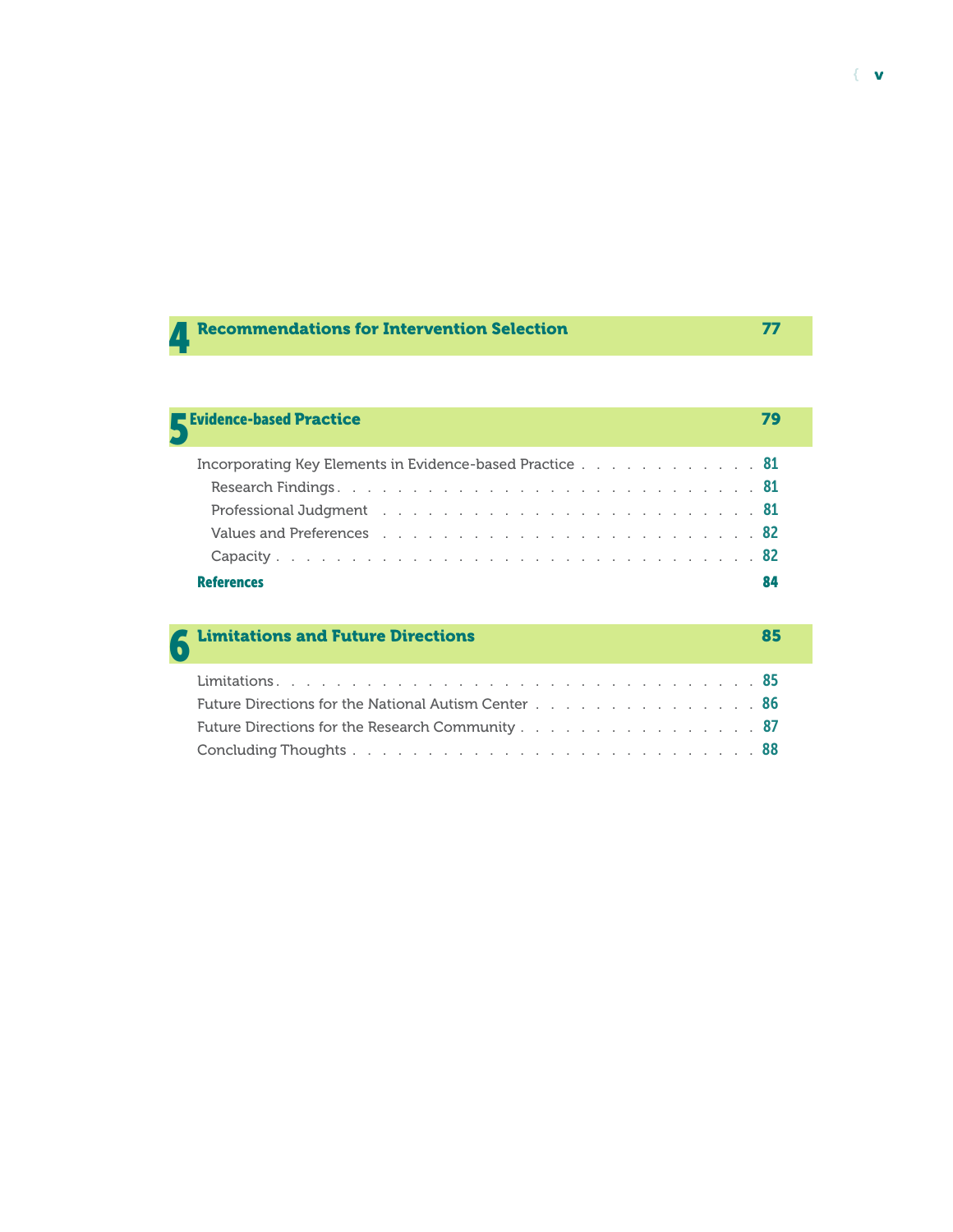#### Introduction

#### ABOUT THE NATIONAL AUTISM CENTER

The National Autism Center is May Institute's Center for the Promotion of Evidence-based Practice. It is dedicated to serving individuals with autism spectrum disorder (ASD) by providing reliable information, promoting best practices, and offering comprehensive resources for families, practitioners, and communities.

An advocate for evidence-based intervention approaches, the National Autism Center identifies effective programming and shares practical information with families and practitioners about how to respond to the challenges they face. The Center also conducts applied research and develops training and service models for practitioners. Finally, the Center works to shape public policy concerning ASD and its intervention through the development and dissemination of national standards of practice.

Guided by a Professional Advisory Board, the Center brings concerned constituents together to help individuals with ASD and their families pursue a better quality of life.

#### ABOUT MAY INSTITUTE

May Institute is an award-winning nonprofit organization that provides educational, rehabilitative, and behavioral healthcare services to individuals with autism spectrum disorder and other developmental disabilities, brain injury, mental illness, and behavioral health needs. The Institute also provides training and consultation services to professionals, organizations, and public school systems.

Since its founding 60 years ago, May Institute has evolved into a national network that serves thousands of individuals and their families annually. With corporate headquarters in Randolph, Mass., the Institute operates more than 160 service locations in more than a dozen states across the country.



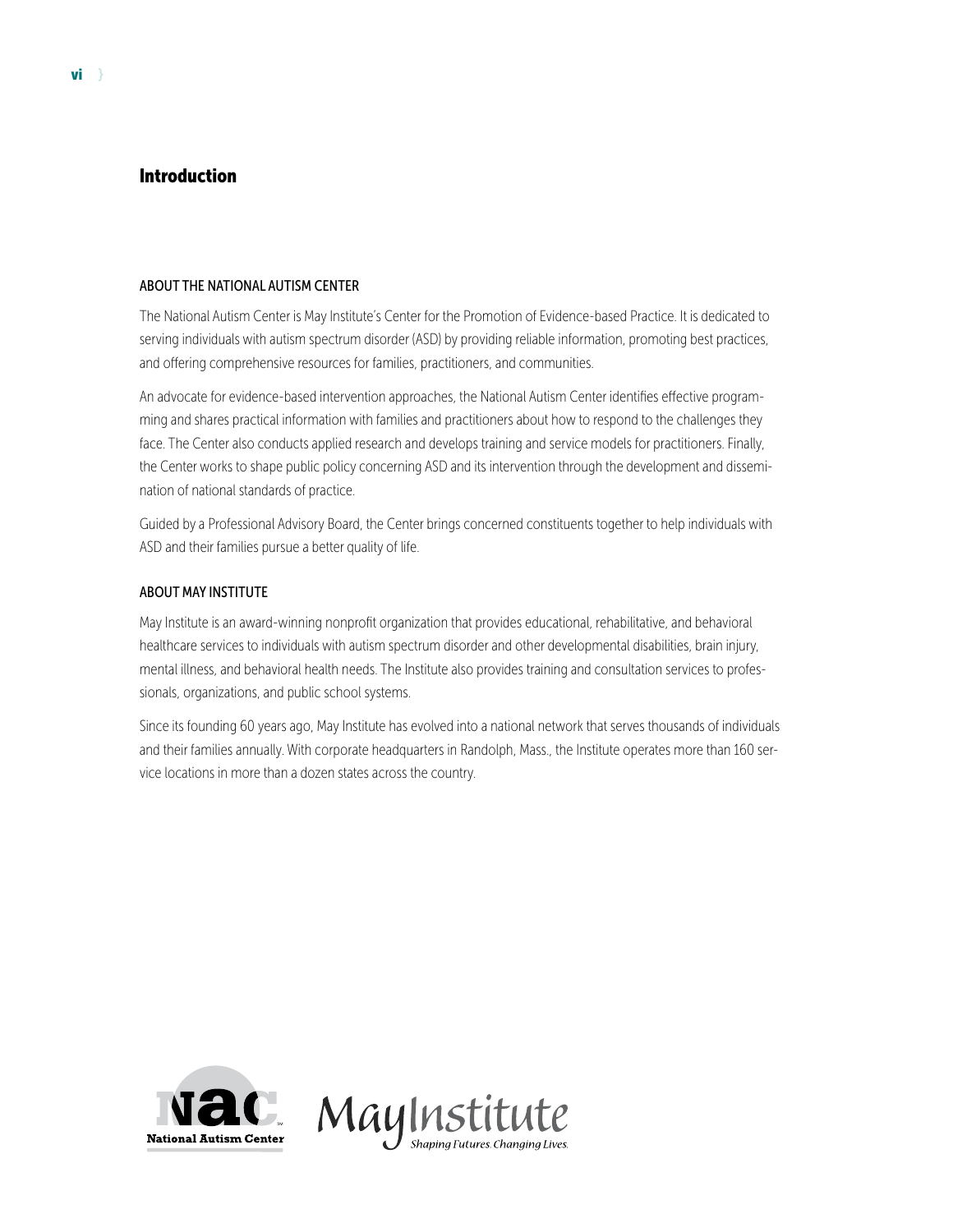#### Acknowledgments

Chairing the National Standards Project, Phase 2 (NSP2) was an exciting career opportunity presented to me several years ago. Having witnessed the extraordinary work that went into the first phase of the National Standards Project, I was initially intimated by the undertaking. I participated in NSP1 as an article reviewer and learned a great deal about the evaluative process of a systematic review. The opportunity to participate in such an important project and collaborate with dedicated professionals made the decision to chair the NSP2 a relatively easy one.

The tremendous amount of support from professionals and family members across the country has been overwhelming. Article reviewers and expert panelists donated their time to both NSP1 and NSP2. Without their efforts, this project would not exist. The family members and caregivers I've met with over the last several years have provided valuable feedback that we have incorporated into the NSP2. As we disseminate the results of the NSP2, we welcome feedback and continued dialogue with professionals, family members, and individuals with ASD regarding the results of the National Standards Project.

The NSP2 would not exist without the incredible work of Dr. Susan Wilczynski and the professionals responsible for the conceptualization and production of Phase 1 of the National Standards Project. Their work continues to impact countless individuals with ASD around the world. Dr. Maria Knox and Audra Murzycki worked tirelessly to ensure the organization and analysis of data were completed with integrity and reliability. Eileen Pollack and her tremendous staff, Julia Burgess, Juanita Class, and Patricia Ladew, spearheaded the editing, design, production, and dissemination of this document.

It is our hope that you find this document to be a reliable source of information as you start or continue your journey to improve the lives of individuals with autism spectrum disorder.

Hanna C. Rue, Ph.D., BCBA-D

Harra Kue

Executive Director, National Autism Center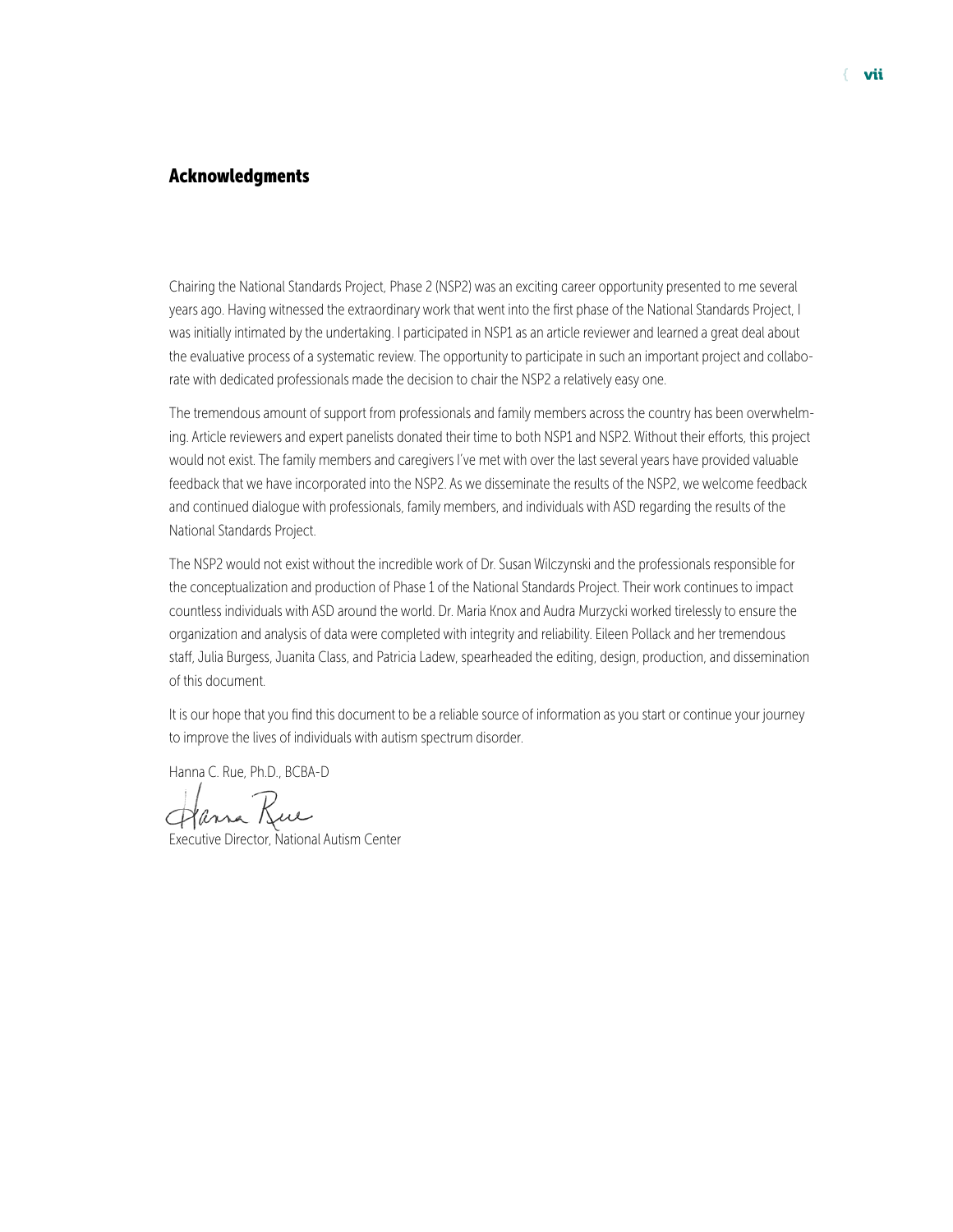Hanna C. Rue, Ph.D., BCBA-D, *Chair* Maria Knox, Ph.D., *Associate Chair*

#### Pilot Team

Hanna C. Rue, Ph.D., BCBA-D Maria Knox, Ph.D. Leah Wildenger Welchons, Ph.D.

#### Research Assistant

Audra Murzycki, M.A.

#### Computer Consultant

Bonnie Souza

#### Project Director

Eileen G. Pollack, M.A.

#### Editors

Juanita Class Patricia Ladew, B.S. Eileen G. Pollack, M.A.

#### Graphic Designer

Juanita Class

#### **Consultant**

Susan M. Wilczynski, Ph.D., BCBA-D

#### Expert Panelists

Hanna C. Rue, Ph.D., BCBA-D *(Chair)* Grace Baranek, Ph.D., OTR/L Jane I. Carlson, Ph.D., BCBA-D Alice Carter, Ph.D. Marjorie H. Charlop, Ph.D., BCBA Ronnie Detrich, Ph.D. Melanie DuBard, Ph.D., BCBA-D Glen Dunlap, Ph.D. Peter Gerhardt, Ed.D. Lynne Gregory, Ph.D. Robert H. Horner, Ph.D. Kara Anne Hume, Ph.D. James K. Luiselli, Ed.D., ABPP, BCBA-D Daniel Martin, Ph.D., BCBA Gail McGee, Ph.D. Samuel L. Odom, Ph.D. Cathy L. Pratt, Ph.D. Patricia A. Prelock, Ph.D., CCC-SLP Robert F. Putnam, Ph.D., BCBA-D Sally J. Rogers, Ph.D. Carol M. Schall, Ph.D. Ilene S. Schwartz, Ph.D., BCBA-D Mark D. Shriver, Ph.D. Tristram H. Smith, Ph.D. Brenda Smith Myles, Ph.D. Aubyn C. Stahmer, Ph.D., BCBA-D Pamela J. Wolfberg, Ph.D. John G. Youngbauer, Ph.D.

#### Article Reviewers

Elizabeth Bacon, M.A. Clarissa S. Barnes, Ph.D., BCBA-D Jennifer D. Bass, Psy.D., BCBA-D Katherine Bellone, Ph.D. Erika M. Biskie, Psy.D. Kirstin Brown Birtwell, M.A. Rachel N. S. Cavalari, Ph.D., BCBA-D Sarah Dufek, M.A. Jessica R. Dykstra, Ph.D., CCC-SLP Neelima G. Duncan, Ph.D., BCBA-D Summer J. Ferreri, Ph.D. Stefanie Fillers, M.S., BCBA M. Beth Gartland, M.A., BCBA Anisa N. Goforth, Ph.D., NCSP Denise Gourley-Salazar, B.S. Bryan Harrison, M.A. Michelle A. Hickman, Ph.D., BCBA-D Tiffany L. Hutchins, Ph.D. Allison Jobin, Ph.D., BCBA-D Candice M. Jostad, Ph.D., BCBA-D Courtney L. Keegan, M.Ed., BCBA, LBA Janine Kesterson, Ph.D., NCSP, BCBA-D Maria Knox, Ph.D. Abigail M. Lambert, M.A. Adeline Low, M.A., BCBA Amanda McNeal, BCaBA Kimberly Mills, Ph.D., BCBA-D Lisa Minor, Ph.D., BCBA-D Corinne M. Murphy, Ph.D., BCBA-D Audra C. Murzycki, M.A. Leona Oakes, B.A. Michelle Petrongolo, Psy.D., BCBA Sarah E. Pinkelman, M.S., BCBA Alexis Pittenger, M.A. Joshua B. Plavnick, Ph.D., BCBA-D Sarah R. Reed, M.A. Hanna C. Rue, Ph.D., BCBA-D Jennifer L. Rymanowski, Ph.D., BCBA-D Maura Sabatos-DeVito, M.S. Ann M. Sam, M.A.T. Susan M. Silvestri, Ph.D., BCBA-D L. Lynn Stansberry Brusnahan, Ph.D. M. Kathleen Strickland-Cohen, Ph.D., BCBA-D Traci A. Taber, M.S., BCBA Jennifer A. Toomey, Ph.D. Potheini Vaiouli, MT-BC Michael J. Vance, Ph.D. Jonna H. von Schulz, M.A. Leah W. Welchons, Ph.D., BCBA-D Kaitlyn P. Wilson, M.S., CCC-SLP Connie Wong, Ph.D. Kathryn E. Woods, Ph.D. Kimberly A. Zoder-Martell, Ph.D., HSPP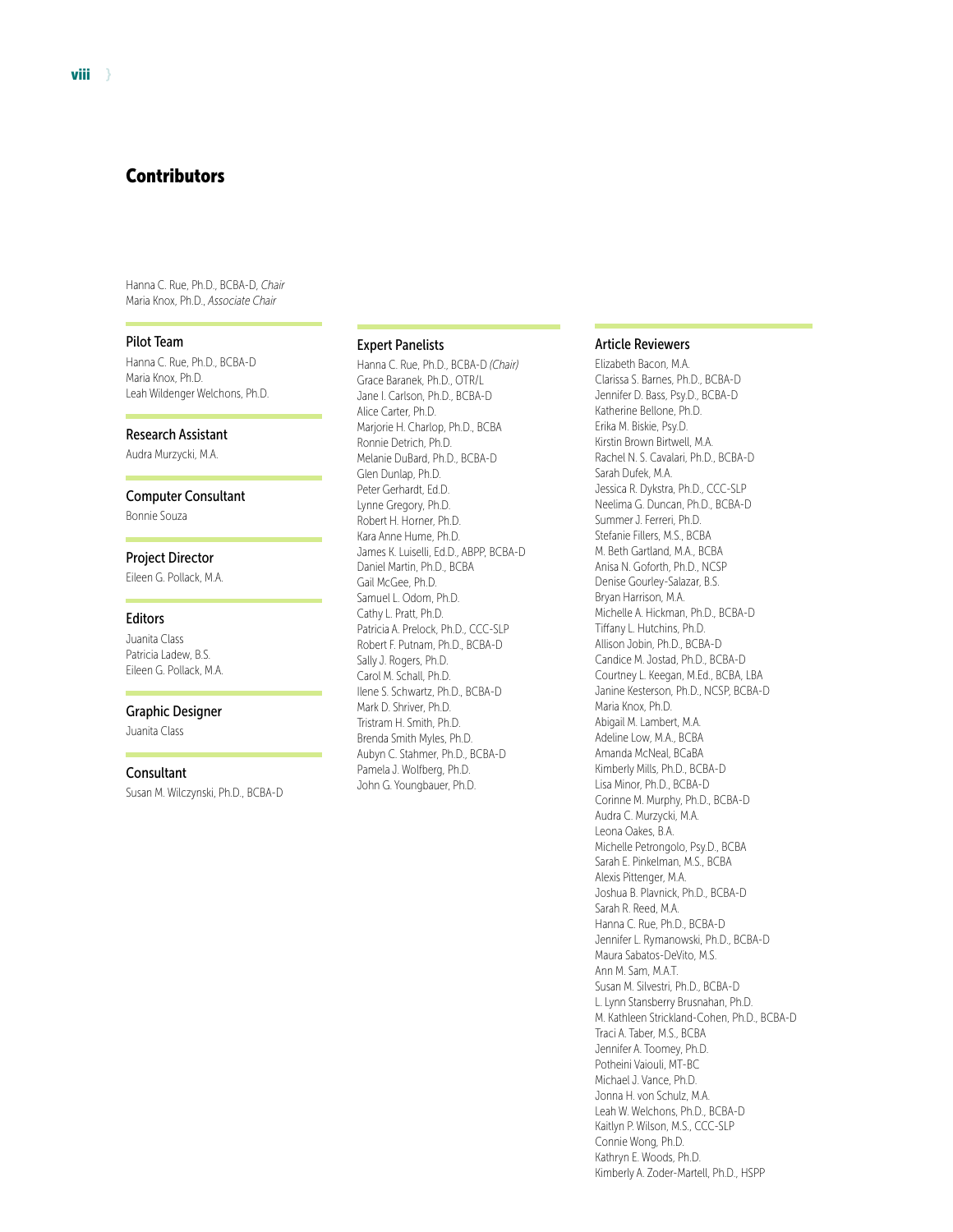# National Standards and Autism

# About the National Standards Project

The National Standards Project, a primary initiative of the National Autism Center, addresses the need for evidence-based practice guidelines for autism spectrum disorder (ASD). Its primary goal is to provide critical information about which interventions have been shown to be effective for individuals with ASD.

The National Standards Project seeks to:

- ◖ provide the strength of evidence supporting educational and behavioral interventions that target the core characteristics of these neurological disorders
- ◖ describe the age, diagnosis, and skills/behaviors targeted for improvement associated with intervention options
- ◖ identify the limitations of the current body of research on autism interventions
- ◖ offer recommendations for engaging in evidence-based practice for ASD

## *Who benefits from national standards?*

We believe that parents, caregivers, educators, and service providers who must make complicated decisions about intervention selection will benefit from national standards.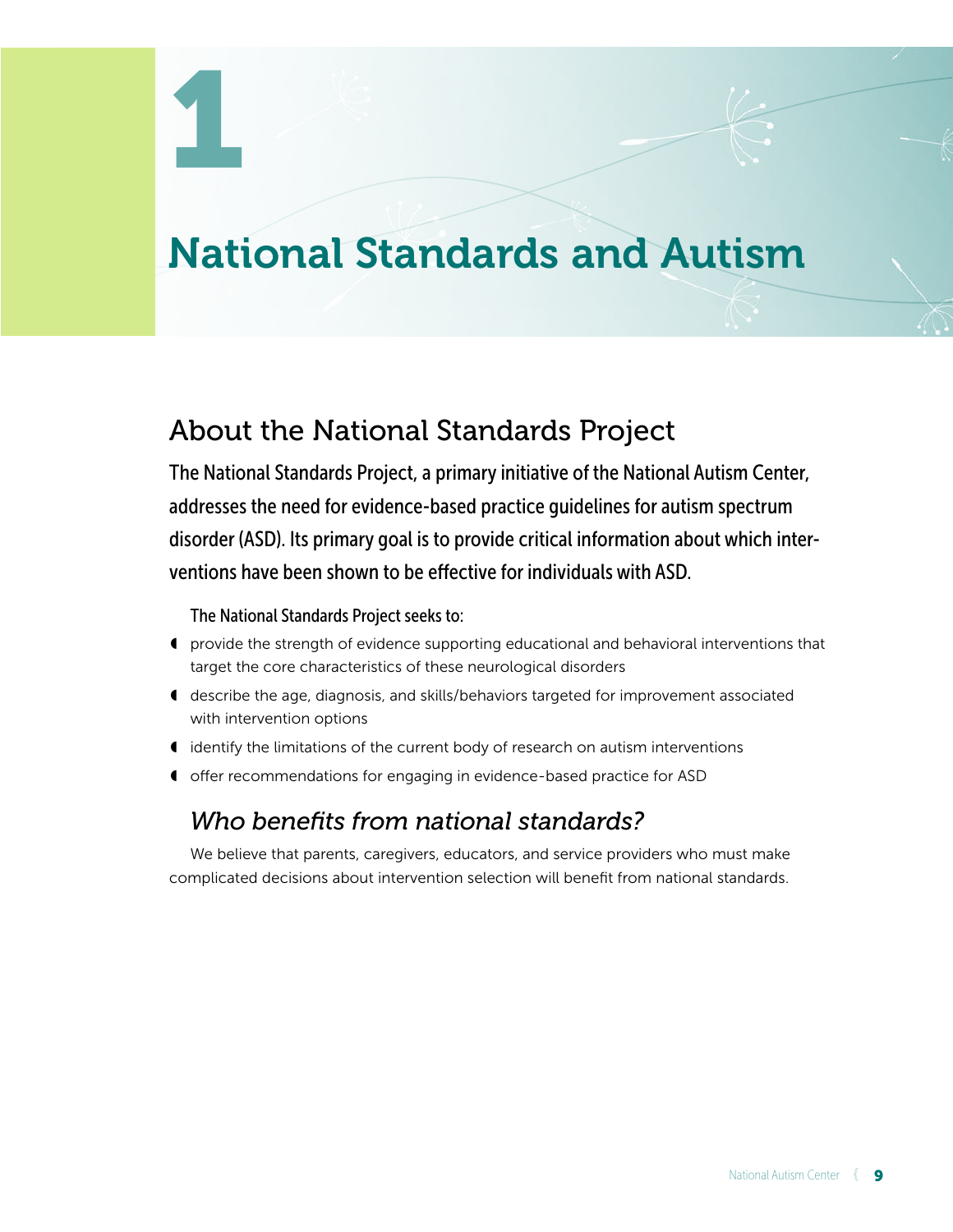# Phase 1 of the National Standards Project

The National Autism Center launched the project in 2005 with the support and guidance of an expert panel composed of nationally recognized scholars, researchers, and other leaders representing diverse fields of study. The culmination of this rigorous multi-year project was the National Standards Report (Phase 1 of the National Standards Project), published in 2009. It was the most comprehensive analysis available at the time about interventions for children and adolescents with ASD. Since 2009, the National Autism Center has shared these results with hundreds of thousands of individuals.

Phase 1 (NSP1) examined and quantified the level of research supporting interventions that target the core characteristics of ASD in children, adolescents, and young adults (under 22 years of age) on the autism spectrum.

# Phase 2 of the National Standards Project

The National Autism Center launched the second phase of the National Standards Project (NSP2) in 2011 in order to provide up-to-date information on the effectiveness of a broad range of interventions for ASD. There has been a great deal of new research published since 2007, the end of the period evaluated by Phase 1 of the National Standards Project.

Phase 2 (NSP2) reviewed studies published between 2007 and February of 2012. As in the first iteration of the National Standards Project, the focus was an evaluation of educational and behavioral intervention literature for individuals with ASD. This review updated our summary of ASD intervention literature for children and youth under age 22. We have updated our original findings, added information, and evaluated whether any of the Emerging interventions in NSP1 had moved into the Established or Unestablished categories in NSP2.

We also analyzed intervention outcome studies for individuals ages 22 years and older. Because the first phase of the NSP focused solely on interventions for individuals under age 22, the NSP2 literature search for individuals ages 22+ spanned several decades. The earliest intervention outcome study for individuals ages 22+ was published in 1987.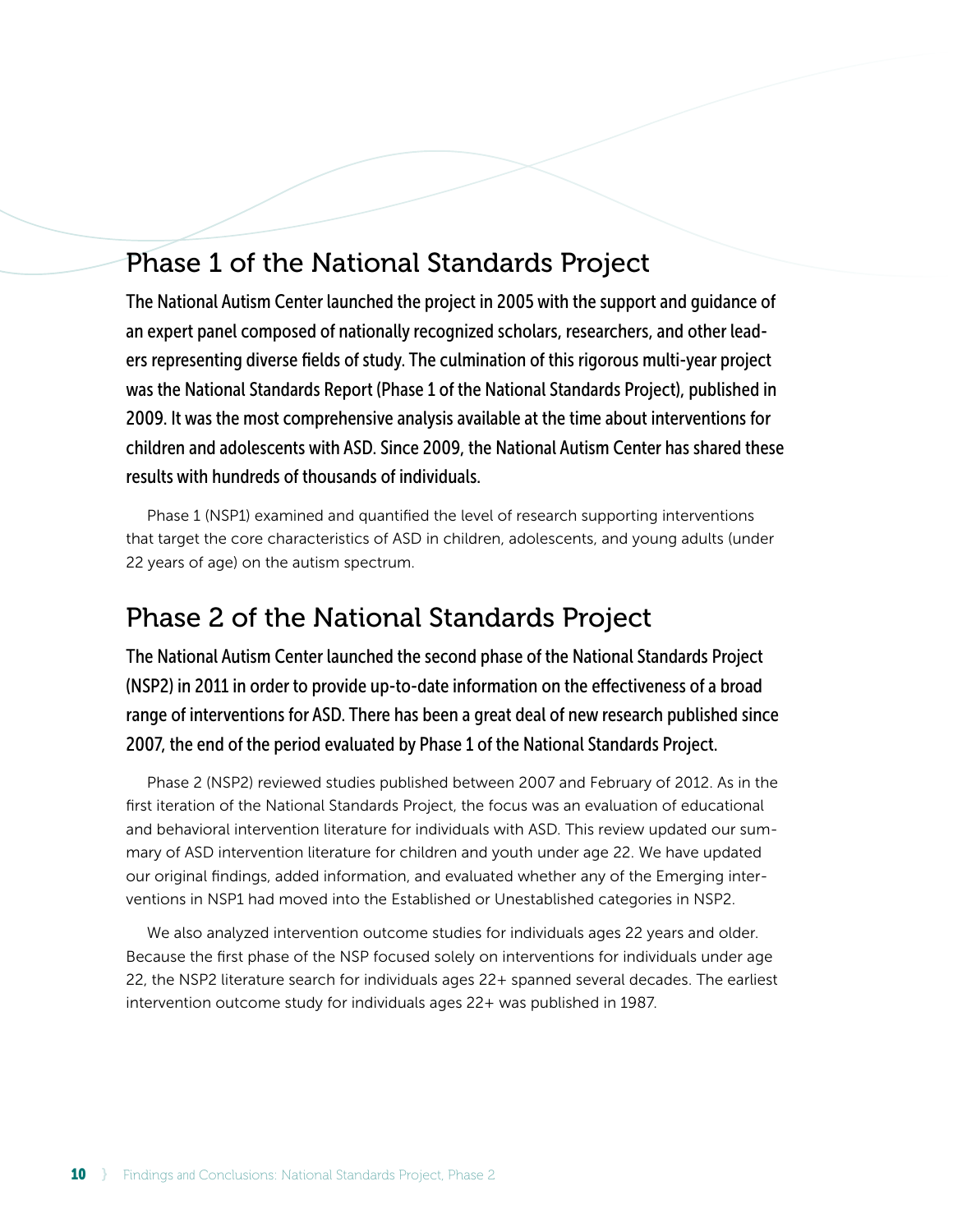# About Autism Spectrum Disorder

Autism spectrum disorder (ASD) is a neurodevelopmental disorder characterized by deficits in social interactions and social communication and by restricted, repetitive patterns of behavior.

### What are the symptoms of ASD?

*Social Interaction and Social Communication*: Child shows little interest in making friends; initiates social interactions primarily to have immediate needs met (e.g., to get food, preferred toy); and tends not to share accomplishments and experiences. Other symptoms include lack of eye contact, and absent or limited and atypical gestures (e.g., using someone's hand as a tool for opening the door). Loss of language occurs in some cases.

*Restricted Interests and Repetitive Behaviors*: Intensely repetitive motor movements or use of objects; child is consumed with a single item, idea, or person; experiences difficulty with changes in the environment or transitioning from one situation to another; may have frequent tantrums; and may be aggressive or self-injurious.

# How prevalent is ASD?

The number of diagnosed cases of autism and related disorders has dramatically increased over the past decade. The most recent studies (Centers for Disease Control and Prevention, 2014) report that ASD occurs in approximately one in every 68 births. ASD is one of the most common serious developmental disabilities, and is almost five times more likely to occur in boys than in girls.

# How is ASD diagnosed?

There are no medical tests for diagnosing autism, but when parents become concerned about developmental delays in children, they should consult a physician. He or she can rule out various potential medical causes, such as hearing problems. Before a child can be diagnosed, that child should be evaluated by an autism specialist. Such a person may be a psychologist, psychiatrist, pediatric neurologist, or developmental pediatrician who specializes in diagnosing and treating children with ASD.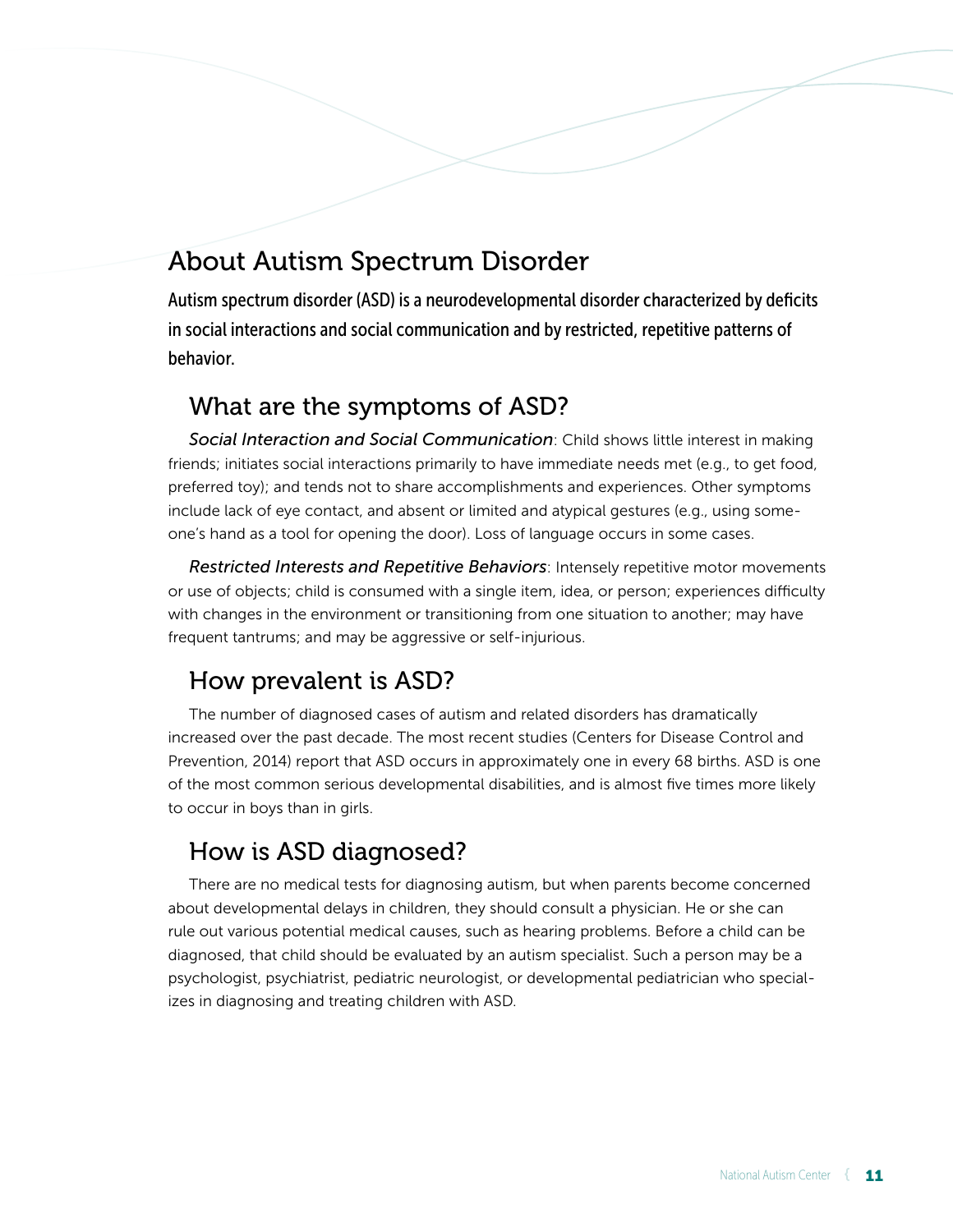Best practice guidelines identify the following six components of a comprehensive diagnostic evaluation for autism:

- 1. Parent or caregiver interview
- 2. Review of relevant medical, psychological, and/or school records
- 3. Cognitive/developmental assessment
- 4. Direct play observation
- **5.** Measurement of adaptive functioning
- 6. Comprehensive medical examination

ASD diagnostic criteria are described by the American Psychiatric Association (APA) in its *Diagnostic & Statistical Manual of Mental Disorders* (*DSM-5*). Qualified professionals provide these diagnoses when symptoms of ASD (social interaction and social communication, and repetitive behaviors) are present in ranges that are inappropriate for the child's age and developmental level.

ASD is diagnosed when all these symptoms are present to some degree. A diagnosis also includes a specification of severity. Specifically, qualified professionals will use information gathered during the diagnostic assessment to indicate the level of support an individual with ASD requires: Level 1, Requiring Support; Level 2, Requiring Substantial Support; and Level 3, Requiring Very Substantial Support.

### What causes ASD?

Although one specific cause of ASD is not known, current research links autism to biological or neurological differences in the brain. Autism is believed to have a genetic basis, although no single gene has been directly linked to the disorder. Researchers are using advanced brain-imaging technology to examine factors that may contribute to the development of autism. MRI (Magnetic Resonance Imaging) and PET (Positron Emission Tomography) scans can show abnormalities in the structure of the brain, with significant cellular differences in the cerebellum.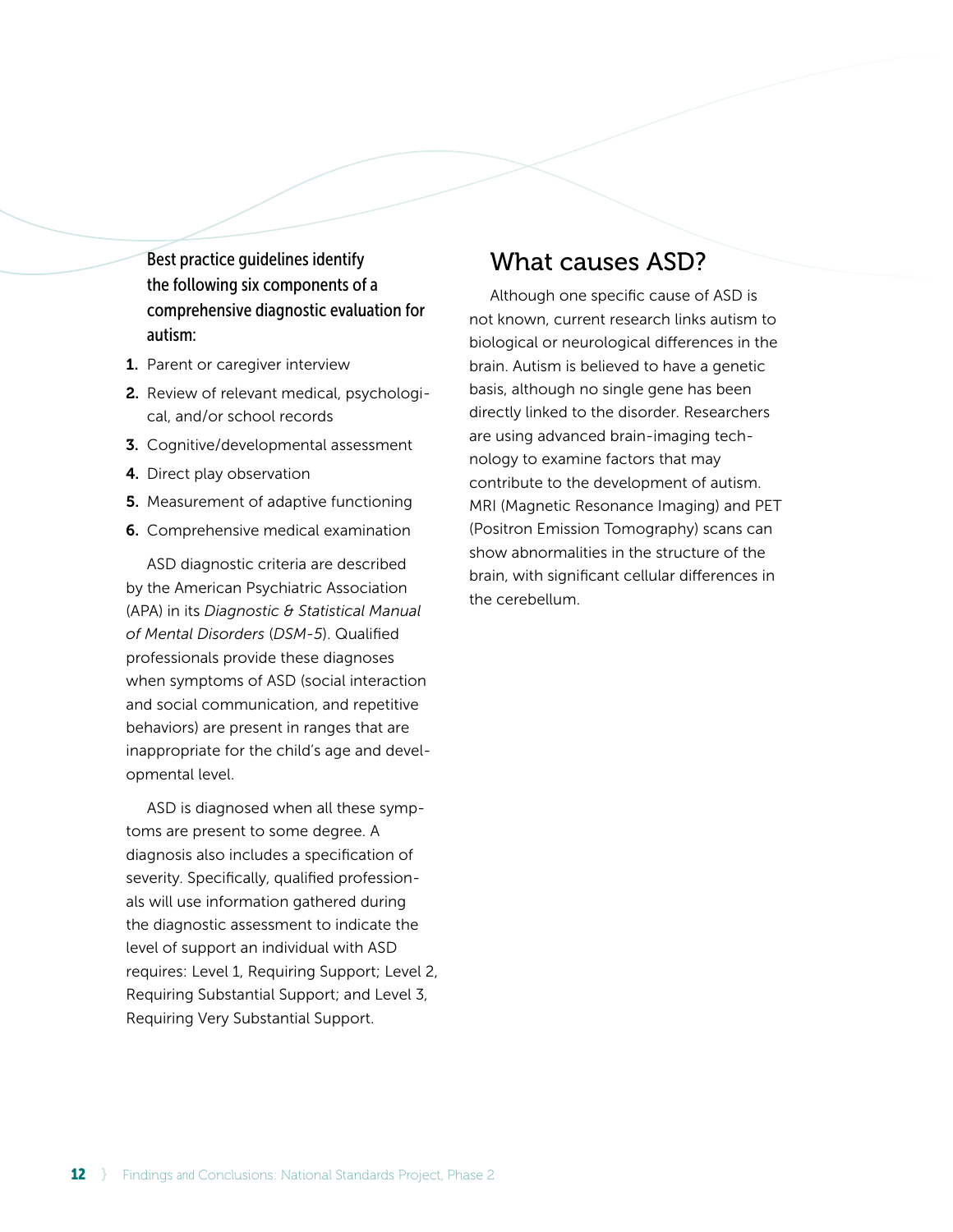# Overview of the National Standards Project, Phase 2

# Our Goals

### Phase 2 of the National Standards Project (NSP2) has four main goals:

- 1. To provide an update to the previous project, NSP1, published as the National Standards Report in 2009. Specifically, NSP2 reviews peer-reviewed intervention outcome studies for children/adolescents/young adults with autism spectrum disorder (ASD) since the publication of NSP1. The dates of peer-reviewed studies range from 2007 to 2012.
- 2. To extend the review of intervention outcome literature to include adults (22 years and older) with ASD.
- 3. To incorporate relevant feedback received regarding NSP1 categorization. The NSP2 report is intended to be more specific than the NSP1 report regarding the interventions it identifies as beneficial.
- 4. To assist parents, caregivers, educators, and service providers in understanding how to integrate evidence-based interventions into a well-rounded, individualized educational or behavioral program.

# Our Process

Phase 2 of the National Standards Project maintains essentially the same process of evaluating the quality of science and intervention effects that was developed for NSP1. For detailed information regarding the development of our model, please see the National Standards Report, dated 2009.

A flowchart outlining key components of the NSP2 systematic review is provided on the following page.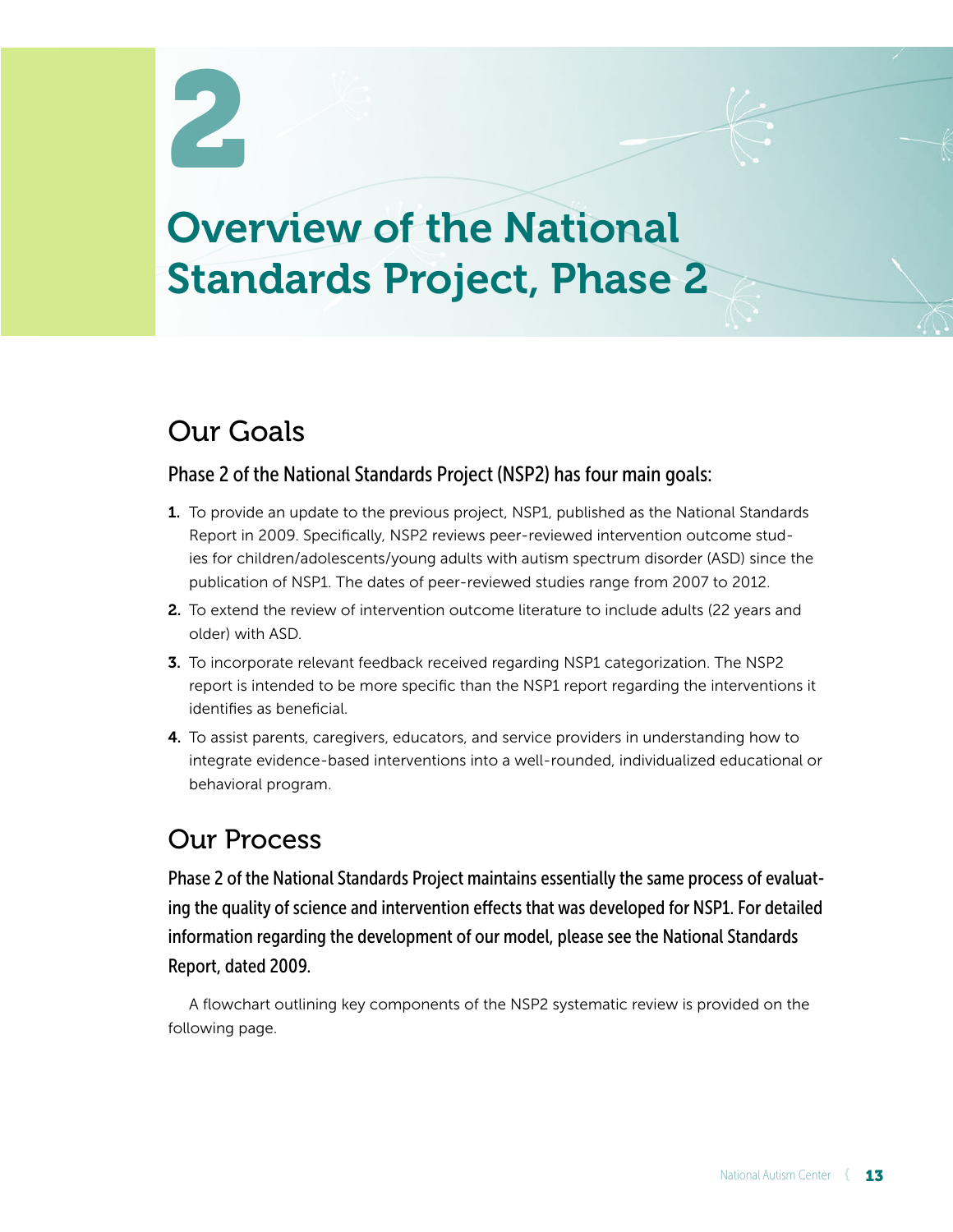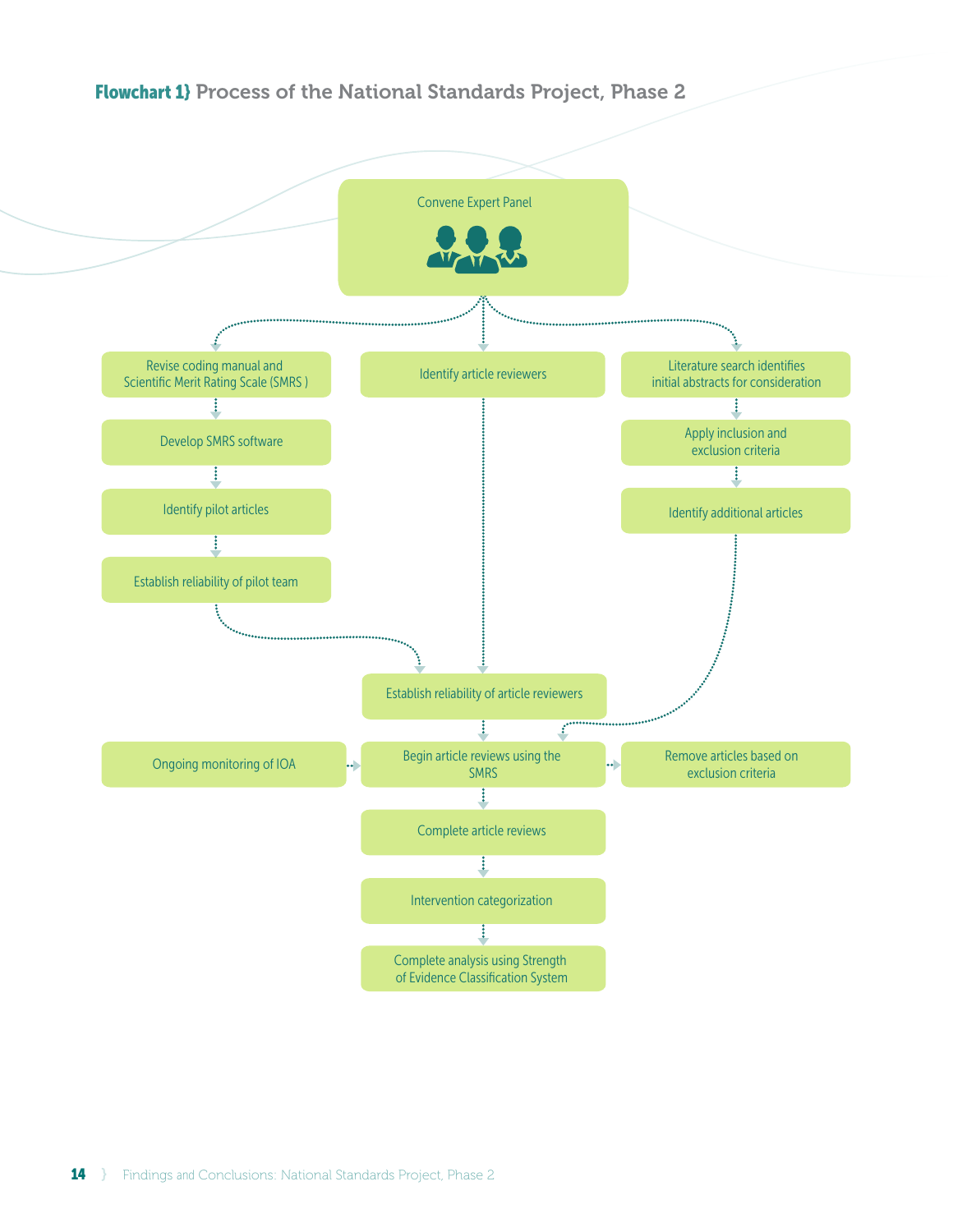# Professionals

The expert panel for NSP2 consists of 27 professionals from across the United States who have demonstrated expertise in the field of ASD through their research and clinical practice. The article reviewers included individuals referred to participate in the NSP2 by the expert panelists. The majority of article reviewers hold a doctoral degree, master's degree, or were enrolled in a graduate program at the time of the project. All panelists and reviewers graciously donated their time to this project.

### **Materials**

The NSP1 coding manual detailing the process for coding peer-reviewed studies once again provided instruction for our article reviewers. The coding manual was revised to reflect any changes made to the coding of studies for NSP2. A major change of note is the development of the Scientific Merit Rating Scale (SMRS) software used to collect data.

The SMRS software includes a web-based document allowing article reviewers to upload responses to questions regarding the evaluation of studies included in NSP2. The SMRS document is divided into 11 tabs, or sections, and is aligned with the coding manual. Article reviewers responded to the questions provided or uploaded the relevant data as requested in the SMRS document. The majority of content in the SMRS for NSP2 was included in NSP1.

### Studies

A literature search resulted in the identification of 389 studies (as opposed to 378 articles) meeting the inclusion criteria. The following graphic provides information regarding the literature search process.

# Inclusion and Exclusion Criteria

The National Standards Project (Phase 1 and Phase 2) is a systemic review of the behavioral and educational peer-reviewed intervention literature involving individuals with ASD. These studies targeted the core characteristics and associated symptoms of ASD. For the purposes of this review, ASD included Autistic Disorder, Asperger's Syndrome, and Pervasive Developmental Disorder–Not Otherwise Specified (PDD-NOS) as described in the *Diagnostic and Statistical Manual of Mental Disorders* (4th ed., text rev.; *DSM-IV-TR*; American Psychiatric Association (APA), 2000).

All studies included in the systematic review were published prior to the publication of the *DSM-5* (5th ed.; *DSM-5*; APA, 2013).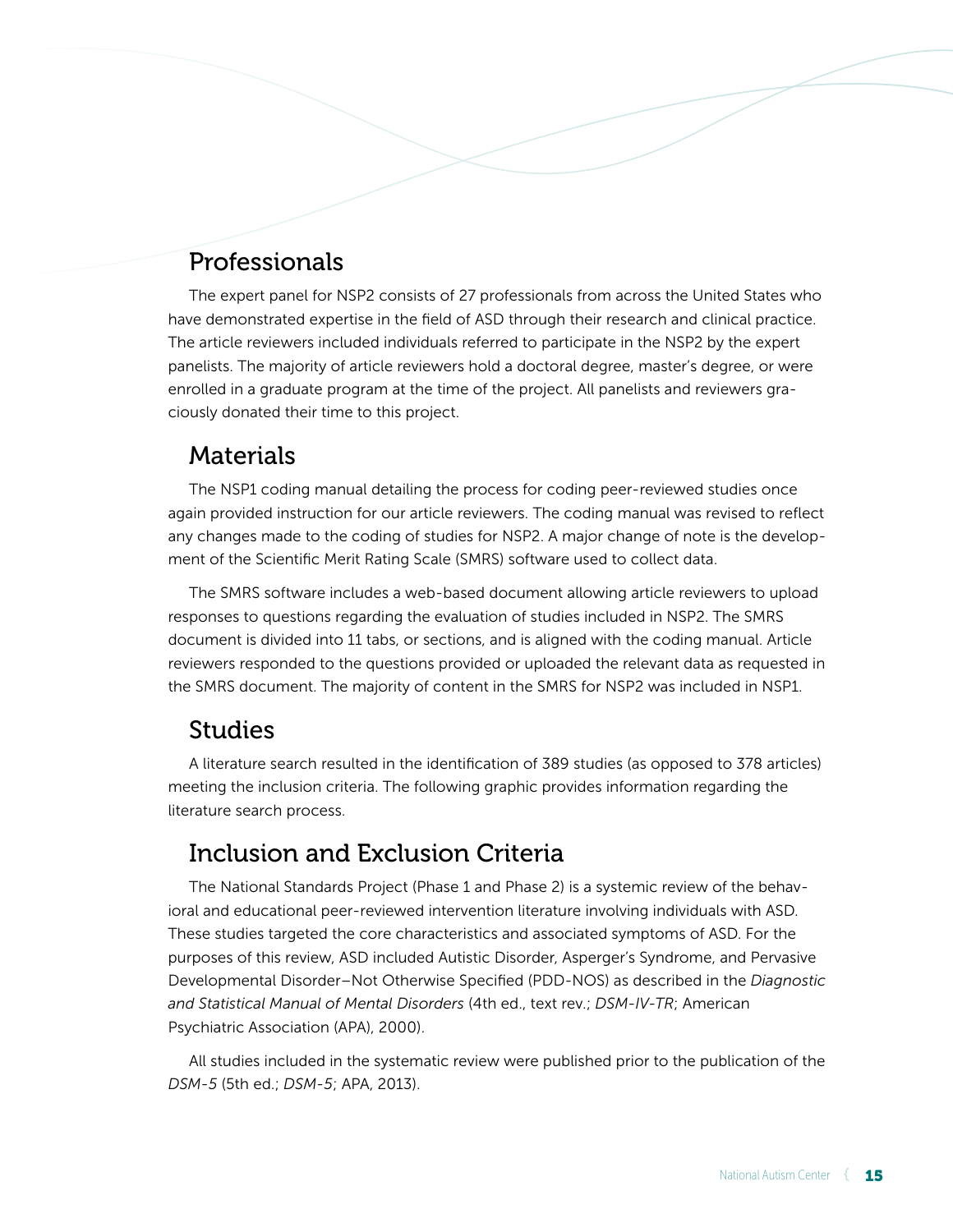### Table 1} Examples of Questions Addressed with the Scientific Merit Rating Scale

|                                                                                                                                                            |                                                                                                                                                                    |                                                                                                                                               |                                                                                                                            | Rating}                                                                                                                                                                                                    | Scores fall between 0 and 5 with higher scores<br>representing higher indications of scientific merit<br>specific to the ASD population                        |                                                                                                    |
|------------------------------------------------------------------------------------------------------------------------------------------------------------|--------------------------------------------------------------------------------------------------------------------------------------------------------------------|-----------------------------------------------------------------------------------------------------------------------------------------------|----------------------------------------------------------------------------------------------------------------------------|------------------------------------------------------------------------------------------------------------------------------------------------------------------------------------------------------------|----------------------------------------------------------------------------------------------------------------------------------------------------------------|----------------------------------------------------------------------------------------------------|
| <b>Research Design:</b><br>Two classes of research design<br>were considered                                                                               |                                                                                                                                                                    | <b>Measurement of</b><br><b>Dependent Variable:</b><br>Two types of data were<br>considered                                                   |                                                                                                                            | <b>Measurement of</b><br>Independent<br><b>Variable</b>                                                                                                                                                    | <b>Generalization</b><br>and Maintenance<br>of Intervention<br><b>Effect(s)</b>                                                                                |                                                                                                    |
| Group<br>Answers ques-<br>tions such as:                                                                                                                   | Single-subject<br>Answers ques-<br>tions such as:                                                                                                                  | Test, scale,<br>checklist, etc.<br><b>Answers</b><br>questions<br>such as:                                                                    | <b>Direct</b><br>behavioral<br>observation<br><b>Answers</b><br>questions<br>such as:                                      | Answers questions<br>such as:                                                                                                                                                                              | Answers questions<br>such as:                                                                                                                                  | Answers questions such<br>as:                                                                      |
| How many par-<br>ticipants were<br>included?<br>How many<br>groups were<br>included?<br>Were relevant<br>data lost?<br>What was<br>the research<br>design? | How many<br>comparisons<br>were made?<br>How many data<br>points were<br>collected?<br>How many par-<br>ticipants were<br>included?<br>Were relevant<br>data lost? | Was the<br>protocol<br>standardized?<br>What are the<br>psychometric<br>properties?<br>Were the evalu-<br>ators blind and/<br>or independent? | What type of<br>measurement<br>was used?<br>Is there<br>evidence of<br>reliability?<br>How much<br>data were<br>collected? | Is there evidence the<br>intervention was imple-<br>mented accurately?<br>How much interven-<br>tion fidelity data were<br>collected?<br>Is there evidence of<br>reliability for intervention<br>fidelity? | Who delivered the<br>diagnosis?<br>Was the diagnosis<br>confirmed?<br>Were psychometrically<br>sound instruments<br>used?<br>Were DSM or ICD<br>criteria used? | Were objective data<br>collected?<br>Were maintenance and/<br>or generalization data<br>collected? |

### Inclusion Criteria

We included studies if the interventions could be implemented in or by school systems, or early intervention, home-, hospital-, vocational- and/or community-based programs or in clinic settings. Included studies were conducted in a variety of settings.

An additional inclusion criterion required that individuals with ASD be the target of the intervention study. Thus, we did not include studies in the review when parents, care providers, educators, or service providers were the *sole* target of intervention. If these individuals were included in the study along with individuals with an ASD diagnosis, we included the data provided for the individual with the ASD diagnosis (not the parent, caretaker, etc.) in the systematic review.

In addition to these inclusion criteria, we included articles in the review only if they had been published in peer-reviewed journals. Peer review requires that researchers submit their work for scrutiny by experts in their fields of study. These experts determine if an article makes an important contribution to the literature because {a} the quality of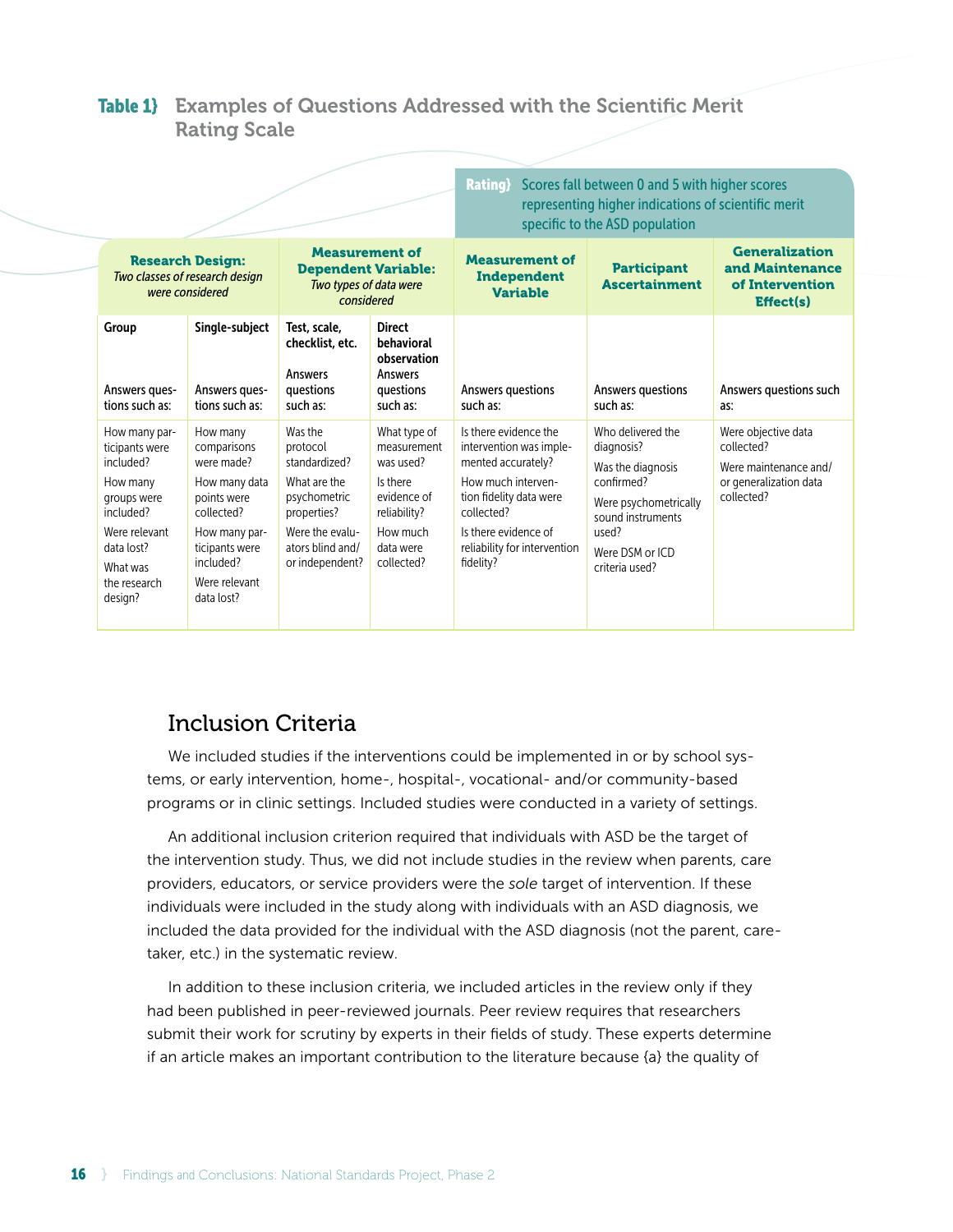research is sufficient to allow for clear conclusions to be drawn or {b} although the scientific merit of the study may be insufficient, the topic or results are provocative enough to warrant publication to promote future research in the area.

It should be noted that all articles published in peer-reviewed journals are not necessarily of equivalent quality. However, peer review increases the likelihood that studies meet the minimum requirements for scientific methodology. Journals that are not peerreviewed may include articles that are published primarily because the author has paid for this service, thus undermining acceptable standards of scientific publication.



#### NSP Literature Search Process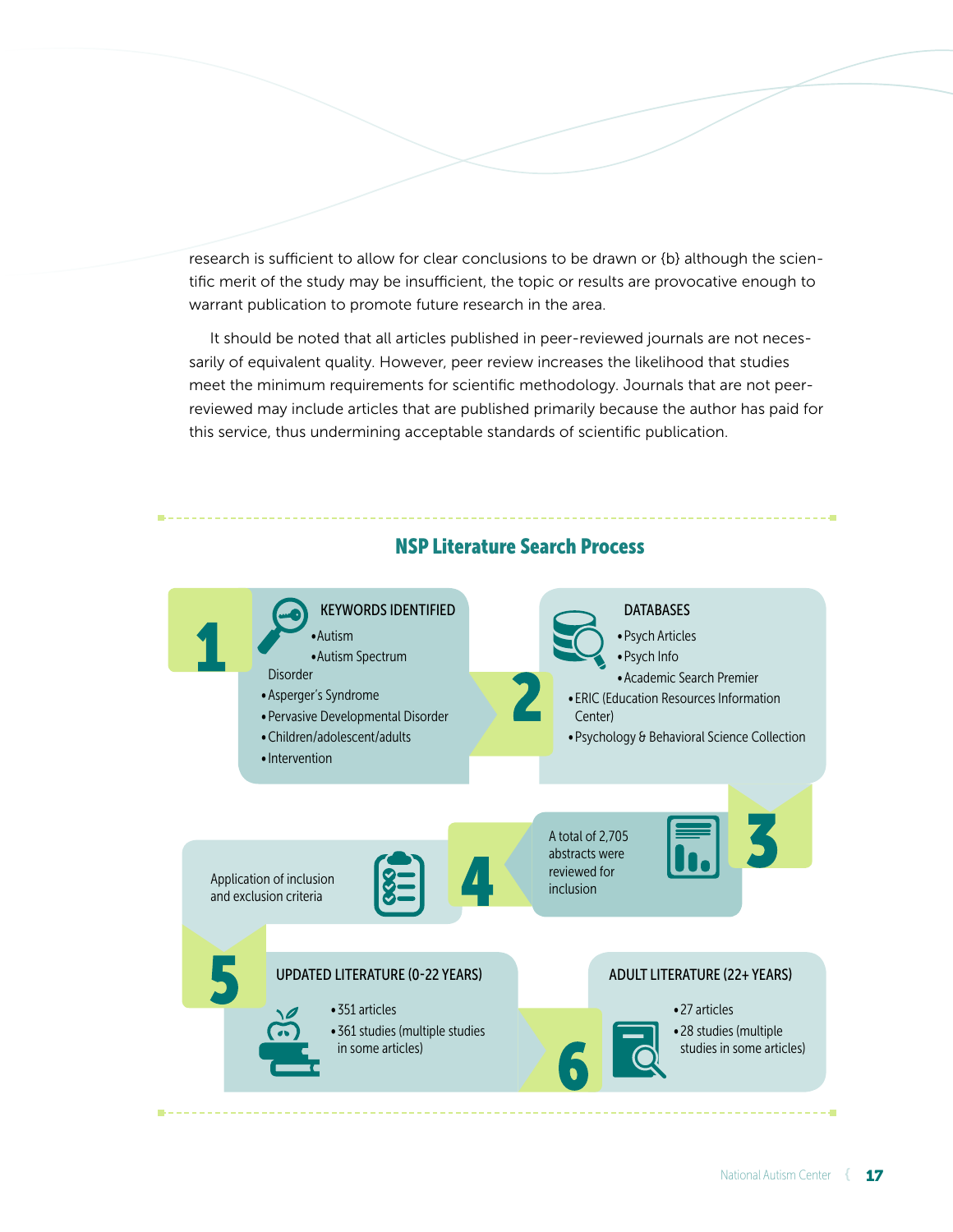#### Methodological Implications

It is common practice in guidelines of this nature to focus on a specific population (e.g., ASD). However, there are implications that should be noted when this decision is made. By focusing intervention findings exclusively on ASD, we excluded many intervention studies involving the general population. Had these studies been included in the review, the interpretation of findings specific to individuals with ASD could have been different from the overall conclusions drawn for the autism population. Some examples follow:

- A study involving single-subject research design in which the results are replicated across multiple participants (e.g., multiple baseline across participants design) can be very powerful. However, if only one participant with ASD is identified, our ability to draw firm conclusions about intervention effectiveness for individuals with ASD is greatly reduced. Effectively, the results are interpreted as if an AB design were employed because we can only interpret the outcomes for the individual with ASD. An AB design is a much weaker research design, making study results specific to ASD weak as well. In this case, the study was retained, but only the portion of the results involving the participant with ASD was analyzed.
- A study involving group design may have been published to show an intervention is not effective. Separate analyses were not available for individuals with ASD. Because the results for individuals with ASD could not be separated from the overall effects, the study was excluded from the National Standards Project. This study did not sufficiently inform us about intervention effectiveness specific to individuals on the autism spectrum. However, it is still extremely important for professionals to be aware of these results. This is a key example of why professionals must be familiar with literature beyond that described in this report.

In each case — whether single-subject or group design —studies with potentially important implications were either excluded, or not included in their entirety. It was important for us to follow this procedure to ensure our results apply to individuals with ASD. However, in some cases, informed users of this document may need to be familiar with both the results identified in this report and a larger literature base to guide them in the selection of interventions (see Evidence-based Practice chapter).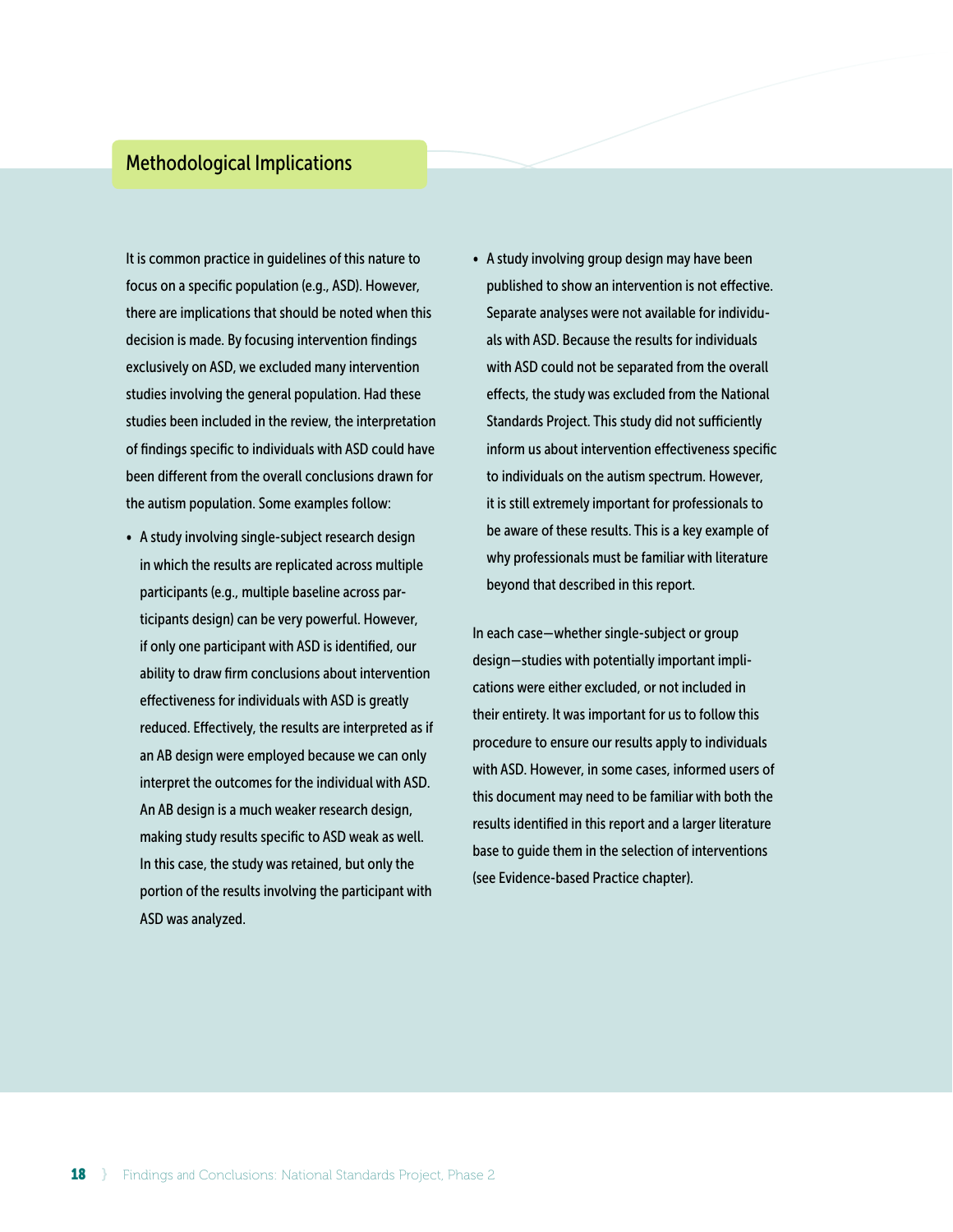### Exclusion Criteria

Our review did not include individuals described as having "autistic characteristics" or "a suspicion of ASD." Although it is likely that many of these individuals *should* have been diagnosed with ASD, there is no way to know this with certainty. Individuals with other developmental disabilities may show characteristics of ASD, but a diagnosis is not actually warranted. If the intervention outcomes for individuals described as having "autistic characteristics" or "a suspicion of ASD" are different from those for individuals on the autism spectrum, the results of this review could have been compromised.

We implemented a set of other exclusion criteria. For example, studies examining biomedical interventions were largely excluded. Specifically, we excluded medication trials, nutritional supplement studies, and complementary and alternative medical interventions, with the exception of curative diets. We made the decision to include curative diets because professionals across a wide range of settings are often expected to implement curative diets with a high degree of fidelity.

A second exclusion criterion was related to co-morbid conditions. The National Standards Project is intended to review research specifically representing the autism spectrum. The NSP1 included a review of the child/adolescent literature (under age 22). The NSP2 included a review of the literature for individuals with ASD across the lifespan.

It is well-documented in the ASD literature that there is limited intervention outcome research regarding adults with ASD. Because we intended to review as many outcome studies as possible, we did not apply exclusion criteria regarding infrequently co-occurring conditions to studies with participants ages 22 years and older. However, despite broadening the inclusion criteria for the adult literature, only 27 articles (28 studies) met criteria for inclusion in the review.

Both phases of the National Standards Project excluded studies in which participants (under age 22) carried a diagnosis of an ASD and an infrequently co-occurring diagnosis such as cancer or heart disease. Inclusion of such articles could have skewed the outcomes because results of these studies may not generalize to the rest of the ASD population. For example, consider the results of a study in which ineffective intervention effects were reported. If the participants involved in the study were symptomatic of both ASD and a major medical disorder, it would have been impossible to determine if the intervention was ineffective for {a} individuals with ASD *and* major medical disorders, or {b} individuals with only ASD. Including these results in our review could have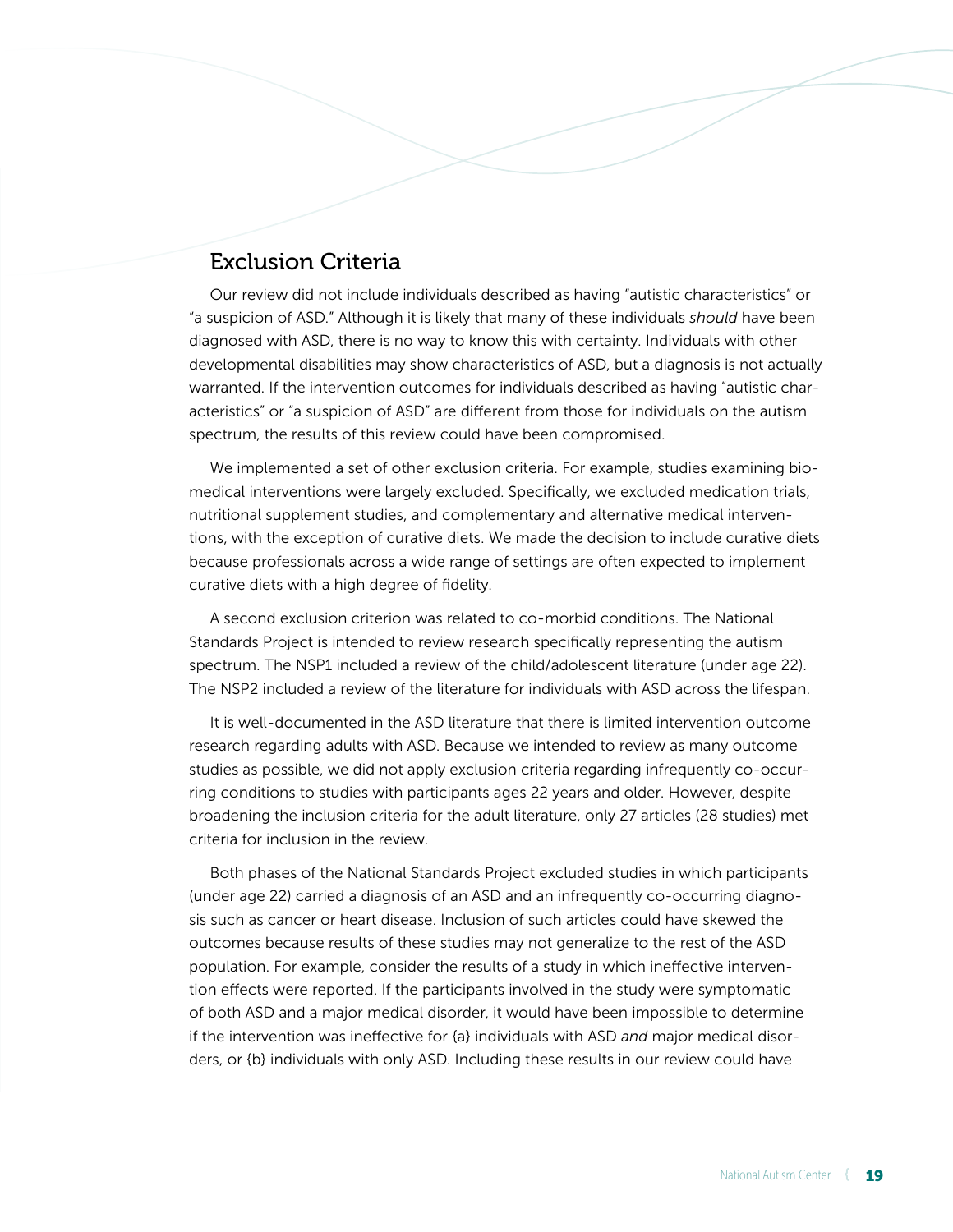misrepresented the research for children and adolescents with ASD. For this reason, we included studies involving participants with co-morbid conditions *only* when they were common co-morbid conditions (e.g., intellectual disability, language impairments, depression, anxiety, Obsessive-Compulsive Disorder, Attention Deficit Hyperactivity Disorder).

We retained studies that used group research designs if separate analyses were completed for those with and without common co-morbid conditions. We excluded studies that used single-subject research designs when all participants had infrequently diagnosed co-morbid conditions, but we retained single-subject studies if at least one participant met the Inclusion criteria. Only results for participants meeting inclusion criteria were analyzed.

A third exclusion criterion involved either the type of study or the data that were produced or presented. Specifically, we excluded articles: if they did not include empirical data; if there were no statistical analyses available for studies using group research design; if there was no linear graphical presentation of data for studies using single-case research design; or if the studies relied on qualitative methods. (See the More

Methodological Implications section on the following page.)

A fourth reason for exclusion was if a study's sole purpose was to identify mediating or moderating variables. The primary purpose of the National Standards Project is to identify which interventions have solid research evidence showing that they are effective, as opposed to when intervention effects will hold, or how/why these effects occur.

Finally, articles published exclusively in languages other than English were also excluded from the National Standards Project. We made this decision because volunteer article reviewers did not have sufficient expertise with all the non-English languages in which articles may be published. Often, when articles are published in non-English languages, the authors choose to translate them and also include them in journals published in English. This reduced the number of studies that were excluded from our review, but did not eliminate the problem altogether. We are hopeful we can add field reviewers for future versions of the National Standards Project who can address this exclusion category.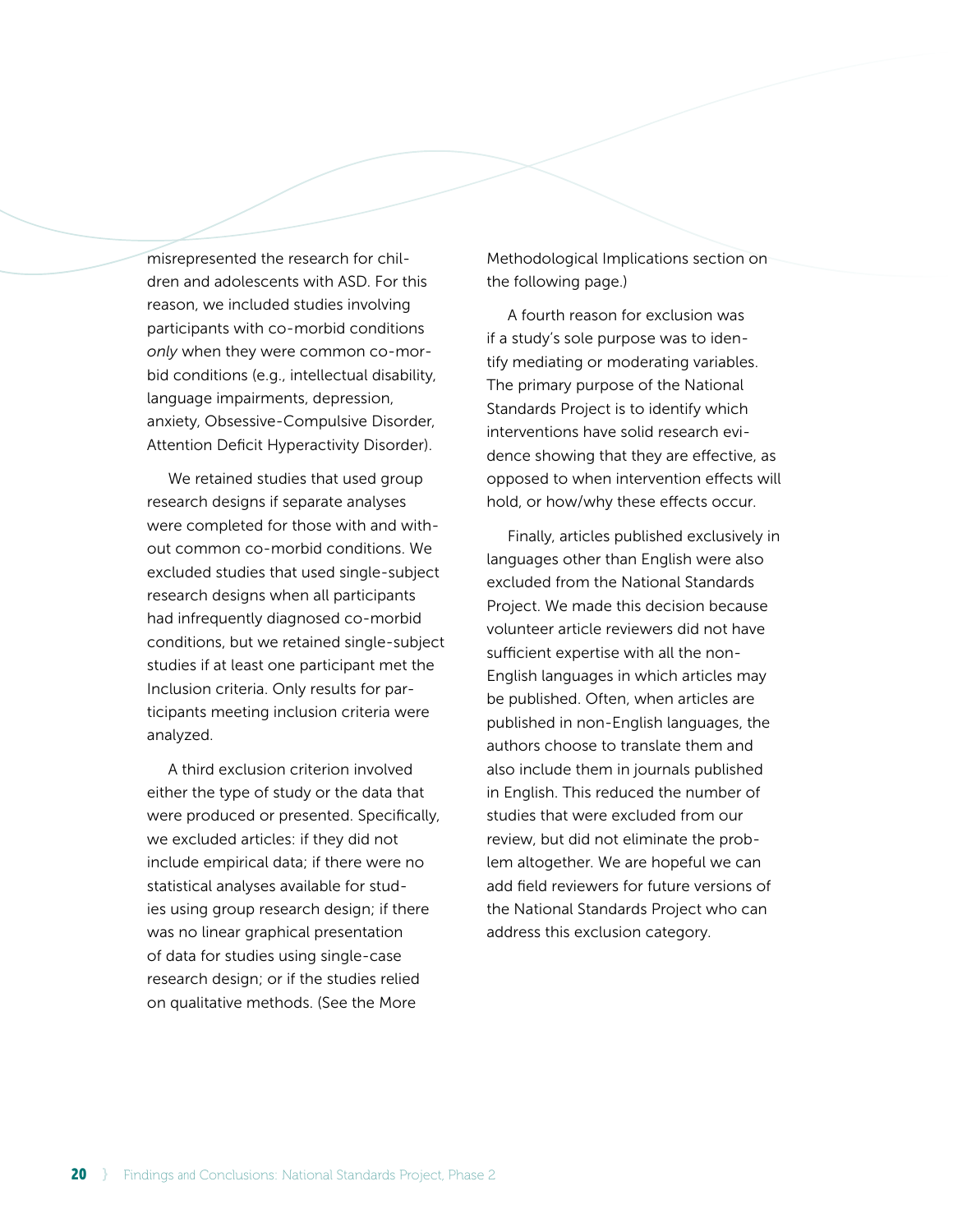### More Methodological Implications

Statistical Analyses: Statistical analysis is a commonly accepted criterion for analyzing data for group research design. If we were to include group design studies that did not use statistical analyses, there would be no generally accepted method for evaluating the scientific merit of the study or the intervention outcomes.

Linear Graphical Presentation: Not all single-subject research involves linear graphical presentation of data. However, strategies for determining intervention effectiveness based on visual analysis of linear graphs are commonly agreed upon. If we were to include single-subject research design studies that did not rely on linear graphical presentation of the data, there would be no generally accepted method for evaluating the scientific merit of the study or the intervention outcomes.

Our decision to exclude studies employing qualitative methods was initially based on consultation with a professional with expertise in qualitative research design. The vast majority of qualitative studies in intervention research focus on identification of mediating or moderating variables (see discussion on previous page). This was not the focus of this version of the National Standards Project (NSP), so we did not include studies using a qualitative research design. In addition, it was apparent that there were an insufficient number of methodologists who had volunteered for the NSP who had adequate training in qualitative methods to satisfactorily develop an evaluation of qualitative methodology that would be consistent with that developed for single-case and group design. Therefore, we made the decision to exclude qualitative studies for the current version of the NSP, but decided to recruit experts with suitable expertise for the next version of the NSP.

### Ensuring Reliability

### Pilot Team

To ensure a high degree of agreement (i.e., reliability) among reviewers, the coding of articles began with observer calibration. A pilot team of three doctoral-level professionals identified and coded two peer-reviewed studies. One study was considered representative of many group design studies included in the review, and the second study was considered representative of many single-subject design studies. The pilot team evaluated the use of the SMRS software and the standard for coding an article by assessing Interobserver Agreement (IOA). The pilot team achieved >80% IOA on both the single-subject design article and the group design article. These articles became the "pilot articles" used to determine initial IOA for an article reviewer.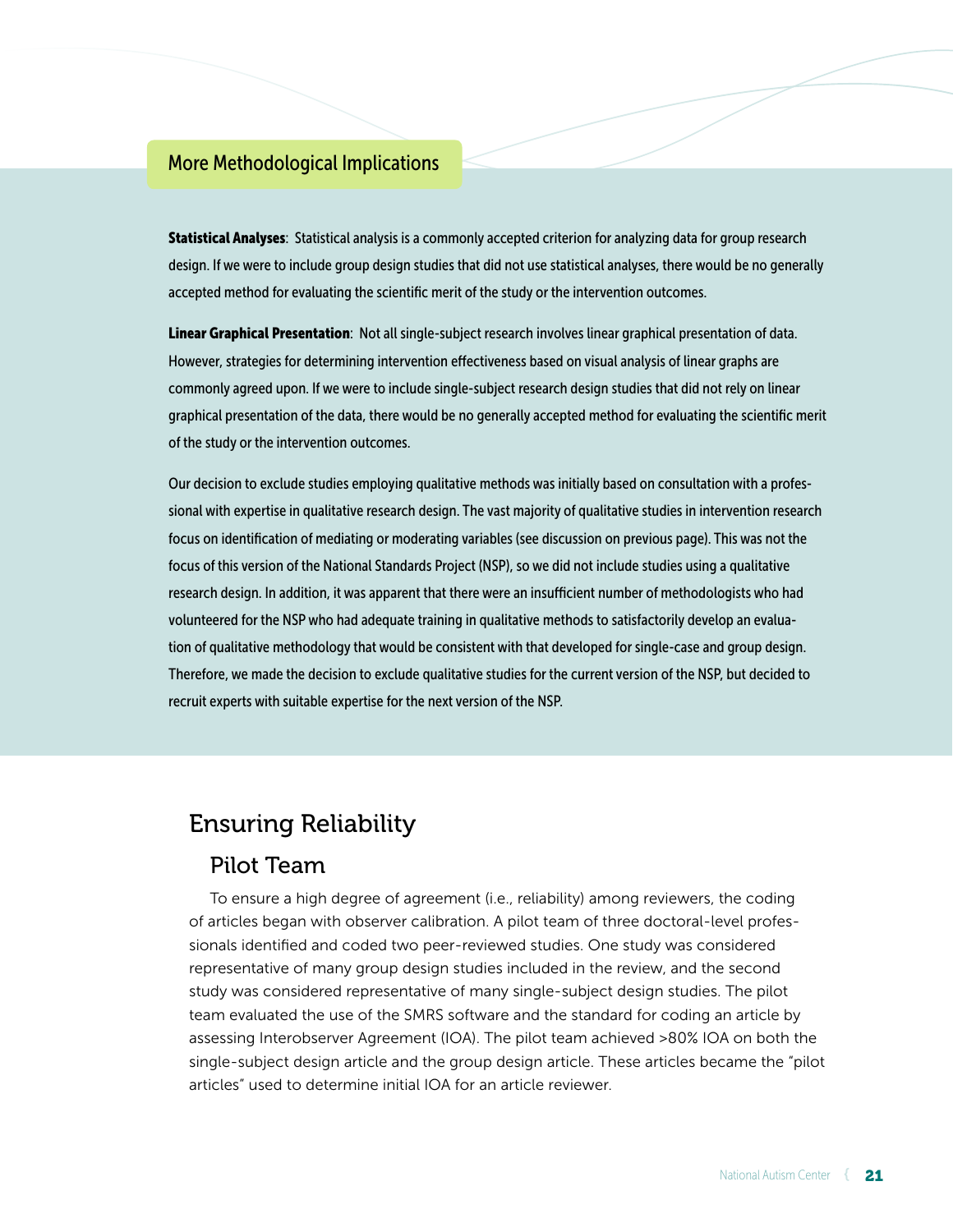Prospective article reviewers indicated a preference to review single-subject design articles or group design articles based on their education and research experience. Prospective reviewers received the coding manual, a download of the SMRS, and electronic copies of their initial pilot article. The prospective reviewers completed coding of the pilot article and uploaded the data to the SMRS software. Each submission was evaluated for IOA with the original pilot team. If the reviewer achieved ≥80% IOA with the pilot team, the individual was then considered an article reviewer and was assigned an additional five to 10 articles. Prospective reviewers who did not achieve at least 80% IOA with the pilot team were provided a second opportunity to reach the 80% IOA criteria to participate in the project.

### Data Collection

Article reviewers completed one SMRS submission per study reviewed. Some articles contained multiple studies. For example, if an article included three experiments to test the effectiveness of a prompting method, then the article reviewer would complete a SMRS submission for each of the three studies. Following submission of all coded articles, the data were uploaded to a spreadsheet for analysis. The initial analysis included identification of a SMRS score for each study.

### About the Scientific Merit Rating Scale

We developed the Scientific Merit Rating Scale (SMRS) as a means of objectively evaluating if the methods used in each study were strong enough to determine whether or not an intervention was effective for participants on the autism spectrum. This information allows us to determine if the results are believable enough that we would expect similar results in other studies that used equal or better research methodologies.

Studies published in peer-reviewed journals vary greatly in terms of scientific rigor. Sometimes, poorly controlled studies are published because the results are interesting enough to other scientists and the publication will encourage better-controlled research. But it is important to interpret the outcomes of these studies with a great deal of caution. A flawed study may say an intervention is effective, but no reasonable scientist would be confident the outcomes are useful and accurate. A study is described as having scientific merit when variables are so well-controlled that independent scholars can draw firm conclusions from the results.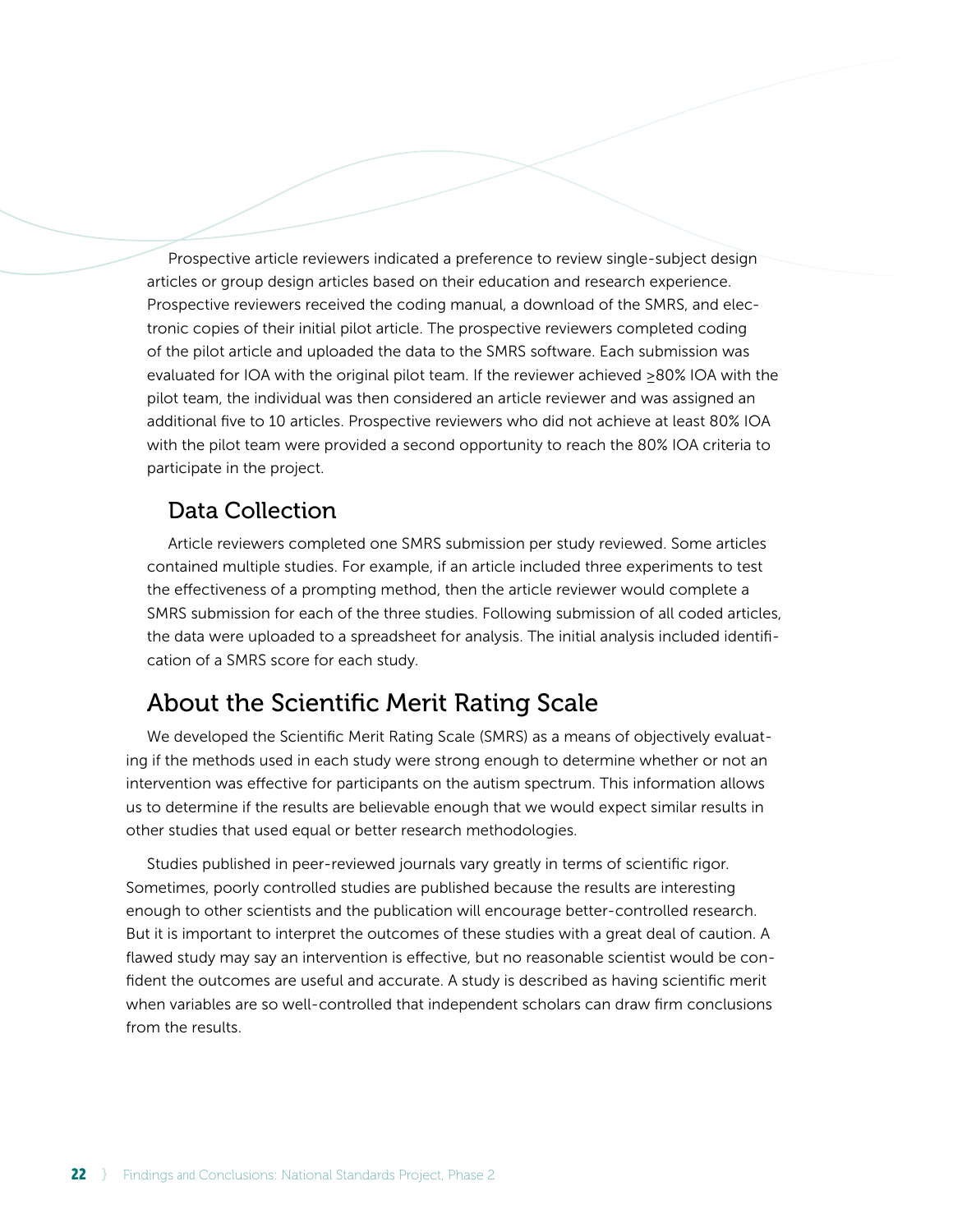The SMRS involves five critical dimensions of experimental rigor that can be applied to determine the extent to which interventions are effective. They are: {a} research design, {b} measurement of the dependent variable, {c} measurement of the independent variable or procedural fidelity, {d} participant ascertainment, and {e} generalization and maintenance.

- **1. Research design** reflects the degree to which experimental control was demonstrated. Research design is tied to the number of participants and/or groups involved, the extent to which attrition or intervention disruption occurred, and the type of research design employed.
- 2. Measurement of the dependent variable refers to the extent to which {a} accurate and reliable data were collected and {b} these data represent the most direct and comprehensive sample of the target skill or behavior possible.

Measurement of the dependent variable is tied to the type of measurement system used, the psychometric support and/or reliability for dependent variables, and the extent to which evaluators were blind and/or independent when tests, scales, or checklists served as the dependent variables.

- 3. Measurement of independent variable describes the extent to which intervention fidelity was adequately established. Intervention fidelity is tied to implementation accuracy, the percentage and type of sessions during which data were collected, and the extent to which intervention fidelity was reliably measured.
- 4. Participant ascertainment refers to the degree to which well-established diagnostic tools and procedures were used to determine eligibility for participant inclusion in the study as well as the extent to which diagnosticians and evaluators were independent and/or blind to the intervention conditions. Participant ascertainment is also tied to the use of *Diagnostic and Statistical Manual for Mental Disorders* (*DSM*, APA 2013) or International Classification of Diseases (2010) criteria.
- 5. Generalization and maintenance effects are defined as the extent to which researchers attempted to objectively demonstrate the spread of interventions effects across time, settings, stimuli, responses, or persons. Generalization is also tied to the type of data collected (e.g., objective versus subjective).

The criteria for each rating on the SMRS are outlined in Table 1.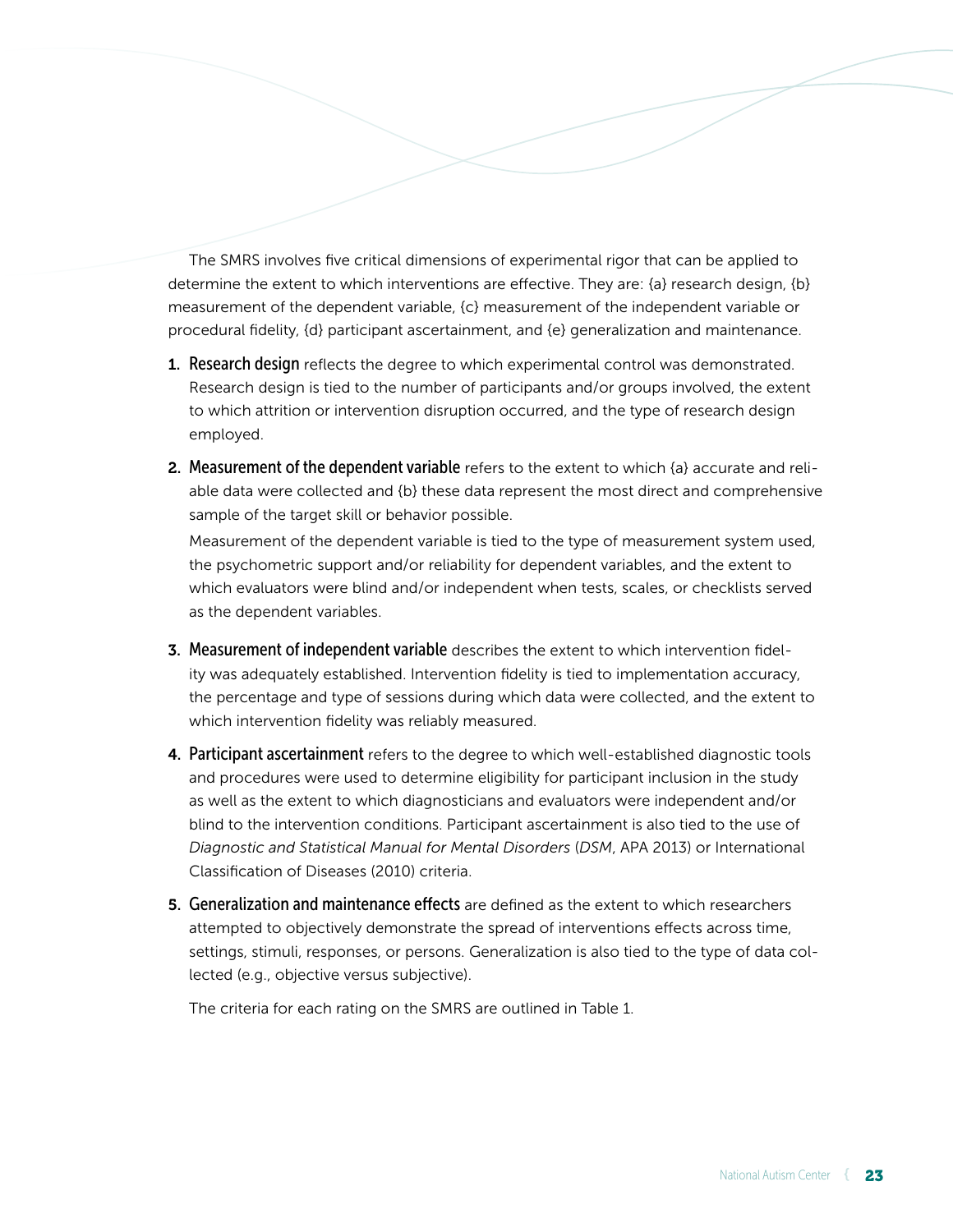| <b>Rating 5</b>         | <b>Generalization and</b><br>Maintenance of<br>Intervention<br><b>Effect(s)</b>              |                |                                                               | lected across at least two<br>of the following: setting,<br>Generalization data col-<br>Maintenance data<br>stimuli, persons<br>Objective data<br>collected<br>AND                                                                                                                                                                                                                          |                                                                                                                                                         |
|-------------------------|----------------------------------------------------------------------------------------------|----------------|---------------------------------------------------------------|---------------------------------------------------------------------------------------------------------------------------------------------------------------------------------------------------------------------------------------------------------------------------------------------------------------------------------------------------------------------------------------------|---------------------------------------------------------------------------------------------------------------------------------------------------------|
| <b>SMRS</b>             | Ascertainment<br>Participant                                                                 |                |                                                               | psychometrically solid<br>Diagnosed by a quali-<br>identified time period<br>DSM or ICD criteria or<br>Diagnosis confirmed<br>commonly accepted<br>by independent and<br>blind evaluators for<br>reported to be met<br>research purposes<br>criteria during the<br>using at least one<br>fied professional<br>instrument                                                                    |                                                                                                                                                         |
|                         | Independent Variable<br>Measurement of<br>(procedural integrity or<br>intervention fidelity) |                |                                                               | Implementation accuracy mea-<br>sured in 25% of total sessions<br>IOA for intervention fidelity ><br>Implementation accuracy<br>measured at $> 80\%$<br>80%                                                                                                                                                                                                                                 |                                                                                                                                                         |
|                         | Dependent Variable<br>Measurement of                                                         |                | Direct behavioral<br>observation                              | tions in which data<br>90% or kappa <2.75<br>were collected: all<br>ment: continuous<br>collected in > 25%<br>Percentage of ses-<br>data showing low<br>Type of measure-<br>or discontinuous<br>Reliability: IOA ><br>sions: Reliability<br>with calibration<br>Type of condi-<br>levels of error<br>sessions                                                                               |                                                                                                                                                         |
| Scale                   |                                                                                              |                |                                                               | checklist, etc.<br>Test, scale,                                                                                                                                                                                                                                                                                                                                                             | Observation-based<br>and independent<br>Evaluators: blind<br>properties solid<br>Psychometric<br>Type of mea-<br>standardized<br>surement:<br>Protocol: |
|                         |                                                                                              |                | <b>Treatments Design</b><br>Alternating                       | minimized through<br>Data Loss: no data<br>points per experi-<br>mental condition:<br>Carryover effects<br>counterbalancing<br>Number of partici-<br>(e.g., time of day),<br>Number of data<br>of key variables<br>Follow-up data<br>pants: > three<br>discriminability<br>Comparison of<br>and condition<br>experimental<br>baseline and<br>conditions<br>collected<br>$\geq$ five<br>loss |                                                                                                                                                         |
| Scientific Merit Rating | <b>Research Design</b>                                                                       | Single-subject | <b>Treatments Design</b><br>All designs except<br>Alternating | three comparisons<br>Number of partici-<br>Data loss: no data<br>points per condi-<br>Number of data<br>pants: > three<br>A minimum of<br>of control and<br>intervention<br>tion: $\geq$ five<br>conditions<br>loss                                                                                                                                                                         |                                                                                                                                                         |
| Table 1                 |                                                                                              |                | Group                                                         | n > 10 per group<br>dom assignment<br>icant differences<br>and/or no signif-<br>pre-intervention<br>power for lower<br>groups: two or<br>Data Loss: no<br>Design: Ran-<br>Participants:<br>or sufficient<br>participants<br>Number of<br>number of<br>data loss<br>more                                                                                                                     |                                                                                                                                                         |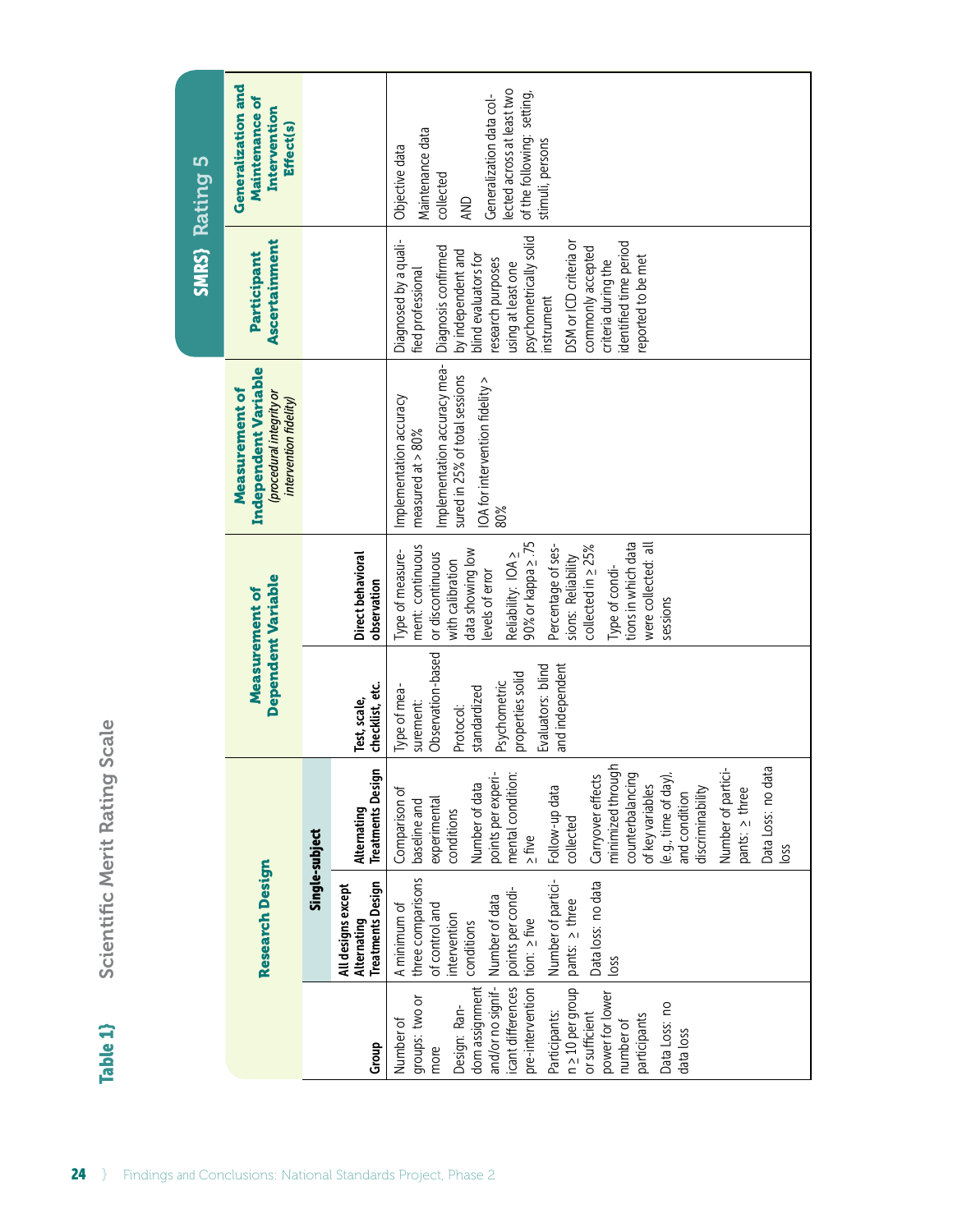| SMRS) Rating 4 | Generalization and<br><b>Maintenance of</b><br>Intervention<br>Effect(s)                     |                |                                                               | lected across at least one<br>of the following: setting,<br>Generalization data col-<br>Maintenance data<br>stimuli, persons<br>Objective data<br>collected<br>AND                                                                                                                                                                                                     |
|----------------|----------------------------------------------------------------------------------------------|----------------|---------------------------------------------------------------|------------------------------------------------------------------------------------------------------------------------------------------------------------------------------------------------------------------------------------------------------------------------------------------------------------------------------------------------------------------------|
|                | Ascertainment<br>Participant                                                                 |                |                                                               | purposes using at least<br>evaluators for research<br>one psychometrically<br>sufficient instrument<br>Diagnosis provided/<br>confirmed by inde-<br>pendent and blind                                                                                                                                                                                                  |
|                | Independent Variable<br>(procedural integrity or<br>Measurement of<br>intervention fidelity) |                |                                                               | IOA for intervention fidelity:<br>Implementation accuracy<br>Implementation accuracy<br>measured in 20% of total<br>measured at $\geq 80\%$<br>not reported<br>sessions                                                                                                                                                                                                |
|                | Dependent Variable<br>Measurement of                                                         |                | Direct behavioral<br>observation                              | with no calibration<br>80% or kappa 2.75<br>tions in which data<br>ment: continuous<br>were collected: all<br>collected in $\geq$ 25%<br>Percentage of ses-<br>Type of measure-<br>Reliability: IOA ><br>or discontinuous<br>sions: Reliability<br>Type of condi-<br>sessions<br>data                                                                                  |
|                |                                                                                              |                | checklist, etc.<br>Test, scale,                               | Observation-based<br>Evaluators: blind<br>ric properties<br>Type of mea-<br>independent<br>standardized<br>Psychomet-<br>surement:<br>sufficient<br>Protocol:<br>$\mathfrak{S}$                                                                                                                                                                                        |
|                |                                                                                              | Single-subject | ign<br><b>Treatments Desi</b><br>Alternating                  | minimized through<br>ġ<br>counterbalancing<br>mental condition:<br>Carryover effects<br>points per experi-<br>data loss possible<br>Data Loss: some<br>(e.g., time of day)<br>Number of data<br>of key variables<br>discriminability<br>pants: > three<br>Number of part<br>Comparison of<br>OR condition<br>experimental<br>baseline and<br>conditions<br>$\geq$ five |
|                | <b>Research Design</b>                                                                       |                | <b>Treatments Design</b><br>All designs except<br>Alternating | three comparisons<br>Number of partici-<br>data loss possible<br>points per condi-<br>tion: $\geq$ five<br>Data loss: some<br>Number of data<br>pants: > three<br>A minimum of<br>of control and<br>intervention<br>conditions                                                                                                                                         |
|                |                                                                                              |                | Group                                                         | Number of groups:<br>groups; No sig-<br>nificant differences<br>n 210 per group<br>or sufficient power<br>for lower number<br>data loss possible<br>Design: Matched<br>pre-intervention;<br>Data Loss: some<br>or better design<br>of participants<br>two or more<br>Participants:                                                                                     |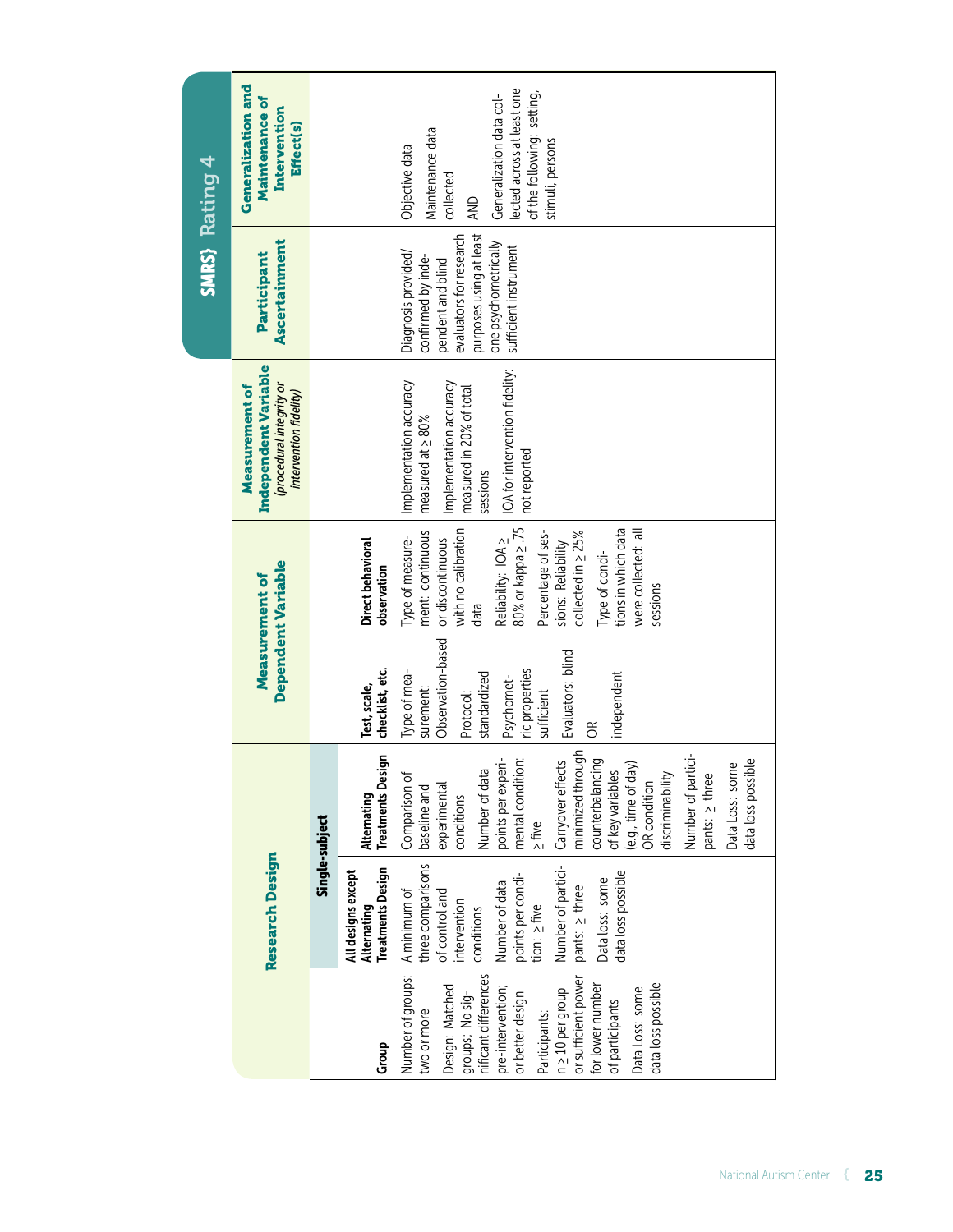| <b>Rating 3</b>                                                     | <b>Intervention Effect(s)</b><br>Generalization and<br><b>Maintenance of</b>                 |                |                                                               | lected across at least one<br>of the following: setting,<br>Generalization data col-<br>Maintenance data<br>stimuli, persons<br>Objective data<br>collected<br>$\widetilde{\sigma}$                                                                                                                                     |  |  |
|---------------------------------------------------------------------|----------------------------------------------------------------------------------------------|----------------|---------------------------------------------------------------|-------------------------------------------------------------------------------------------------------------------------------------------------------------------------------------------------------------------------------------------------------------------------------------------------------------------------|--|--|
| SMRS <sub>3</sub>                                                   | Ascertainment<br>Participant                                                                 |                |                                                               | confirmed by a quali-<br>adequate instrument<br>fied diagnostician or<br>independent and/or<br>Diagnosis provided/<br>blind evaluators for<br>DSM or ICD criteria<br>research purposes<br>using at least one<br>psychometrically<br>blind evaluator<br>confirmed by<br>independent<br>$\widetilde{\sigma}$<br>g         |  |  |
|                                                                     | Independent Variable<br>(procedural integrity or<br>Measurement of<br>intervention fidelity) |                |                                                               | IOA for intervention fidelity:<br>measured in 20% of partial<br>Implementation accuracy<br>Implementation accuracy<br>measured at $\geq 80\%$<br>not reported<br>sessions                                                                                                                                               |  |  |
|                                                                     | Dependent Variable                                                                           |                | Direct behavioral<br>observation                              | in which data were<br>with no calibration<br>Type of conditions<br>ment: continuous<br>collected in $\geq$ 20%<br>Percentage of ses-<br>80% or kappa ≥.4<br>experimental ses-<br>Type of measure-<br>or discontinuous<br>Reliability: IOA ><br>sions: Reliability<br>collected: all or<br>sions only<br>data            |  |  |
|                                                                     | Measurement of                                                                               |                | checklist, etc.<br>Test, scale,                               | Observation-based<br>Evaluators: neither<br>blind nor indepen-<br>Protocol: non-<br>standardized or<br>ric properties<br>dent required<br>Type of mea-<br>standardized<br>Psychomet-<br>surement:<br>adequate                                                                                                           |  |  |
|                                                                     |                                                                                              | Single-subject | ign<br><b>Treatments Desi</b><br>Alternating                  | minimized through<br>points experimen-<br>iģ<br>counterbalancing<br>data loss possible<br>Carryover effects<br>$\overline{\mathsf{C}}$<br>(e.g., time of day)<br>Number of data<br>tal condition: 2<br>of key variables<br>discriminability<br>Data Loss: som<br>Number of part<br>OR condition<br>pants: > two<br>five |  |  |
|                                                                     | <b>Research Design</b>                                                                       |                | <b>Treatments Design</b><br>All designs except<br>Alternating | vention conditions<br>A minimum of two<br>Number of partici-<br>data loss possible<br>control and inter-<br>points per condi-<br>Data loss: some<br>comparisons of<br>Number of data<br>pants: > two<br>tion: > three                                                                                                   |  |  |
|                                                                     |                                                                                              |                | Group                                                         | vention differences<br>Number of groups:<br>statistically or bet-<br>Design: Pre-inter-<br>data loss possible<br>Data Loss: some<br>are controlled<br>two or more<br>ter design                                                                                                                                         |  |  |
| 26<br>Findings and Conclusions: National Standards Project, Phase 2 |                                                                                              |                |                                                               |                                                                                                                                                                                                                                                                                                                         |  |  |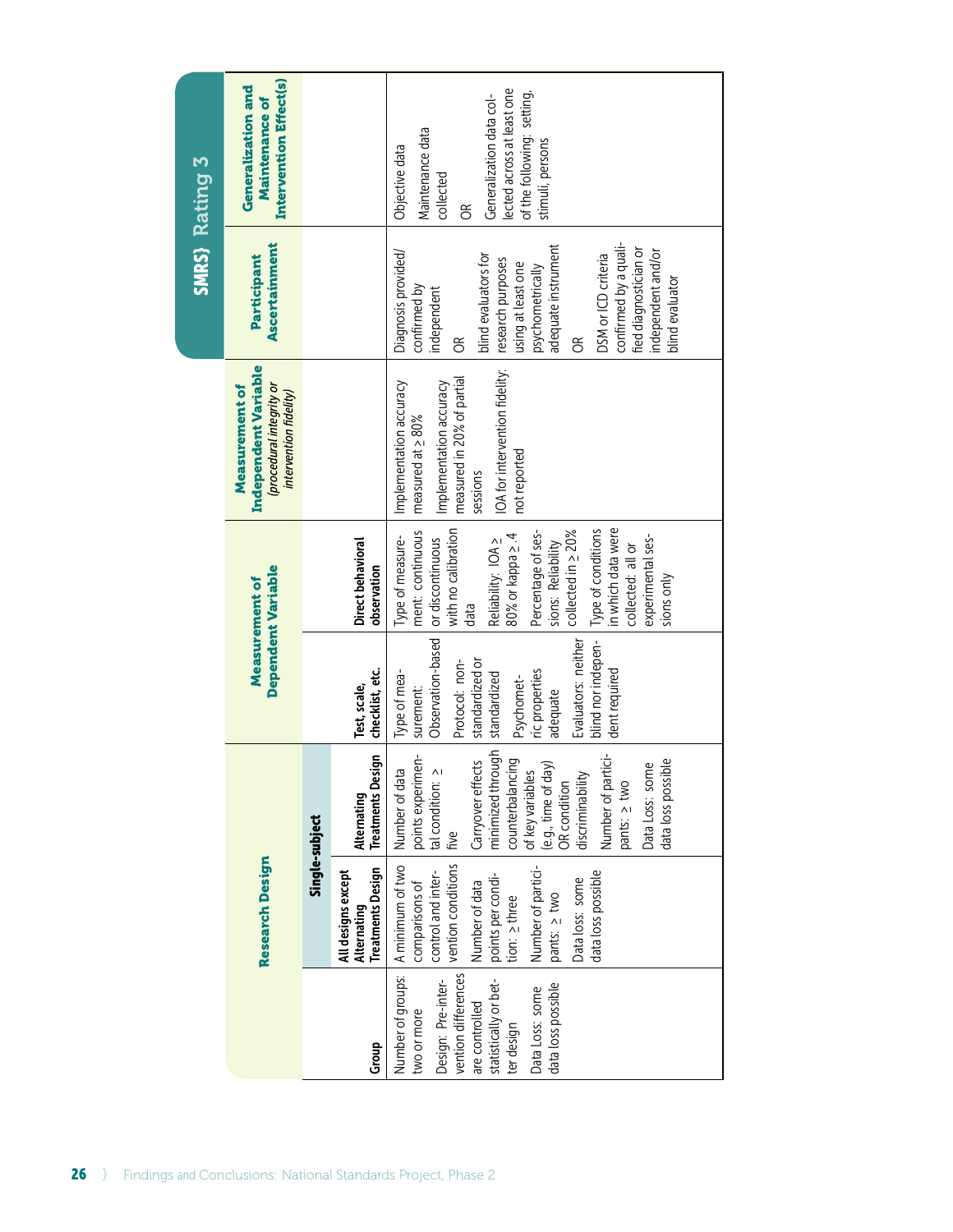| SMRS) Rating 2 | Intervention Effect(s)<br>Generalization and<br><b>Maintenance of</b>                       |                                  |                                                               | lected across at least one<br>of the following: setting,<br>Generalization data col-<br>Maintenance data<br>stimuli, persons<br>Subjective data<br>collected<br>AND                                                                                                                                                                         |
|----------------|---------------------------------------------------------------------------------------------|----------------------------------|---------------------------------------------------------------|---------------------------------------------------------------------------------------------------------------------------------------------------------------------------------------------------------------------------------------------------------------------------------------------------------------------------------------------|
|                | Ascertainment<br>Participant                                                                |                                  |                                                               | Diagnosis with at least<br>Diagnosis provided by<br>and/or blind evaluator<br>psychometric proper-<br>one psychometrically<br>a qualified diagnosti-<br>with no reference to<br>cian or independent<br>modest instrument<br>ties of instrument<br>$\mathfrak{S}$                                                                            |
|                | Independent Variable<br>procedural integrity or<br>Measurement of<br>intervention fidelity) |                                  |                                                               | ally defined at a rudimentary<br>IOA for intervention fidelity:<br>Experimental (Intervention)<br>operationally defined at an<br>procedures are operation-<br>Implementation accuracy:<br>inadequate level or better<br>Control condition is<br>level or better<br>not reported<br>not reported                                             |
|                | <b>Dependent Variable</b><br>Measurement of                                                 | Direct behavioral<br>observation |                                                               | Operational defini-<br>tions in which data<br>with no calibration<br>tions are extensive<br>ment: continuous<br>80% or kappa ≥ .4<br>Type of measure-<br>or discontinuous<br>Reliability: IOA ><br>were collected:<br>or rudimentary<br>not necessarily<br>Type of condi-<br>Percentage of<br>sessions: not<br>reported<br>reported<br>data |
|                |                                                                                             |                                  | checklist, etc.<br>Test, scale,                               | Observation-based<br>Evaluators: neither<br>properties modest<br>blind nor indepen-<br>Protocol: non-<br>standardized or<br>Psychometric<br>dent required<br>Type of mea-<br>or subjective<br>standardized<br>surement:                                                                                                                     |
|                |                                                                                             | Single-subject                   | Alternating<br>Treatments Design                              | Number of partici-<br>points experimen-<br>tal condition: 2<br>nificant data loss<br>Number of data<br>Data Loss: sig-<br>pants: 2 two<br>possible<br>i five                                                                                                                                                                                |
|                | <b>Research Design</b>                                                                      |                                  | <b>Treatments Design</b><br>All designs except<br>Alternating | A minimum of two<br>Number of partici-<br>vention conditions<br>comparisons of<br>control and inter-<br>Number of data<br>points per condi-<br>tion: > three<br>nificant data loss<br>Data loss: sig-<br>pants: > two<br>possible                                                                                                           |
|                |                                                                                             |                                  | Group                                                         | repeated measures<br>Number of groups<br>and Design: If two<br>pre-test/post-test<br>controlled or bet-<br>nificant data loss<br>pre-intervention<br>or more groups,<br>Data Loss: sig-<br>difference not<br>A one group<br>ter design<br>possible<br>design<br>$\infty$                                                                    |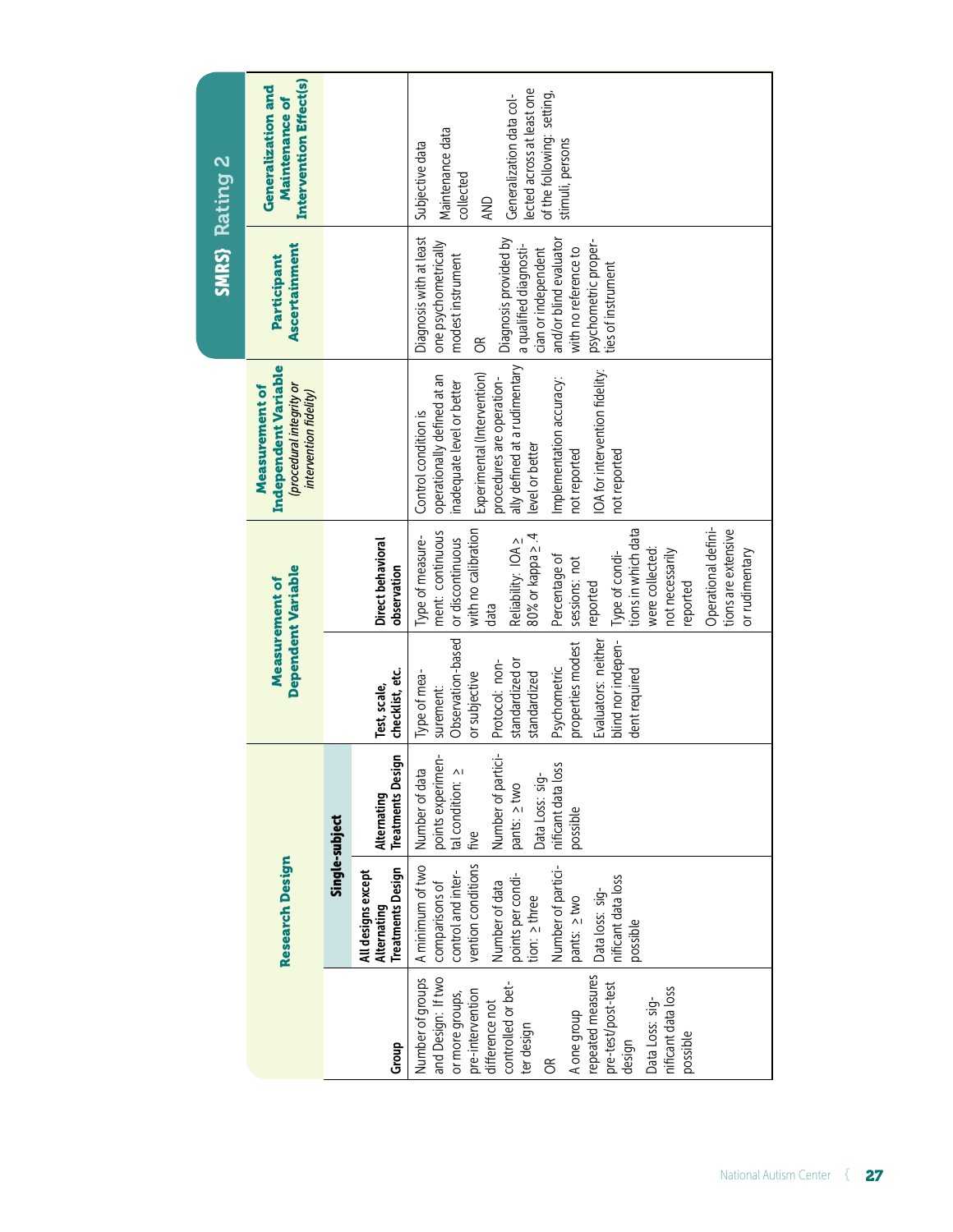| SMRS) Rating 1 | Generalization and<br><b>Maintenance of</b><br>Intervention<br><b>Effect(s)</b>             |                    |                                         | lected across at least one<br>of the following: setting,<br>Generalization data col-<br>Maintenance data<br>stimuli, persons<br>Subjective data<br>collected<br>$\widetilde{\sigma}$                                                                   | SMRS) Rating O | Does not meet criterion<br>for a score of 1    |
|----------------|---------------------------------------------------------------------------------------------|--------------------|-----------------------------------------|--------------------------------------------------------------------------------------------------------------------------------------------------------------------------------------------------------------------------------------------------------|----------------|------------------------------------------------|
|                | Ascertainment<br>Participant                                                                |                    |                                         | Diagnosis by review of<br>psychometric support<br>Instrument with weak<br>records<br>$\infty$                                                                                                                                                          |                | Does not meet crite-<br>rion for a score of 1  |
|                | Independent Variable<br>procedural integrity or<br>Measurement of<br>intervention fidelity) |                    |                                         | ally defined at a rudimentary<br>IOA and intervention fidelity<br>Experimental (Intervention)<br>operationally defined at an<br>procedures are operation-<br>inadequate level or better<br>Control condition is<br>are not reported<br>level or better |                | Does not meet criterion for<br>a score of 1    |
|                |                                                                                             |                    | Direct behavioral<br>observation        | tions in which data<br>Operational defini-<br>with no calibration<br>tions are extensive<br>ment: continuous<br>Type of measure-<br>or discontinuous<br>were collected:<br>or rudimentary<br>not necessarily<br>Type of condi-<br>reported<br>data     |                | Does not meet<br>criterion for a<br>score of 1 |
|                | <b>Dependent Variable</b><br>Measurement of                                                 |                    | checklist, etc.<br>Test, scale,         | Observation-based<br>Evaluators: neither<br>blind nor indepen-<br>properties weak<br>Protocol: non-<br>standardized or<br>Psychometric<br>dent required<br>Type of mea-<br>or subjective<br>standardized<br>surement:                                  |                | Does not meet<br>criterion for a<br>score of 1 |
|                |                                                                                             | Single-subject     | <b>Treatments Design</b><br>Alternating | Number of partici-<br>points experimen-<br>nificant data loss<br>Number of data<br>tal condition: ><br>Data Loss: sig-<br>pants: 2 one<br>possible<br>five                                                                                             |                | Does not meet criterion for a score of 1       |
|                | <b>Research Design</b>                                                                      | All designs except | <b>Treatments Design</b><br>Alternating | Number of partici-<br>vention conditions<br>A minimum of two<br>control and inter-<br>nificant data loss<br>comparisons of<br>Data loss: sig-<br>pants: 2 one<br>possible                                                                              |                |                                                |
|                |                                                                                             |                    | Group                                   | comparison of one<br>Number of groups<br>or more matched<br>nificant data loss<br>and Design: two<br>research design<br>group post-test<br>Data Loss: sig-<br>Retrospective<br>only or better<br>possible<br>groups<br>E                               |                | Does not meet<br>criterion for a<br>score of 1 |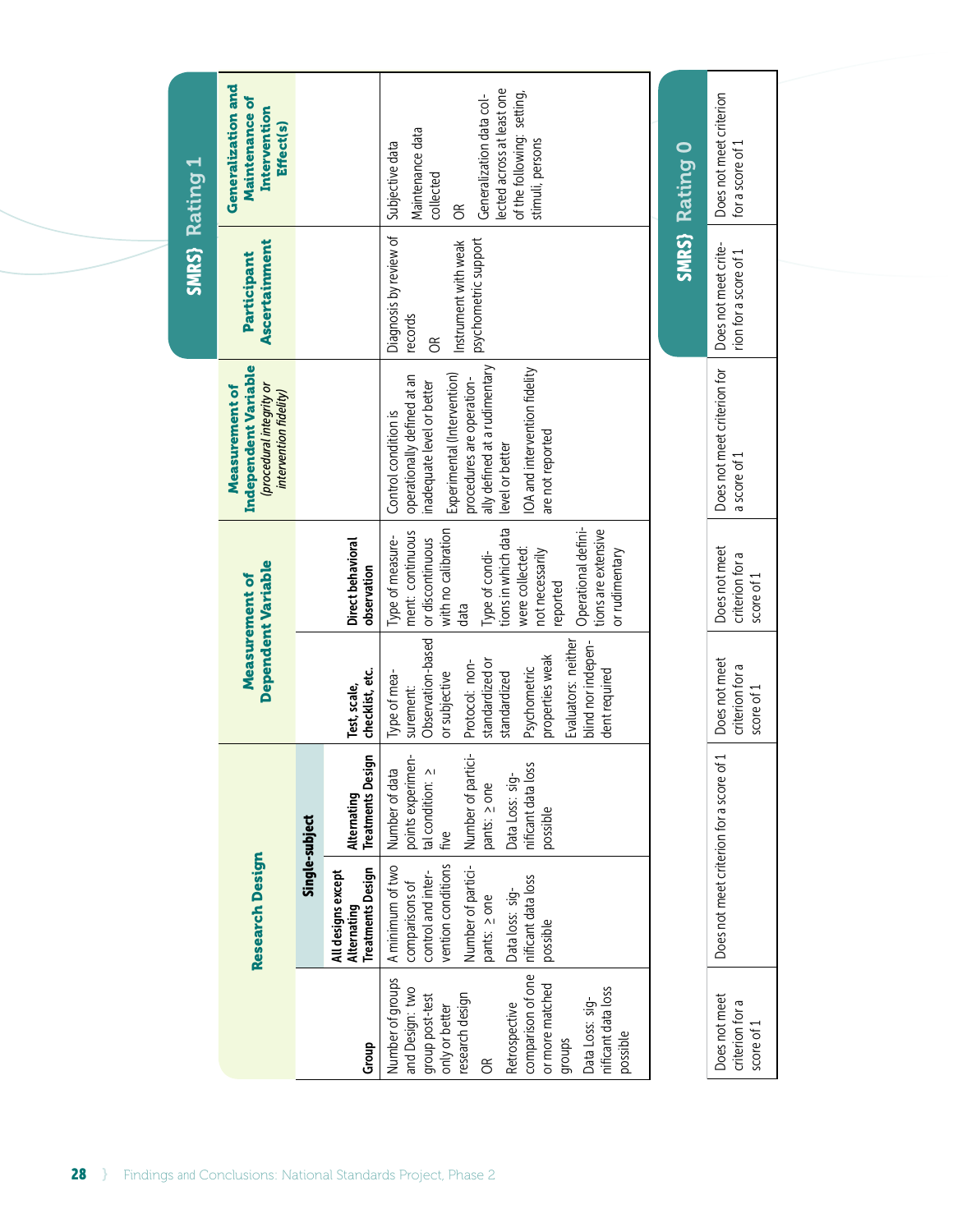For each of the five dimensions of scientific merit, a score between zero and five (0-5) was assigned with 0 representing a poor score and 5 representing a strong score. The dimension scores were combined to yield a composite score that was rounded to the nearest whole number; this was called the SMRS score. The formula for combining these dimensions is as follows: Research Design (.30) + Dependent Variable (.25) + Participant Ascertainment (.20) + Procedural Integrity (.15) + Generalization and Maintenance (.10).

- ◖ SMRS scores of 3, 4, or 5 indicate that sufficient scientific rigor has been applied. We can therefore draw firm conclusions about the intervention effects specific to participants with ASD that were demonstrated in the study. These scores suggest that similar results would likely be obtained in a study that used equal or better research methods.
- ◖ SMRS scores of 2 provide initial evidence about intervention effects. However, more rigorous research must be conducted to confirm these same effects would likely occur when more critical analyses of procedures are applied to other individuals with ASD.
- ◖ SMRS scores of 0 or 1 indicate that insufficient scientific rigor has been applied to the population of individuals with ASD. There is insufficient evidence to even suggest whether an intervention may or may not have beneficial, ineffective, or harmful effects.

Note that the scores reported in this document are specific to ASD. This is important because a study may, in fact, have a much higher SMRS score if a broader category of participants involved in the study was considered. That is, a well-designed study that used adequate dependent variables, provided evidence of procedural integrity, and involved maintenance and/or generalization data may actually receive a lower score in this report if most



The NSP2 expert panelists agreed to adapt the term "intervention" as opposed to "treatment" or "strategy." Therefore, the results of NSP2 discuss evidence-based interventions that should be used to inform a clinician's evidence-based practice. This terminology may differ from others doing similar research, but we believe this is an important distinction — so parents and professionals understand the difference between an evidence-based intervention and the larger framework of evidence-based practice.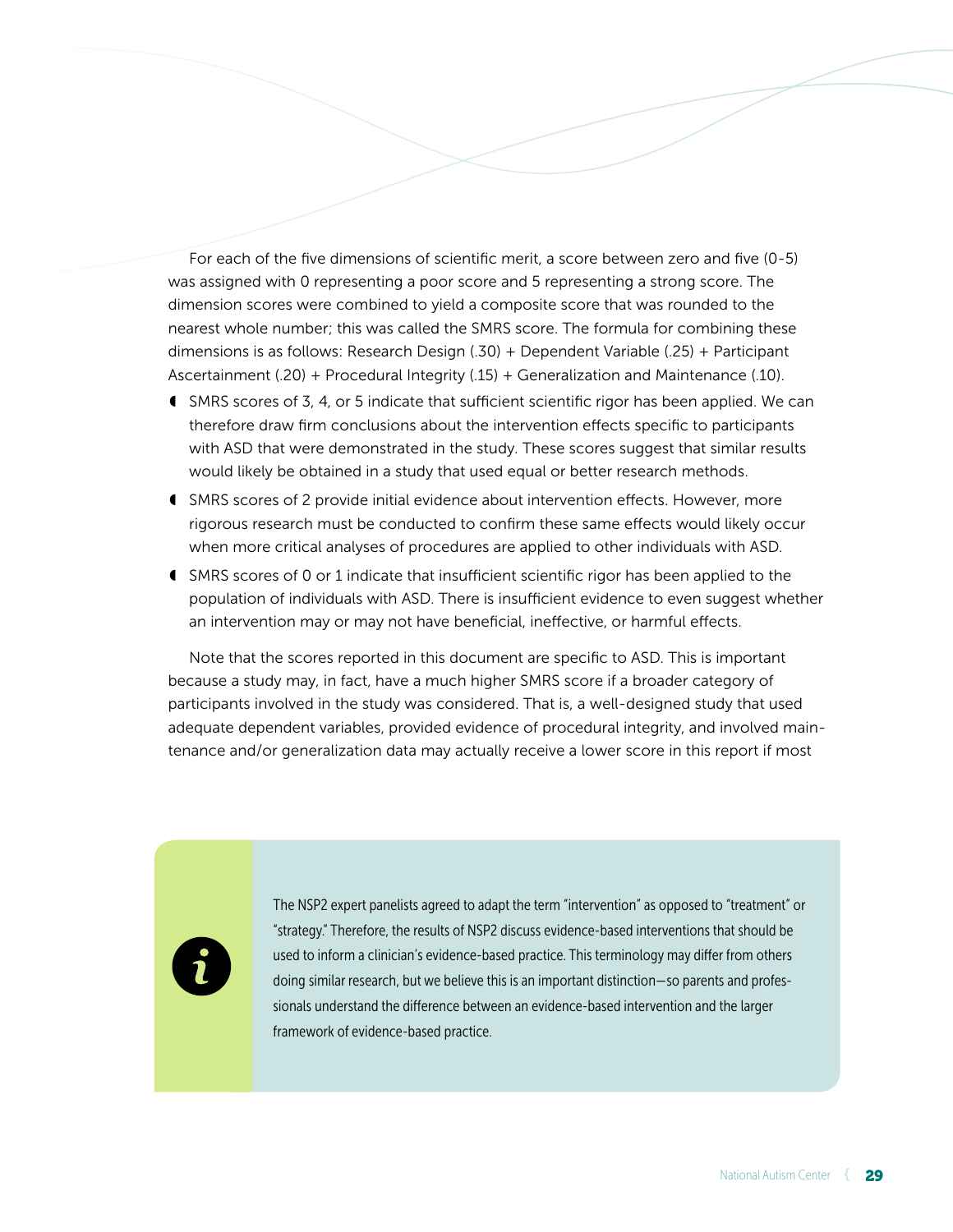of the participants were described only as having "developmental disabilities" and only one participant was described as having a diagnosis of autism without reporting rigorous participant ascertainment procedures.

We encourage researchers and practitioners to be aware of the data supporting or failing to support the effectiveness of the interventions beyond the ASD literature to supplement their decision making. The purpose of this document, however, is restricted to the ASD population so families, educators, and service providers may gain a better sense of the level of research support specific to the ASD population.

## Intervention Effects Rating Scale

The NSP1 expert panel developed the Intervention Effects Rating Scale and criteria for inclusion into each category. Given feedback from professionals, parents/ caregivers, and the current expert panel, the NSP2 adapted the term "intervention" as opposed to "treatment." (See information box on previous page.) Members of the expert panel urged the change in the hopes of providing clarification to readers. The term "treatment" is often used in medical literature and can be inferred as resulting in a "cure." Intervention is a term widely used in the behavioral and educational literature to indicate that something is adjusted in the environment to alter an individual's behavior. Interventions can consist of an isolated

component such as providing praise for correct word approximation. Interventions may also consist of several strategies. For example, it is not unusual to have an intervention include positive reinforcement for a specific behavior, withholding attention for another specified behavior, communication training, and visual supports.

The NSP1 expert panel also developed criteria to determine if the intervention effects were: {a} beneficial, {b} ineffective, or {c} unknown.

- **Ⅰ Beneficial** is identified when there is sufficient evidence that we can be confident favorable outcomes resulted from the intervention.
- ◖ Ineffective is identified when there is sufficient evidence that we can be confident favorable outcomes did not result from the intervention.
- **I** Unknown is identified when there is not enough information to allow us to confidently determine the intervention effects.

Separate criteria were developed for group research design, single-subject research design, and alternating interventions design (a type of single-subject research design).

The original Intervention Effects Rating Scale was developed to encompass all of the range of possible intervention effects. As with the NSP1, the results of NSP2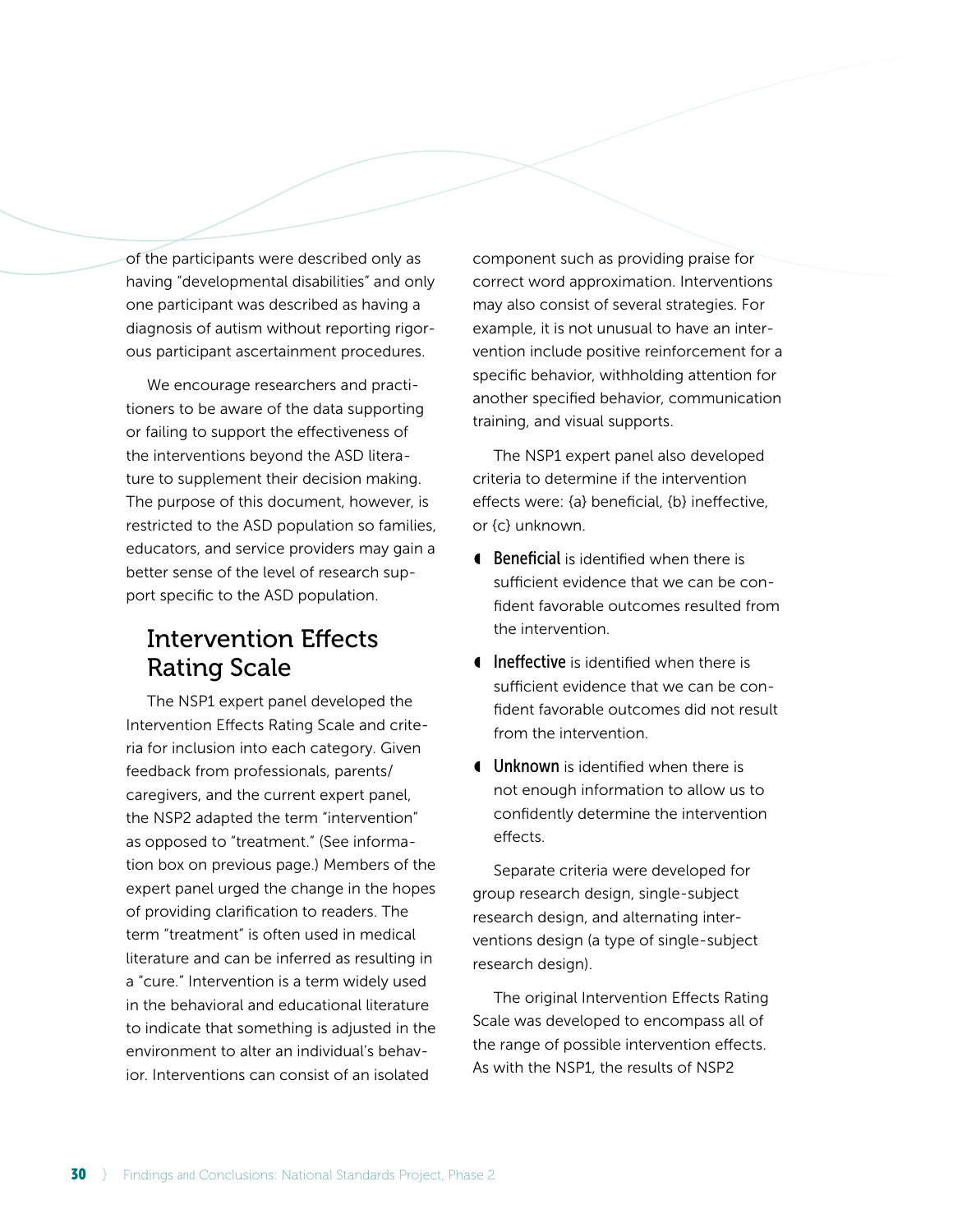did not include identification of any adverse intervention effects in the studies reviewed. Therefore, we did not include adverse in the final presentation of NSP2 results.

For group design studies, we classified intervention effects based on whether or not statistically significant differences were reported. If statistically significant results were not reported, we evaluated whether the research design increased the likelihood that an effect would be found.

For single-subject research design, we classified intervention effects based on whether or not a functional relationship was established, as well as on the number of intervention effects that were attempted and demonstrated. In the case of Ineffective intervention effects, we determined that additional criteria must be met (e.g., a sufficient number of data points and participants, the extent to which comparison conditions sufficiently demonstrated a steady state or appropriate trend line to allow for comparison, etc.).

For alternating treatment design (ATD), which is a special type of single-subject research design, we classified intervention effects based on the extent to which separation was reported, carryover effects were minimized, and number of data points was sufficient. In the case of Ineffective intervention effects, we determined that additional criteria had to be met (e.g., baseline data were collected and a change from baseline to intervention was not evidenced for most participants).

### Intervention Classification

The professionals completing NSP2 have taken into account the feedback provided regarding the classification of interventions in NSP1. For example, there was much feedback regarding the use of the term "Behavioral Package." Many parents/caregivers/family members suggested the term did not communicate the specifics of what they needed when meeting with professionals. Therefore, NSP2 has collapsed interventions that fall under "Behavioral Package" and "Antecedent Package" into one larger category simply referred to as "Behavioral Interventions."

Using the term Behavioral Interventions will likely not resolve all of the challenges in trying to classify such a large number of interventions used in isolation (i.e., one component) or as part of a complex intervention package. In an attempt to clarify exactly what constitutes an established Behavioral Intervention, the NSP2 results are presented in a more detailed manner to tease out the specific behavioral strategies used in each of the studies reviewed in the NSP2. It can be argued that all 14 of the Established Interventions are Behavioral Interventions. To some extent, this is true.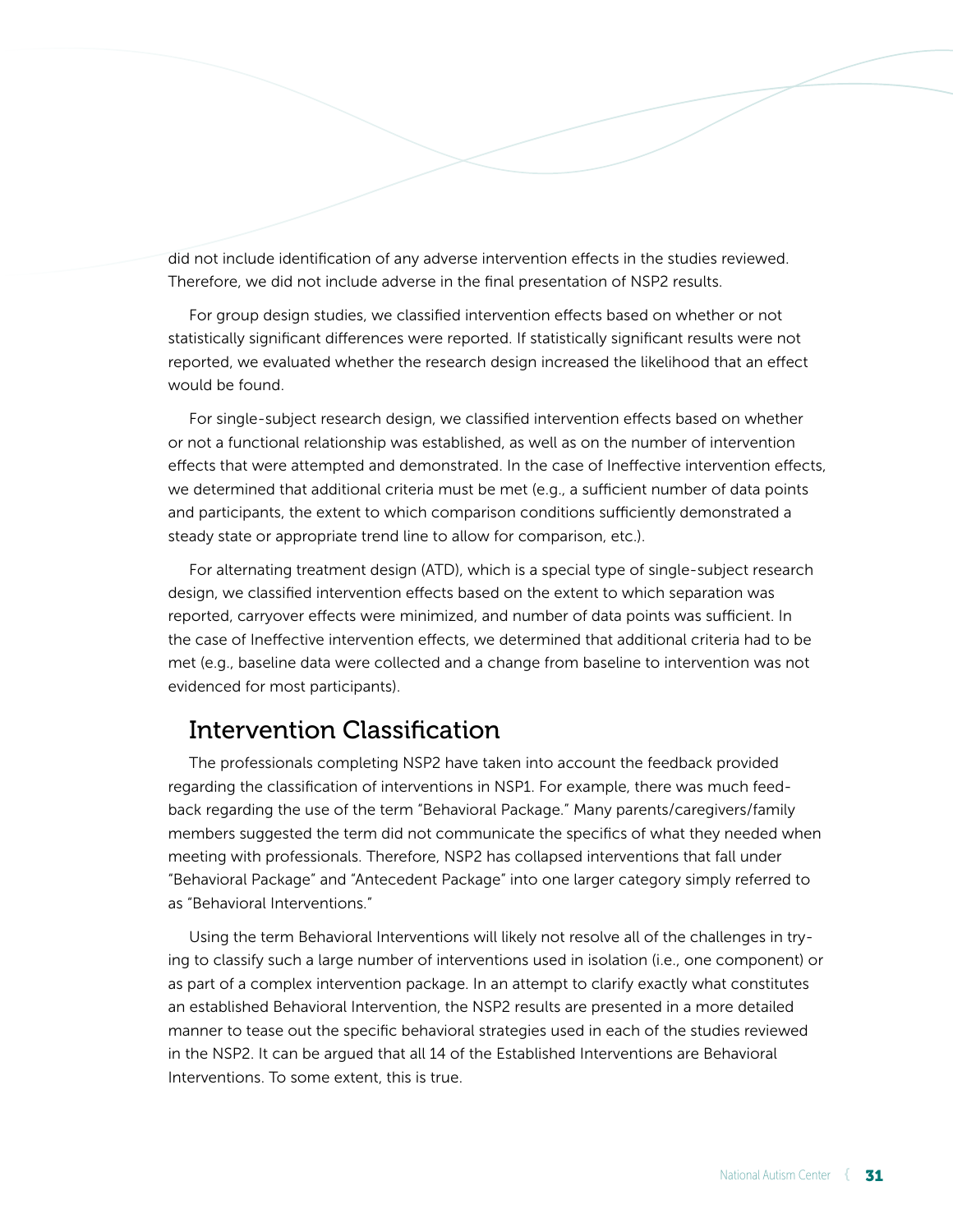# Table 2} Intervention Effects Ratings

| <b>Beneficial Intervention</b><br><b>Effects Reported</b>                                                                                                                     | <b>Unknown Intervention</b><br><b>Effects Reported</b>                                                                                                                            | <b>Ineffective Intervention Effects</b><br><b>Reported</b>                                                                                                                                                                                                                                                                                                                                                                                                                                                                                  |  |  |
|-------------------------------------------------------------------------------------------------------------------------------------------------------------------------------|-----------------------------------------------------------------------------------------------------------------------------------------------------------------------------------|---------------------------------------------------------------------------------------------------------------------------------------------------------------------------------------------------------------------------------------------------------------------------------------------------------------------------------------------------------------------------------------------------------------------------------------------------------------------------------------------------------------------------------------------|--|--|
| Single:<br>A functional relation is established and is<br>replicated at least two times<br>ATD:<br>Moderate or strong separation between<br>at least two data series for most | For all research designs:<br>The nature of the data does not allow<br>for firm conclusions about whether the<br>intervention effects are beneficial, inef-<br>fective, or adverse | Single:<br>A functional relation was not established and<br>{a} results were not replicated but at least two<br>replications were attempted<br>{b} a minimum of five data points were collected in<br>baseline and intervention conditions<br>{c} a minimum of two participants were included<br>{d} a fair or good point of comparison (e.g., steady<br>state) existed<br>ATD:<br>No separation was reported and baseline data show<br>a stable pattern of responding during baseline and<br>intervention conditions for most participants |  |  |
| participants<br>Carryover effects were minimized<br>A minimum of five data points per<br>condition                                                                            |                                                                                                                                                                                   |                                                                                                                                                                                                                                                                                                                                                                                                                                                                                                                                             |  |  |
| Group:<br>Statistically significant effects reported in<br>favor of the intervention                                                                                          |                                                                                                                                                                                   | Group:<br>No statistically significant effects were reported<br>with sufficient evidence an effect would likely have<br>been found*<br>*The criterion includes: {a} there was sufficient power to<br>detect a small effect {b} the type I error rate was liberal,<br>{c} no efforts were made to control for experiment-wise<br>Type I error rate, and {d} participants were engaged in<br>intervention                                                                                                                                     |  |  |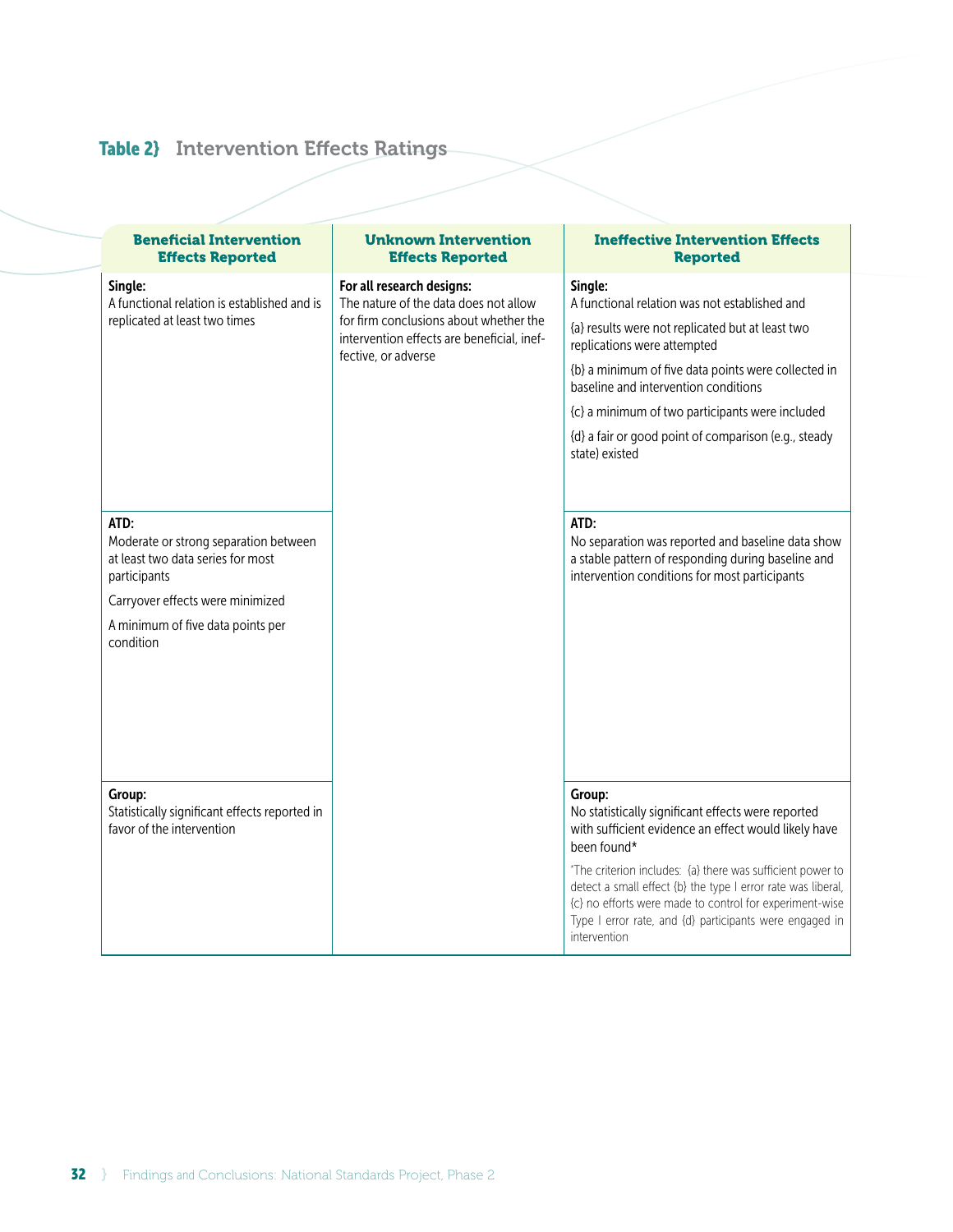For example, Modeling and Peer Training Package, both Established Interventions, are derived from behavior analytic research and are often referred to in colloquial terms as Behavioral Interventions.

So what exactly separates Behavioral Interventions in the Established Intervention category from all other Established Interventions?

Often, it is the *number of elements* combined within a behavior reduction or skill acquisition procedure. In the Behavioral Intervention category, the vast majority of articles include interventions consisting of multiple elements such as differential reinforcement + visual schedule + breaks + functional communication training. Other categories included in Established Interventions consist of studies evaluating singular elements (e.g., modeling) or dual elements (e.g., modeling + reinforcement).



There will likely always remain some level of criticism regarding the terminology used, the categorization of interventions, and the definitions. What we present in NSP2 is the attempt by the expert panel and NAC professionals to communicate in the most effective manner possible the state of intervention literature for individuals with ASD.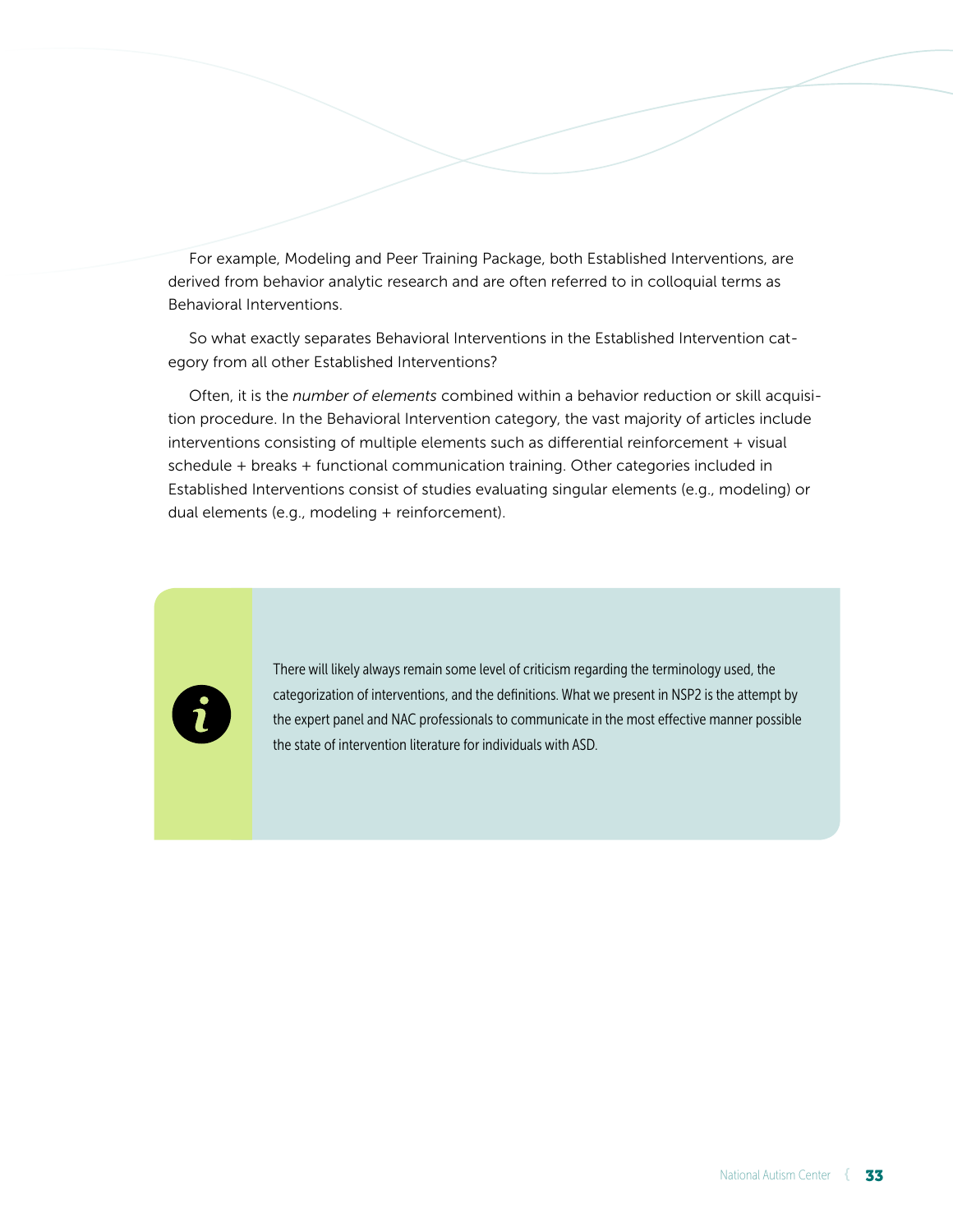# Strength of Evidence Classification System

After we identified the interventions, we applied the Strength of Evidence Classification System criteria. The Strength of Evidence Classification System can be used to determine how confident we should be about the effectiveness of an intervention. Ratings reflect the quality, quantity, and consistency of research findings for each type of intervention.



Strength of Evidence ratings reflect the quality, quantity, and consistency of research findings that have been applied specifically to individuals with ASD. As stated previously, the "quality" of a study is important because some research designs do not actually shed much light on whether or not an intervention is effective. "Quantity" is important because a single study, no matter how well-designed, will never be able to tell us absolutely if an intervention is truly effective. "Consistency" is important because, if an intervention is truly effective, we would expect it to consistently show beneficial effects. Of course, even interventions that are truly effective may occasionally appear to be ineffective in a study just by chance — so we have built this chance into the Strength of Evidence Classification System. See the footnote in Table 3 for details.

The Strength of Evidence Classification System can be used to determine how confident we can be about the effectiveness of an intervention. Ratings reflect the level of quality, quantity, and consistency of research findings for each type of intervention. There are three categories in the Strength of Evidence Classification System. Table 3 identifies the criteria associated with each of the ratings.

#### These general guidelines can be used to interpret each of these categories:

- Established. Sufficient evidence is available to confidently determine that an intervention produces favorable outcomes for individuals on the autism spectrum. That is, these interventions are established as effective.
- ◖ Emerging. Although one or more studies suggest that an intervention produces favorable outcomes for individuals with ASD, additional high quality studies must consistently show this outcome before we can draw firm conclusions about intervention effectiveness.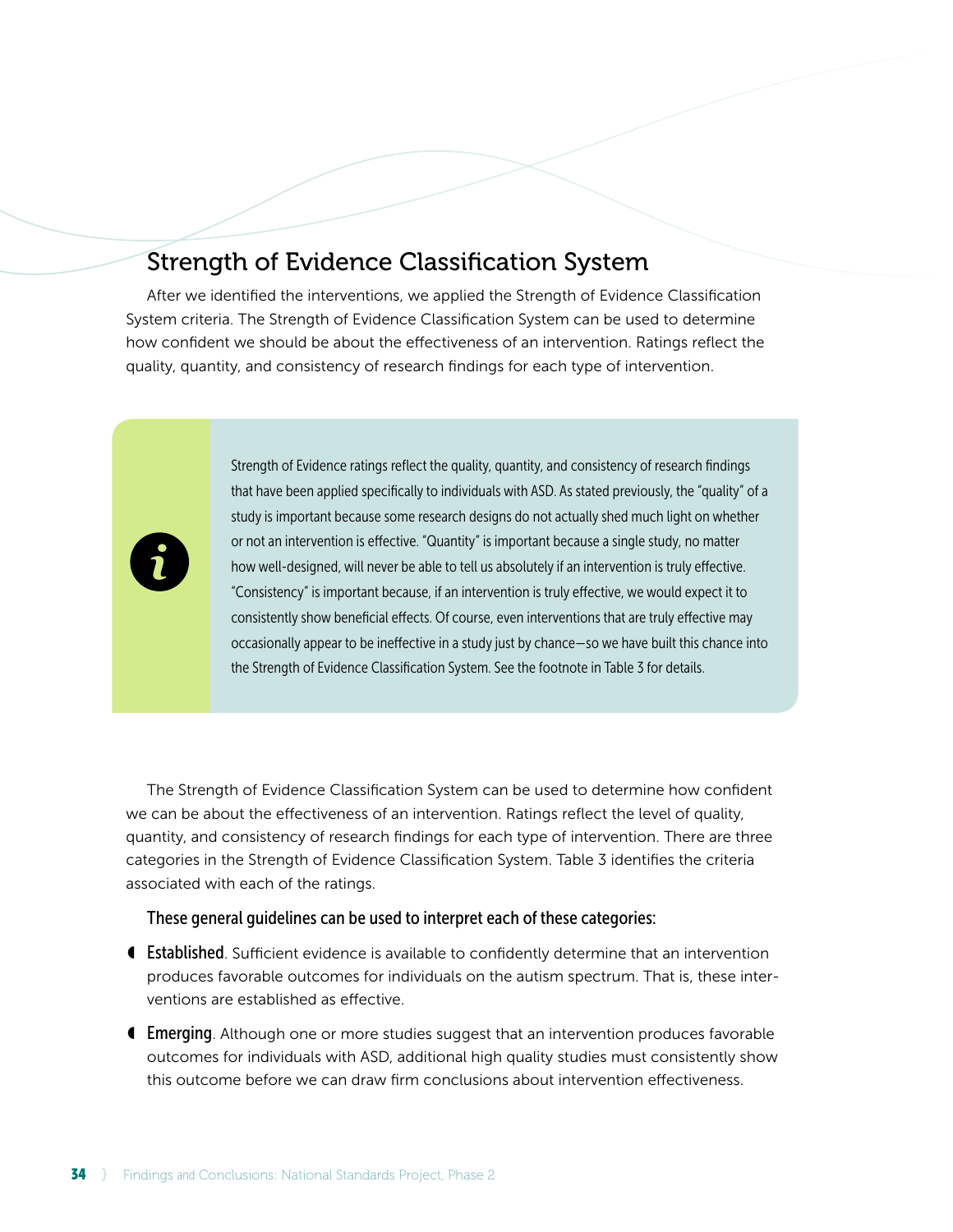# Table 3} Strength of Evidence Classification System

| <b>Established</b>                                                                                                                                                                                                                                             | <b>Emerging</b>                                                                                                                                                                                                                                                                                   | <b>Unestablished</b>                                                                                                                                                                                                                                                                                                                                                                                            |
|----------------------------------------------------------------------------------------------------------------------------------------------------------------------------------------------------------------------------------------------------------------|---------------------------------------------------------------------------------------------------------------------------------------------------------------------------------------------------------------------------------------------------------------------------------------------------|-----------------------------------------------------------------------------------------------------------------------------------------------------------------------------------------------------------------------------------------------------------------------------------------------------------------------------------------------------------------------------------------------------------------|
| Several <sup>a</sup> published, peer-reviewed<br>articles<br>• SMRS scores of 3, 4, or 5<br>• Beneficial intervention effects for a<br>specific target<br>These may be supplemented by stud-<br>jes with lower scores on the Scientific<br>Merit Rating Scale. | Few <sup>b</sup> published, peer-reviewed articles<br>• SMRS scores of 2<br>• Beneficial intervention effects<br>reported for one dependent variable<br>for a specific target<br>These may be supplemented by stud-<br>jes with lower scores on the Scientific<br>Merit Rating Scale.             | May or may not be based on research<br>• Beneficial intervention effects<br>reported based on very poorly con-<br>trolled studies (scores of 0 or 1 on the<br>Scientific Merit Rating Scale)<br>• Claims based on testimonials, unveri-<br>fied clinical observations, opinions,<br>or speculation<br>· Ineffective, unknown, or adverse<br>intervention effects reported based<br>on poorly controlled studies |
| ing conflicting results. Group and SSD methodologies may be combined.                                                                                                                                                                                          | <sup>a</sup> Several is defined as 2 group design or 4 single-subject design (SSD) studies with a minimum of 12 participants for which there are no<br>conflicting results or at least 3 group design or 6 SSD studies with a minimum of 18 participants with no more than 10% of studies report- |                                                                                                                                                                                                                                                                                                                                                                                                                 |
|                                                                                                                                                                                                                                                                | <sup>b</sup> Few is defined as a minimum of 2 group design studies or 2 SSD studies with a minimum of 6 participants for which no more than 10%<br>of studies reporting conflicting results are reported.* Group and SSD methodologies may be combined.                                           |                                                                                                                                                                                                                                                                                                                                                                                                                 |
| tive intervention effects or {b} adverse intervention effects.                                                                                                                                                                                                 | *Conflicting results are reported when a better or equally controlled study that is assigned a score of at least 3 reports either (a) ineffec-                                                                                                                                                    |                                                                                                                                                                                                                                                                                                                                                                                                                 |

◖ Unestablished. There is little or no evidence to allow us to draw firm conclusions about intervention effectiveness with individuals with ASD. Additional research may show the intervention to be effective, ineffective, or harmful.

# Intervention Subclassification

# Process

Beyond identifying if an intervention is effective, the research community seeks to answer additional questions that could potentially impact intervention selection.

- ◖ "Have favorable outcomes been demonstrated when a specific skill or behavior is targeted for improvement with individuals on the autism spectrum?"
- ◖ "Have favorable outcomes been demonstrated with a particular age group of individuals with ASD?"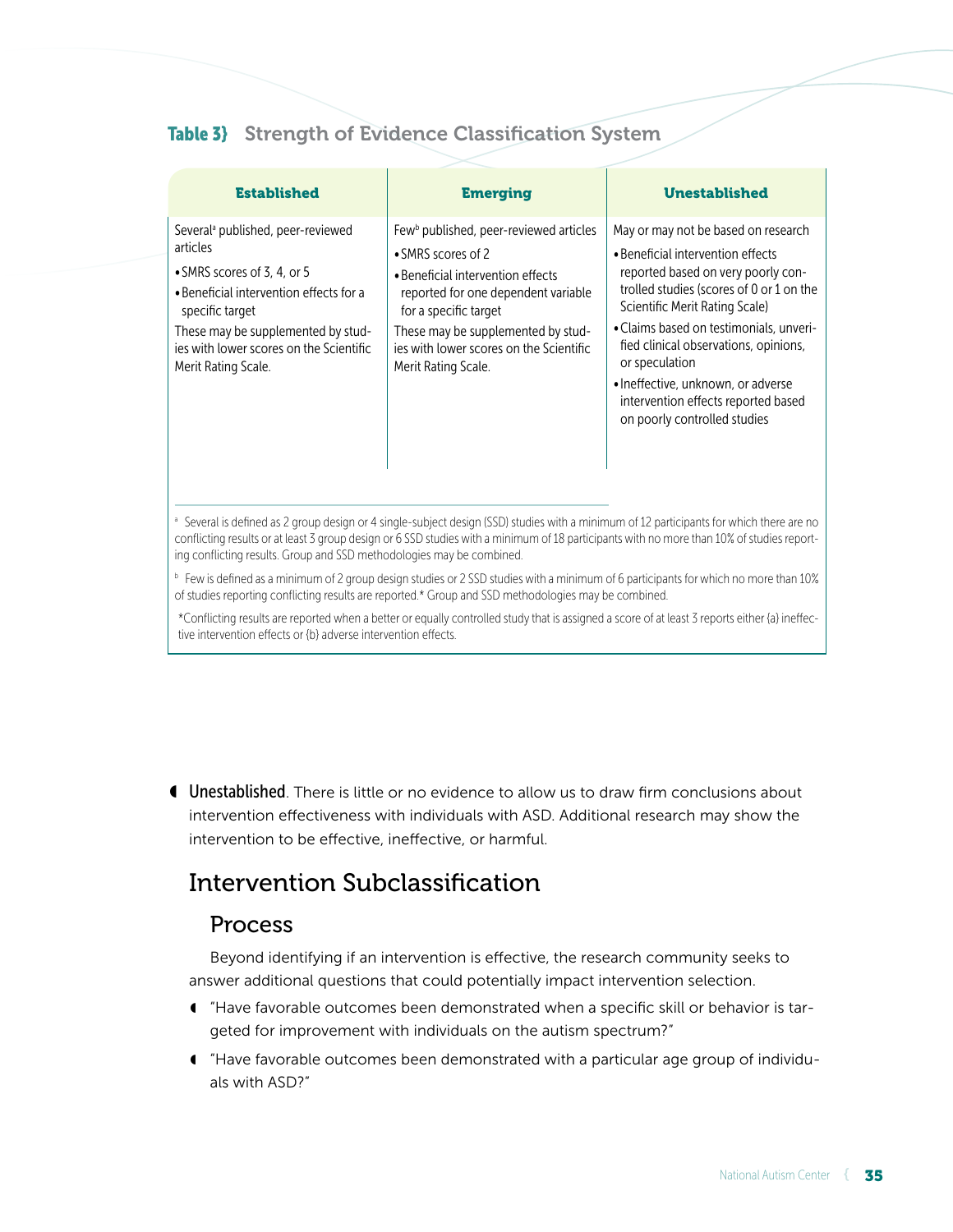The purpose of subclassifying interventions and identifying which ones are associated with favorable outcomes is to identify which relevant variables (intervention target and age group) have been the focus of intervention studies to date. This is important for two reasons. First, decision makers feel even more confident when an intervention has been associated with favorable outcomes for the intervention target and age group for a specific individual. Second, it identifies areas in which the existing literature might be extended by the research community. By identifying the limitations of the existing research, we hope to motivate scholars to extend our knowledge about interventions by conducting high quality research for these relevant variables.

#### We used the following process to subclassify interventions:

- 1. Identify all studies associated with a given intervention.
- 2. Identify relevant variables in each of the studies.
	- **a.** What was the target of the intervention? Was the goal to increase a skill or decrease a behavior?
	- **b.** What were the ages of the participants?
- **3.** Identify the SMRS Score and the Intervention Effects Ratings for each of the relevant variables for each of the studies.
- 4. For each relevant variable (intervention target or age group), identify the quality, quantity, and consistency of research findings across all studies for a given intervention.
- **5.** For each relevant variable, determine if there is evidence suggesting the intervention produces favorable outcomes. We defined favorable outcomes as meeting the following criterion: a few studies with SMRS Scores of 2, 3, 4, or 5 showing beneficial intervention effects. This criterion was selected to increase the chances we would identify any variables associated with favorable outcomes.

# Subcategories

# Intervention Targets

There are many different skills or behaviors that are targeted for improvement when treating individuals on the autism spectrum. Some of the intervention targets seek to improve skills by increasing developmentally appropriate skills. Other intervention targets are intended to improve life functioning by decreasing behaviors. We broke down 14 intervention targets into two categories: skills increased and behaviors decreased.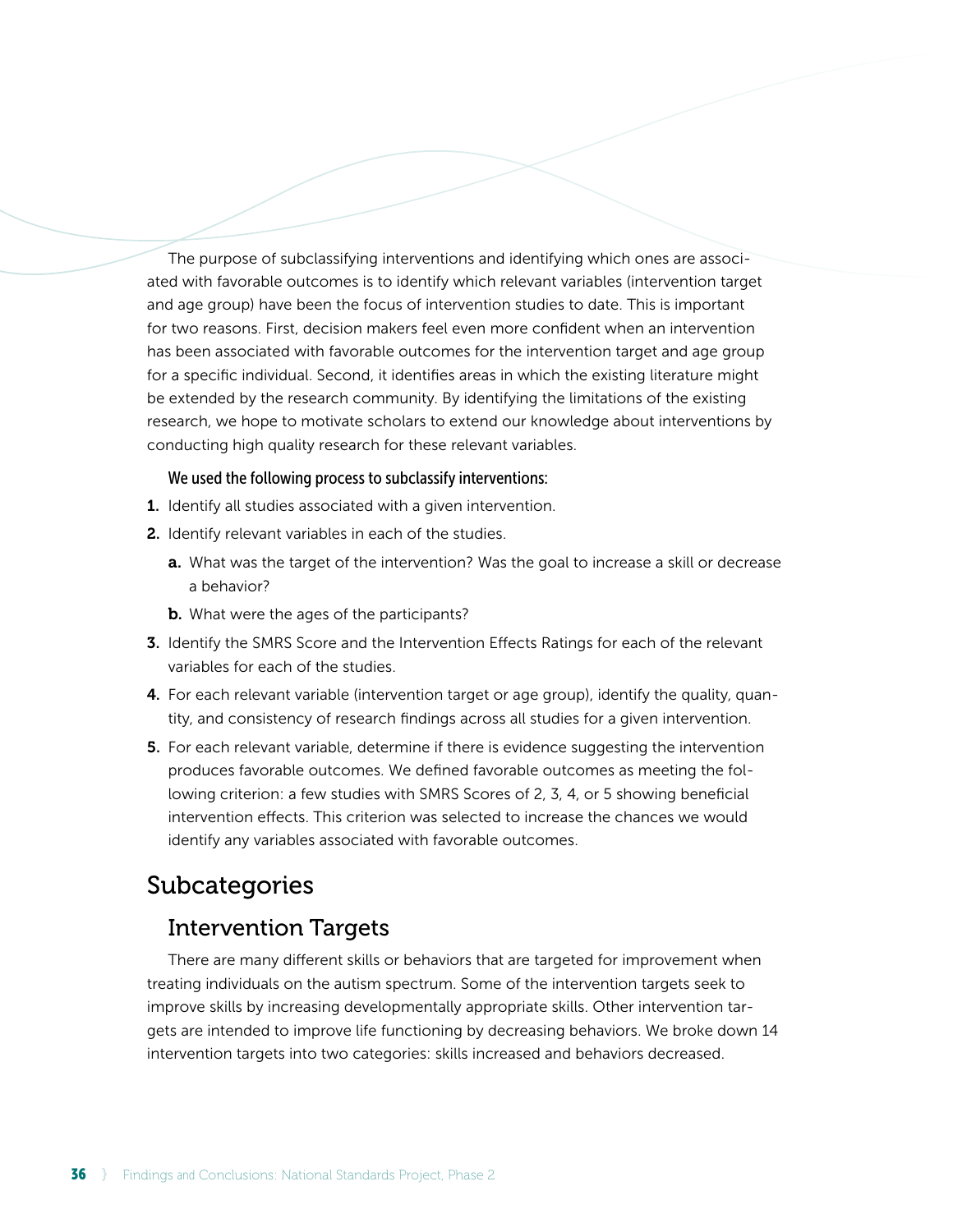# Skills Increased

It is always essential for intervention providers to implement interventions to increase developmentally appropriate skills.

We have identified 10 developmental skills that intervention providers may target to increase.

- ◖ Academic. This category represents tasks that are precursors or required for success with school activities. Dependent variables associated with these tasks include but are not restricted to preschool activities (e.g., sequencing, color, letter, number identification, etc.), fluency, latency, reading, writing, mathematics, science, history, or skills required to study or perform well on exams.
- **€ Communication**. Communication tasks involve verbal or nonverbal signaling to a social partner regarding content to share experiences, emotions, or information. It also can affect the partner's behavior, and behaviors that involve understanding a partner's intentional signals for the same purposes. This systematic means of communication involves the use of sounds or symbols. Dependent variables associated with these tasks include but are not restricted to requesting, labeling, receptive, conversation, greetings, nonverbal, expressive, syntax, speech, articulation, discourse, vocabulary, and pragmatics.
- ◖ Higher Cognitive Functions. These tasks require complex problem-solving skills outside the social domain. Dependent variables associated with these tasks include but are not restricted to critical thinking, IQ, problem-solving, working memory, executive functions, organizational skills, and theory of mind tasks.
- ◖ Interpersonal. The tasks comprising this category require social interaction with one or more individuals. Dependent variables associated with these tasks include but are not limited to joint attention, friendship, social and pretend play, social skills, social engagement, social problem solving, and appropriate participation in group activities. The area of pragmatics is not included in this list because it will be addressed in the communication section.
- **I Learning Readiness**. Learning readiness tasks serve as the foundation for successful mastery of complex skills in other domains identified. Dependent variables associated with these tasks include but are not restricted to imitation, following instructions, sitting skills, and attending to environmental sounds.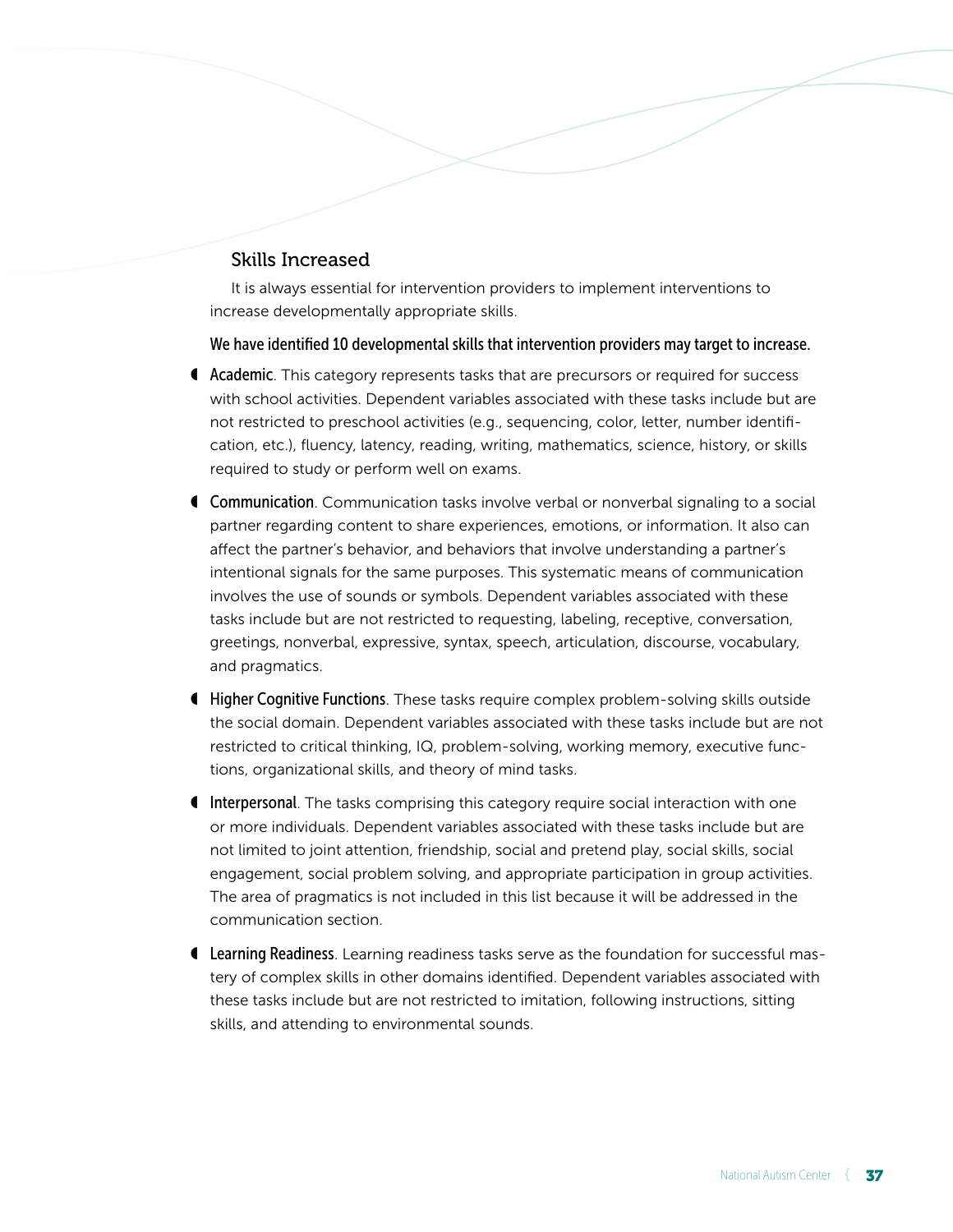- ◖ Motor Skills. Motor skills involve tasks that require coordination of muscle systems to produce a specific goal involving either fine motor or gross motor skills or visualmotor coordination. Fine motor skills require manipulation of objects using precise movements to produce the desired outcome. Examples of fine motor skills include but are not restricted to cutting, coloring, writing, typing, and threading beads. Gross motor skills involve larger muscle movements and include but are not restricted to sitting, standing, walking, and throwing/catching balls.
- ◖ Personal Responsibility. This category targets tasks that involve activities embedded in everyday routines. Dependent variables associated with these tasks include but are not restricted to feeding, sleeping, dressing, toileting, cleaning, family and/or community activities, health and fitness, phone skills, time and money management, and self-advocacy.
- **I** Placement. Placement was coded whenever the dependent variable involves level of restriction in placement in school, home, or community settings. Examples include but are not restricted to placement in general education classroom and placement back into the home setting. Although placement is not a "skill," it represents an important accomplishment toward which intervention programs strive.
- ◖ Play. Play tasks involve non-academic and non-work-related activities that do not involve self-stimulatory behavior or require interaction with other persons. Dependent variables associated with these tasks may include but are not restricted to functional independent play (i.e., manipulation of toys to determine how they "work" or appropriate use of toys that do not involve pretense, games). Whenever social play was targeted (independently or in conjunction with make-believe play), it was placed in the "interpersonal" categories.
- ◖ Self-Regulation. Self-regulation tasks involve the management of one's own behaviors in order to meet a goal. Dependent variables associated with these tasks include but are not limited to persistence, effort, task fluency, transfer of attention, being "on schedule," self-management, self-monitoring, self-advocacy, remaining in seat (or its opposite of "out of seat"), time management, or adapting to changes in the environment.

In Chapter 3, we present information about favorable outcomes in each of the intervention tables. Developmentally appropriate skills that parents, educators, and service providers are likely to want to increase are listed in the "Skills Increased" section of each table.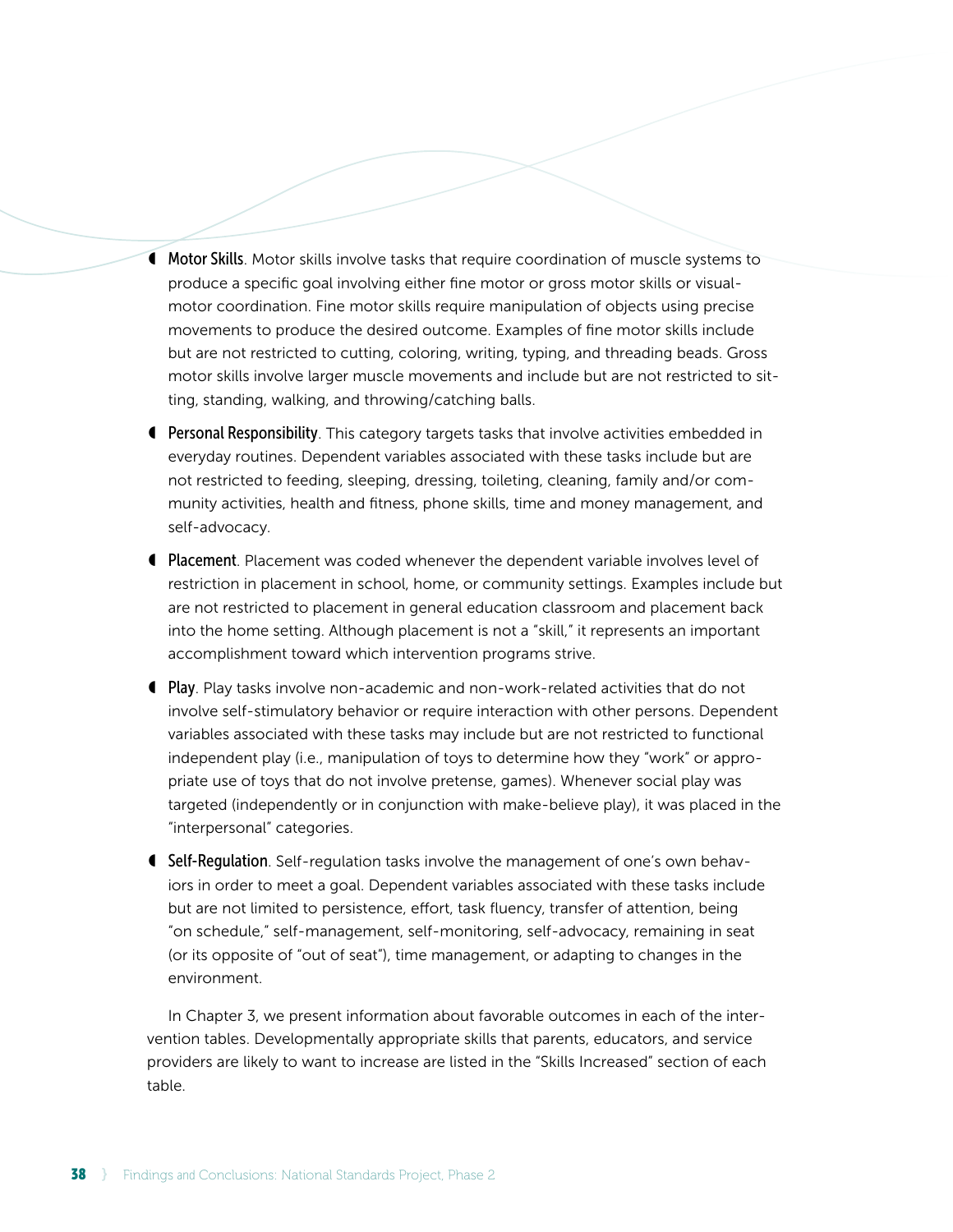# Behaviors Decreased

For some individuals on the autism spectrum, intervention providers may need to implement interventions to decrease behaviors that interfere with life functioning.

We have identified four areas of challenge that intervention providers may target to decrease. These include:

- **General Symptoms**. General symptoms involve a combination of symptoms that may be directly associated with ASD or may be a result of psychoeducational needs that are sometimes associated with ASD.
- **f** Problem Behaviors. These behaviors can harm the individual or others OR result in damage to objects OR interfere with the expected routines in the community. Problem behaviors may include but are not restricted to self-injury, aggression, disruption, destruction of property, or hazardous or sexually inappropriate behaviors.
- ◖ Restricted, Repetitive, Nonfunctional Patterns of Behavior, Interests, or Activity (RRN). This category is reserved for limited, frequently repeated, maladaptive patterns of motor, speech, and thoughts. The following is a list of representative behaviors: stereotypic and compulsive behaviors, inappropriate speech, or restricted interest.
- ◖ Sensory or Emotional Regulation (SER). Sensory and emotional regulation involves the extent to which an individual can flexibly modify his or her level of arousal or response in order to function effectively in the environment. Examples of behaviors that fall into this category include stimulus refusal, sleep disturbance, anxiety, and depression.

Behaviors that parents, educators, and service providers are likely to want to decrease are listed in the "Behaviors Decreased" section of each intervention table in Chapter 3.

# Age

Individuals of all ages are affected by ASD. Increasingly, parents and professionals are asking whether or not favorable outcomes are reported for specific age groups. This information is provided in the intervention tables in Chapter 3. For the purposes of this project, children, adolescents, and young adults range in age from 0 to 21 years. Adults are defined as ages 22 years and older.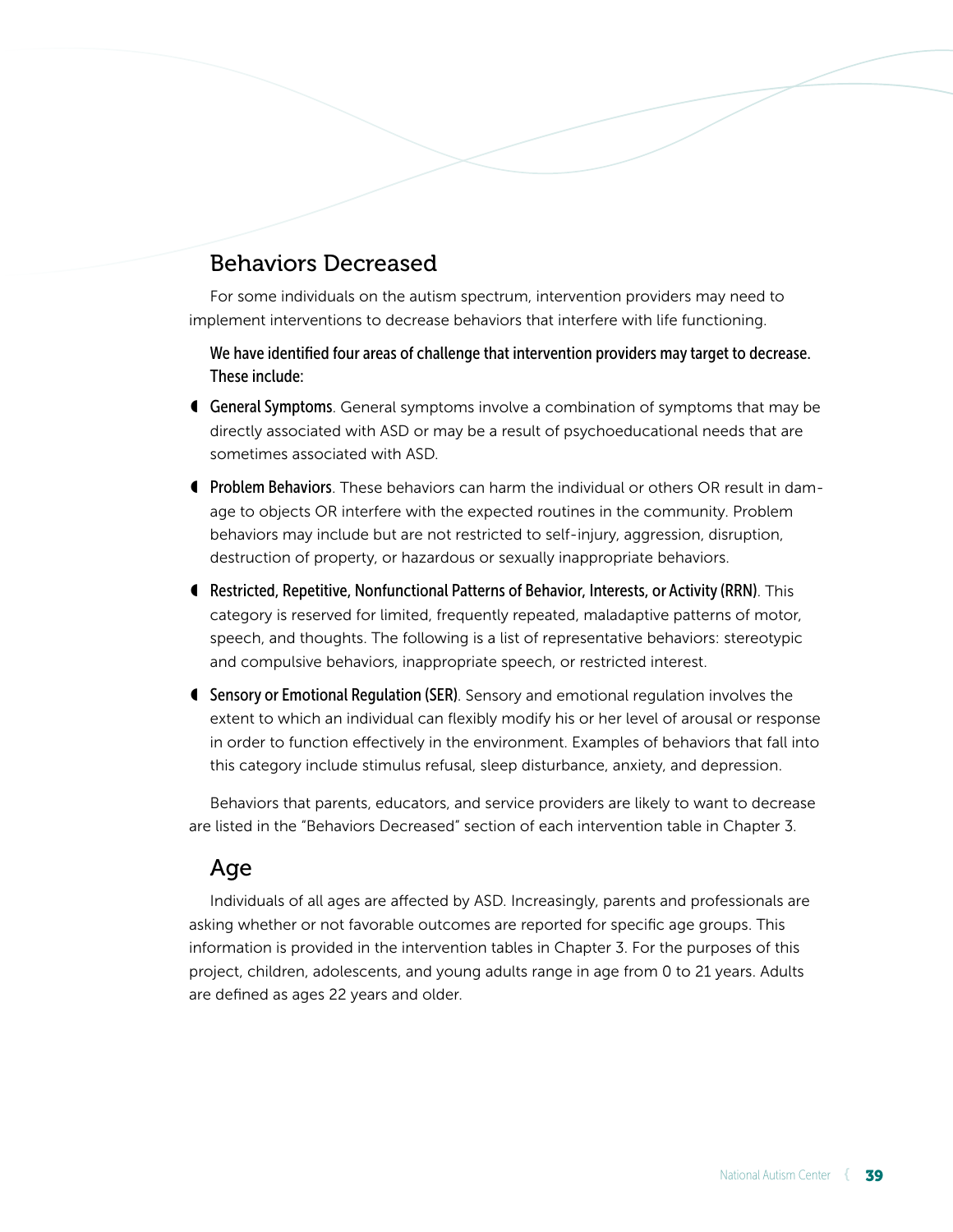# References

- American Psychiatric Association. (2000). *Diagnostic and statistical manual of mental disorders* (4th ed., text rev.). Washington, DC: Author.
- American Psychiatric Association. (2013). *Diagnostic and statistical manual of mental disorders* (5th ed.). Arlington, VA: American Psychiatric Publishing.
- World Health Organization. (2010). *The international statistical classification of diseases and related health problems, 10th revision (ICD-10): Classification of mental and behavioural disorders: Clinical descriptions and diagnostic guidelines* (Vol. 3). Geneva.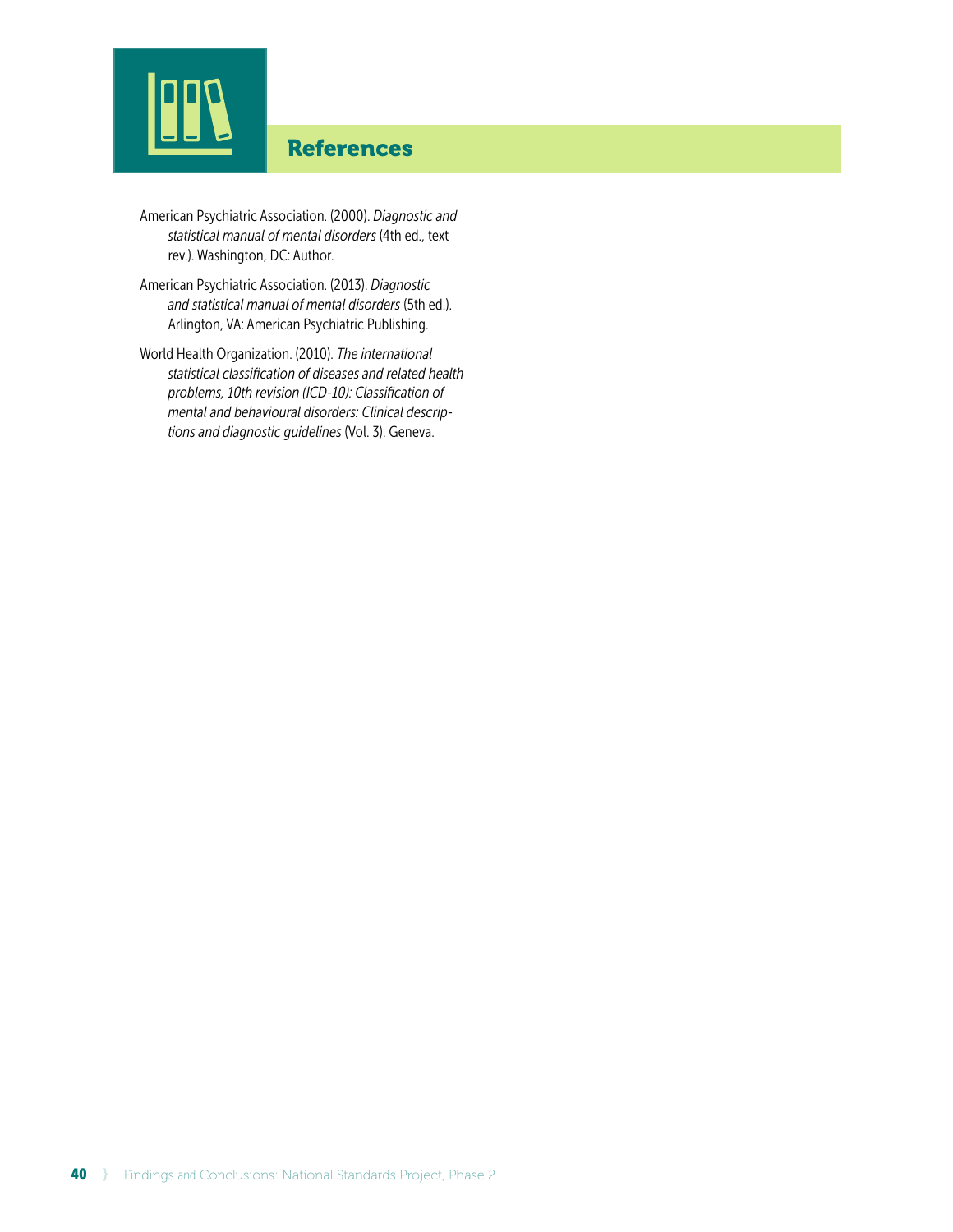# Research Findings

In this chapter, we provide detailed information about the Established Interventions identified by the National Standards Project, Phase 2 (NSP2). We also provide a list of the interventions identified as Emerging and Unestablished. The results are divided according to age range.

Specifically, we referred to children, adolescents, and young adults as ranging in age from 0 to 21 years. For the purposes of NSP2, adults are defined as any study participant 22 years and older. The reader will notice a discrepancy in terms of the amount of information regarding interventions for individuals under age 22 years as opposed to individuals with ASD 22 years and older. We address this issue at the conclusion of this chapter.

Here are a few key points to remember as you review the results of NSP2:

- ◖ For children, adolescents, and young adults under 22 years of age:
	- There are 14 Established Interventions that have been thoroughly researched and have sufficient evidence for us to confidently state that they are effective.
	- There are 18 Emerging Interventions that have some evidence of effectiveness, but not enough for us to be confident that they are truly effective.
	- There are 13 Unestablished Interventions for which there is no sound evidence of effectiveness.
- ◖ For adults ages 22 and older:
	- ◗ There is one Established Intervention that has been thoroughly researched and has sufficient evidence for us to confidently state that it is effective.
	- There is one Emerging Intervention that has some evidence of effectiveness, but not enough for us to be confident that it is truly effective.
	- ◗ There are four Unestablished Interventions for which there is no sound evidence of effectiveness.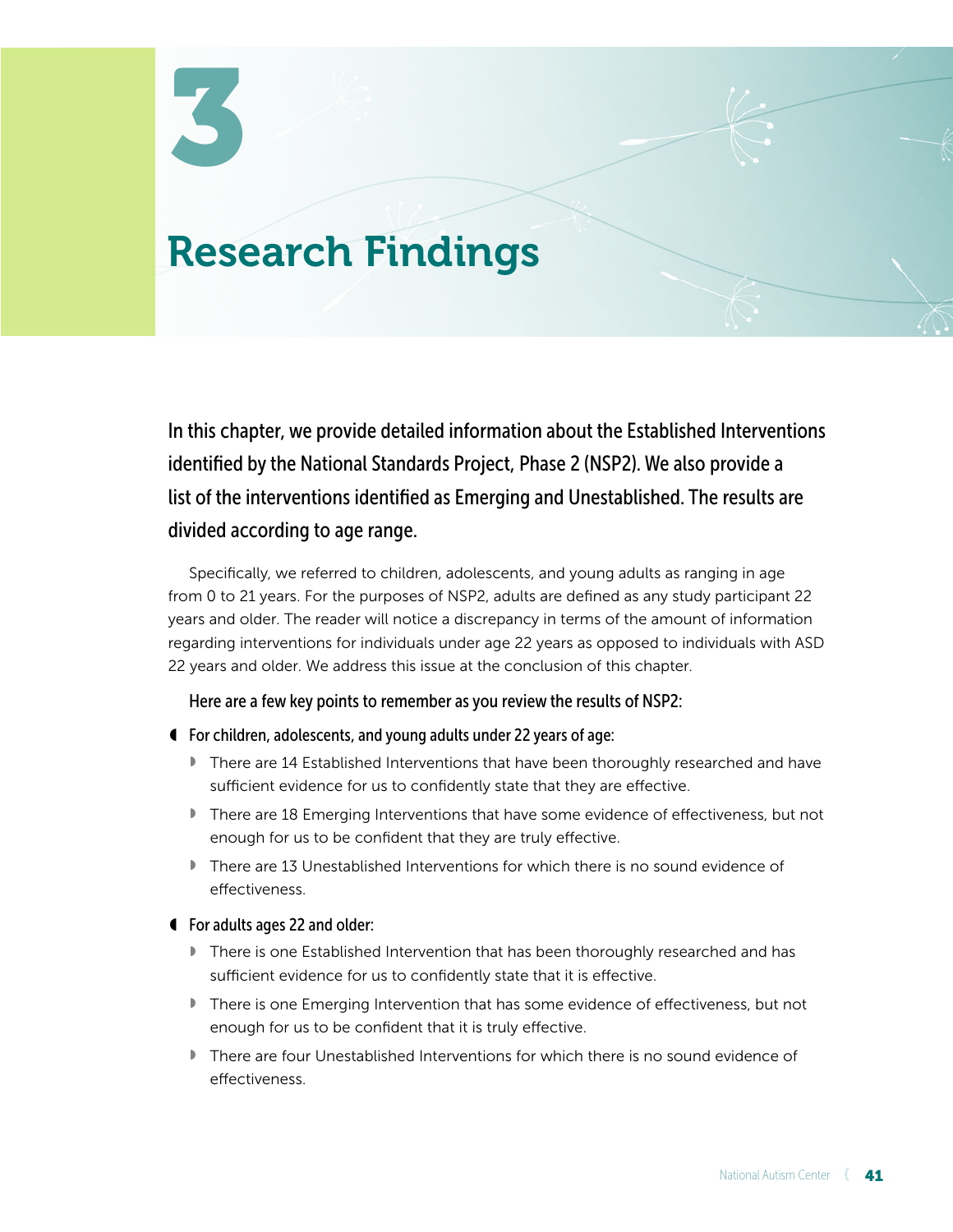# Research Findings for Children, Adolescents, and Young Adults (Under 22 Years)

# Established Interventions for Individuals Under Age 22

In the following pages, we provide a detailed definition and description for each of the 14 Established Interventions identified for this population in Phase 2 of the National Standards Project.

You may already be familiar with some of these options. Many volumes have been published on each of these interventions; we encourage you to learn more about those that might be most useful to you.

### The following interventions have been identified as falling into the Established level of evidence:

- ◖ Behavioral Interventions
- ◖ Cognitive Behavioral Intervention Package
- ◖ Comprehensive Behavioral Treatment for Young Children
- ◖ Language Training (Production)
- ◖ Modeling
- ◖ Natural Teaching Strategies
- ◖ Parent Training
- ◖ Peer Training Package
- ◖ Pivotal Response Training
- ◖ Schedules
- ◖ Scripting
- ◖ Self-Management
- ◖ Social Skills Package
- ◖ Story-based Intervention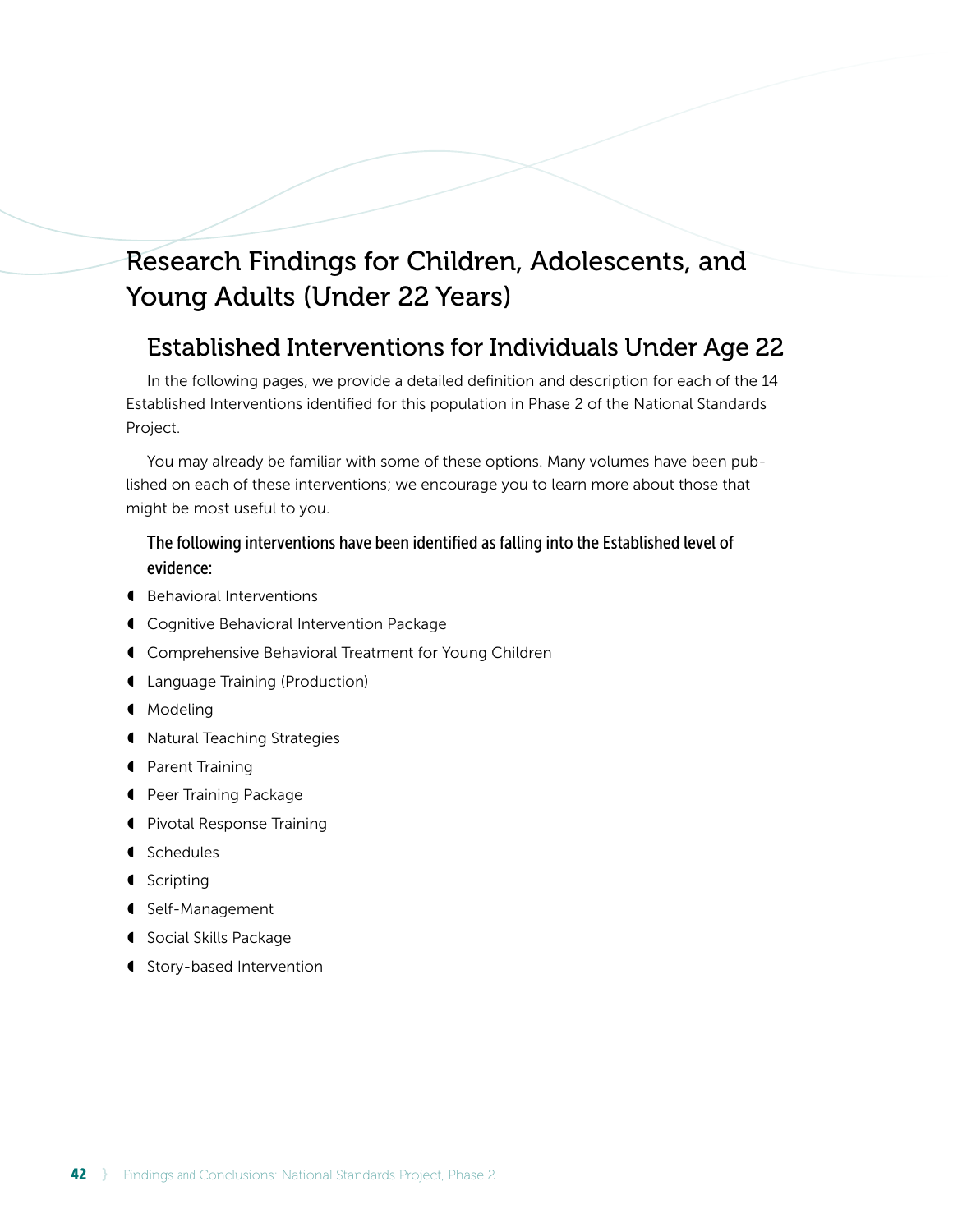# Behavioral Interventions

Established **Intervention** & **Detailed Description** 



The largest category of Established Interventions is the Behavioral Intervention category. The results of the NSP1 included Behavioral Package and Antecedent Package. Given the feedback provided by professionals and family members, the antecedent package interventions and behavioral package interventions were combined into one category, Behavioral Interventions.

The challenge in teasing apart the Behavioral Intervention category lies in the complexity of the majority of interventions packages evaluated in the 155 articles in this category. Take, for example, prompting. Prompting is commonly described as a set of procedures used to teach a new skill. Prompting can be gestural (e.g., a teacher pointing to the correct answer), verbal (e.g., a teacher saying "The answer is cat. Say 'cat'."), or positional (e.g., a teacher placing an array of three flashcards with the target flashcard placed closest to the student, to encourage a correct response).

There are at least 12 studies in which prompting is part of a complex behavioral intervention consisting of two or more components. The issue with teasing out prompting as a "stand alone" evidence-based intervention is isolating the use of prompting and its impact on a target behavior. However, prompting along with other components of behavioral interventions was identified as having sufficient evidence to have beneficial intervention effects.

The Behavioral Intervention category is comprised of interventions typically described as antecedent interventions and consequent interventions. Antecedent interventions involve the modification of situational events that typically precede the occurrence of a target behavior. These alterations are made to increase the likelihood of success or reduce the likelihood of problems occurring. Consequent interventions involve making changes to the environment following the occurrence of a targeted behavior. Many of the consequent interventions are designed to reduce problem behavior and teach functional alternative behaviors or skills through the application of basic principles of behavior change.

#### Basic Facts

NSP1 =298 NSP2 = 155

Number of articles reviewed:

Effective ages: Children and adolescents 3-21 years

#### Skills increased:

- higher cognitive functions (NSP2)
- motor skills (NSP2)
- academic, communication, interpersonal, learning readiness, personal responsibility, play, and self-regulation (NSP1&2)

#### Behaviors Decreased:

- sensory or emotional regulation (NSP1)
- problem behaviors (NSP1&2)
- restricted, repetitive, nonfunctional patterns of behavior, interests, or activity (NSP1&2)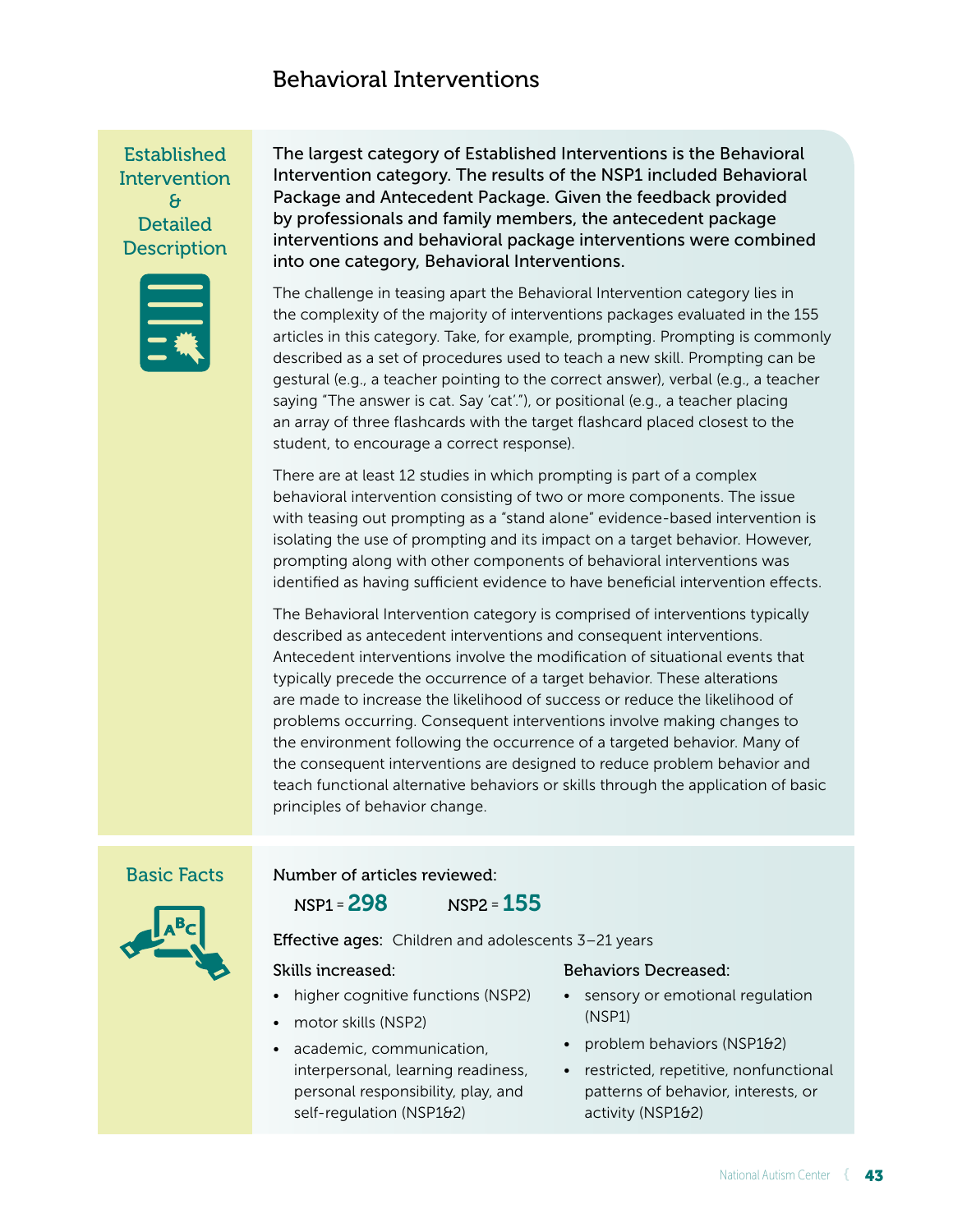

Examples of Behavioral Interventions consisting of one identified component:

- Joint Attention Intervention
- Chaining
- Differential Observing Response (DOR)
- Forward Chaining
- Function-based Intervention
- Imitation Training
- Reinforcement Schedule (schedule specified)
- Response Interruption and Redirection (RIRD)
- Repeated Practice
- Standard Echoic Training

### Examples of Behavioral Interventions consisting of two identified components:

- Extinction + Reinforcement
- Function-based intervention + prompts
- Sign Extinction + Differential Reinforcement of Alternative Behavior (DRA)
- Stimulus Fading + Positive Reinforcement

# Examples of Behavioral Interventions consisting of three identified components:

- Choice + Task Interspersal + Positive Reinforcement
- Discrete-trial Training + Natural Consequences + Error Correction
- Most to Least Prompting + Natural Consequences + Activity Interspersal
- Preteaching + Prompting + Positive Reinforcement

# Examples of Behavioral Interventions consisting of four or more identified components:

- Combined Task Direction + Contingent Reinforcement + Physical Prompts + Stimulus Fading
- Modeling + Prompting + Reinforcement + Redirection + Abolishing Operation Component
- Prompt Delay + Auditory Scripts + Manual Prompts + Behavioral Rehearsal + Tokens
- Reinforcement Pairing + Habit Reversal + GaitSpot Squeakers + Differential Reinforcement of Incompatible Behavior (DRI)
- Video Modeling + DRA + Escape Extinction + Stimulus Fading + Photo Prompting
- Video Modeling + Highlighting + Prompting/ Fading + Reinforcement
- Video Modeling + Photo Prompts + Contact Desensitization + Shaping + Differential Reinforcement of Other Behavior (DRO) + Escape Extinction
- Written Task Analysis + Social Scripts + Prompting + Self-monitoring + Fading

Recommended Readings Gerhardt, P. F. & Crimmins, D. (Eds.) (2013). Social skills and adaptive behaviors in learners with autism spectrum disorders. Baltimore: Paul H. Brookes Publishing Co. Luiselli, J. K. (Ed.) (2014). Children and youth with autism spectrum disorder (ASD): Recent advances and innovations in assessment, education, and intervention. New York: Oxford University Press. Luiselli, J. K. & Cameron, M. J. (1998). Antecedent control: Innovative approaches to behavioral support. Baltimore: Paul H. Brookes Publishing Co. Matson, J. L. (Ed.) (2009). Applied behavior analysis for children with autism spectrum disorders. New York: Springer.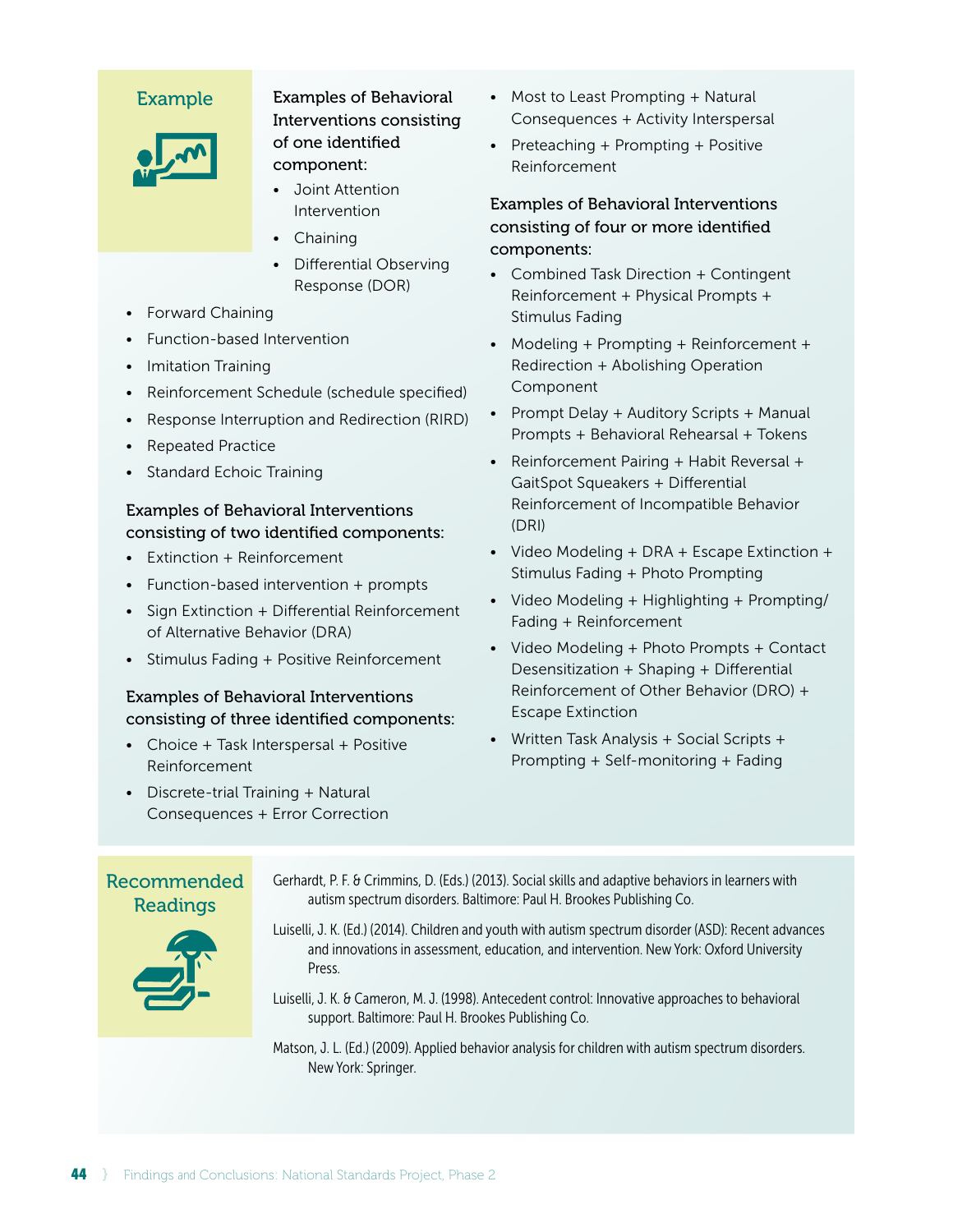# Cognitive Behavioral Intervention Package

Established **Intervention** 



Cognitive Behavioral Intervention Package (CBIP) was previously listed as an Emerging Intervention in NSP1. With additional scientific evidence published since NSP1, CBIP has moved to the Established Intervention category. Cognitive Behavioral Therapy has long been an evidence-based intervention for individuals diagnosed with anxiety disorders and depressive disorders (i.e., without autism spectrum disorder, or ASD).

### Basic Facts



Number of articles reviewed:

 $NSP1 = 3$   $NSP2 = 10$ 

Effective ages: Children and adolescents 6-14 years

#### Skills increased:

- higher cognitive functions (NSP1)
- interpersonal, personal responsibility, and placement (NSP2)

#### Behaviors decreased:

- problem behaviors (NSP2)
- sensory or emotional regulation (NSP2)

# **Detailed Description**



There are manualized cognitive behavioral intervention programs that have been modified for individuals with ASD. These modifications can take different forms but typically involve making adjustments to materials (e.g., adding visual cues, role-play) or the structure of sessions. There are also cognitive behavioral intervention programs developed and individualized for specific purposes (e.g., to address anger management). In either case, cognitive behavioral interventions often include several commonly used strategies.

Common strategies:

- An educational component describing feelings/emotions, physical responses to emotions, and prevalence of individuals with similar challenges.
- A cognitive restructuring component in which the therapist assists the individual to modify cognitive distortions such as "all-or-nothing" thinking or "catastrophizing."
- Development of scale to identify anxiety or distress. Some scales take the form of a thermometer, a ladder, or "volume control."
- Homework assignments. Individuals are expected to work on skills in the home, school, and community setting. Typically, there is a specific assignment that requires some type of recording of behavior or observations.
- Parent sessions. Cognitive behavioral interventions often take place for 45 minutes to one hour per week for a specified number of weeks

*{cont.}*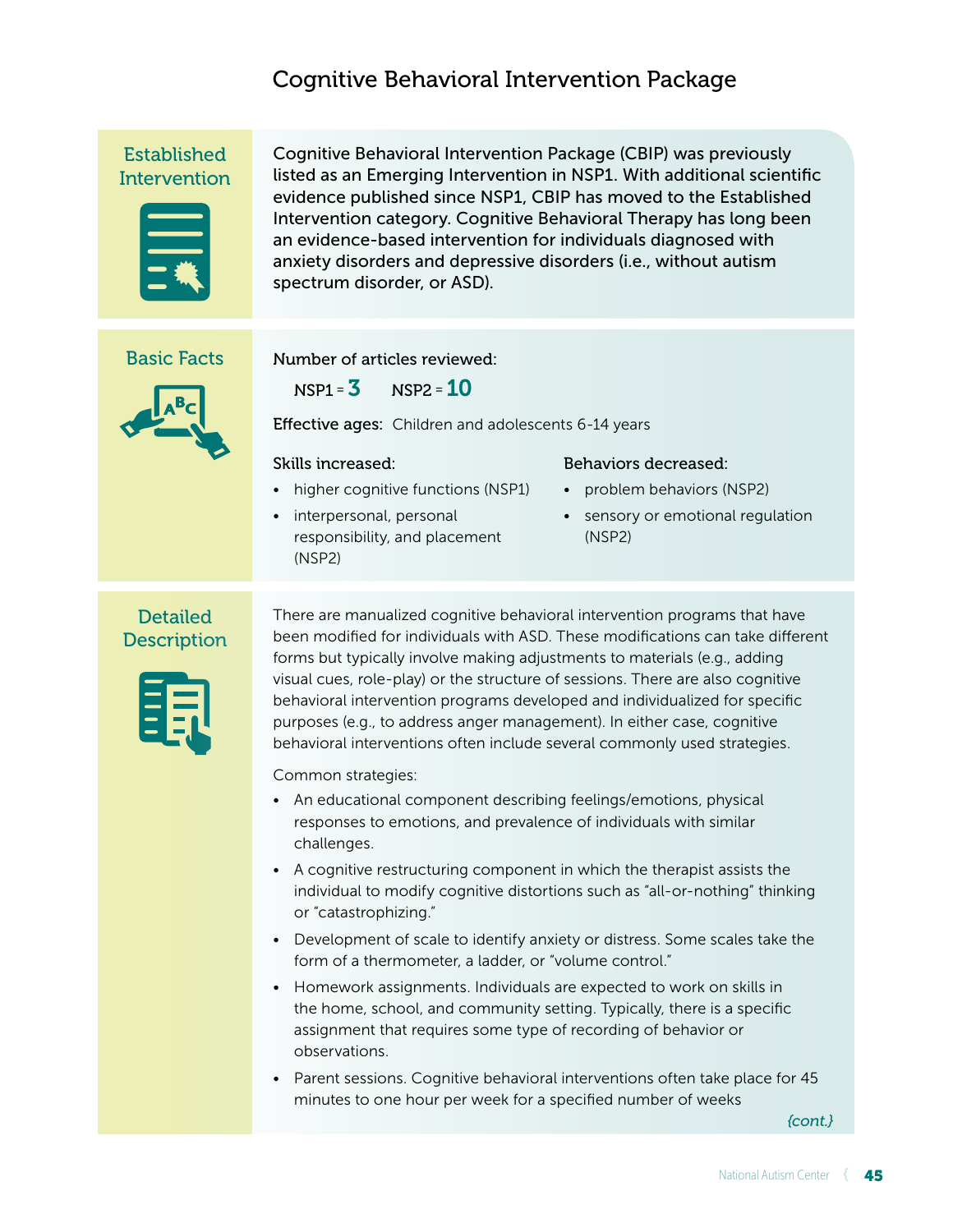# Detailed **Description** *{cont.}*

(e.g., 16 weeks). During that time, there are often "parent sessions" in which the parents and therapist meet to discuss progress and strategies to support the individual with ASD.

Some of the manualized cognitive behavioral intervention packages modified in studies reviewed in the NSP2 included The Coping Cat Program, and Exploring Feelings.

*Note: Cognitive behavioral interventions should be implemented by a trained professional with experience in providing cognitive behavioral therapy as well as working with individuals with ASD.* 

### Example



Ester is a 12-year-old with ASD in a mainstream middle school classroom. She has started to display behaviors associated with anxiety when participating in physical education class. Specifically, Ester is afraid of getting hit by a ball or puck, and afraid of getting knocked down during games. She began to display distress following an incident in which she was bumped into a wall during a kickball game in the gym. She experiences tearfulness, sweating, fidgeting, and refusal to participate.

Professionals at Ester's school hold a case conference with Ester's mother.

Ester's mother agrees that the issue should be addressed as it is beginning to interfere with Ester's ability to participate in school activities. The school social worker provides Ester's mother with the name of a doctoral-level psychologist with experience in providing cognitive behavioral therapy for children and adolescents with ASD.

Ester begins to participate in cognitive behavioral therapy to address her concerns regarding participation in physical education class. She and her therapist review how Ester experiences distress (e.g., rapid heart beat, sweating, crying). They work on role playing different games and even bring in Ester's siblings to play. Ester's homework assignments include recording how she feels before, during, and after physical education class and practicing her relaxation techniques. Ester learns strategies such as appropriate breathing, muscle relaxation, and how to tolerate various games (e.g., kickball, soccer, etc).

It takes a number of weeks and participation and support from Ester's parents and teachers, but Ester begins to show progress and a decreased level of distress during physical education class. Ester uses her "thermometer" to self-monitor and communicates her level of distress. Her parents and teachers remind her of the various techniques that she can use to relax and participate in physical education class.

# Recommended Readings



Attwood, T. (2004). *Exploring feelings: Anxiety: Cognitive behaviour therapy to manage anxiety*. Future Horizons: Arlington, TX.

Kendall, P. C., Choudhury, M., Hudson, J., & Webb, A. (2002). *"The C.A.T. Project" manual for the cognitive behavioral treatment of anxious adolescents*. Workbook Publishing: Ardmore, PA.

Kendall, P. C. & Hedtke, K.A. (2006). *Cognitive-behavioral therapy for anxious children: Therapist manual*, 3rd ed. Workbook Publishing: Ardmore, PA.

Scarpa, A., White, S. W., & Attwood, T. (Eds.) (2013). *CBT for children and adolescents with highfunctioning autism spectrum disorders*. The Guilford Press: New York.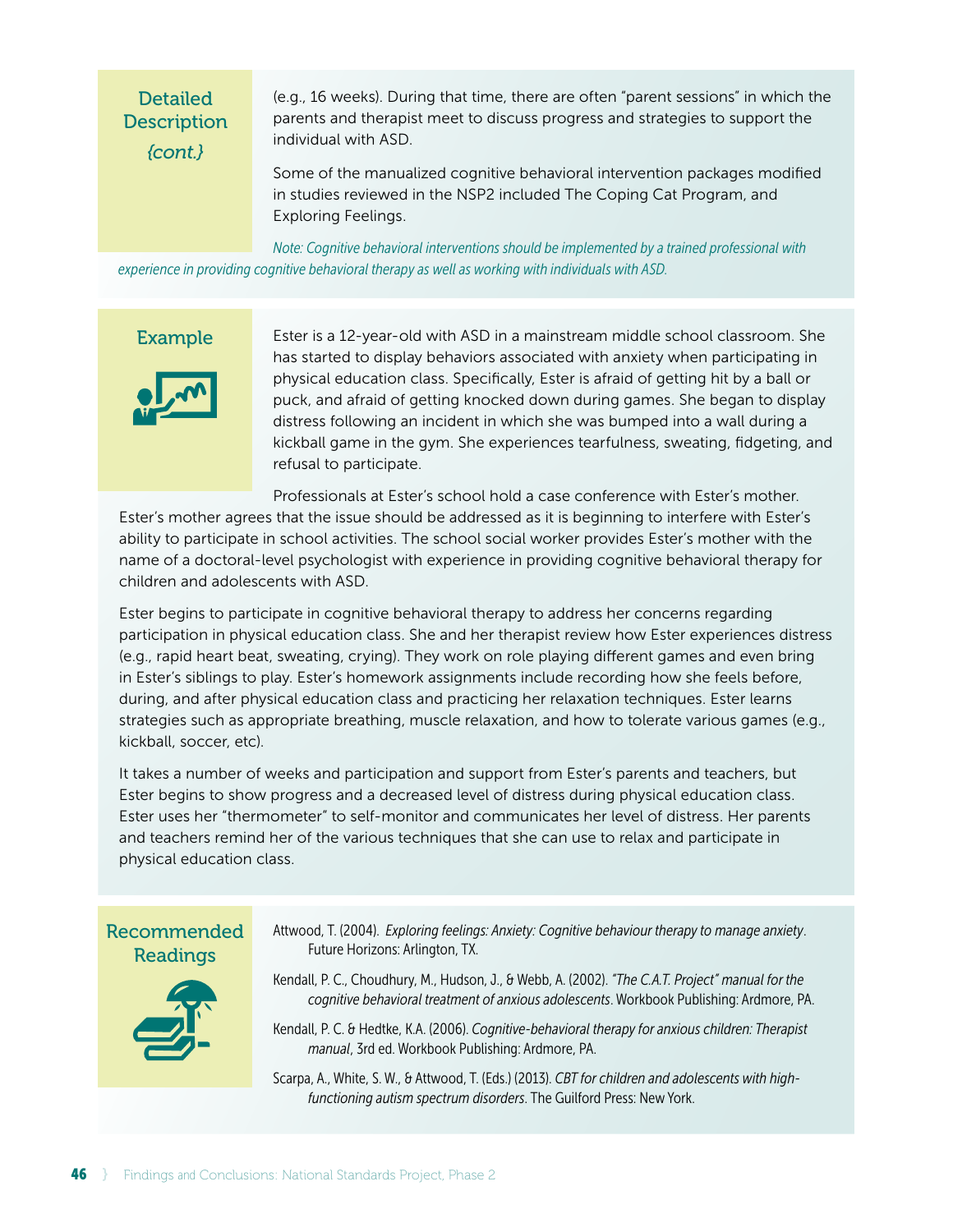# Comprehensive Behavioral Treatment for Young Children

Established **Intervention** 



Comprehensive Behavioral Treatment for Young Children (CBTYC) programs involve intensive early behavioral interventions that target a range of essential skills which define or are associated with autism spectrum disorder (ASD) (e.g., communication, social, and pre-academic/academic skills, etc.). These interventions are often described as ABA (or applied behavior analysis), EIBI (or Early Intensive Behavioral Intervention), or behavioral inclusive programs.

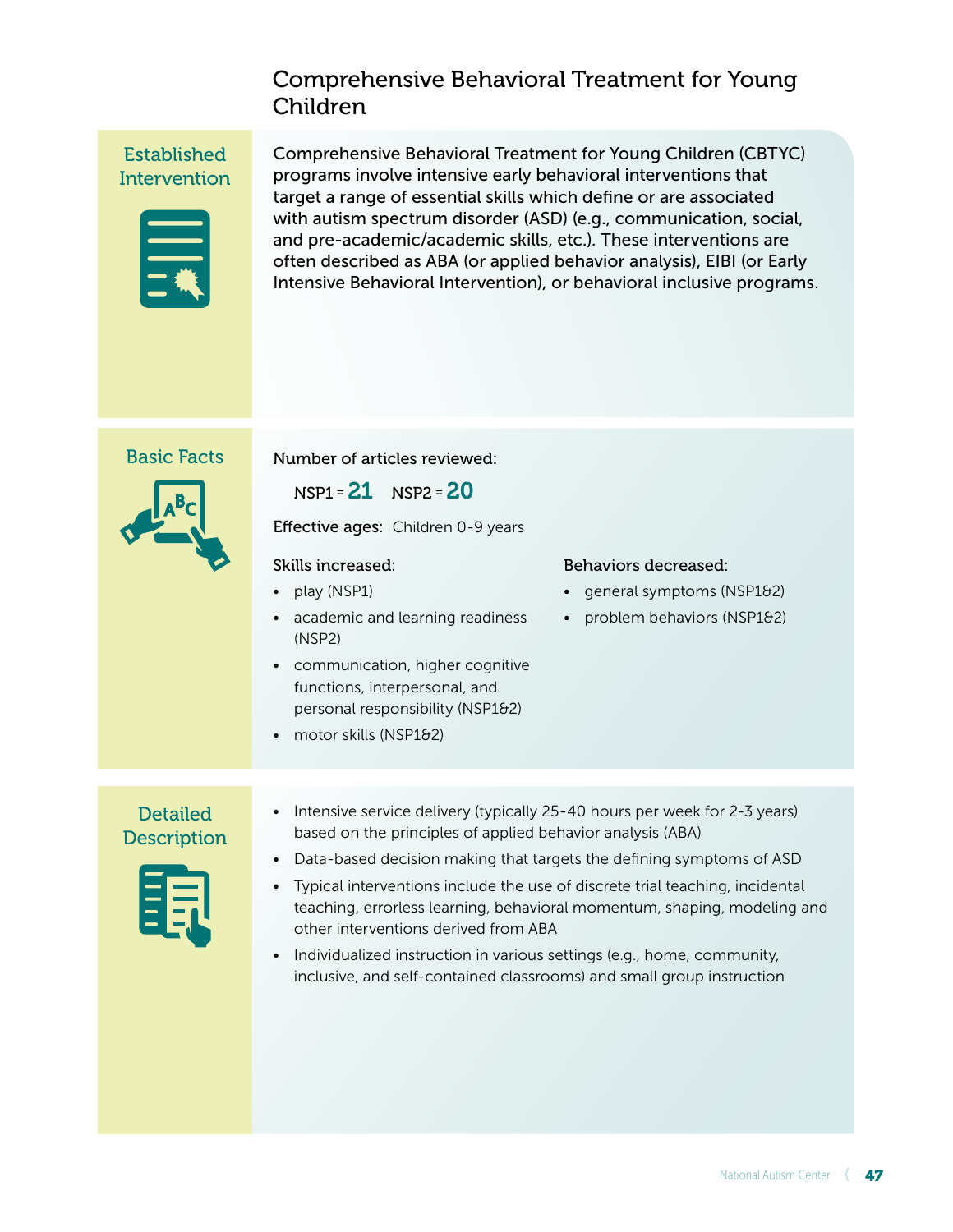

Due to the complexity of CBTYC, it is difficult to develop an example that reflects all aspects of this type of intervention. Although programs typically follow a curriculum, each program is individualized to meet the needs of the child with ASD. The following is an example of what a morning might include for a young child in a comprehensive behavioral program.

Ellie is 3 years old and begins her day in a one-to-one teaching situation focused on basic play skills and imitation. Ellie's behavior therapist teaches basic direction following using prompting and modeling. For instance, Ellie

learns to clean up her toys when her therapist states, "clean-up time, Ellie." The therapist provides gestural prompts (e.g., pointing) and models how to clean up the playroom (e.g., puts a doll in a basket, then hands the doll to Ellie). The behavior therapist then uses discrete trial training to teach Ellie to label basic household items and different foods. A snack break provides an opportunity for Ellie to make requests for preferred foods. Snack time also provides an opportunity to generalize compliance with directions and attending skills. After snack, Ellie moves to small group activities to work on social communication with same-age peers.

As Ellie progresses through the curriculum during the first year, she develops the ability to effectively communicate her wants and needs. Her tantrum behavior has decreased as her communication skills become fluent. She participates in basic turn-taking games, can follow directions in a small group, and responds to requests from peers.

### Recommended Readings



- Leaf R. & McEachin (1999). *A work in progress: Behavior management strategies and a curriculum for intensive behavioral treatment of autism*. New York: DRL Books, LLC
- Lovaas, O. I. (2002). *Teaching individuals with developmental delays: Basic intervention techniques*. Austin, TX: Pro-Ed.

Maurice, Catherine, Green, Gina & Foxx, Richard M. (2001). *Making a difference: Behavioral intervention for autism*. Austin, TX: Pro-Ed.

Maurice, C., Green, G., & Luce, S. (Eds.) (1996). *Behavioral intervention for young children with autism: A manual for parents and professionals*. Austin, TX: Pro-Ed.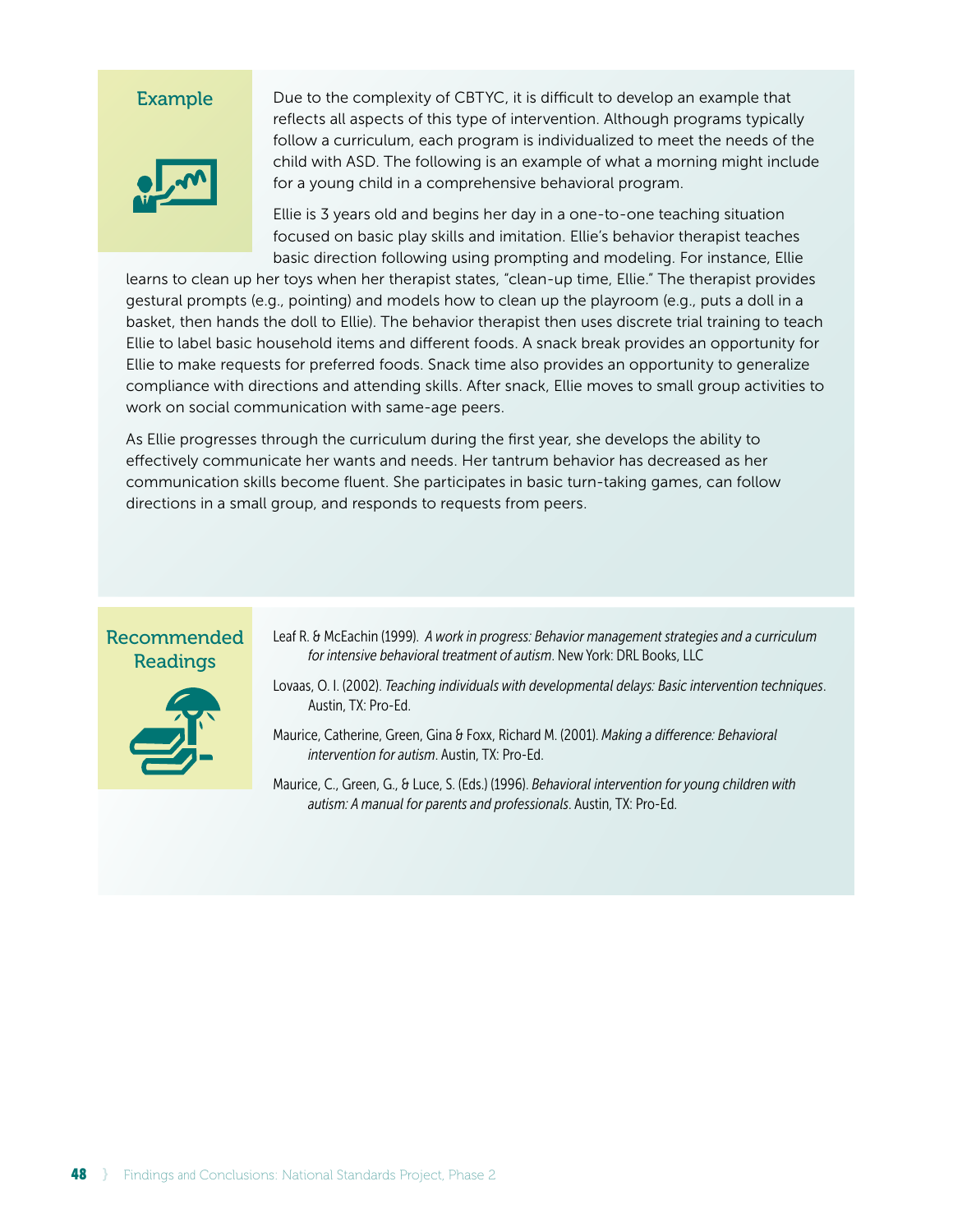# Language Training (Production)

Established **Intervention** 



Language Training (Production) targets the ability of the individual with autism spectrum disorder (ASD) to emit a verbal communication (i.e., functional use of spoken words). Language Training (Production) was identified as an Emerging Intervention in NSP1 and, with the addition of three studies in NSP2, Language Training (Production) met criteria to be an Established Intervention.

# Basic Facts

Number of articles reviewed:

 $NSP1 = 10$   $NSP2 = 2$ Effective ages: Children 3-9 years

#### Skills increased:

- interpersonal and play (NSP1)
- communication (NSP1&2)

# **Detailed Description**

Language Training (Production) makes use of various strategies to elicit verbal communication from individuals with ASD. Language Training (Production) begins with appropriate assessment and identification of developmentally appropriate targets. Individualized programs often include strategies such as:

- Modeling verbalizations for the individual with ASD to imitate
- Various prompting procedures including verbal, visual, gestural prompts
- Cue-Pause-Point
- Using music as part of language training
- Reinforcement for display of targeted verbal response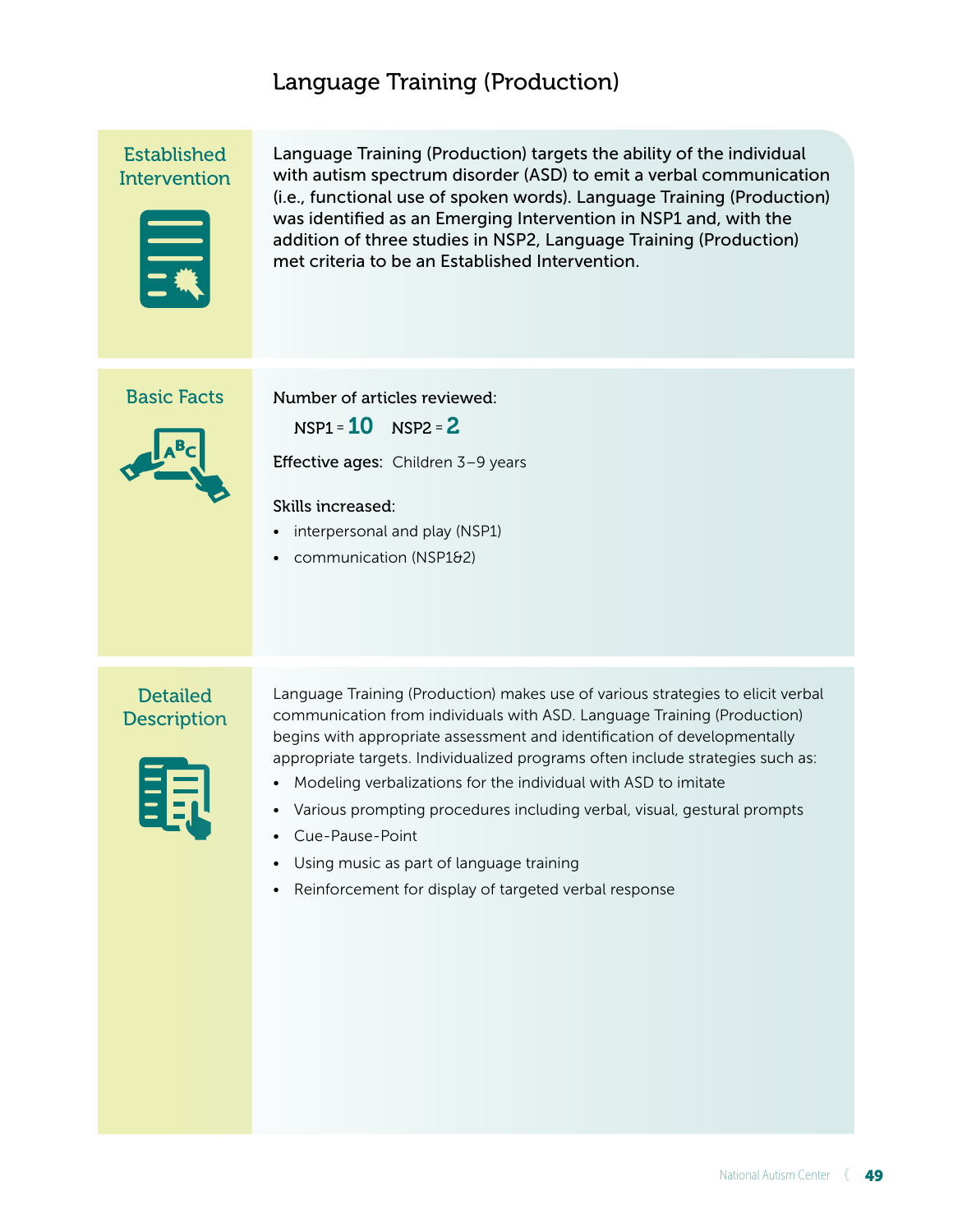

Felix is a 2.5-year-old boy working with a speech language therapist and a behavior therapist to develop functional verbal communication. Following developmental assessments and an evaluation of items/activities that could be used to motivate Felix, an individualized program was implemented. Identified targets include approximations of "milk," "car" and "dog." The therapists and Felix's parents work throughout each day using the actual objects and modeling to encourage Felix to provide a verbal response. He is provided milk, his toy car, and his toy dog each time he makes a successful approximation such as "mmmmm" for milk.

# Recommended Readings



Prelock, P., McCauley, R. J., Fey, M., & Kamhi, A. (Eds.) (2012). *Treatment of autism spectrum disorders: Evidence-based intervention strategies for communication and social interactions*. Paul H. Brookes Publishing Co.: Baltimore, MD.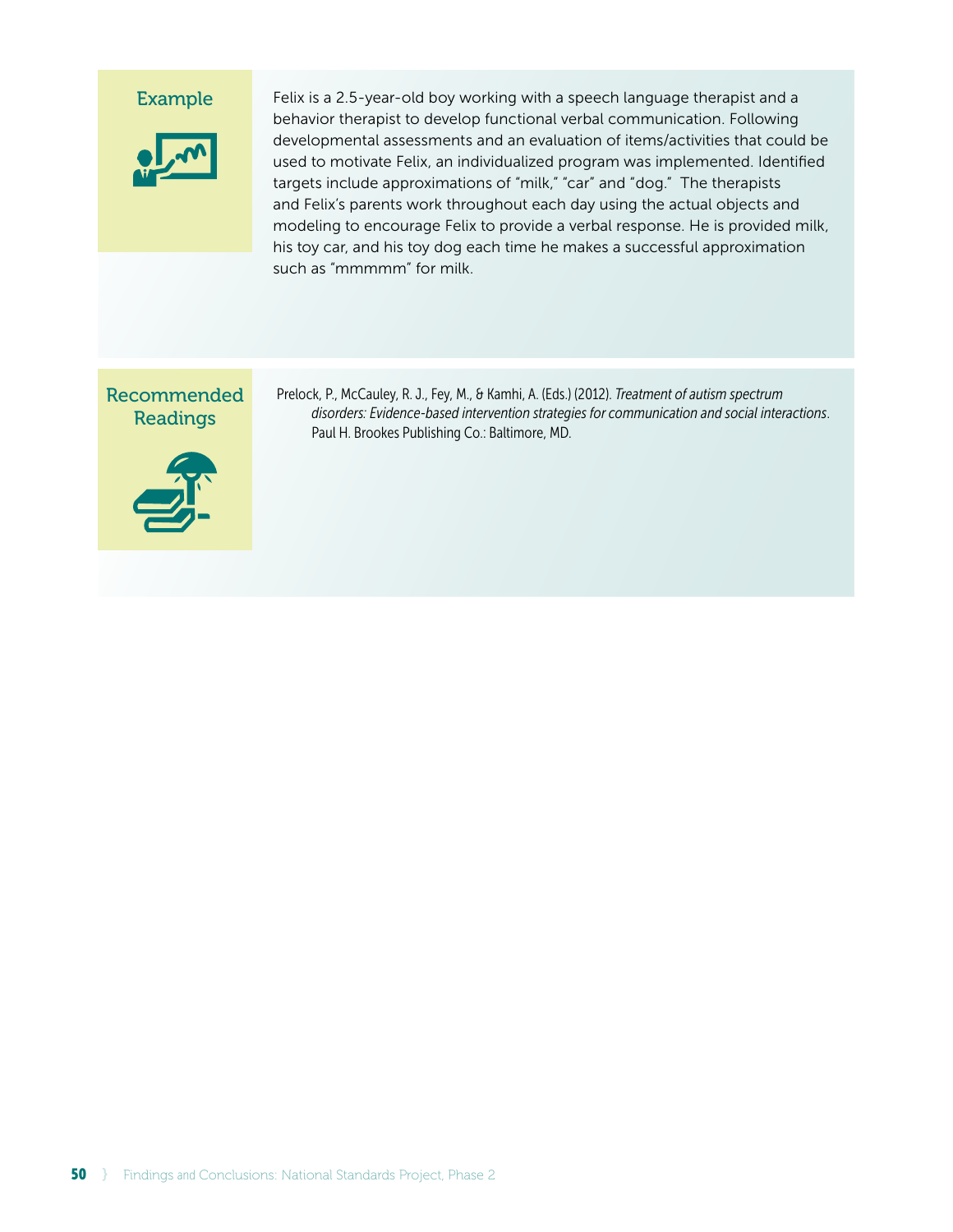# Modeling

Established **Intervention** 



One of the most effective ways to teach someone what to do is to show him or her how to do it. The goal of modeling is to correctly demonstrate a target behavior to the person learning the new skill, so that person can then imitate the model. Children can learn a great deal from observing the behavior of parents, siblings, peers, and teachers, but they often need to be taught what behaviors should be imitated.

# Basic Facts



Number of articles reviewed:

 $NSP1 = 51$   $NSP2 = 28$ 

Effective ages: Children and adolescents 3-18 years

#### Skills increased:

- higher cognitive functions (NSP1)
- academic (NSP2)
- communication, interpersonal, personal responsibility, and play (NSP1&2)

#### Behaviors decreased:

- problem behaviors (NSP1)
- sensory or emotional regulation (NSP1)

# **Detailed Description**

Live modeling occurs when a person demonstrates the target behavior in the presence of the child with autism spectrum disorder (ASD). When providing live modeling:

• Clearly outline, in writing, the target behavior to model.

There are two types of modeling — live and video modeling.

- Ensure all individuals modeling the target behavior are doing so in a consistent manner. It may be helpful for parents/caregivers/therapists to practice together to make certain each person provides the same model.
- Obtain the child's attention prior to modeling the target behavior.
- Develop a plan to fade or stop the use of modeling to encourage the child to independently display the target behavior.

Video modeling occurs when you pre-record a person demonstrating the target behavior. Video modeling can be a great option for children/adolescents with an affinity for television shows, movies, or interest in seeing themselves on a monitor (i.e., television screen, computer monitor, video recorder monitor). Some children/adolescents may enjoy assisting in the production of the video.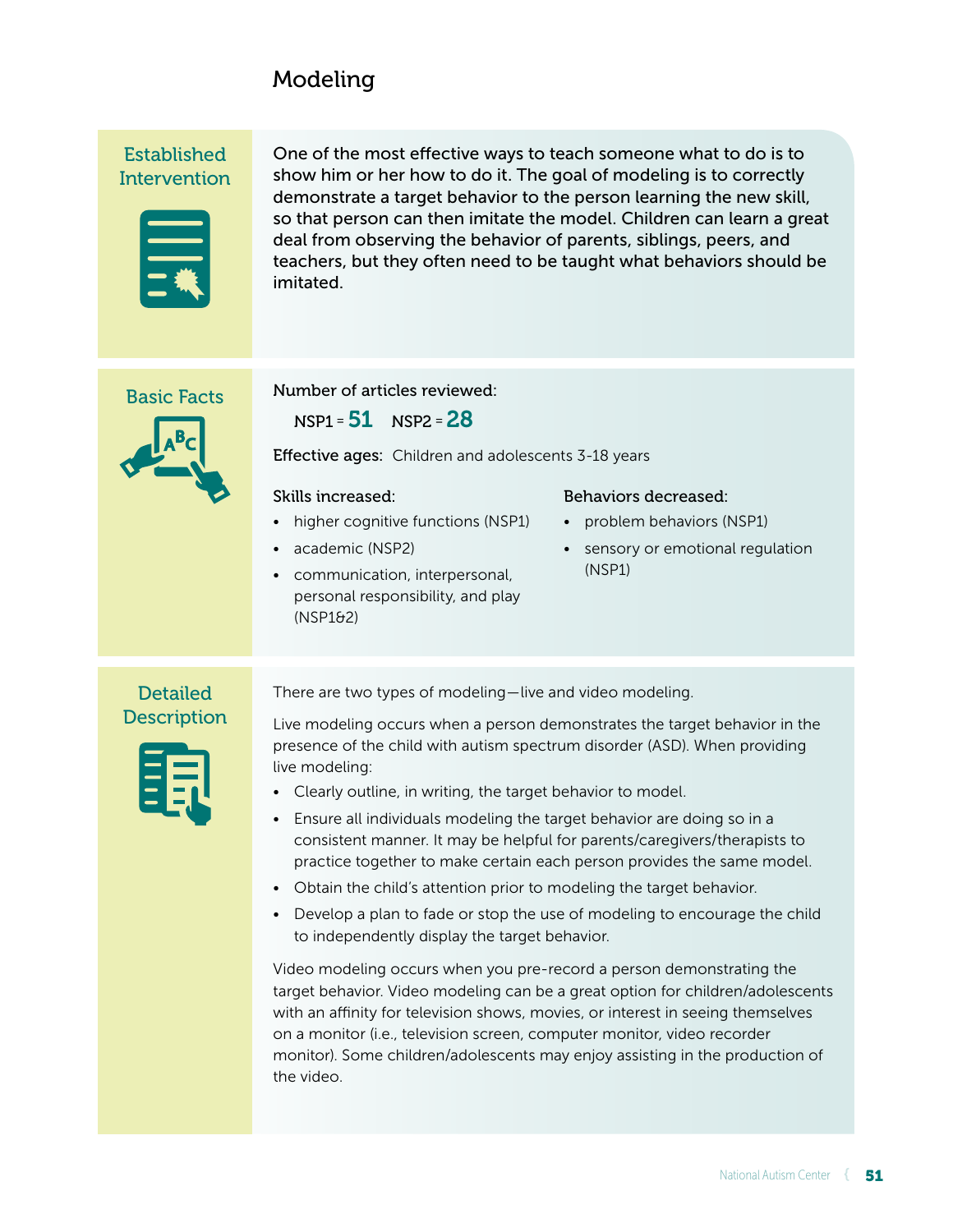# **Detailed Description** *{cont.}*

- Anyone who can correctly and independently perform the task can serve as a model — this includes the person with ASD.
- Make sure your child is paying attention to and is interested in the video.
- Point out the important steps/features to your child during the video. Be sure to make the best quality video possible. Remember, after the initial time invested in making the video, it is an easy-to-use teaching tool, and is cost- and time-effective (e.g., the same video clip can be used by multiple individuals any time).

# Example



Henry is a 6-year-old kindergartner with ASD. He had many successes during the school year including attending to story time, engaging in turn-taking activities, and following simple directions in a small group. A big challenge for Henry came at lunch time in the cafeteria and during library time when checking out books. Henry could not wait in line while providing peers with personal space. He would consistently stand too close to peers, resulting in a frustrating situation for the peer and, eventually, the teacher.

Henry loved watching YouTube videos of kids singing, dancing, and doing

magic tricks. Knowledgeable in the fact that video modeling was an established intervention, Henry's teacher decided Henry might benefit from watching a video demonstrating the appropriate way to remain in line in the school cafeteria and library. His teacher also knew that Henry was able to imitate, as demonstrated in previous skill acquisition programs targeting adaptive behavior. Henry's teacher recruited a few older peers who Henry was familiar with to make the video. The teacher made use of a tablet with a built-in camera to film the video.

Henry was instructed to watch the video of his peers standing in line. He seemed to enjoy watching his peers on the tablet (i.e., just like his preferred YouTube videos). Henry's teacher pointed out a specific peer for Henry to imitate. Henry practiced standing in line just like his peers in the video. During the following week, prior to lunch time or library time, Henry's teacher reviewed the video model of waiting in line with Henry. After several days of viewing the video, Henry demonstrated the appropriate "waiting in line" behavior in the cafeteria and the library.

# Recommended Readings



Buggey, T. (2009). *Seeing is believing: Video self-modeling for people with autism and other developmental disabilities*. Bethesda, MD: Woodbine House.

- Murray, S. & Nolan, B. (2013). *Video modeling for young children with autism spectrum disorder: A practical guide for parents and professionals*. London: Jessica Kingsley Publishers.
- Nikopoulos, C. & Keenan, M. (2006). *Video modelling and behaviour analysis: A guide for teaching social skills to children with autism*. London: Jessica Kingsley Publishers.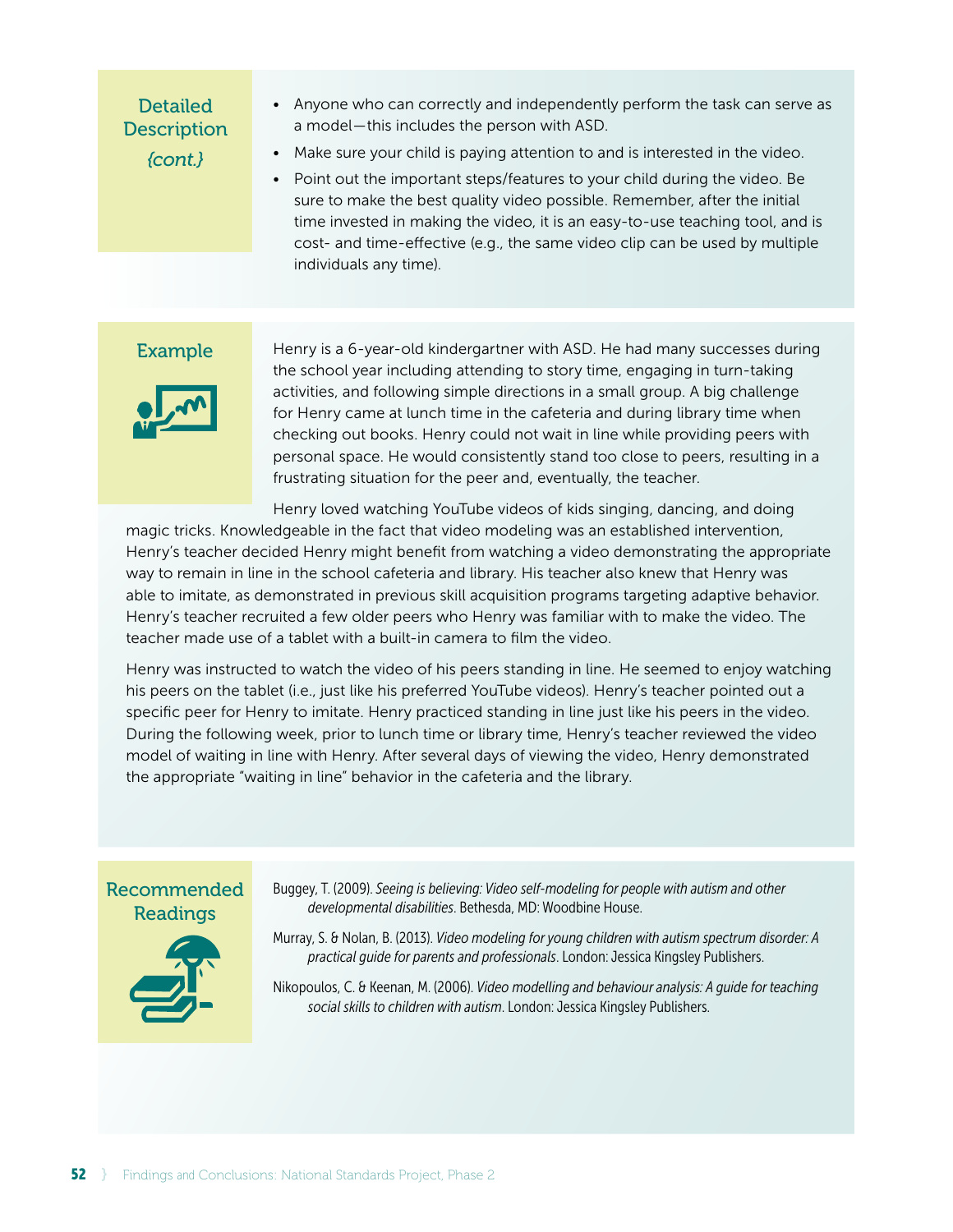# Naturalistic Teaching Strategies

Established **Intervention** 



Naturalistic Teaching Strategies (NTS) are a compilation of strategies that are used to teach children skills in their home, school, and community. The basic concepts include using materials in the environment and naturally occurring activities as opportunities to increase adaptive skills. These strategies are primarily child-directed.

#### Basic Facts



Number of articles reviewed:

 $NSP1 = 27$   $NSP2 = 3$ 

Effective ages: Children 0-9 years

#### Skills increased:

- interpersonal and play (NSP1)
- learning readiness (NSP2)
- communication (NSP1&2)

# **Detailed Description**



When using NTS, consider the following guidelines:

- Observe your child to find out what motivates him or her, and then structure teaching interactions around those interests.
- Use materials your child is likely to encounter on a daily basis. For example, if you want to teach her to identify items that fall into the category "things you play with," you might use dolls, blocks, and cars that are available at home and at school.
- Teach skills in a variety of situations and settings (such as the home and community) while using a variety of materials (e.g., teach numbers by using different items such as pieces of candy or silverware).
- Provide consequences that are naturally found in the environment and have a direct relationship to the activity you are completing. For example, food might be a natural and direct reinforcer at lunch and toys might be a natural and direct reinforcer during "playtime."
- Provide loosely structured teaching sessions that vary based on the child's interests for that day. For example, if you are teaching your child to request objects of different sizes, you may need to use dolls rather than teddy bears if she shows a greater interest in dolls that day. Different names have been given to the intervention strategies included in the NTS category. These include: focused stimulation, incidental teaching, milieu teaching, embedded teaching, responsive education, and prelinguistic milieu teaching.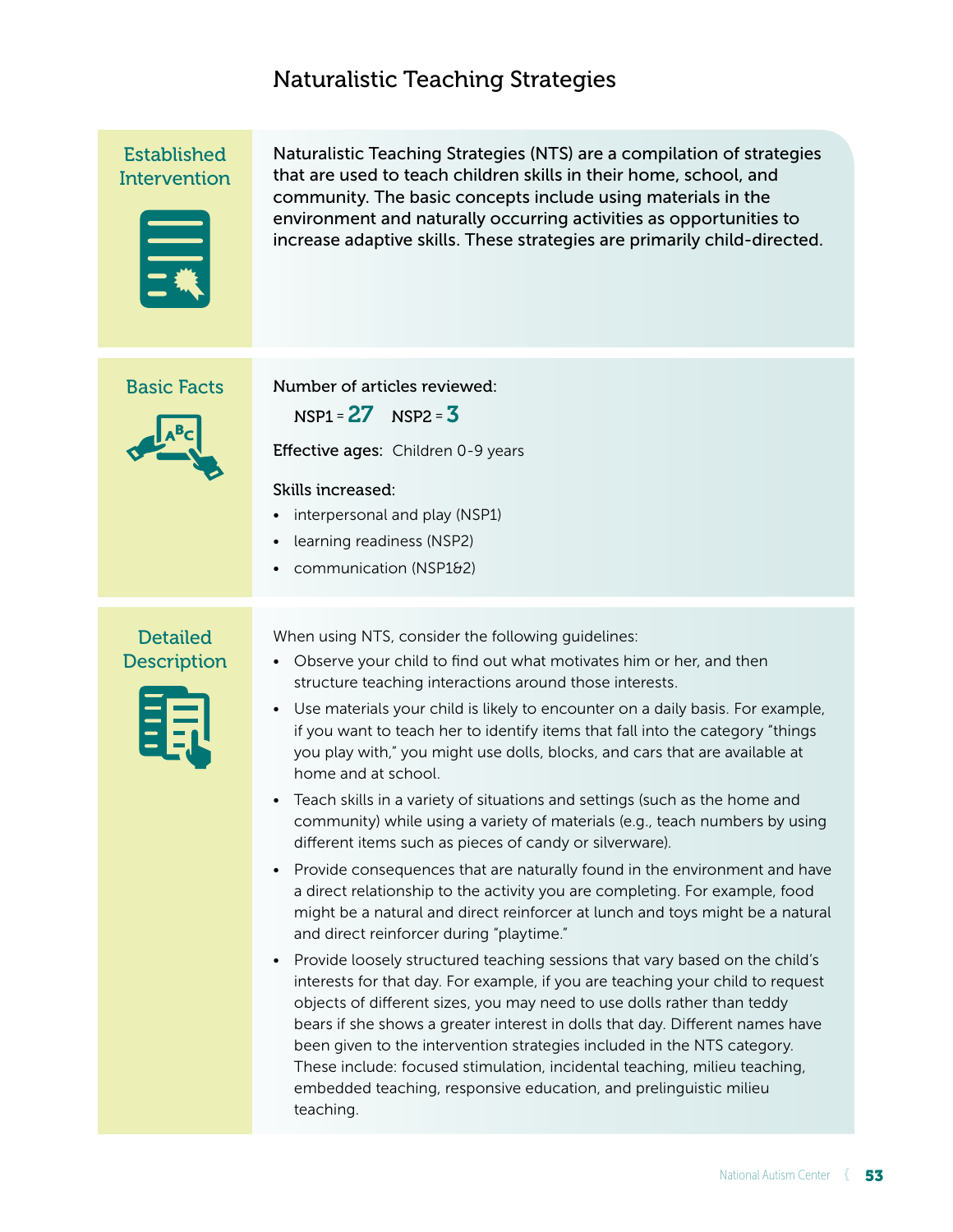

Walter is working with a behavior specialist and his parents to identify common objects in his home. Walter enjoys stacking items and filling containers up (i.e., with rice, beans, or water) and emptying containers out. The behavior specialist and Walter's parents decide to use Naturalistic Teaching Strategies to increase his ability to identify common objects.

Walter's parents lay out many different items they hope to teach him to identify. For example, there are cups, hats, shoes, preferred toys, and books placed within easy access. There is also a large bin of beans in the living room

that Walter loves to play in. As Walter demonstrates interest in playing in the bean bin, his mother takes out several cups to fill up/pour out with beans. Walter becomes very excited and reaches for the cup. His mother provides a verbal prompt "cup" and Walter responds with an approximation "K-k." His mother excitedly hands over the cup for Walter to fill up with beans. She does this repeatedly with different cups. Over several weeks, Walter's parents use this activity to generate attempts at labeling many items including shoes!

As Walter is able to approximate the names of common items, he is prompted to use the labels during his daily routine. For example, when reaching for his drink at the dinner table, he is prompted to say "cup." Many activities in Walter's home become opportunities to work on skill development.

# Recommended Readings



Charlop-Christy, M. H. (2008). *How to do incidental teaching*. Austin, TX: PRO-ED.

Thompson, T. & Odom, S. (2011). *Individualized autism intervention for young children: Blending discrete trial and naturalistic strategies*. Baltimore, MD: Paul H. Brookes.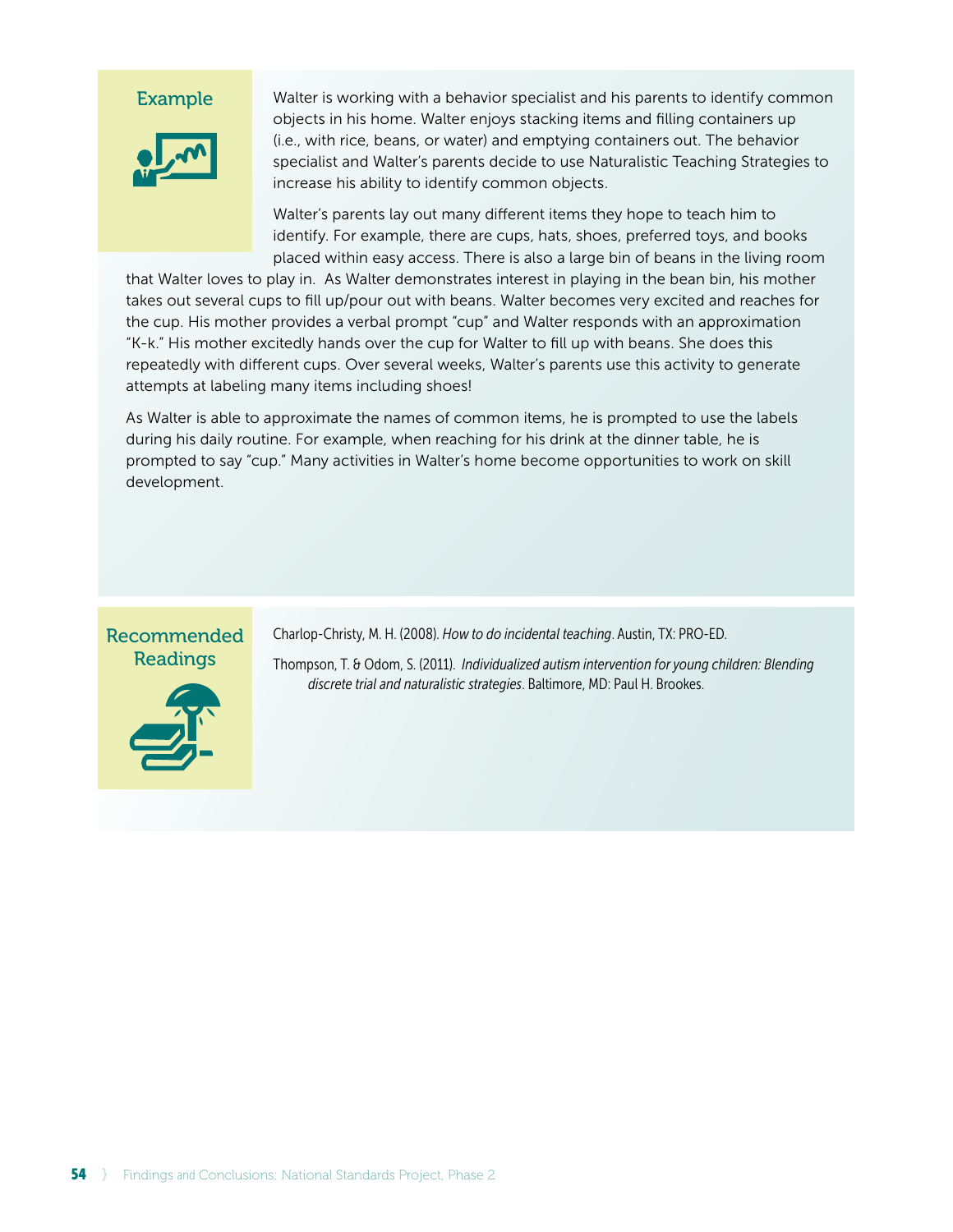# Parent Training Package

Established **Intervention** 



The Parent Training Package category is new to the NSP. NSP1 focused on the elements of the interventions used in studies in which parents acted as therapist or received training to implement various strategies. NSP2 made the change to highlight parents' and caregivers' integral role in providing a therapeutic environment for their family members with autism spectrum disorder (ASD).

# Basic Facts



Number of articles reviewed:

 $NSP1 = 37* NSP2 = 11$ 

Effective ages: Children and adolescents 0-18 years

#### Skills increased:

• interpersonal and play (NSP1&2)

### Behaviors decreased:

- general symptoms (NSP2)
- problem behaviors (NSP2)
- restricted, repetitive, nonfunctional behavior, interests, or activity (NSP2)

*\*The 37 studies identified in NSP1 were re-categorized into the current Parent Training category. The majority of the 37 in NSP1 were previously categorized in the Behavioral Package.*

# **Detailed Description**

Parent training can take many forms including:

- *In vivo* individual training
- Group training
	- Support groups with an educational component
	- Training manuals

Examples of skills parents learned to use include:

- Strategies to develop imitation skills
- Commenting on the child
- Expectant waiting to elicit communication
- Appropriate sleeping routines
- Joint attention
- Development of play date activities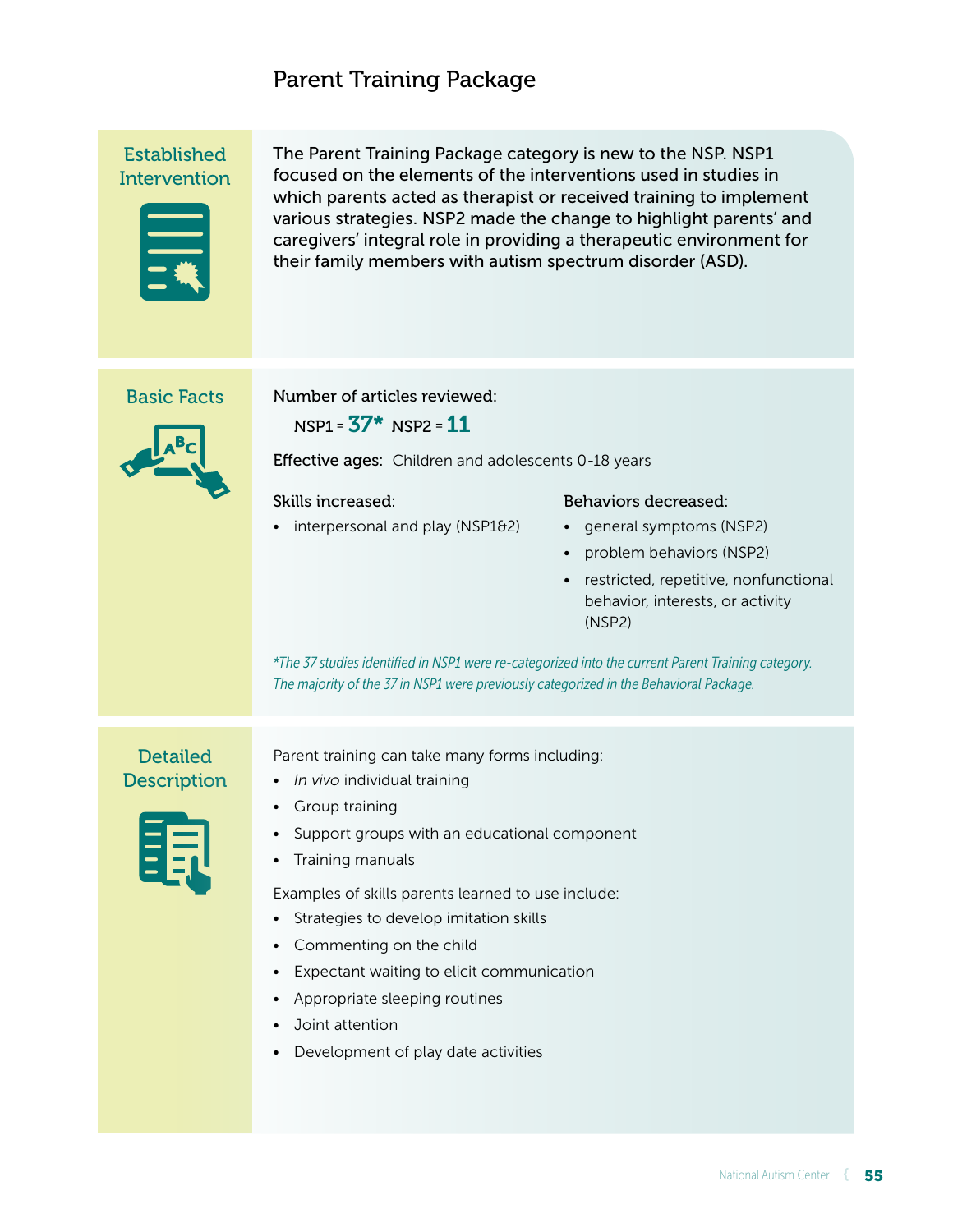# Example Recommended Readings Ingersoll, B. & Dvortcsak, A. (2010). *Teaching social communication to children with autism: A practitioner's guide to parent training / A manual for parents* (2 volume set). New York, NY: The Guilford Press. Rogers, S. J., Dawson, G., & Vismara, L. A. (2012). *An early start for your child with autism: Using everyday activities to help kids connect, communicate, and learn*. New York, NY: The Guilford Press. Nico is a 3-year-old recently diagnosed with ASD. His parents have enrolled him in home-based services and other services (speech and OT) outside of the home setting. The behavior therapist and Nico's parents decide to begin working on play skills with Nico. The therapist begins providing parent training regarding evidence-based interventions to increase developmentally appropriate play. Nico's parents learn how to identify preferred activities and items and how to use these items/activities to increase joint attention, pointing, and turn taking. They also use live modeling to act out play scenarios such as "going shopping" or "walking the dog." Finally, Nico's parents learn to how to develop a daily picture schedule to communicate upcoming events to Nico.

**Online Resources** 



Autism Internet Modules: Online training for parents, professionals, and caregivers. http://www.autisminternetmodules.org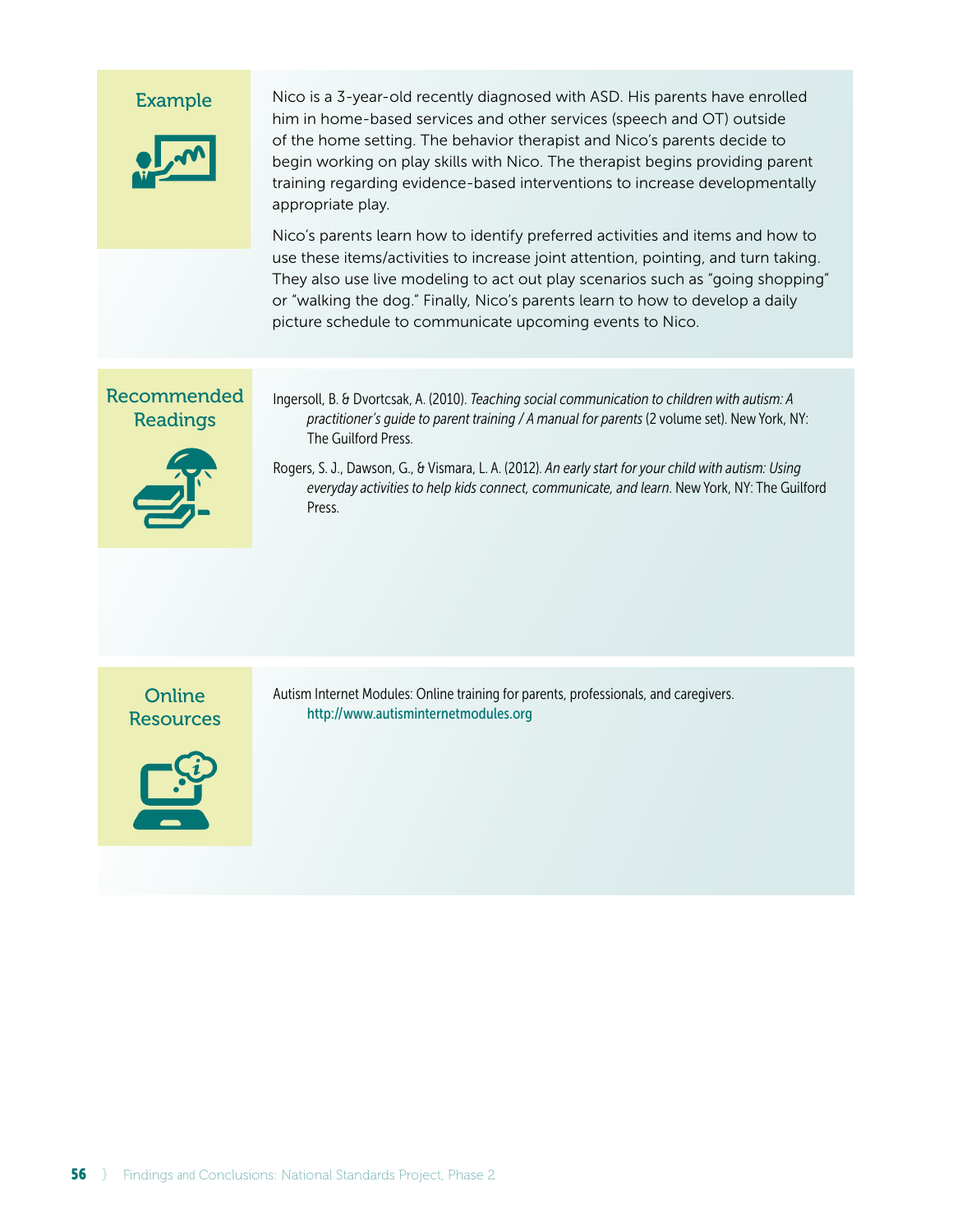# Peer Training Package

Established **Intervention** 



Difficulty interacting appropriately with peers is a commonly reported characteristic of autism spectrum disorder (ASD). Further, children with ASD often rely on adults for prompting and guidance. Peer Training Packages facilitate skill growth for children with ASD by training peers on how to initiate and respond during social interactions with a child on the spectrum. These programs have been used in school and community settings.

### Basic Facts

 $NSP1 = 43$   $NSP2 = 3$ 

Number of articles reviewed:

Effective ages: Children and adolescents 3-14 years

#### Skills increased:

(NSP1&2)

• learning readiness (NSP2)

#### Behaviors decreased:

• communication and interpersonal • restricted, repetitive, nonfunctional behavior, interests, or activity (NSP1)

### **Detailed Description**

| - - |  |
|-----|--|
| --  |  |
| -   |  |
| -   |  |
|     |  |
|     |  |

Some children on the spectrum frequently try to interact with peers, but may do so in unexpected or socially inappropriate ways. There are many factors to consider when designing a Peer Training Package including:

- The age and skill level of the children (with and without ASD) should be similar. You should choose peers who are socially skilled, compliant, regularly available, willing to participate, and able to imitate a model.
- The activities you include in the session should address the interests and preferences of both groups to ensure high motivation.
- Teach the peers how to get the attention of the individual with ASD, facilitate sharing, provide help and affection, model appropriate play skills, and help organize play activities.
- After training, have the peers interact with the individual with ASD in a structured setting during a familiar activity. This will allow the peers to practice their new skills in a comfortable environment.
- The group instructor should use prompts and feedback to facilitate interactions.
- Be sure to train in multiple settings and with multiple peers to increase the likelihood that all the children use their skills frequently. Different names of peer training programs include: Project LEAP, peer networks, circle of friends, buddy skills package, integrated play groups, peer initiation training, and peer-mediated social interaction training.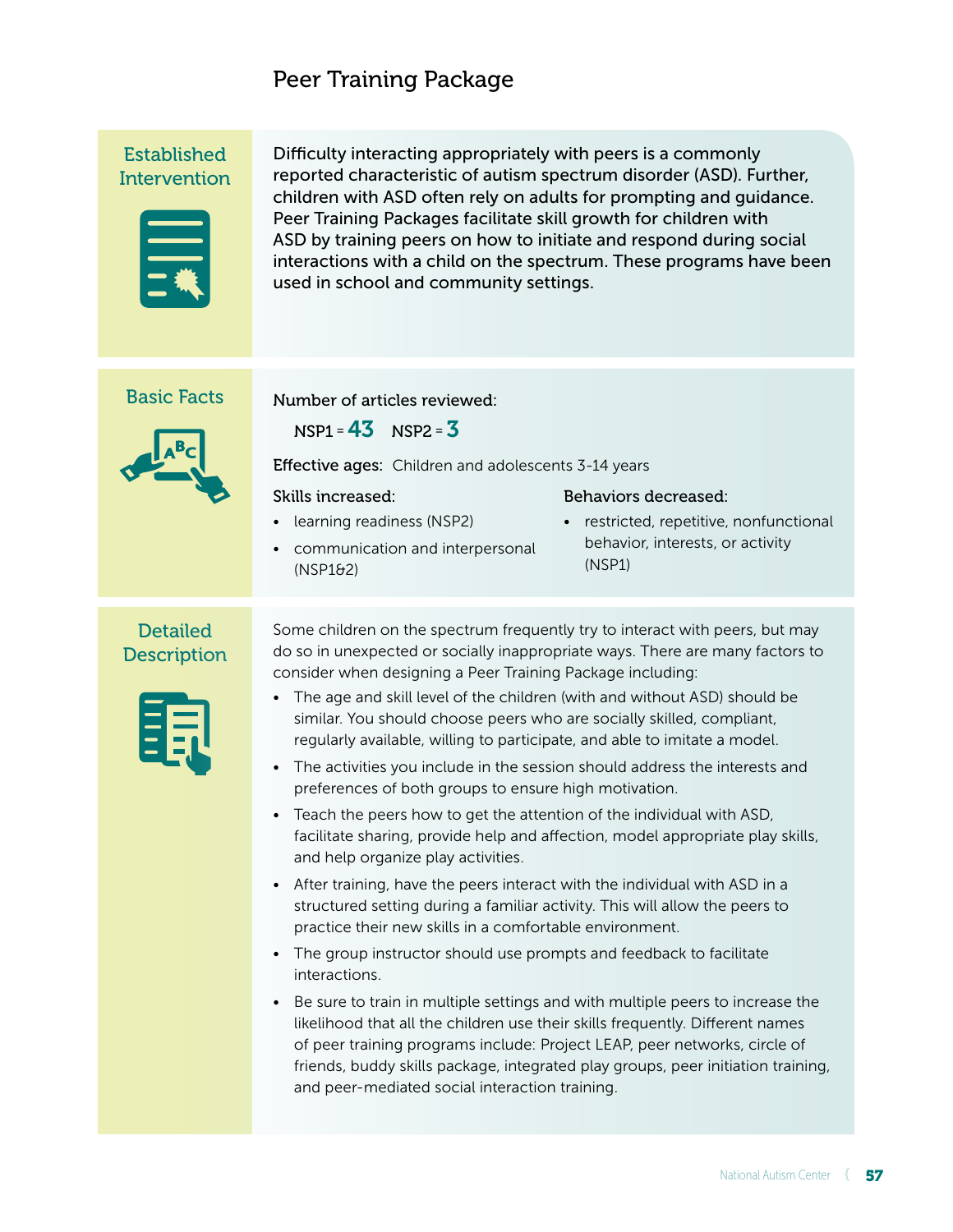

Fiona is a 9-year-old girl who has made great progress in language/ communication, but continues to face challenges when interacting with her peers. Initiating and maintaining interactions with peers is one of Fiona's IEP goals. Her special education teacher decides to make use of a Peer Training Package. The teacher consults with the behavior specialist to complete the appropriate assessments and identify neurotypical peers to work with Fiona.

The special education teacher and behavior specialist design a Peer Training Package tailored to meet Fiona's needs. They recruit several male and female peers to work with Fiona. The initial goal is to get Fiona to sit with her classmates at lunch. The peers work with the teacher and behavior specialist to understand goals and role-play. The peers are motivated to have Fiona join them at lunch.

During the first several school lunch periods, the teacher and behavior specialist provide verbal prompts to the peers and Fiona. The teacher and behavior specialist are able to gradually fade the prompts. Fiona is now motivated to join her peers at lunch and has initiated some verbal exchanges. The special education teacher is excited to generalize the Peer Training Package to recess and gym.

# Recommended Readings



Cater, E. W., Cushing, L. S., & Kennedy, C. H. (2008). *Peer support strategies for improving all students' social lives and learning*. Baltimore, MD: Paul H. Brooks.

Reid, D. H., & Parsons, M. B. (2002). *Facilitating play dates for children with autism and typically developing peers in natural settings: A training manual*. Morganton, NC: Habilitative Management Consultants.

# Online **Resources**



LEAP Preschool: An Inclusive Model of Early Autism Intervention https://www.youtube.com/watch?v=vVl08lHZdZA

#### Teacher's Toolbox http://www.ttoolbox.com/teacher\_training.htm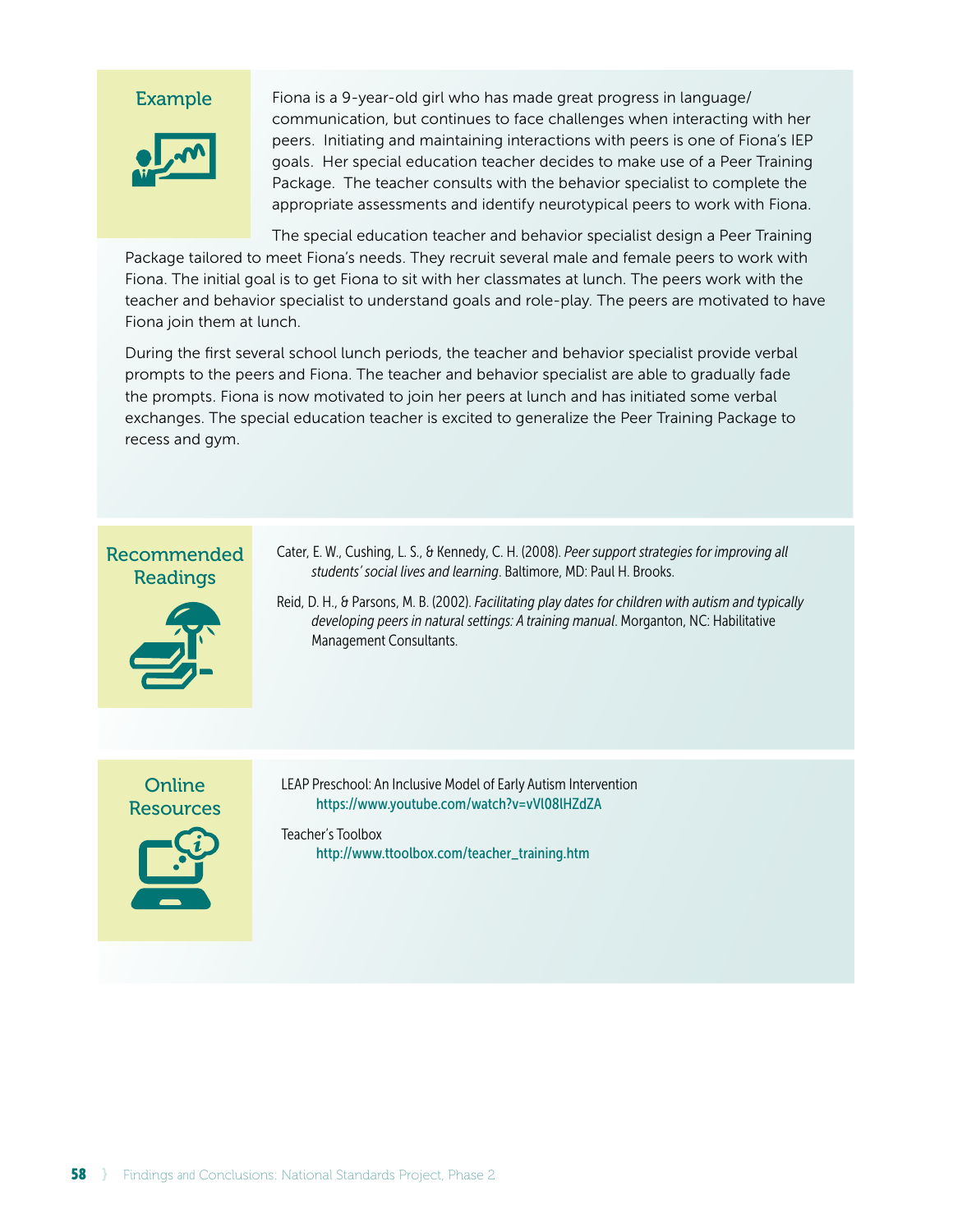# Pivotal Response Treatment®

Established **Intervention** 



Pivotal Response Treatment® focuses on targeting "pivotal" behaviors related to motivation to engage in social communication, self-initiation, self-management, and responsiveness to multiple cues. Key to the delivery of PRT® is parent involvement and implementation in the natural environment such as the home, community, and school setting.

### Basic Facts

Number of articles reviewed:

 $NSP1 = 11$   $NSP2 = 6$ 

Effective ages: Children 3-9 years

#### Skills increased:

- interpersonal (NSP1)
- learning readiness (NSP2)
- communication and play (NSP1&2)

# **Detailed Description**



Pivotal Response Treatment® is also referred to as Pivotal Response Training®, Pivotal Response Teaching® and the Natural Language Paradigm. Like Naturalistic Teaching Strategies, PRT® aims to teach children to respond to various teaching opportunities within their natural environment, and to increase independence from prompting. There are many pivotal areas targeted in PRT®. For example, motivation, self-initiation, self-management, and responding to multiple cues are typically addressed.

- Motivation can be enhanced by increasing choice, making learning materials meaningful by: building a direct relationship between the target behavior and the reinforcer; incorporating both new and mastered tasks into the day; and reinforcing reasonable attempts (none of us do new tasks perfectly!).
- Self-initiation involves teaching children to take action in the world so they can be more independent.
- Self-management involves teaching children to regulate their own behavior by tracking their progress and accessing reinforcers for their successes.
- Responding to multiple cues involves teaching children to respond to the diverse statements of others, or to different kinds of materials.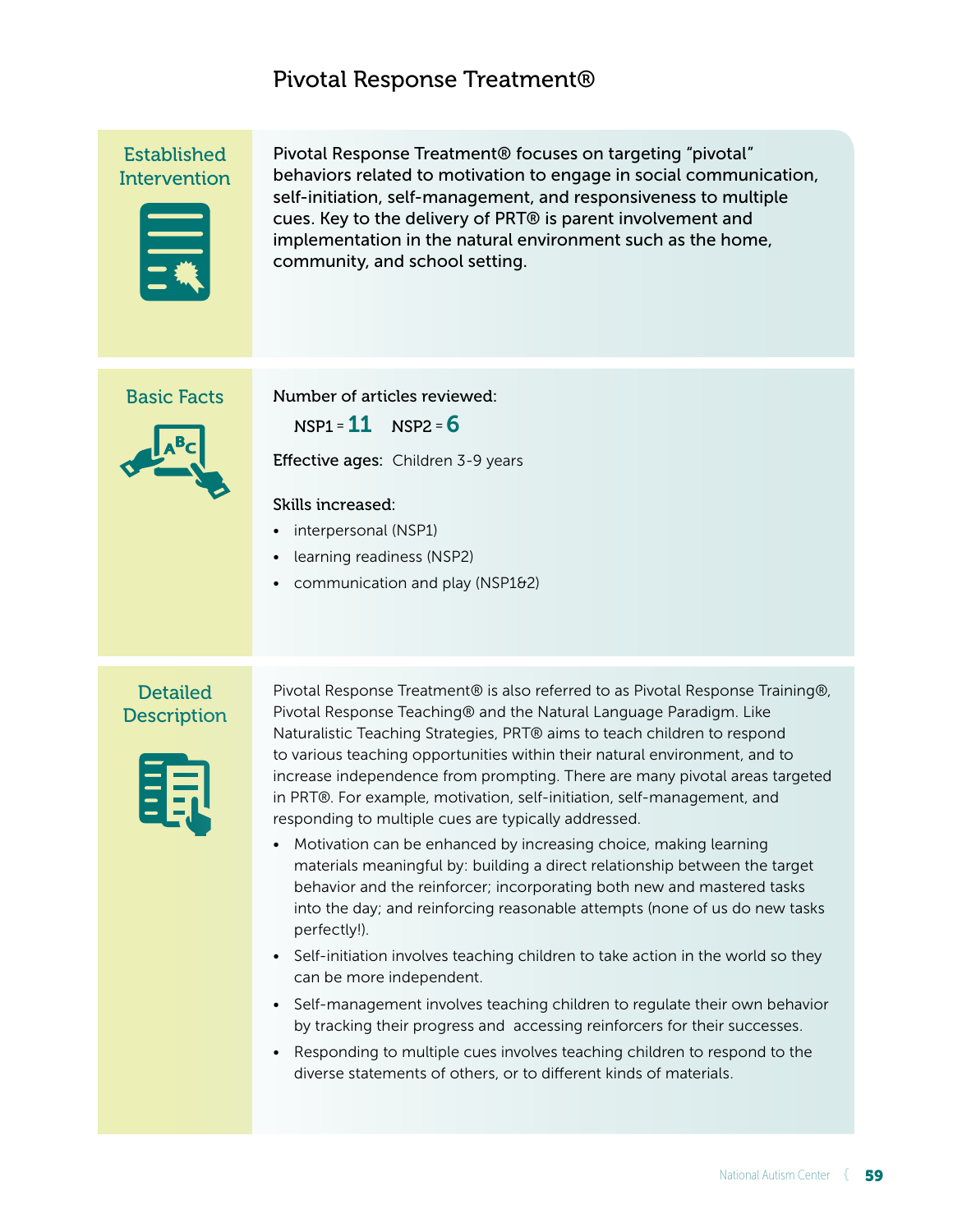

Ms. Tanaka has noticed that her son Hideki has difficulty asking questions about novel items that interest him. She decides she is going to teach her son to ask questions like, "What is that?" She knows that Hideki has a particular interest in books about trains, so she purchases a couple of pop-up books on this topic. She wants to create an environment that motivates him to learn.

Hideki's mother sits near him and looks inside the bag that contains the books. She verbally prompts Hideki to say, "What's that?" She responds, "It's a book

about trains." She then pulls out the book, opens it, and allows him to look at the trains. They look through the book together and comment on the trains. She has also been helping him learn to make comments to others about things that are interesting to him.

They finish the book and set it aside. Ms. Tanaka looks in her bag again and verbally prompts her son by saying, "What's that?" She follows the same procedure, and uses another book to share his interest and work on making comments. She has one more book left. After she looks in the bag, she looks at her son expectantly. After two seconds Hideki says, "What's that?" Hideki's mother is ecstatic! She presents her son with the book and looks through it with him while providing lots of attention.

# Recommended Readings



- Koegel, R. L., Schreffirnan, L., Good, A., Cerniglia, L., Murphy, C., & Koegel, L. K. (1998). *How to teach pivotal behaviors to children with autism: A training manual*. Santa Barbara, CA: University of California.
- Koegel, R. L., & Koegel, L. K. (2012). *The PRT pocket guide: Pivotal response treatment for autism spectrum disorders*. Baltimore, MD: Paul H. Brookes.
- Koegel, R. L., & Koegel, L. K. (2006). *Pivotal response treatments for autism: Communication, social, and academic development*. Baltimore, MD: Paul H. Brookes.

# Online Resources



Koegel Autism: Pivotal Response Treatment (PRT)® Training and Services http://www.autismprthelp.com

University of California Santa Barbara Koegel Autism Center http://education.ucsb.edu/autism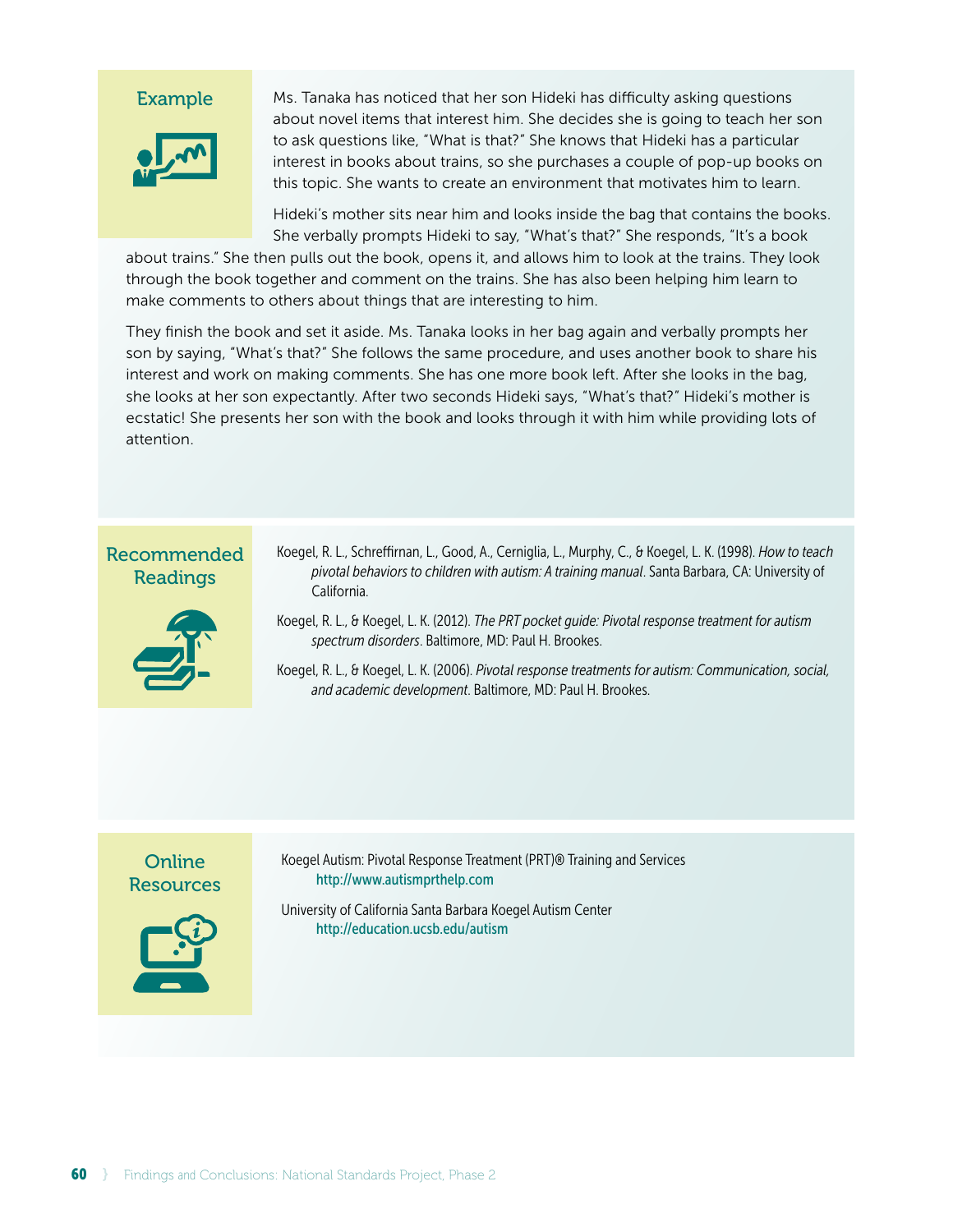# **Schedules**

Established **Intervention** 



Schedules can be used for children with autism spectrum disorder (ASD) to increase their independence and allow them to plan for upcoming activities. A schedule simply identifies the activities that must be completed during a given time period and the order in which these activities should be completed.

### Basic Facts



Number of articles reviewed:

 $NSP1 = 11$   $NSP2 = 2$ 

Effective ages: Children 3-9 years

#### Skills increased:

• self-regulation (NSP1&2)

# **Detailed Description**



Children with ASD may better handle transitions when they can predict what will happen next. This can be accomplished through the use of schedules. Schedules can be used anywhere — at home, in classrooms, during doctors' visits, or on community outings. Schedules can be used for any activity  — including leisure, social interaction, self-care, and housekeeping tasks. It is important for children and adolescents to possess prerequisite skills of picture identification (when using pictures) or reading (when using words/phrases) when considering use of schedules. Schedules:

- Can be used once per day, multiple times per day, or once per week.
- Are often used to help teach "first, then" concepts — such as, first complete your chores, then you can watch television.
- Should be followed by access to preferred activities. You can gradually increase the number of activities required before giving your child access to preferred activities.
- Can be presented in multiple formats. You can use pictures (real photos or Boardmaker®), written or typed schedules, 3-D objects, or personal digital assistance programs.

The use of schedules may be as simple as:

- Placing the pictures/texts on the board at the time of the activity
- Pointing to the activity immediately prior to beginning each step or activity
- Taking the picture off the board when the step or activity is completed
- Placing the picture in a "done" container such as a bin, box, or pile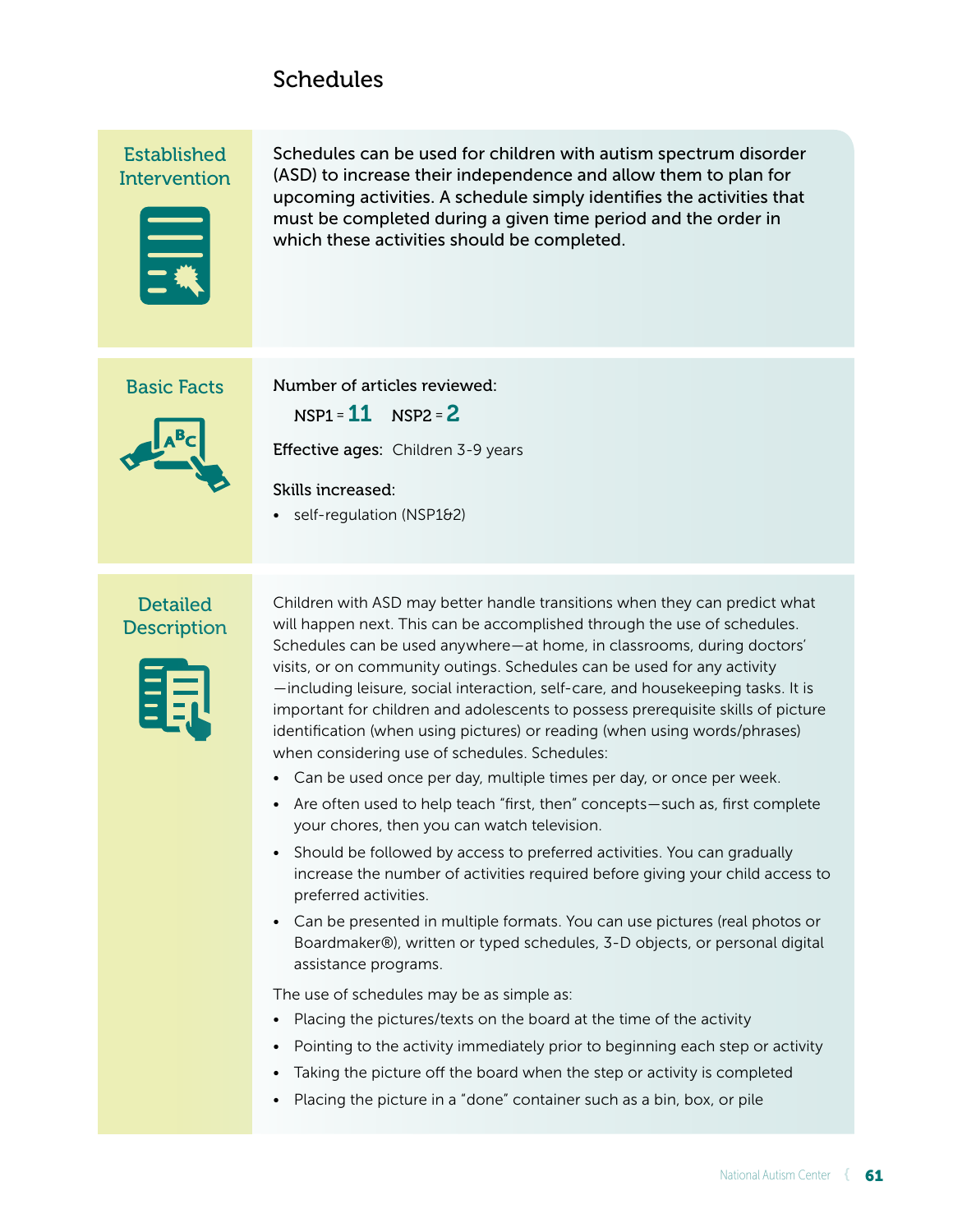

Carly is learning to pack her own snack for school. Although she is making progress, she consistently forgets certain steps that would allow her to be successful at independently packing her snack.

Her mother and behavior therapist developed a picture schedule to promote independence and success when Carly is completing this task. Her behavior therapist completed a brief assessment to determine the steps

Carly could not complete independently. These steps were outlined using the picture schedule shown here. The schedule consisted of pictures and words, as Carly is able to read some sight words. Carly's mom and behavior therapist modeled the use of the schedule for Carly. With the use of the picture schedule, Carly is able to make a snack with no prompting from an adult.





Take out scoop









Recommended Readings



Cohen, M. J. & Sloan, D. L. (2007). *Visual supports for people with autism: A guide for parents and professionals*. Bethesda, MD: Woodbine House.

McClannahan, L. E., & Krantz, P. J. (2010). *Activity schedules for children with autism: Teaching independent behavior* (2nd ed.). Bethesda, MD: Woodbine House.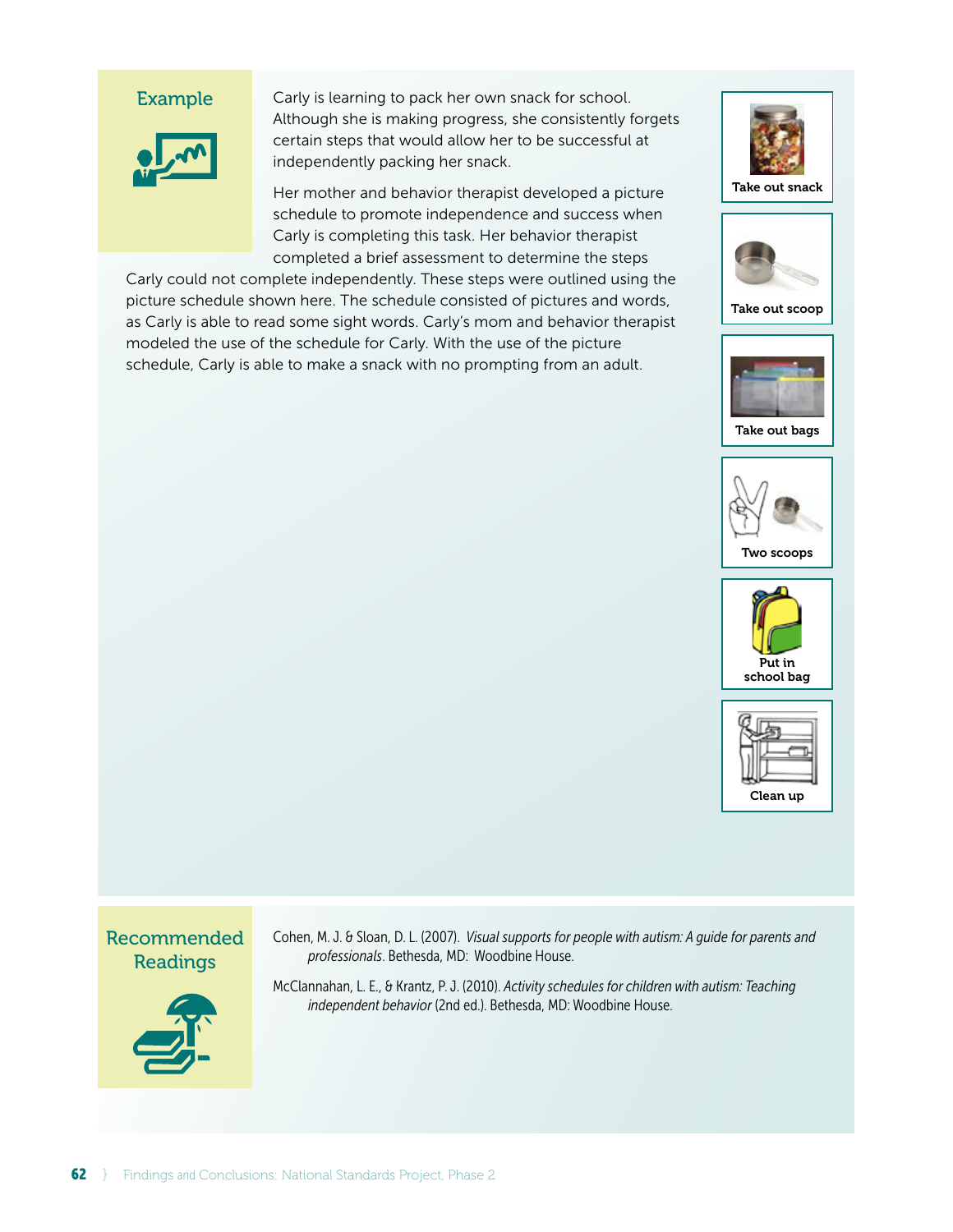# Scripting

# Established **Intervention**



Scripting occurs when an individual with autism spectrum disorder (ASD) is provided guidance as to how to use language to initiate or respond in certain situations. These interventions involve developing a verbal and/or written script about a specific skill or situation which serves as a model for the child with ASD. Scripts are usually practiced repeatedly before the skill is used in the actual situation. Scripting was identified as an Emerging Intervention in NSP1 and, with the addition of five studies in NSP2, Scripting met criteria to be an Established Intervention.

# Basic Facts

#### Number of articles reviewed:

 $NSP1 = 6$   $NSP2 = 5$ 

Effective ages: Children and adolescents 3–14 years

### Skills increased:

- play (NSP2)
- communication and interpersonal (NSP1&2)

# **Detailed Description**



Scripting consists of providing the child/adolescent with language to successfully complete an activity or interaction.

- Ensure prerequisite skills are mastered. For example, the child should have necessary reading skills or be able to imitate a verbal model.
- Scripting is typically used in conjunction with behavioral interventions such as reinforcement, modeling, and prompting.
- Scripts can be useful in a variety of social situations in the school, home, and community setting.
- Scripts should be faded as soon as possible to increase independence and spontaneity.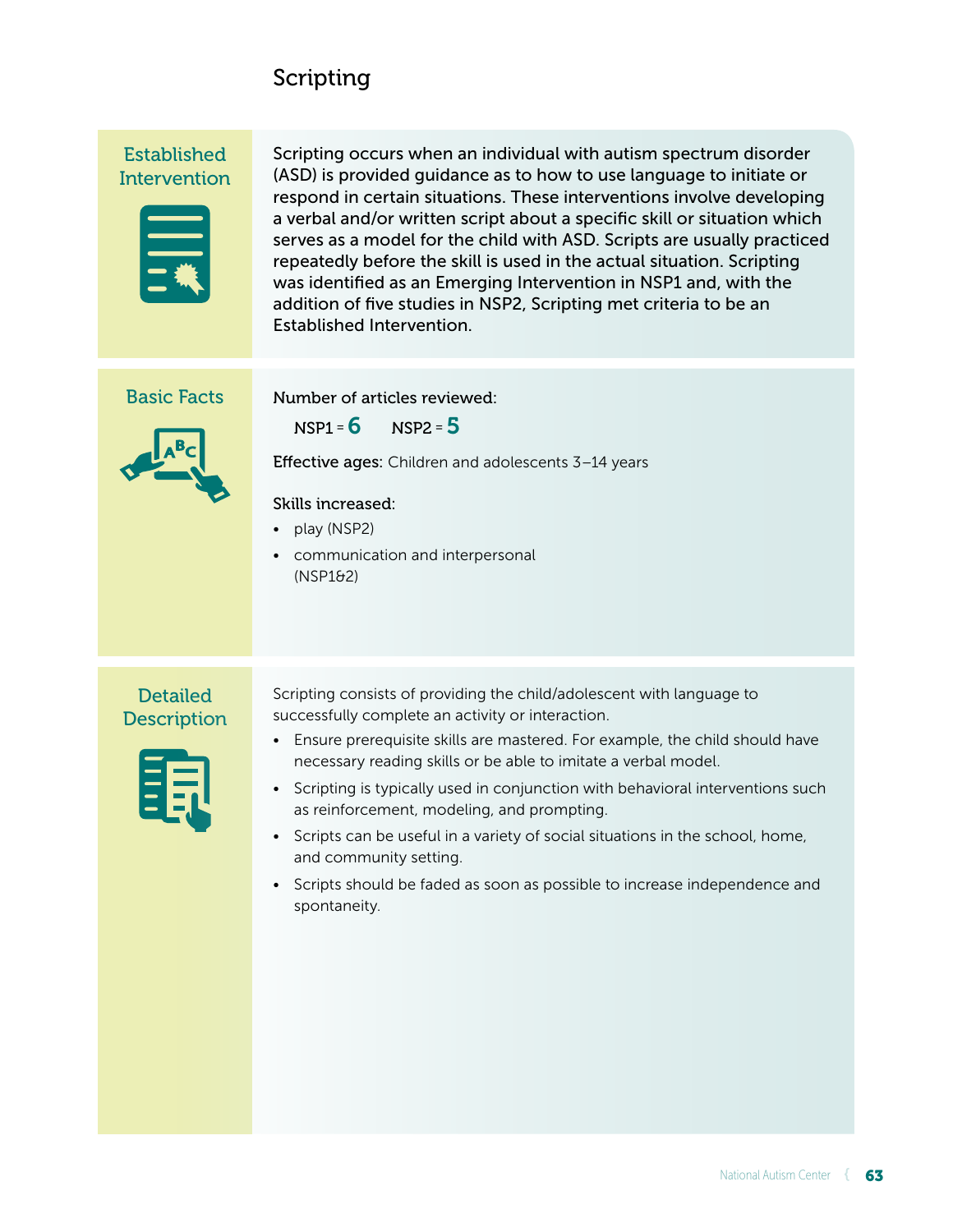

Liam is an 8-year-old boy who often enjoys going to sporting events and restaurants. Liam's parents and behavior therapist decide to target independent ordering of food or snacks (i.e., at concession stands). His behavior therapist develops a brief script detailing the language necessary to order his preferred snacks at a concession stand. Liam's family is often at baseball games to watch his older brother play. Liam's therapist and parents model how to order and provide Liam with an opportunity to practice his script.

With his script ready to go, Liam proceeds to make his first order of nachos at the concession stand. He required gestural prompts during the first few interactions. With repeated opportunities, Liam became proficient at ordering preferred snacks. A fading plan was initiated to promote independence. At the conclusion of the baseball season, Liam was able to order four of his preferred snacks independently.

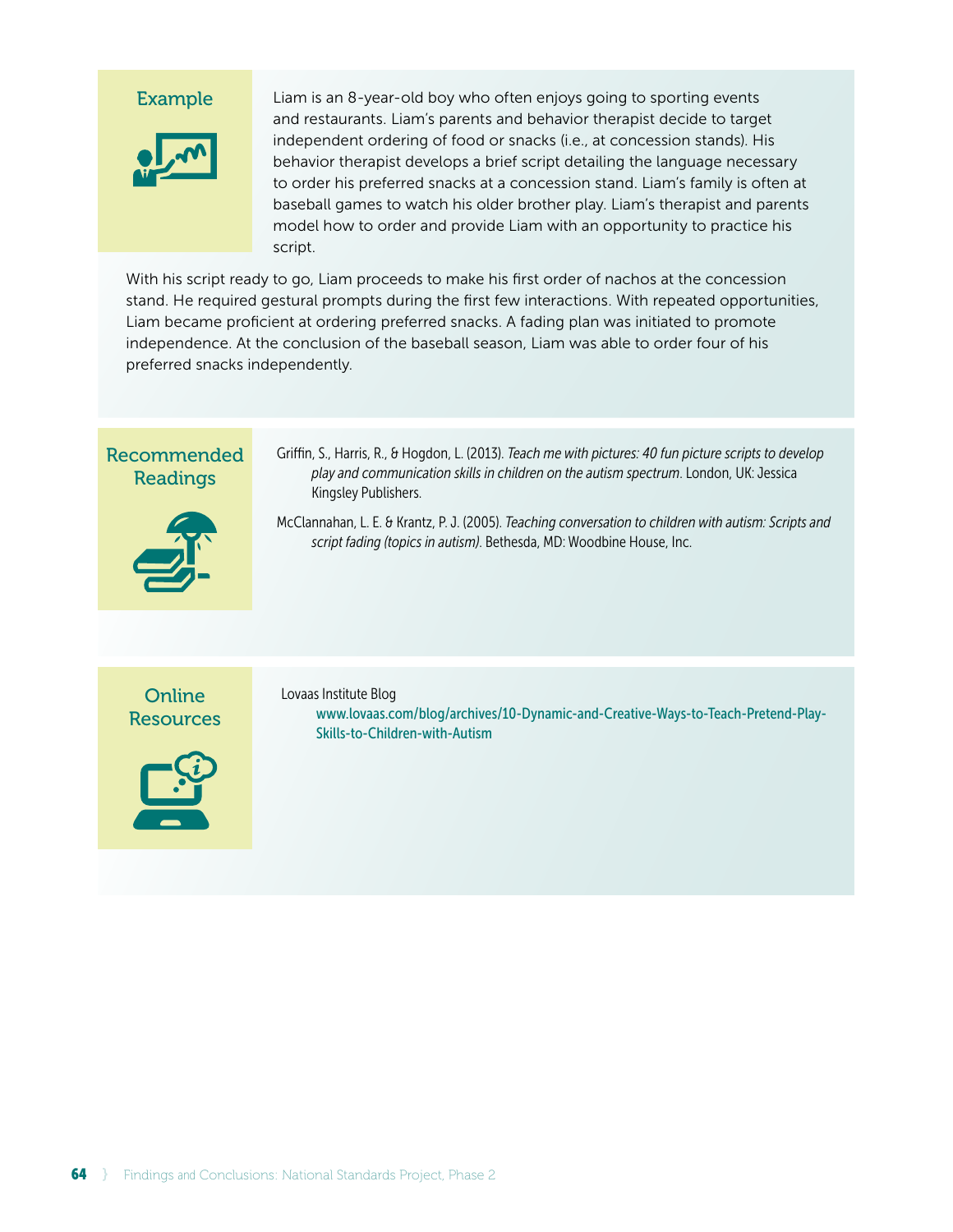# Self-management

# Established **Intervention**



Independence is greatly valued in our society because it increases the likelihood of success in any situation and setting. Self-management strategies have been widely used to promote independence with tasks in which adult supervision is not needed, accepted, or expected. The process can involve teaching individuals with autism spectrum disorder (ASD) to evaluate and record their performance while completing an activity. Self-management is also used to help these individuals monitor social behaviors and disruptive behaviors. Finally, these strategies involve teaching individuals to gain access to preferred items/activities for a job well done.

### Basic Facts



Number of articles reviewed:

 $NSP1 = 21$   $NSP2 = 10$ 

Effective ages: Adolescents 15-21 years

#### Skills increased:

- academic, interpersonal, and self-regulation (NSP1)
- communication (NSP2)

#### Behaviors decreased:

• restrictive, repetitive, nonfunctional patterns of behavior, interests, or activity (NSP2)

# **Detailed Description**



Self-management strategies focus on teaching individuals to be aware of and regulate their own behavior so they will require little or no assistance from adults. Because self-management is a relatively complex skill set, it is important to determine that appropriate prerequisite skills are in place.

Before starting a self-management intervention, make certain your child can perform each component of the task. Initially, you may need to use other strategies like live or video modeling to teach the basic skills.

We all "work" for reinforcers — like a paycheck from your boss and a smile from your child! Before you begin, make sure you have identified reinforcers that will be meaningful for your child.

After completing a step in the activity, your child should evaluate his own efforts to determine if he performed the step correctly.

The evaluation process should consist of:

• Clear criteria so the individual knows when he has succeeded and when he has fallen short of the mark

*{cont.}*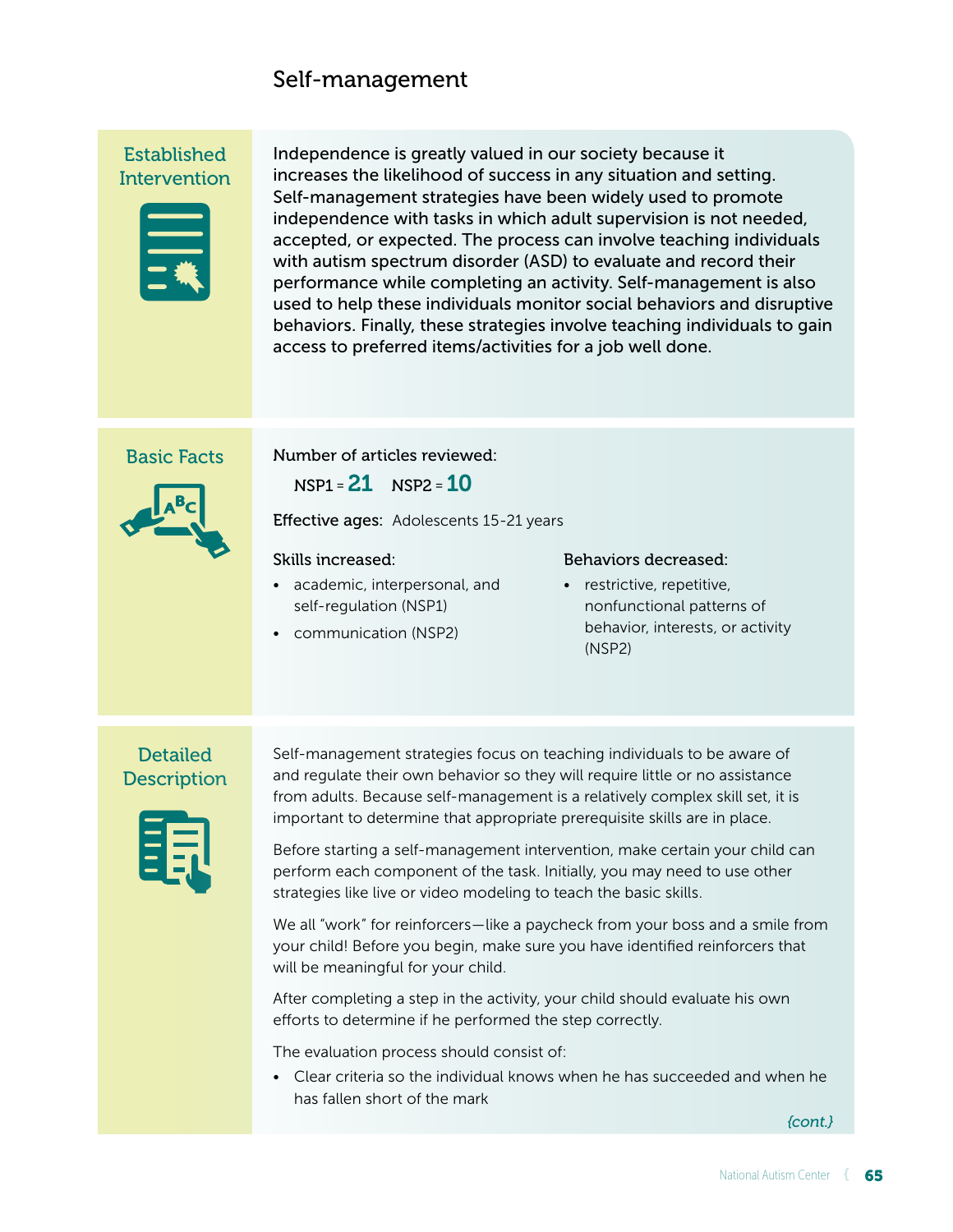# Detailed **Description** *{cont.}*

- A systematic method for evaluating performance (e.g., checklists, wrist counters, or Velcro smiley faces that move from the incomplete column to the completed column of a task list)
- Adults who can provide neutral feedback about the accuracy of the recording. Prompts may be necessary so your child can learn to correctly self-record his behavior.
- Adults who can teach your child to seek access to reinforcers when he has met the pre-established criteria
- Initially focusing on rewarding accuracy in recording and not accuracies in performance
- A plan to systematically fade or reduce the number of cues given by adults during self-management

Benefits of self-management include:

- Building awareness of your behavior
- Accountability for carrying out a task
- Direct and immediate feedback when recording your own data
- Multi-tasking (i.e., managing your own behavior and recording it)
- Decreasing social stigma that occurs when an adult's assistance with simple and personal tasks is required

#### Example



Carter is a 16-year-old student who loves working at a local business as part of his vocational training program. He has made great progress in many of his IEP goals and objectives. However, he continues to engage in self-stimulatory behavior that is described as "tongue clicking." Carter's tongue clicking can be a distraction to others as it can be loud and frequent.

Carter's vocational trainer and behavior specialist conducted an assessment of the tongue clicking behavior and

| Self-Management Worksheet<br>Carter K.                                                              |                                                                                               |
|-----------------------------------------------------------------------------------------------------|-----------------------------------------------------------------------------------------------|
| Today is August 21, 2014                                                                            |                                                                                               |
| Goal-<br>Keep total of tongue clicking behavior to one<br>occurrence or less during each work task. |                                                                                               |
| <b>Work Task</b>                                                                                    | # of tongue clicks                                                                            |
| Gather Materials                                                                                    |                                                                                               |
| Sort Mail                                                                                           | Ω                                                                                             |
| Deliver Mail to Mailroom                                                                            |                                                                                               |
| Return Materials                                                                                    |                                                                                               |
| <b>TOTAL</b>                                                                                        | Ω<br>$\overline{a}$                                                                           |
|                                                                                                     | You can earn 20 minutes of <i>ninja</i> turtles game<br>if you have 4 or fewer tongue clicks. |

determined that it is automatically reinforced. Carter is aware of the behavior and will stop engaging in tongue clicking when asked. The vocational trainer and behavior specialist decided to make use of a simple self-management protocol to decrease the frequency of tongue clicking during Carter's work at a local business. The vocational trainer worked with Carter to teach accurate self-monitoring. Carter is now able to independently monitor his tongue clicking behavior while working.

# Recommended Readings

Baker, Bruce & Brightman, Alan J. (2004). *Steps to independence: Teaching everyday skills*. Baltimore: Brookes Publishing.



Koegel, L. K., Koegel, R. L., & Parks, D. R. (1992). *How to teach self-management to people with severe disabilities: A training manual*. Santa Barbara, CA: University of California.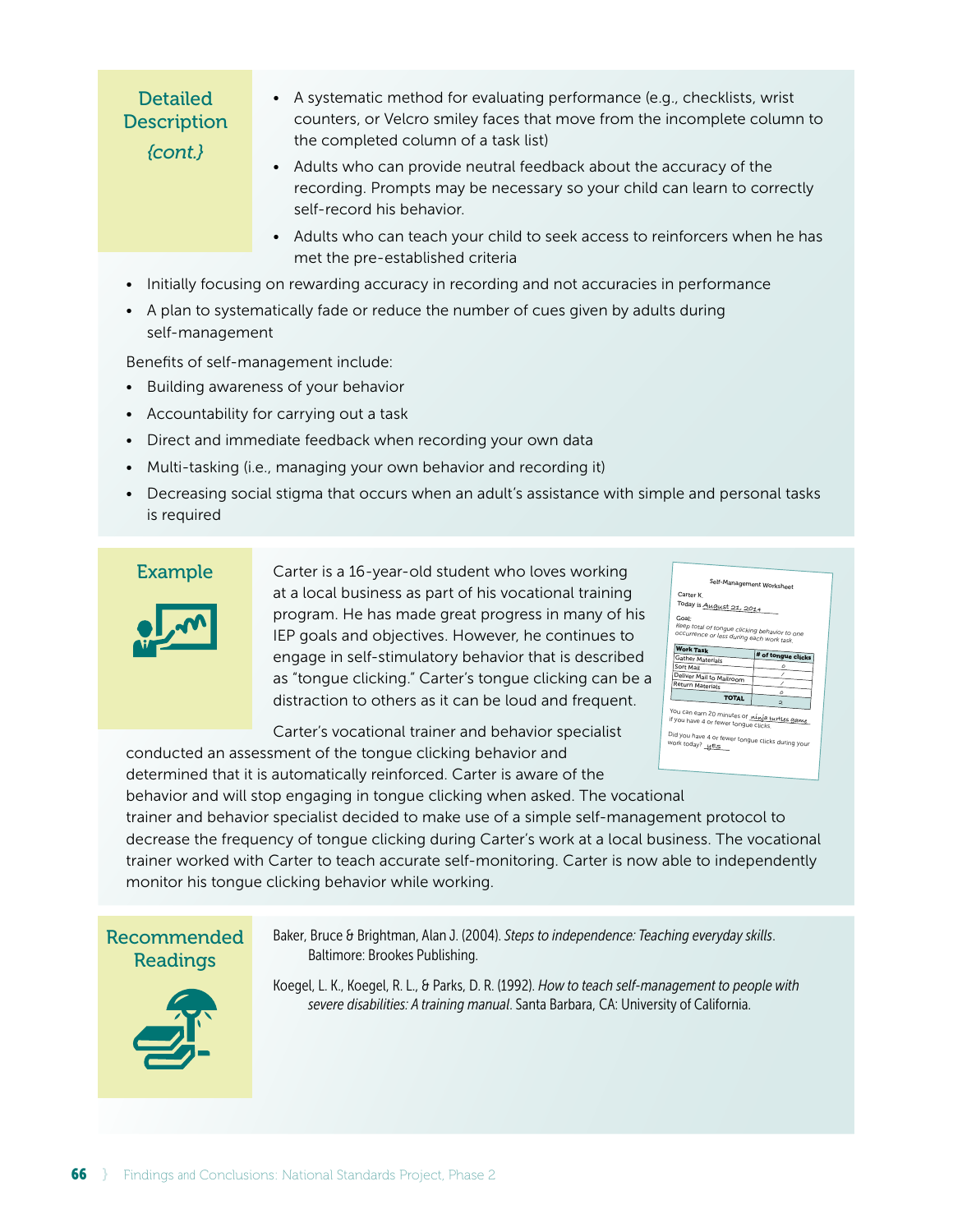# Social Skills Package

Established **Intervention** 



Social skills refer to a wide range of abilities including providing appropriate eye contact, using gestures, reciprocating information, initiating or ending an interaction. The challenges individuals with autism spectrum disorder (ASD) face regarding social skills vary greatly. The general goal of any Social Skills Package intervention is to provide individuals with ASD the skills necessary to meaningfully participate in the social environments of their homes, schools, and communities.

### Basic Facts



Number of articles reviewed:

 $NSP1 = 14$   $NSP2 = 21$ 

Effective ages: Adolescents 13-18 years

#### Skills increased:

- communication, learning readiness, placement, and play (NSP2)
- interpersonal (NSP1&2)

#### Behaviors decreased:

- general symptoms (NSP2)
- problem behaviors (NSP2)
- restricted, repetitive, nonfunctional patterns of behavior, interests, or activity (NSP2)
- sensory or emotional regulation (NSP2)

# **Detailed Description**



Social Skills Package interventions can take many forms. Often, intervention packages include use of reinforcement, prompting, and modeling. A Social Skills Package intervention may occur in a one-to-one setting, in a peer dyad, or in a small group. Targets may include behaviors such as:

- Recognizing facial expressions
- Turn-taking in conversations
- Initiating an interaction and joint attention
- Problem solving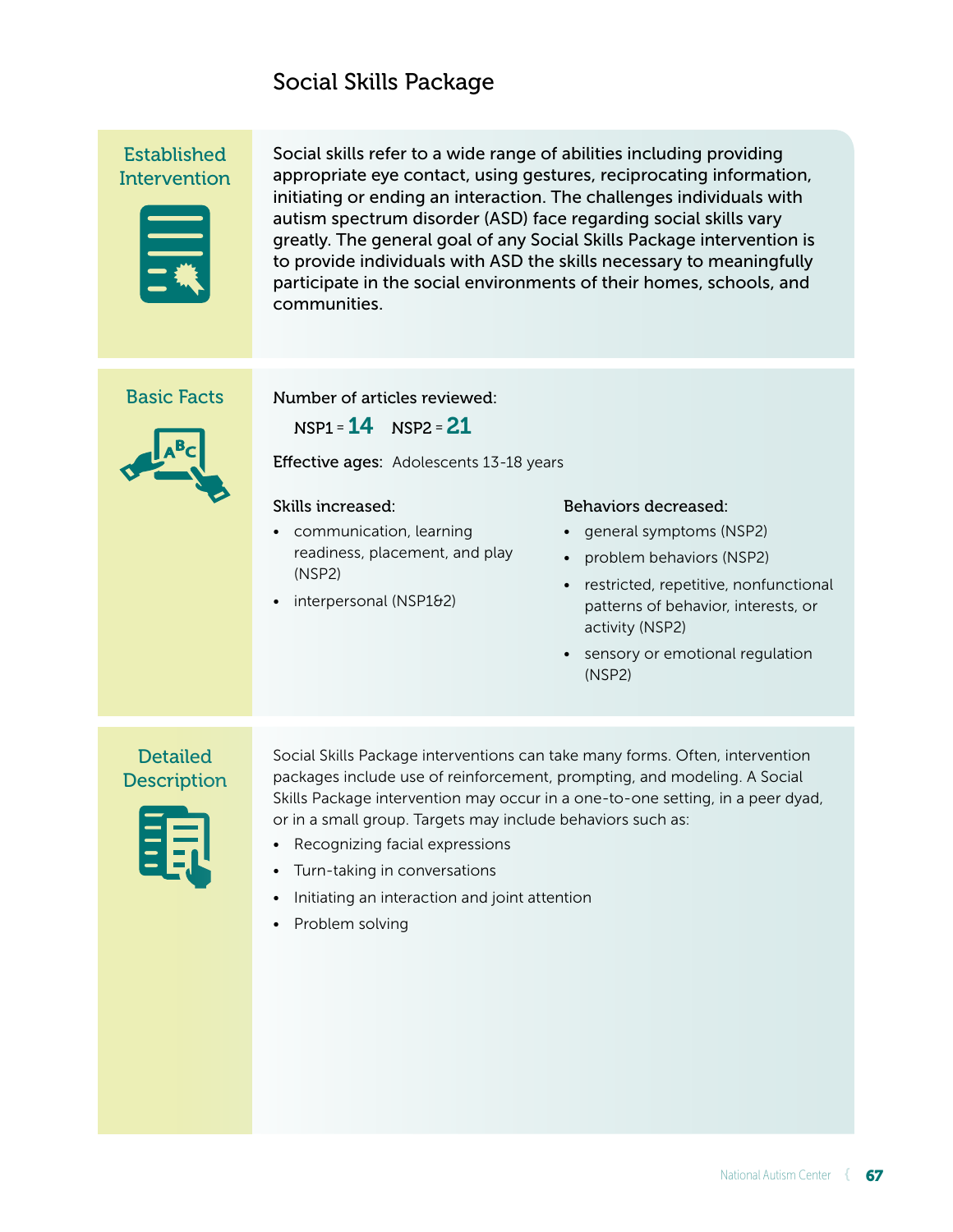

Dexter was a 9-year-old attending third grade at a public elementary school. Dexter seemed to enjoy being around peers. He would follow certain peers in the classroom and on the playground and laugh at some of the silly interactions of his peers.

Dexter spent time in the typical third grade classroom, but was provided time with his behavior specialist, speech therapist, and occupational therapist. During the most recent IEP meeting, the team decided to increase time spent targeting social skills goals. Objectives included teaching Dexter how to ask a

peer to play or to request joining in a group already at play.

A baseline measure over one week indicated that Dexter never asked a peer to play and did not ask to join a group of peers at play. School professionals decided to develop a Social Skills Package for Dexter that would include one-to-one work with school staff in which Dexter practiced various ways to ask a peer to play. The plan was to target play requests in a peer dyad in a structured setting, then free time in the classroom, and recess. Modeling and prompting were also used and systematically faded as Dexter demonstrated independence in his ability to ask a peer to play.

After several weeks targeting Dexter's ability to request to play, he began to independently make requests of peers in his classroom setting. The Social Skills Package developed by Dexter's IEP team members included a systematic progression toward relatively more complex social behaviors in the school environment. Dexter's parents indicated interest in replicating the success in the home setting by hosting play dates for Dexter and a classmate.

# Recommended Readings



- McKinnon, K. & Krempa J. L. (2002). *Social skills solutions: A hands-on manual for teaching social skills to children with autism*. New York: DRL Books, Inc.
- McGinnis, E. (2011). *Skillstreaming in early childhood: A quide for teaching prosocial skills* (3rd ed.). Champaign, IL: Research Press Co.
- McGinnis, E. (2011). *Skillstreaming the elementary school child: A guide for teaching prosocial skills* (3rd ed.). Champaign, IL: Research Press Co.
- McGinnis, E. (2011). *Skillstreaming the adolescent: A quide for teaching prosocial skills* (3rd ed.). Champaign, IL: Research Press Co.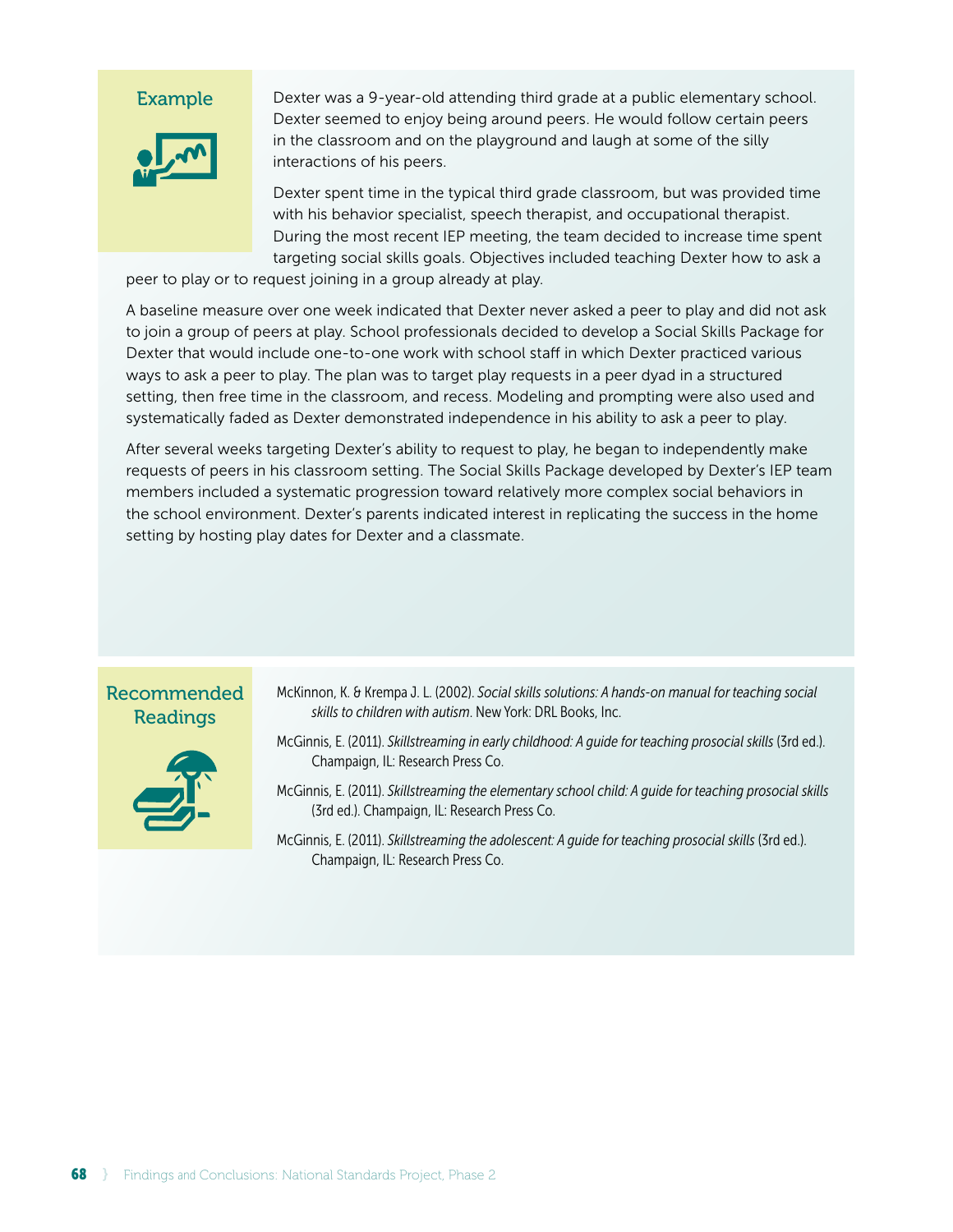# Story-based Interventions

Established **Intervention** 



Story-based interventions identify a target behavior and involve a written description of the situations under which specific behaviors are expected to occur. Most stories aim to increase perspectivetaking skills and are written from an "I" or "some people" perspective. The most well-known story-based intervention is Social Stories™.

### Basic Facts

 $NSP1 = 21$   $NSP2 = 15$ 

Effective ages: Children and adolescents 3-14 years

#### Skills increased:

• communication and learning readiness (NSP2)

Number of articles reviewed:

• interpersonal and self-regulation (NSP1&2)

#### Behaviors decreased:

• problem behaviors (NSP2)

# **Detailed Description**

Story-based interventions are a simple way to teach individuals with autism spectrum disorder (ASD) to manage challenging situations in a wide variety of settings. When using a story-based intervention, use written descriptions for:

- The target behavior
- The situations in which the behavior should occur
- The likely outcome of performing the behavior. This often includes a description of another person's perspective. Although the information included in the story will vary based on your child's cognitive and developmental level, some typical features include:
	- › Information about the "who/what/when/where/why" of the target behavior
	- › Being written from an "I" or "some people" perspective with the goal of increasing perspective-taking skills
	- › Discussion or comprehension questions to make certain the child understands the main points
	- › Pictures to enhance comprehension of the skills

Story-based interventions are often used with individuals who have acquired reading and comprehension skills, but may also be used with individuals with strong listening comprehension skills.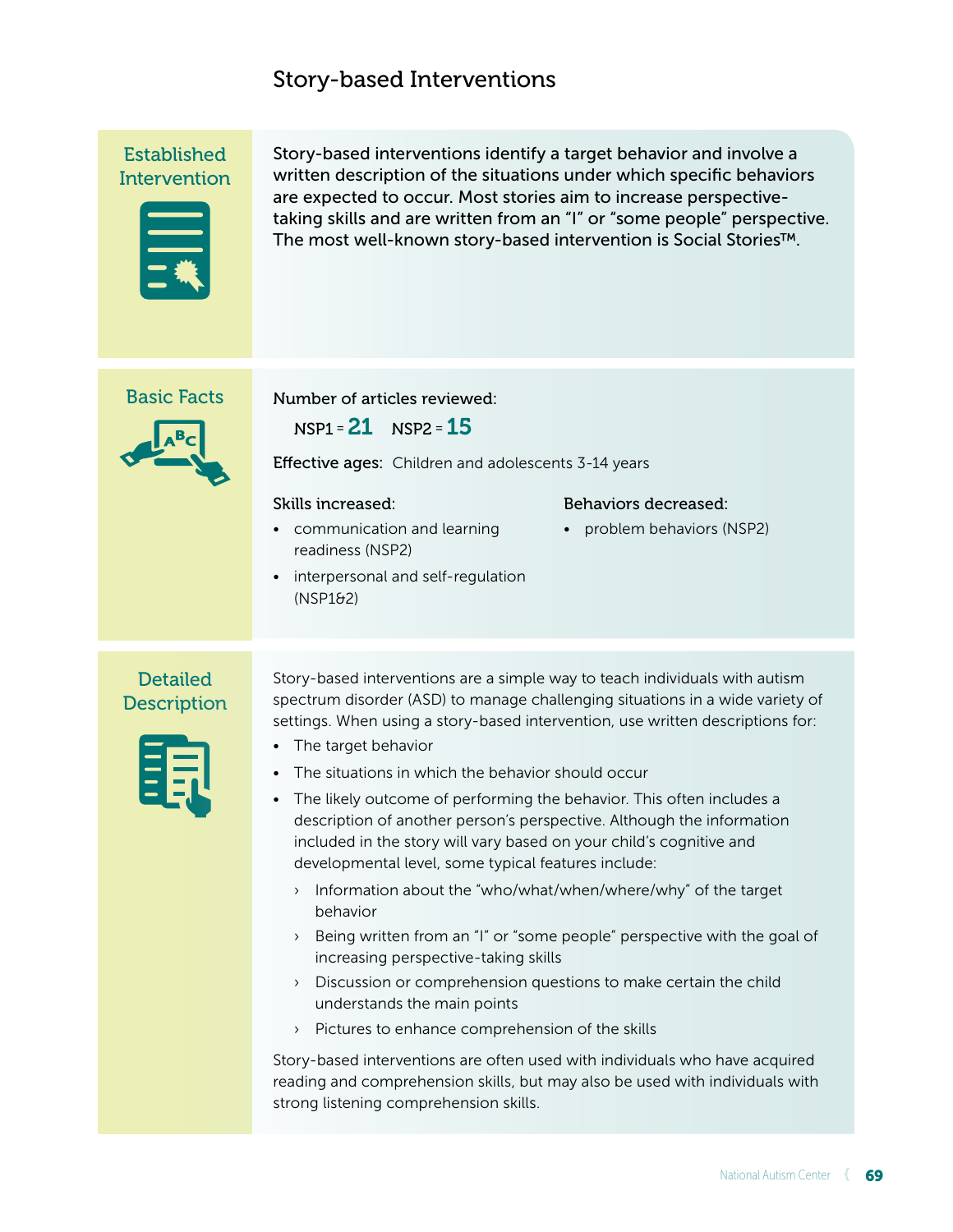*Note: This example includes behavioral components in addition to the story-based intervention.*

When Mr. Santiago tries to talk on the telephone at home, his son Alejandro has trouble waiting. Alejandro tries repeatedly to get his father's attention by climbing on him, bringing him activities, and eventually screaming and crying. Mr. Santiago wants to teach his son how to behave when someone is on the telephone.

Alejandro's father develops a story that is written from his son's perspective, and addresses the following questions:

- What is he supposed to do? The answer: select a highly preferred activity such as playing with his Army men or reading a book.
- When is he supposed to demonstrate this behavior? The answer: When his father is on the phone.
- What would likely happen if he correctly performed the behavior? The answer: He will probably be able to get extra attention when his father gets off the phone. The time has come for Mr. Santiago to practice the story with his son. Mr. Santiago reviews the story with Alejandro and asks him comprehension questions along the way to be sure he understands it (e.g., "What should you do when the phone rings?"). He role-plays the situation a couple of times with his son to be sure he understands the procedures. Alejandro's father then asks a friend to call so that he can have a brief (one minute) conversation on the phone. As soon as the phone rings, Mr. Santiago hands Alejandro the story and then picks up the phone. Alejandro begins looking at the book and then decides to pick one of the activities from it. Mr. Santiago quickly gets off the phone and praises Alejandro for playing with his Army men. He then plays with his son for the next five minutes. He knows this is only the beginning. Mr. Santiago will gradually increase the expectation that Alejandro behave appropriately while he is on the phone. He started with one minute, but he wants to work his way up to 10 minutes.

# Recommended **Readings**



Gray, C. (2010). *The new social story book* (10th ed.). Arlington, TX: Future Horizons.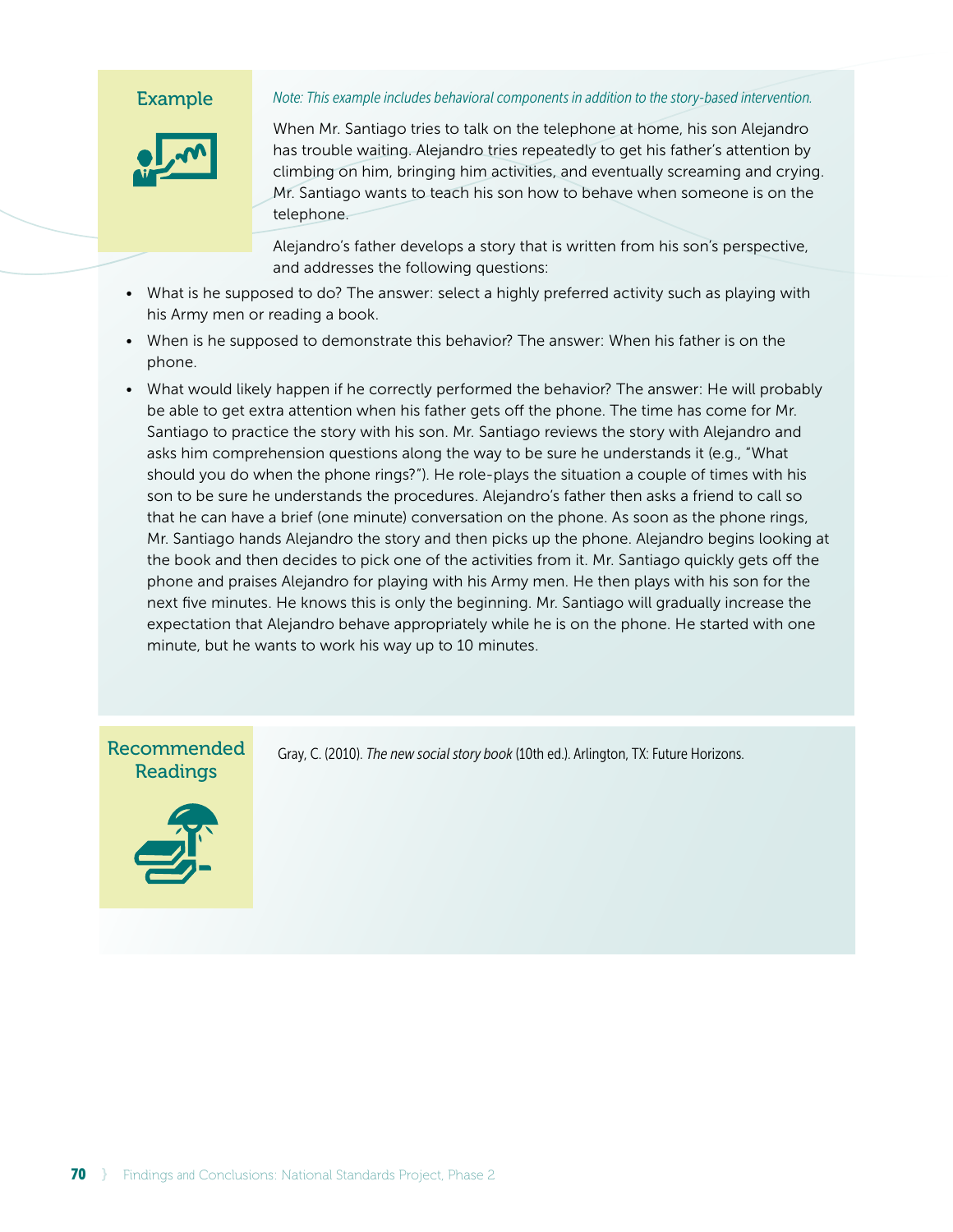# Emerging Interventions for Individuals Under Age 22

Emerging Interventions are those for which one or more studies suggest they may produce favorable outcomes. However, before we can be fully confident that the interventions are effective, additional high quality studies are needed that consistently show these interventions to be effective for individuals with ASD. Based on the available evidence, we are not yet in a position to rule out the possibility that Emerging Interventions are, in fact, not effective.

A large number of studies fall into the Emerging level of evidence. We believe scientists should find fertile ground for further research in these areas.

## The following interventions have been identified as falling into the Emerging level of evidence:

- ◖ Augmentative and Alternative Communication Devices
- ◖ Developmental Relationship-based Treatment
- ◖ Exercise
- ◖ Exposure Package
- ◖ Functional Communication Training
- ◖ Imitation-based Intervention
- ◖ Initiation Training
- ◖ Language Training (Production & Understanding)
- ◖ Massage Therapy
- ◖ Multi-component Package
- ◖ Music Therapy
- ◖ Picture Exchange Communication System
- ◖ Reductive Package
- **●** Sign Instruction
- ◖ Social Communication Intervention
- **■** Structured Teaching
- ◖ Technology-based Intervention
- ◖ Theory of Mind Training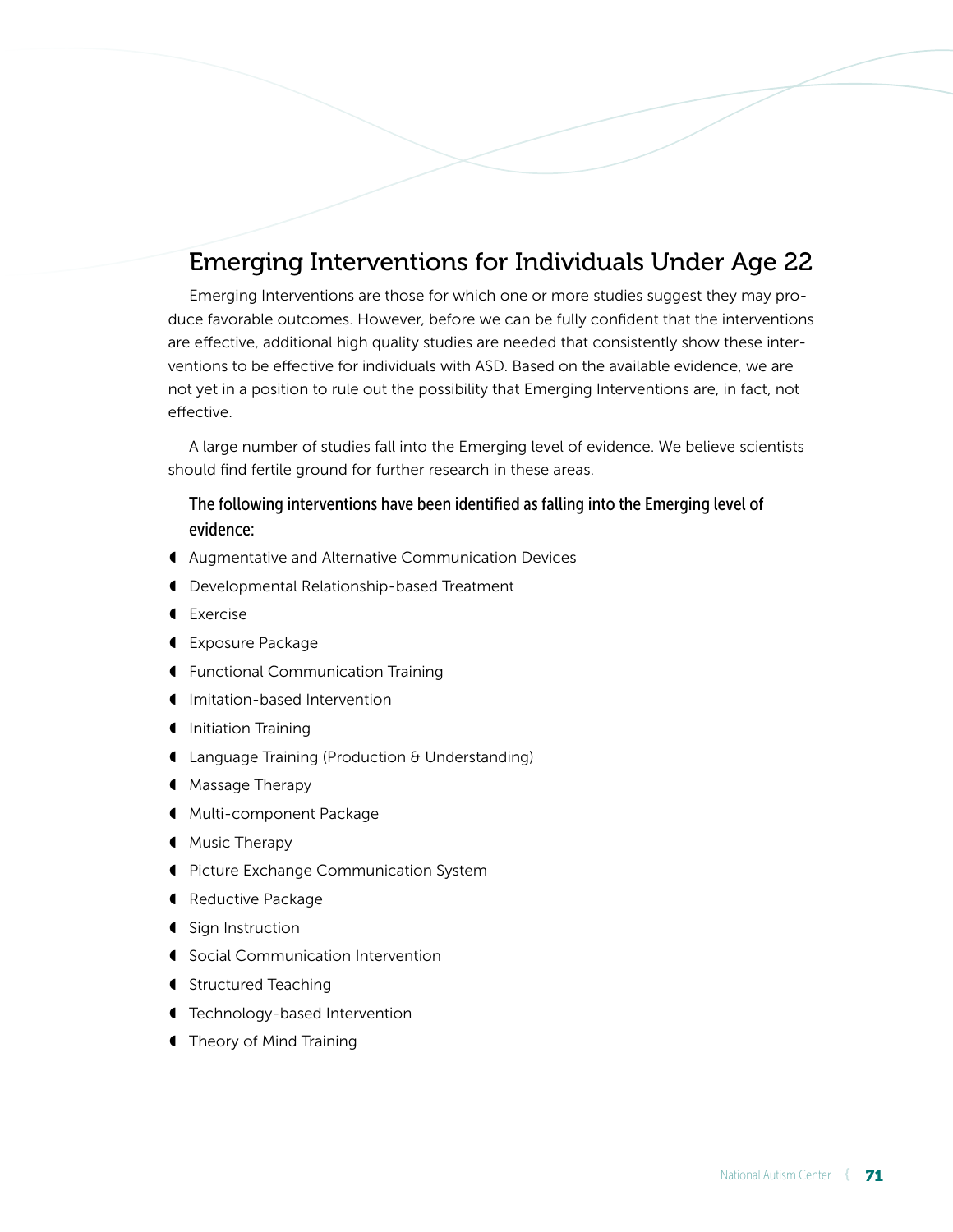# Unestablished Interventions for Individuals Under Age 22

Unestablished Interventions are those for which there is little or no evidence in the scientific literature that allows us to draw firm conclusions about their effectiveness with individuals with ASD. There is no reason to assume these interventions are effective. Further, there is no way to rule out the possibility these interventions are ineffective or harmful.

## The following interventions have been identified as falling into the Unestablished level of evidence:

- ◖ Animal-assisted Therapy
- ◖ Auditory Integration Training
- ◖ Concept Mapping
- ◖ DIR/Floor Time
- ◖ Facilitated Communication
- ◖ Gluten-free/Casein-free diet
- ◖ Movement-based Intervention
- ◖ SENSE Theatre Intervention
- ◖ Sensory Intervention Package
- ◖ Shock Therapy
- ◖ Social Behavioral Learning Strategy
- ◖ Social Cognition Intervention
- ◖ Social Thinking Intervention

There are likely many more interventions that fall into this category for which no research has been conducted or, if studies have been published, the accepted process for publishing scientific work was not followed. There are a growing number of interventions that have not yet been investigated scientifically. These would all be Unestablished Interventions. Further, any interventions for which studies were published exclusively in non-peer-reviewed journals would be Unestablished Interventions.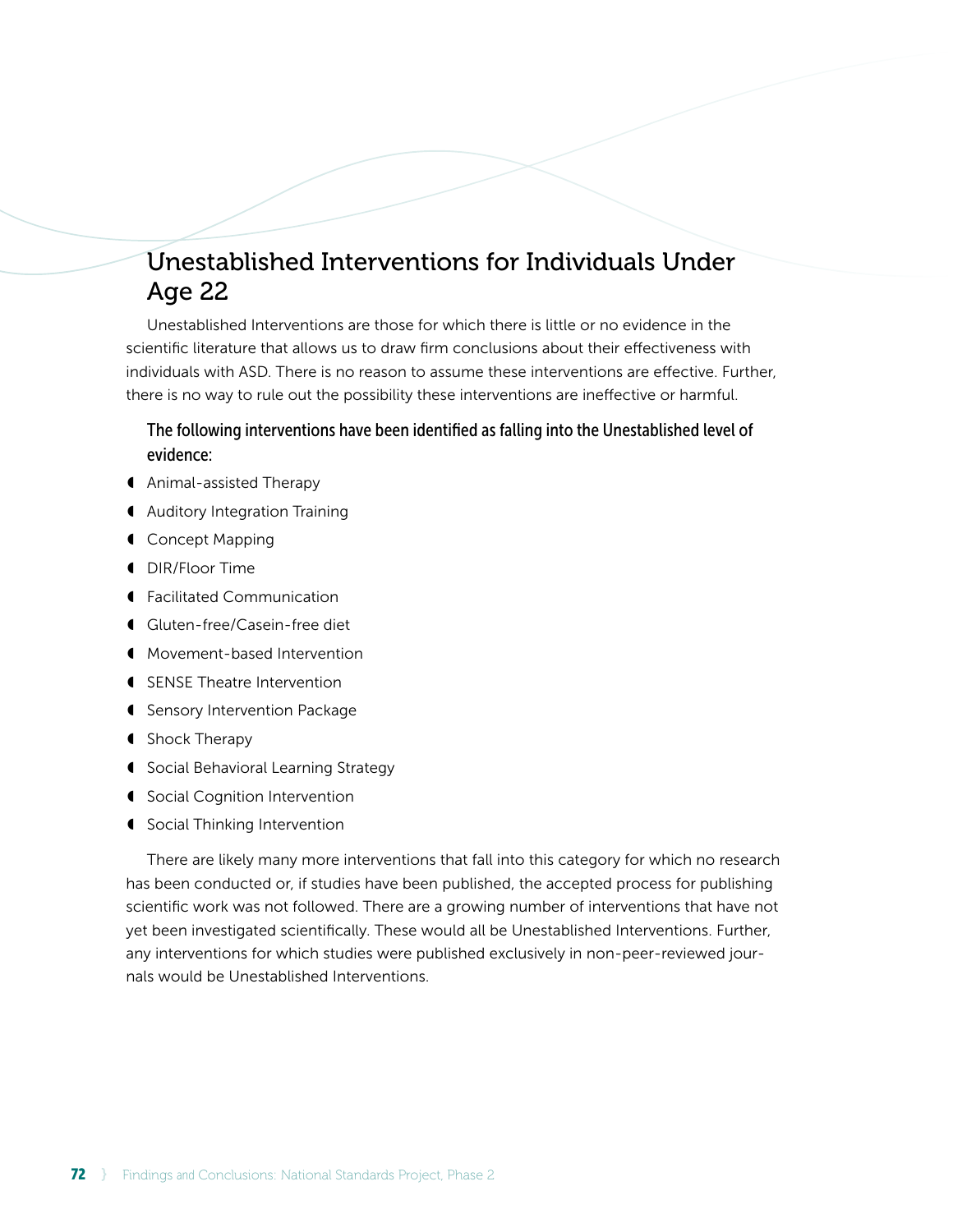# Research Findings for Adults (22+ Years)

# Established Interventions for Adults

The only intervention to be identified as Established for individuals ages 22 years and older is Behavioral Interventions. The Behavioral Intervention category consists of applied behavior analytic interventions to increase adaptive behaviors and decrease challenging behaviors. Examples of specific strategies identified in the 17 articles supporting Behavioral Interventions are provided in the table on the following page.

# Emerging Interventions for Adults

Emerging Interventions are those for which one or more studies suggest they may produce favorable outcomes. However, before we can be fully confident that the interventions are effective, additional high quality studies are needed that consistently show these interventions to be effective for individuals with ASD. Based on the available evidence, we are not yet in a position to rule out the possibility that Emerging Interventions are, in fact, not effective.

The following intervention has been identified as falling into the Emerging level of evidence:

◖ Vocational Training Package

# Unestablished Interventions for Adults

Unestablished Interventions are those for which there is little or no evidence in the scientific literature that allows us to draw firm conclusions about their effectiveness with individuals with ASD. There is no reason to assume these interventions are effective. Further, there is no way to rule out the possibility these interventions are ineffective or harmful.

## The following interventions have been identified as falling into the Unestablished level of evidence:

- ◖ Cognitive Behavioral Intervention Package
- ◖ Modeling
- **Music Therapy**
- ◖ Sensory Integration Package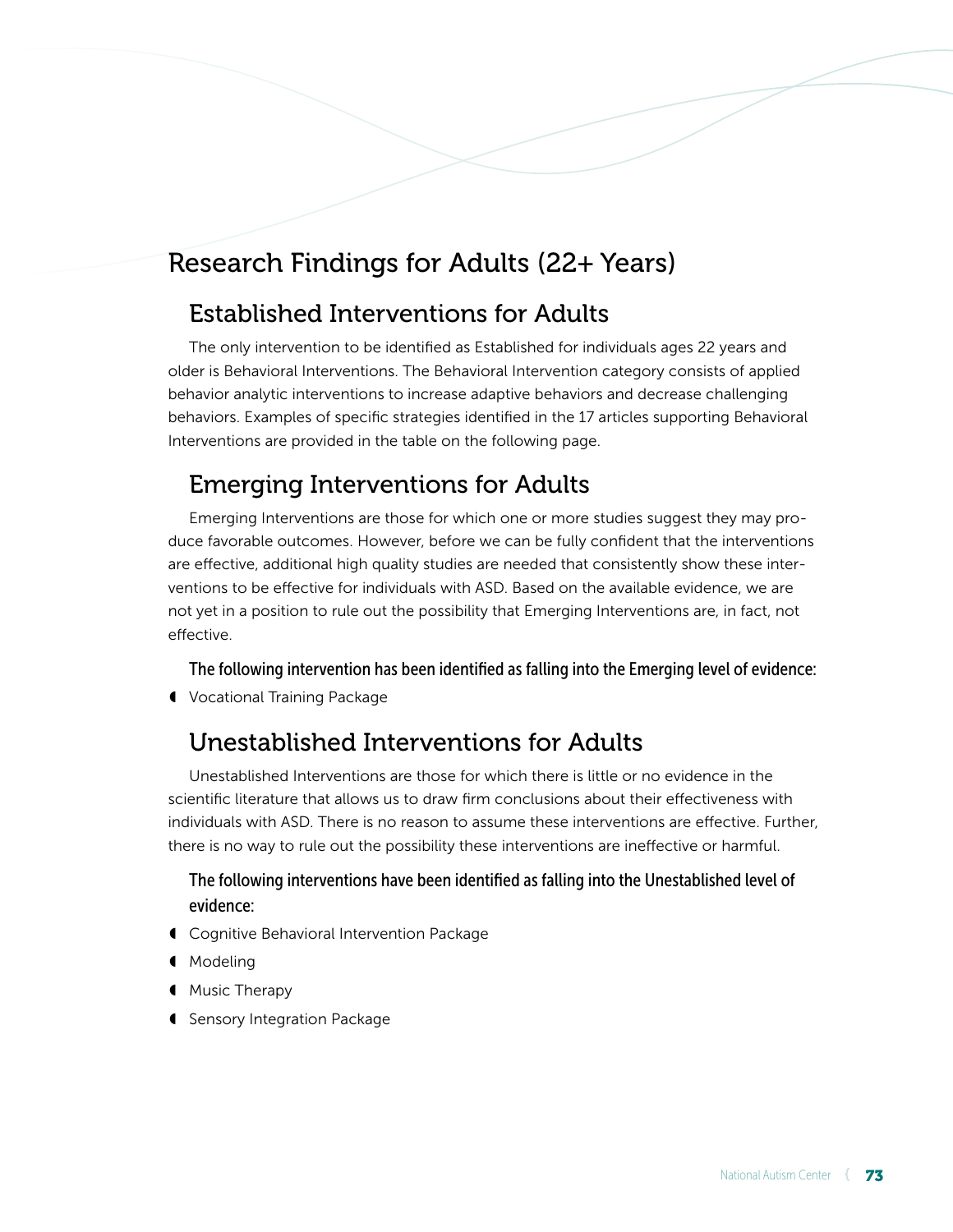## Behavioral Interventions

Established **Intervention** & **Detailed Description** 



The Behavioral Intervention category is comprised of interventions typically described as antecedent interventions and consequent interventions. Antecedent interventions involve the modification of situational events that typically precede the occurrence of a target behavior. These alterations are made to increase the likelihood of success or reduce the likelihood of problems occurring. Consequent interventions involve making changes to the environment following the occurrence of a targeted behavior. Many of the consequent interventions are designed to reduce problem behavior and teach functional alternative behaviors or skills through the application of basic principles of behavior change.

Basic Facts

Number of articles reviewed:



Effective ages: Adults 22+ years

Skills increased:

 $NSP2 = 17$ 

- communication
- personal responsibility
- self-regulation

#### Behaviors decreased:

• problem behaviors



## Example Examples of Behavioral Interventions consisting of one identified component:

- Prompting
- Extinction (sensory and escape)
- Differential Reinforcement of Incompatible Behavior (DRI)
- Choice
- Functional Communication Training

## Examples of Behavioral Interventions consisting of two identified components:

- Prompting + Error Correction
- Prompting + Blocking
- Escape Extinction + Sensory Extinction
- Differential Reinforcement of Alternative Behavior (DRA) + Extinction
- DRI + Response Interruption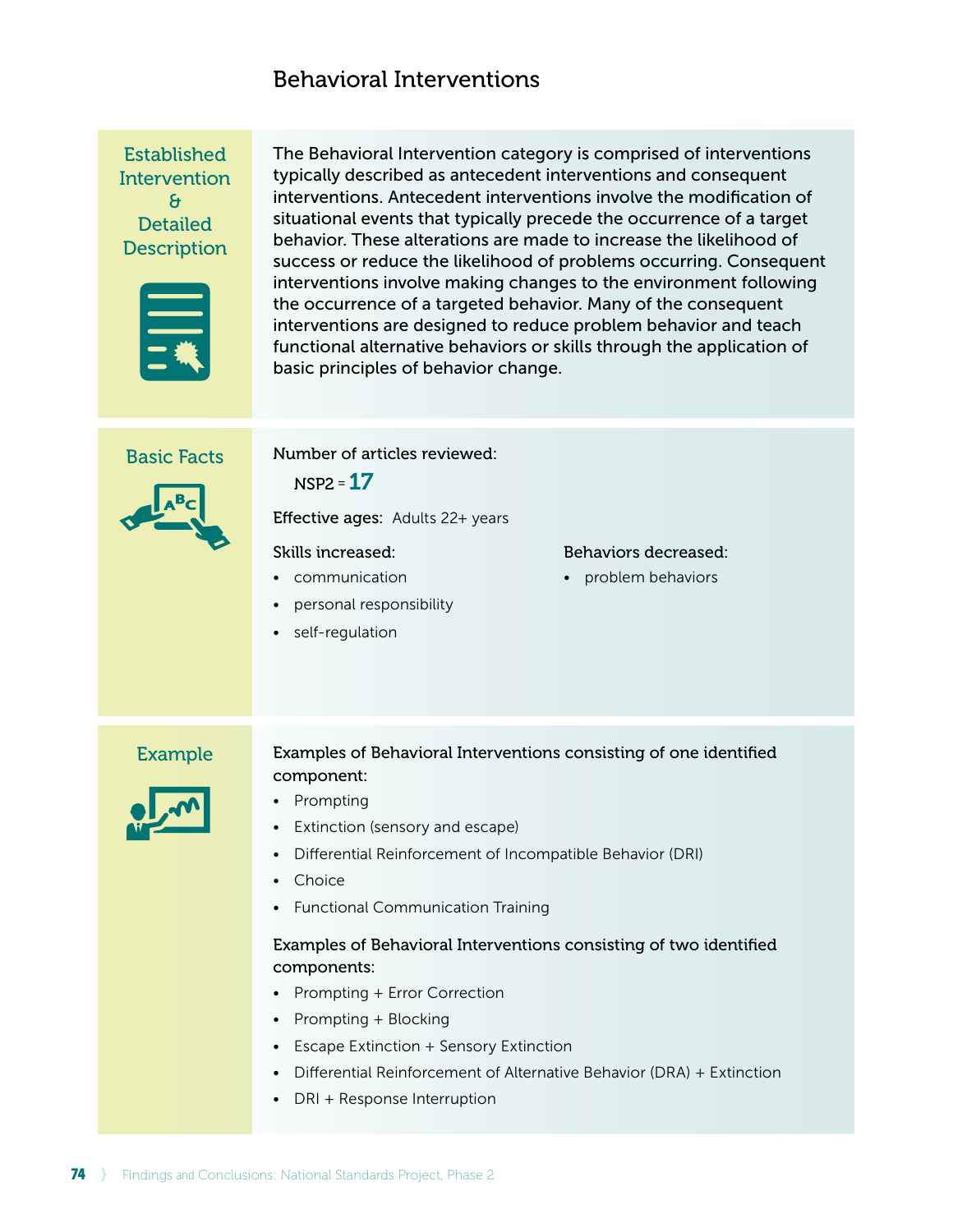| <b>Example</b><br>$\{cont.\}$                | Examples of Behavioral Interventions consisting of three or more<br>identified components:<br>Prompting + Blocking + DRA<br>DRI + Reprimand + Overcorrection<br>Rapport Building + Choice Making + Embedding + Functional<br><b>Communication Training</b>                                                                                                                                                                                                                                                                                                                                                                                      |
|----------------------------------------------|-------------------------------------------------------------------------------------------------------------------------------------------------------------------------------------------------------------------------------------------------------------------------------------------------------------------------------------------------------------------------------------------------------------------------------------------------------------------------------------------------------------------------------------------------------------------------------------------------------------------------------------------------|
| Recommended<br><b>Readings</b><br><u>ajr</u> | Danya International, Inc., Organization for Autism Research & Southwest Autism Research &<br>Resource Center. (2006). Life journey through autism: A guide for transition to adulthood.<br>Arlington, VA: Organization for Autism Research, Inc. Retrieved from http://www.<br>researchautism.org/resources/reading/index.asp#Transition<br>Luiselli, J. K. (Ed.) (2011). Teaching and behavior support for children and adults with autism<br>spectrum disorder: A practitioner's guide. New York, NY: Oxford University Press.<br>Wehman, P. (2011). <i>Essentials of transition planning</i> . Baltimore, MD: Paul H. Brookes Publishing Co. |
|                                              | Wehman, P., Smith, M. D. & Schall, C. (2009). Autism and the transition to adulthood. Baltimore, MD:<br>Paul H. Brookes Publishing Co.                                                                                                                                                                                                                                                                                                                                                                                                                                                                                                          |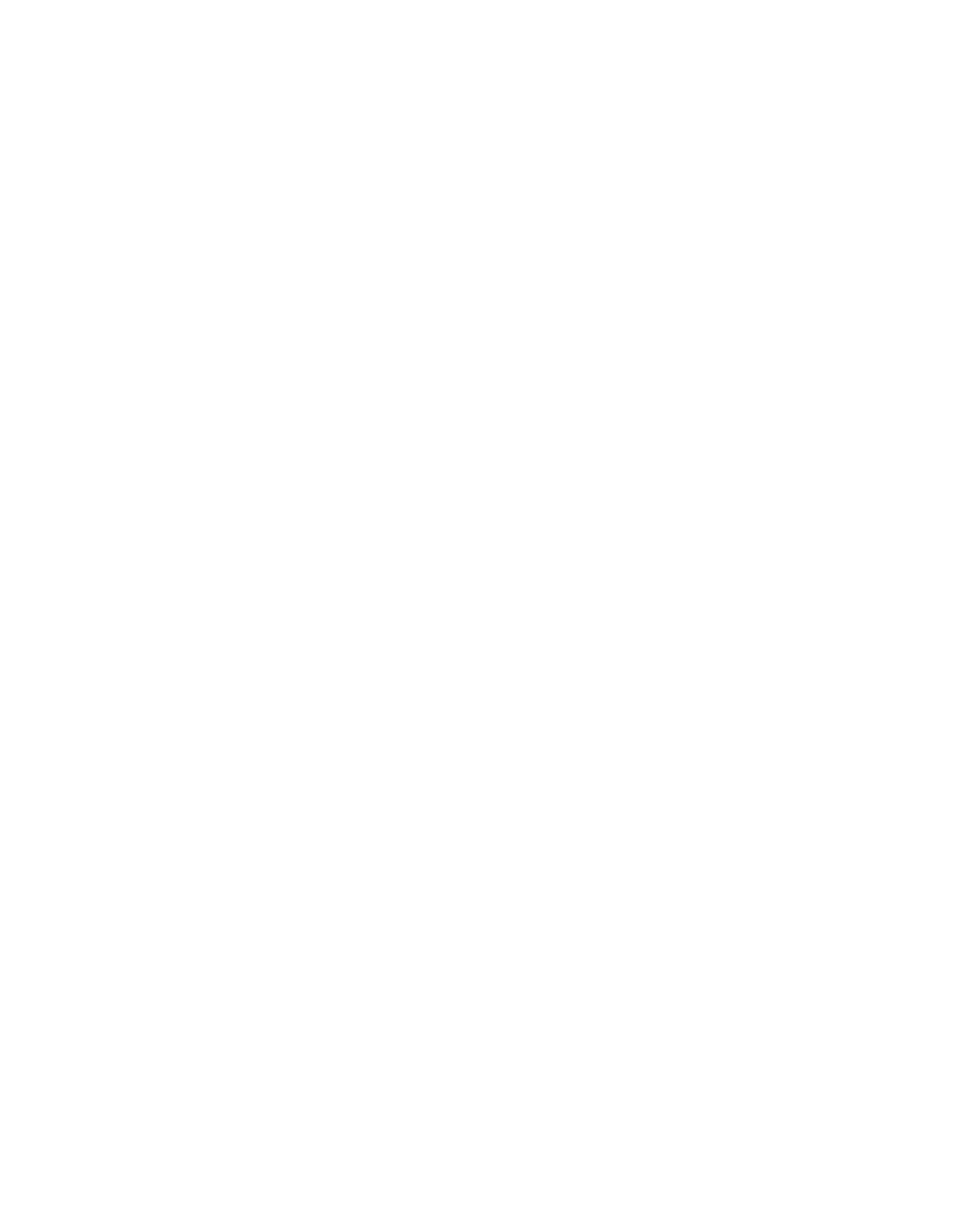# 4

# Recommendations for Intervention Selection

Intervention selection is complicated. It should be made by a team of individuals who can consider the unique needs and history of the individual with autism spectrum disorder (ASD) along with the environments in which he or she lives.

Although we do not intend for this document to dictate which interventions can or cannot be used for individuals with ASD, we have been asked by families, educators, and service providers to recommend how our results might be helpful to them in their decision making. In an effort to meet this request, we provide suggestions regarding the interpretation of our outcomes. In all cases, we strongly encourage decision-makers to select an evidence-based practice approach.

Research findings are not the sole factor that should be considered when interventions are selected. The suggestions we make here refer only to the "research findings" component of evidence-based practice and should be only one factor considered when selecting interventions.

### Recommendations based on research findings:

- ◖ Established Interventions have sufficient evidence of effectiveness. We recommend the decision-making team give serious consideration to these interventions because {a} these interventions have produced beneficial effects for individuals involved in the research studies published in the scientific literature, {b} access to interventions that work can be expected to produce more positive long-term outcomes, and {c} there is no evidence of harmful effects. However, it should not be assumed that these interventions will universally produce favorable outcomes for all individuals with ASD.
- ◖ Given the limited research support for Emerging Interventions, we generally do not recommend beginning with these interventions. However, Emerging Interventions should be considered promising and warrant serious consideration if Established Interventions are deemed inappropriate by the decision-making team, or were unsuccessul in producing positive outcomes.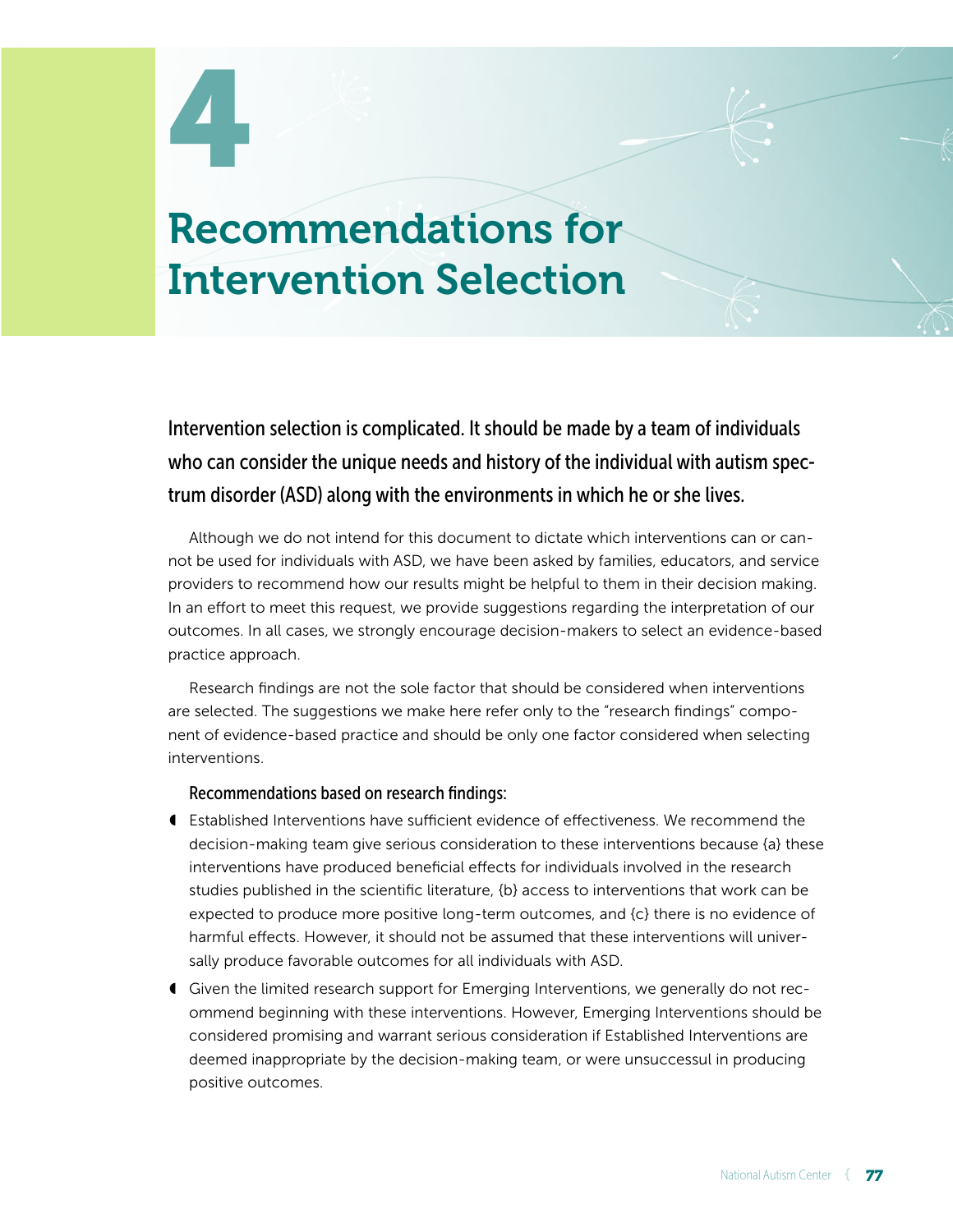**Unestablished Interventions either have no research support or the research that has** been conducted does not allow us to draw firm conclusions about intervention effectiveness for individuals with ASD. When this is the case, decision-makers simply do not know if this intervention is effective, ineffective, or harmful because researchers have not conducted any or enough high-quality research. Given how little is known about these interventions, we would recommend considering these interventions only after additional research has been conducted and this research reveals favorable outcomes for individuals with ASD.

When selecting interventions, the recommendations listed above should be considered along with other sources of critical information within the framework of evidence-based practice. Among these are client variables such as family situation, community, cultural and ethnic background, etc.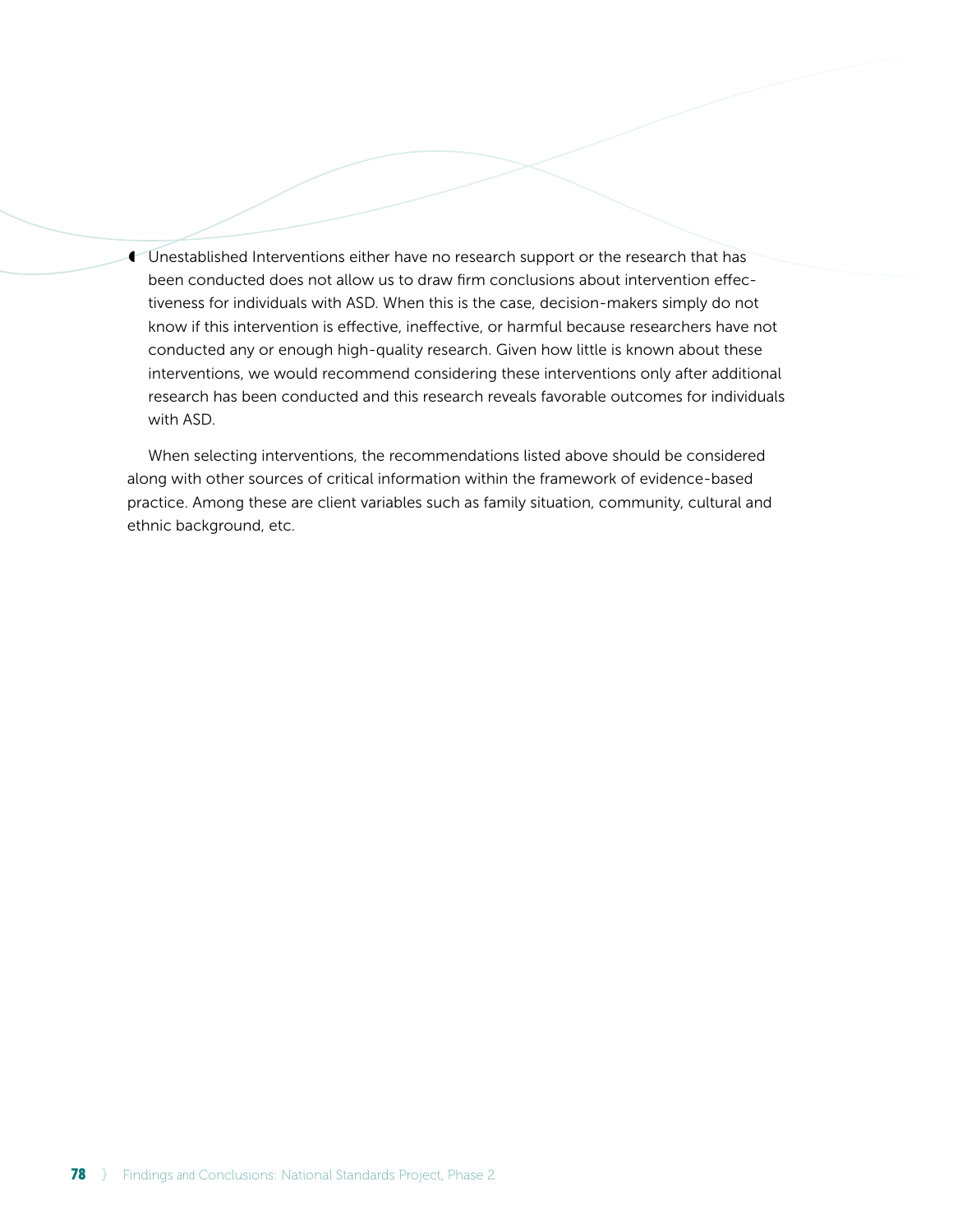# Evidence-based Practice

The National Autism Center has adopted the definition of evidence-based practice offered by Dr. David Sackett and his colleagues in *Evidence-based medicine: How to practice and teach EBM* (Sackett, D. L., Straus, S. E., Richardson, W. S., Rosenberg, W., & Haynes, R. B., 2000). In that publication, the authors define evidence-based practice as "the integration of the best research evidence, professional judgment, and values and preferences of clients."

One of the primary objectives of our *Findings and Conclusions: National Standards Project, Phase 2* is to identify one component of evidence-based practice, "best research evidence." This is what we term "evidence-based intervention."

We are not alone in this activity. There are a number of agencies and research groups involved in systematic reviews of the ASD intervention literature.

- The following three research groups have completed systematic reviews in recent years:
- ◖ The National Professional Development Center on Autism Spectrum Disorder (NPDC) Website: http://autismpdc.fpg.unc.edu/evidence-based-practices
	- Odom, S. L., Collet-Klingenberg, L., Rogers, S. J., & Hatton, D. D. (2010). Evidence-based practices in interventions for children and youth with autism spectrum disorders. *Preventing School Failure, 54*(4), 275-282.
- ◖ Centers for Medicare and Medicaid Services (CMS)

Website: http://www.impaqint.com/work/project-reports/autism-spectrum-disordersservices-asds-final-report-environmental-scan

Young, J., Corea, C., Kimani, J., & Mandell, D. (2010). *Autism spectrum disorders (ASDs) services: Final report on environmental scan* (pp. 1-59). Columbia, MD: IMPAQ International.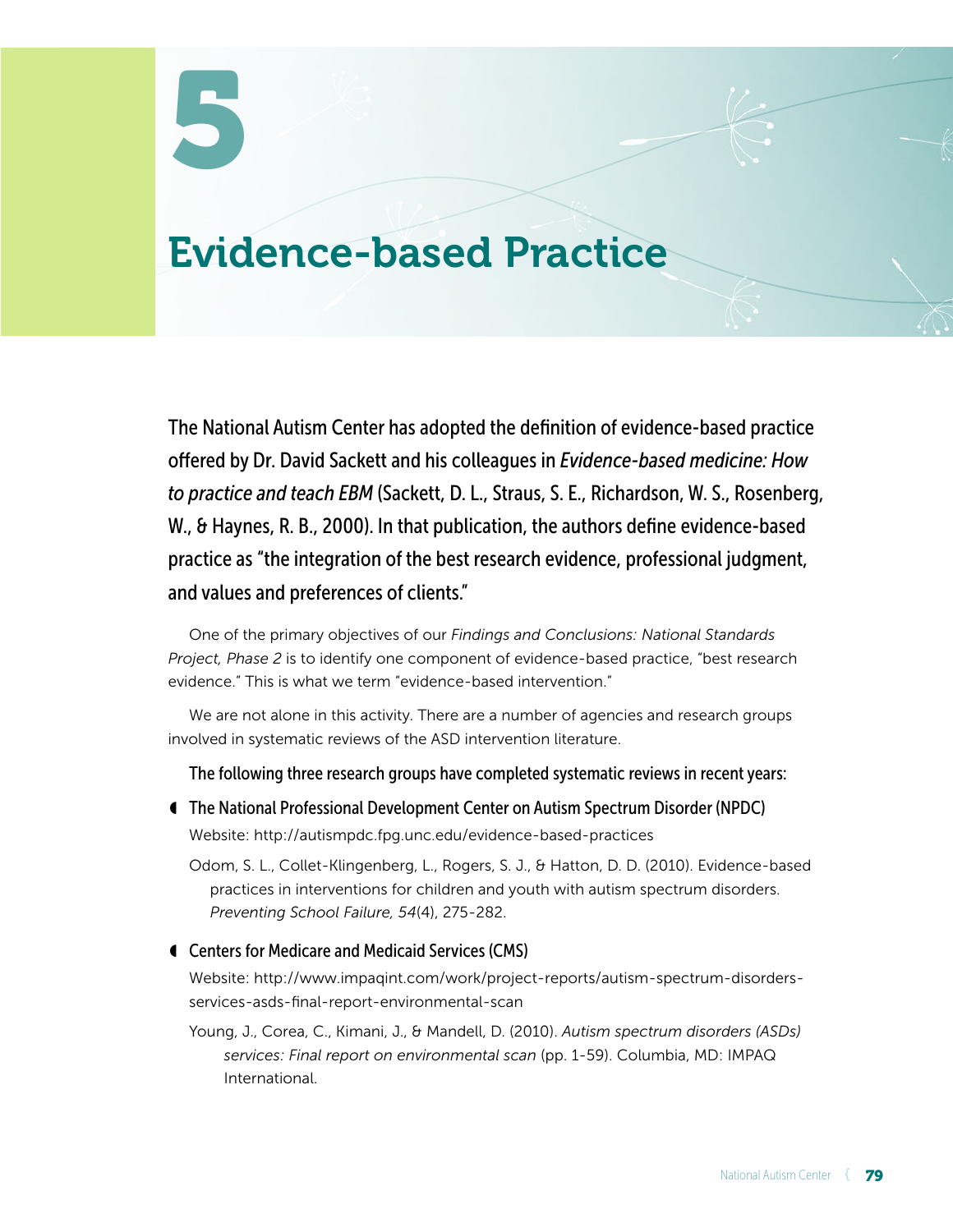#### ◖ Agency for Healthcare Research and Quality (AHRQ)

Website: http://www.effectivehealthcare.ahrq.gov/ehc/products/544/1974/autismupdate-140923.pdf

Warren, Z., Veenstra-VanderWeele, J., Stone, W., Bruzek, J. L., Nahmias, A. S., Foss-Feig, J. H.,...McPheeters, M. (2011). *Therapies for children with autism spectrum disorders.* Comparative effectiveness review, Number 26. AHRQ publication No. 11-EHC029-EF. Rockville, MD: Agency for Healthcare Research and Quality.

When evaluating the results of systematic reviews, it is important to remember that there are similarities and differences in methodologies, resulting in similarities and differences in findings. For example, the AHRQ did not review studies with fewer than 10 participants. The vast majority of single-subject design studies evaluating interventions for individuals with ASD include fewer than 10 participants. Excluding these studies from systematic reviews results in an exclusion of much of the outcome literature for individuals with ASD.

Single-subject research accounted for 73 percent of the studies reviewed in the National Standards Project, Phase 2 (NSP2). If a research group excludes a large quantity of available published research, the results and recommendations may differ from the NSP2. The combined results of NSP1 and NSP2 include data from more than 1,000 studies. This is the largest review of its kind for individuals with ASD.

Why is it important to have so many systematic reviews? In any scientific field, it is important to replicate results across different research groups in different environments (e.g., university settings, clinics, community settings). The same holds true for outcome studies for individuals with ASD. It's great to have a well-designed study indicating that an intervention is effective in changing behavior of study participants with ASD. However, if no other researcher can replicate the intervention resulting in similar behavior change, then the research community and practitioners cannot be confident that the intervention is effective for individuals with ASD.

One common finding among the systematic reviews listed above is that interventions based on the principles of applied behavior analysis, or ABA, have a track record of effectiveness when incorporated in well-designed programs for individuals with ASD. A well-designed program requires professionals to implement the framework of evidence-based practice.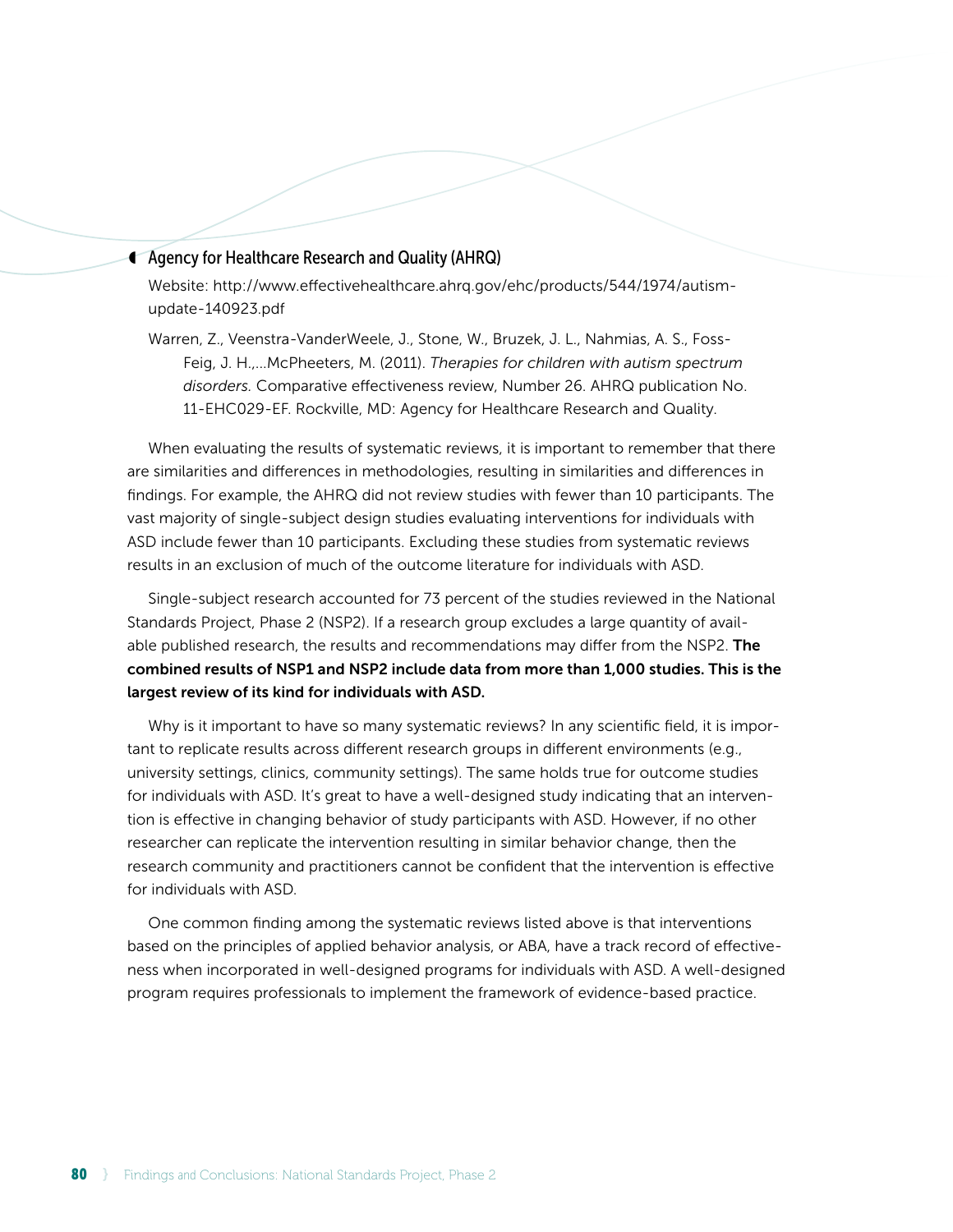# Incorporating Key Elements in Evidence-based Practice

In order for a practitioner to engage in evidence-based practice for individuals with ASD, he/she must incorporate the following elements to develop a well-rounded, individualized intervention.

# Research Findings

Begin with interventions identified as "Established" in the NSP2. Serious consideration should be given to Established Interventions because there is sufficient evidence that {a} the interventions produced beneficial effects and {b} they are not associated with unfavorable outcomes (i.e., there is no evidence that they are ineffective or harmful) for individuals with ASD. Despite the fact there is compelling evidence to suggest these interventions generally produce beneficial effects for individuals with ASD, there are reasons alternative interventions (e.g., Emerging Interventions) might be considered. Several of these factors are listed below.

# Professional Judgment

The judgment of the professionals with expertise in ASD must be taken into consideration. Once interventions are selected, these professionals have the responsibility to collect data to determine if an intervention is effective.

Professional judgment may play a particularly important role in decision making when:

- ◖ An intervention has been correctly implemented in the past and was not effective or had harmful side effects. Even Established Interventions are not expected to produce favorable outcomes for all individuals with ASD.
- ◖ The intervention is contraindicated based on other information (e.g., the use of physical prompts for a child displaying self-injury when touched).
- ◖ A great deal of research support might be available beyond the ASD literature and should be considered when required. For example, an individual with ASD may present with behaviors associated with a co-morbid anxiety disorder. It may be that various Established Interventions have not had the desired impact and the individual's quality of life is decreased because of continued anxiety. The practitioner working with the individual with ASD may also have expertise in anxiety disorders. There is, in fact, an entire literature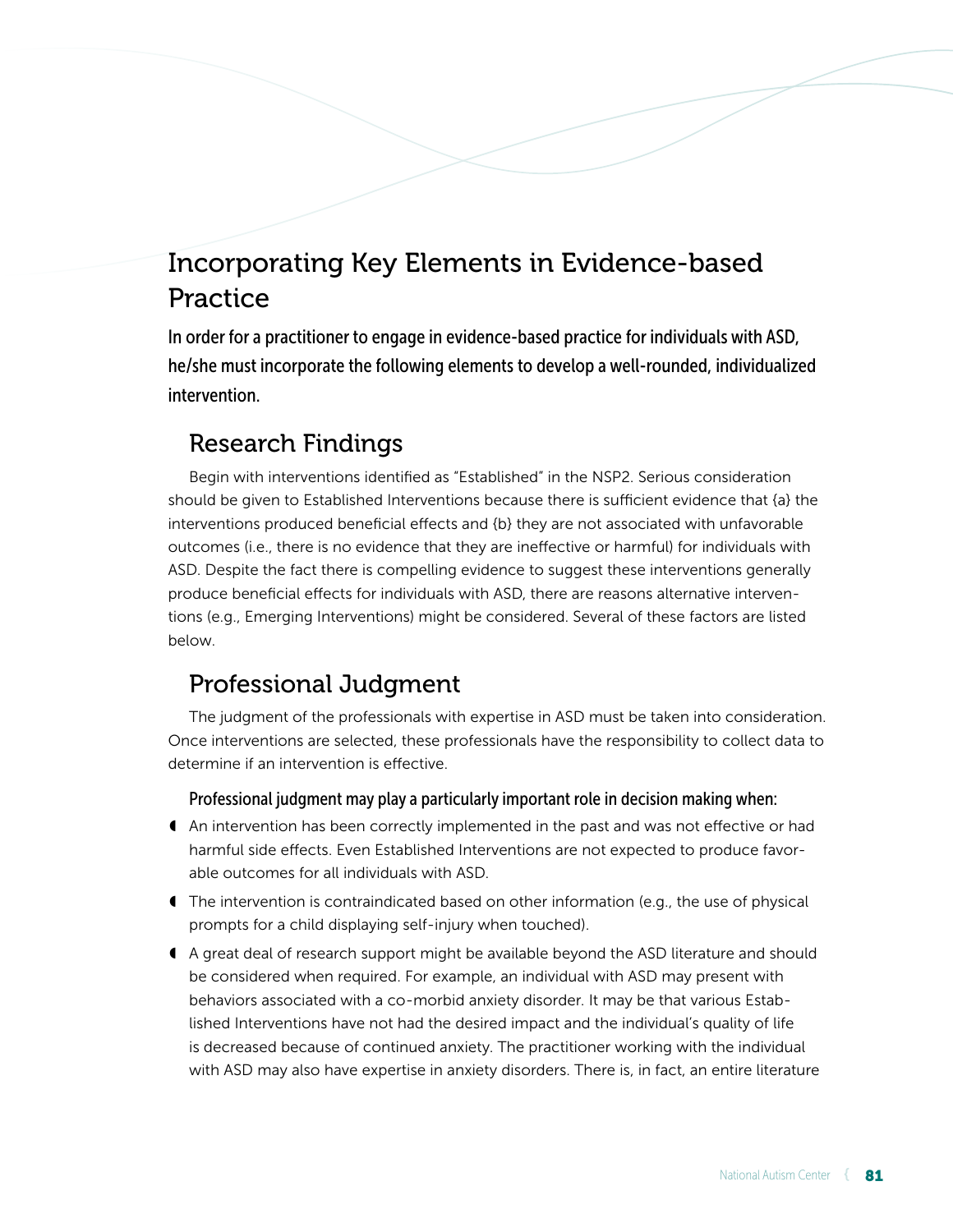devoted to evidence-based interventions for individuals with anxiety disorders and no ASD. A well-qualified practitioner with expertise in anxiety disorders and ASD may suggest use of an intervention identified as evidence-based in the anxiety literature. Careful consideration should be given to such evidence-based interventions outside the field of ASD when an individual does not respond as expected to Established Interventions.

◖ The professional may be aware of well-controlled studies that support the effectiveness of an intervention that were not available when the National Standards Project completed its literature search.

## Values and Preferences

Consider the values and preferences of parents, care providers, and the individual with ASD. Stakeholder values and preferences play a particularly important role in decision making when:

- ◖ An intervention has been correctly implemented in the past and was not effective or had undesirable side effects.
- ◖ An intervention is contrary to the values of family members.
- ◖ The individual with ASD indicates that he or she does not want a specific intervention.

## Capacity

There is substantial evidence to support the use of Established Interventions with individuals with ASD. However, not all individuals with ASD have access to Established Interventions. In the age of budget cuts, limited resources, and some regions with few ASD professionals, it is the capacity to implement interventions that becomes the barrier to evidence-based practice.

Capacity refers to the ability of parents, care providers, educators, and practitioners to correctly implement an intervention for an individual with ASD. Without the capacity to implement an intervention with integrity, even a well-designed intervention program is useless.

There are several levels of capacity to consider when planning to implement an intervention for an individual, or group of individuals, with ASD. For example, there is capacity at the family level. Do the parents have capacity to implement an intervention in the family home? There may be issues of time, money, and stress to resolve before the family develops the capacity to implement an intervention.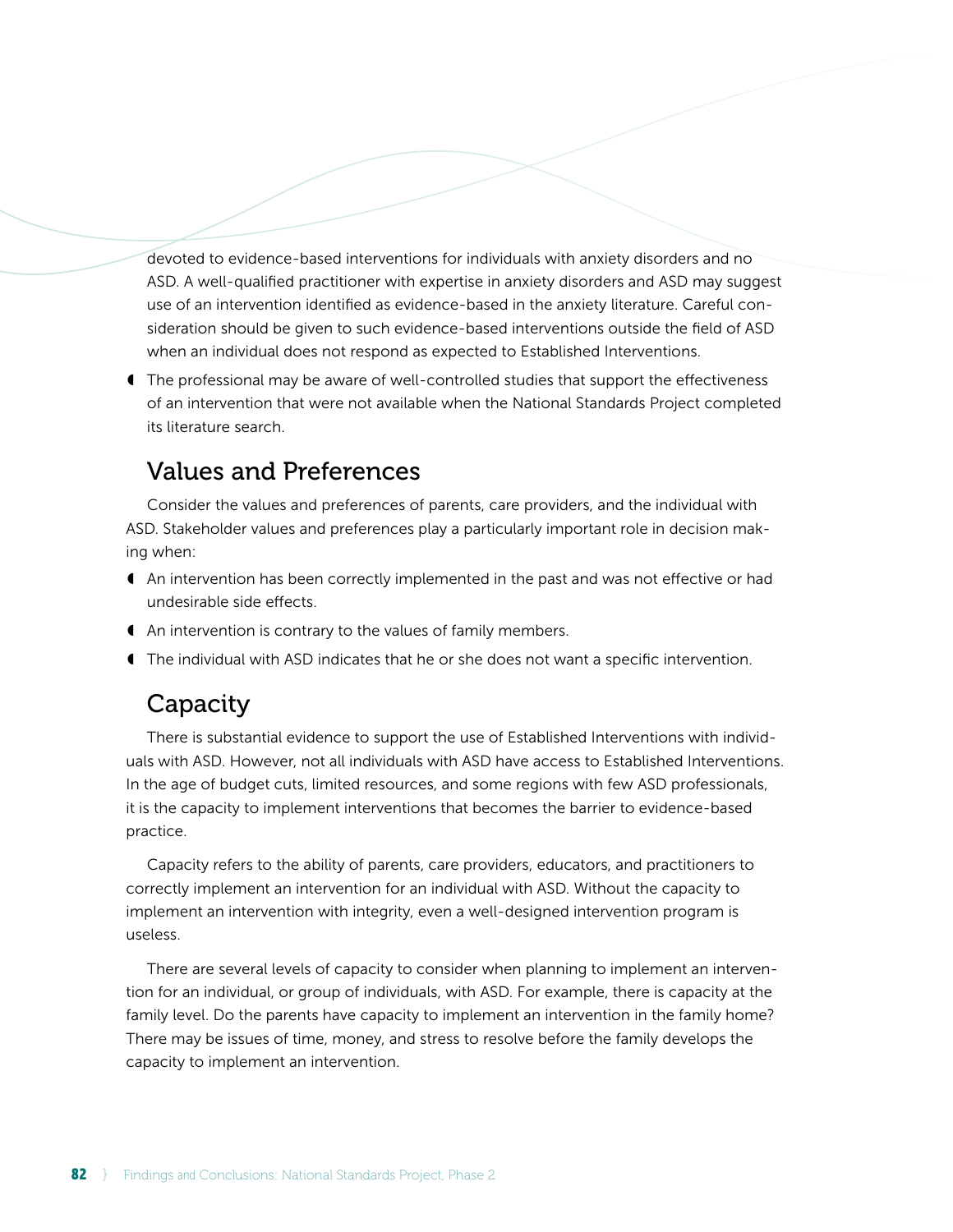It is also important to assess the capacity to implement intervention programs at the school district, individual school, and classroom level. Within a school system, it is critical to have qualified staff to supervise, train, and implement evidence-based interventions.

Additional consideration must be given to allocation of financial resources, classroom space, and materials. There is a body of literature devoted to capacity-building in school settings, non-profit organizations, and medical settings (e.g., Connolly & York, 2002; Hoyle, Samek, & Valois, 2008; Fixen, Naoom, Blasé, Friedman, & Wallace, 2005; Wing, 2004).

Finally, practitioners must examine their capacity to implement interventions with integrity. In many areas in the United States and around the world, there is a shortage of qualified professionals with expertise in ASD. A practitioner in a rural area in the U.S. can become easily overwhelmed. In situations such as these, it is important for the practitioner to address his/her availability to provide adequate training and supervision of an ASD intervention program. Keep in mind that technical support comes in different forms (i.e., families in rural areas Skyping with experts) and can be part of building capacity and supporting practitioners and/or families.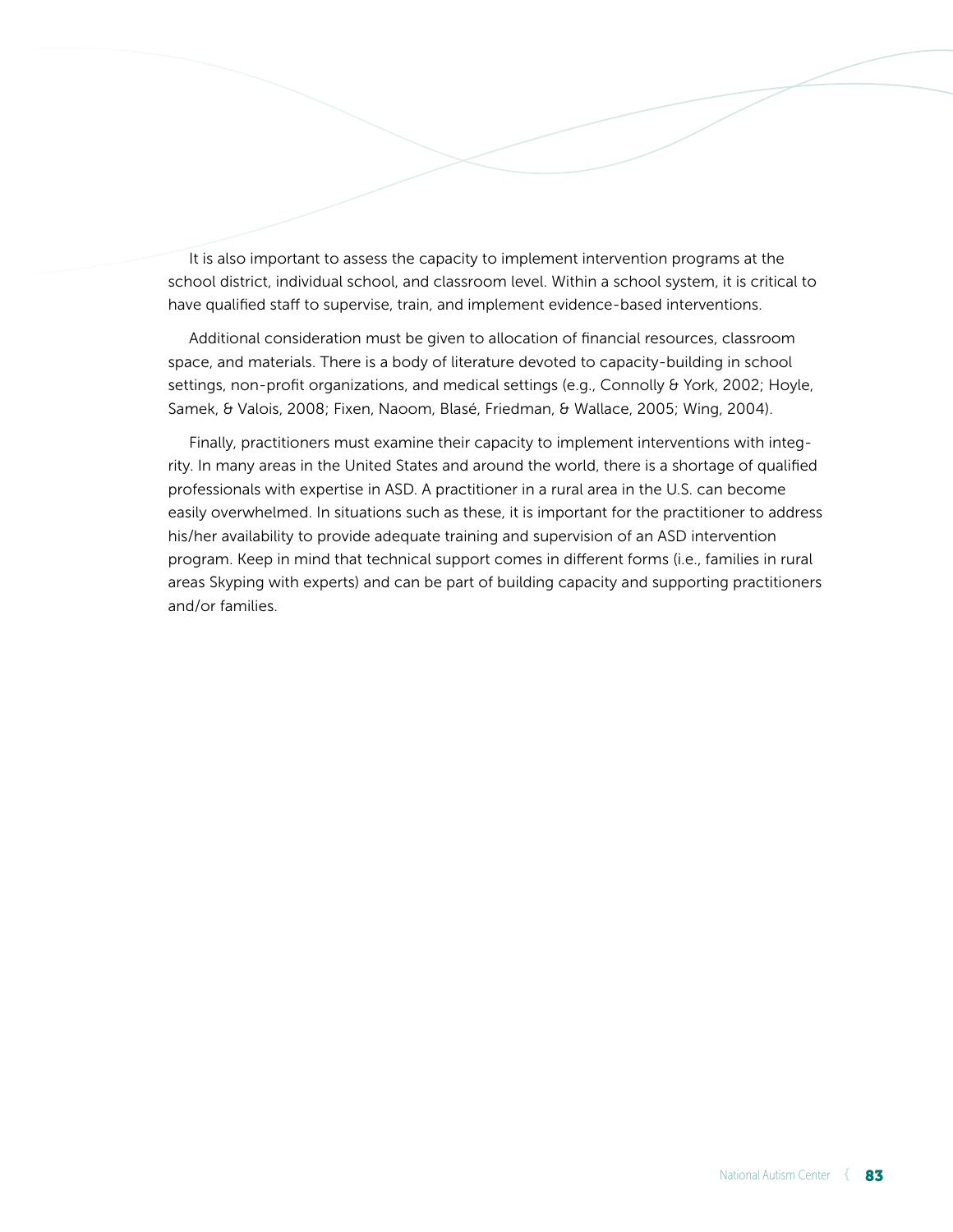

## References

- Allsop, S. J. & Stevens, C. F. (2009). Evidence-based practice or imperfect seduction? Developing capacity to respond effectively to drug-related problems. *Drug and Alcohol Review, 28*, 541-549.
- Connolly, P. & York, P. (2002). Evaluating capacity-building efforts for nonprofit organizations. *OD Practitioner, 34*(4), 33-39.
- Fixsen, D. L., Naoom, S. F., Blase, K. A., Friedman, R. M. & Wallace, F. (2005). *Implementation research: A synthesis of the literature*. Tampa, FL: University of South Florida, Louis de la Parte Florida Mental Health Institute, The National Implementation Research Network (FMHI Publication #231).
- Hoyle, T. B., Samek, B. B. & Valois, R. F. (2008). Building capacity for the continuous improvement of healthpromoting schools. *Journal of School Health, 78*(1), 1-8.
- Sackett, D. L., Rosenberg, W. M. C, Gray, J. A., Haynes, R. B., & Richardson, W. S. (1996). Evidence based medicine: what it is and what it isn't. *British Medical Journal, 312*, 71-72.
- Sackett, D. L., Straus, S. E., Richardson, W. S., Rosenberg, W., & Haynes, R.B. (2000). *Evidence-based medicine: How to practice and teach EBM*. London: BMJ Books.
- Wing, K. (2004). Assessing the effectiveness of capacitybuilding initiatives: Seven issues for the field. *Nonprofit and Voluntary Sector Quarterly, 33*, 153-160.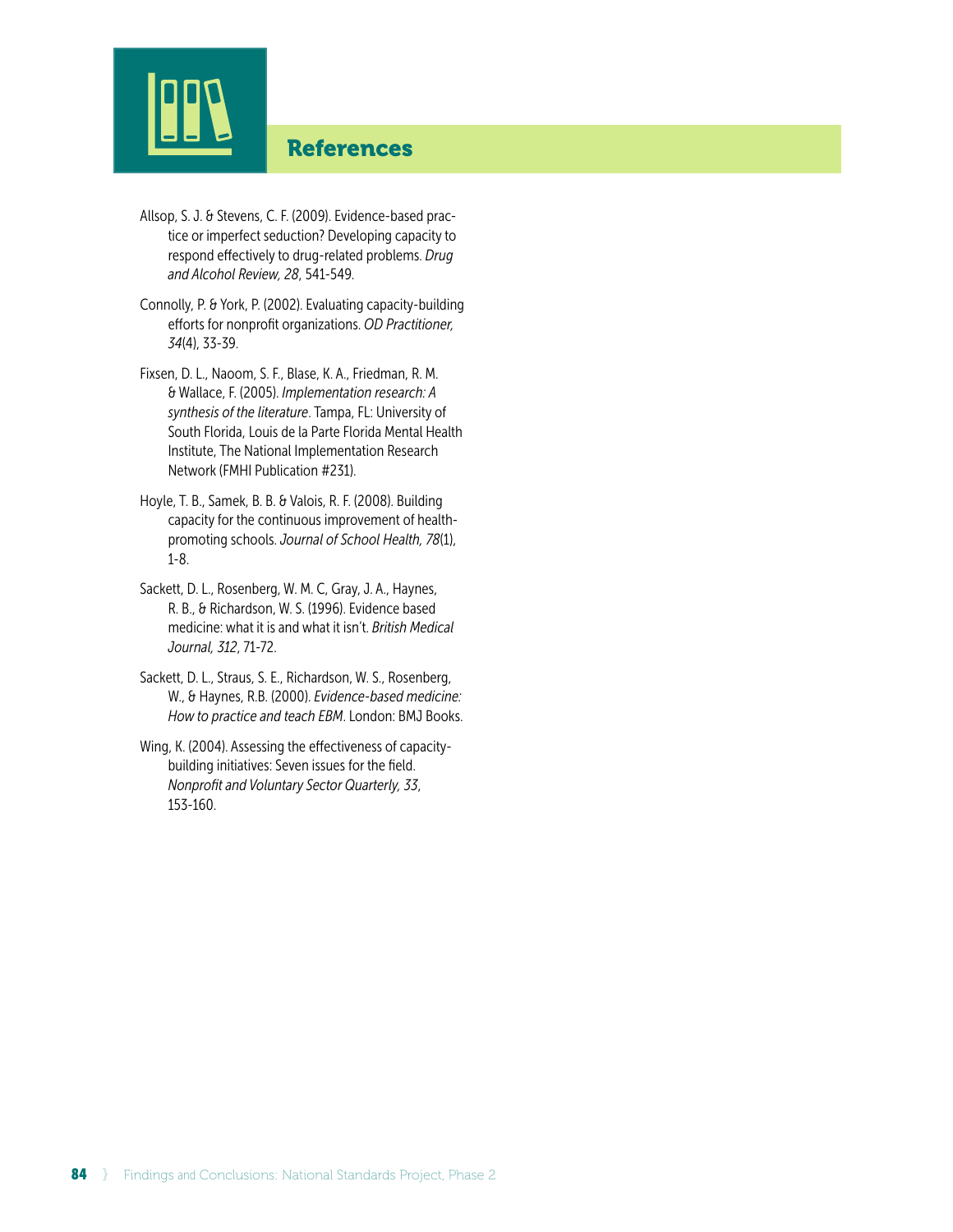# Limitations and Future Directions

We conclude with a brief discussion of limitations of Phase 2 of the National Standards Project (NSP2), along with considerations for future initiatives and areas of focus for the National Autism Center and the research community.

# Limitations

The NSP2 evaluative process was designed by highly regarded researchers in the field of autism spectrum disorder (ASD). The Scientific Merit Rating Scale (SMRS) ratings are based on information widely held as important components of quality science. Even so, and like other projects of this nature, there are limitations to the NSP2. Readers should be familiar with these limitations in order to use this document most effectively.

## We have identified the following limitations:

- ◖ This review evaluates peer-reviewed research published through January 2012. It is likely that there are published studies since 2012 that would provide additional support to some intervention categories. Professionals are encouraged to remain abreast of the behavioral and educational intervention literature when making decisions regarding individualized intervention development.
- ◖ We only included studies that have been published in peer-reviewed journals. It is likely that some researchers conducted studies that provided different or additional data that have not been published. This could influence the reported quality, quantity, or consistency of research findings. One of the goals of the NSP2 was to complete a review using the NSP1 framework and expand it to encompass research across the lifespan. Now that the NSP1 framework has been used to evaluate literature across all ages, consideration should be given to other credible sources of data (e.g., unpublished findings).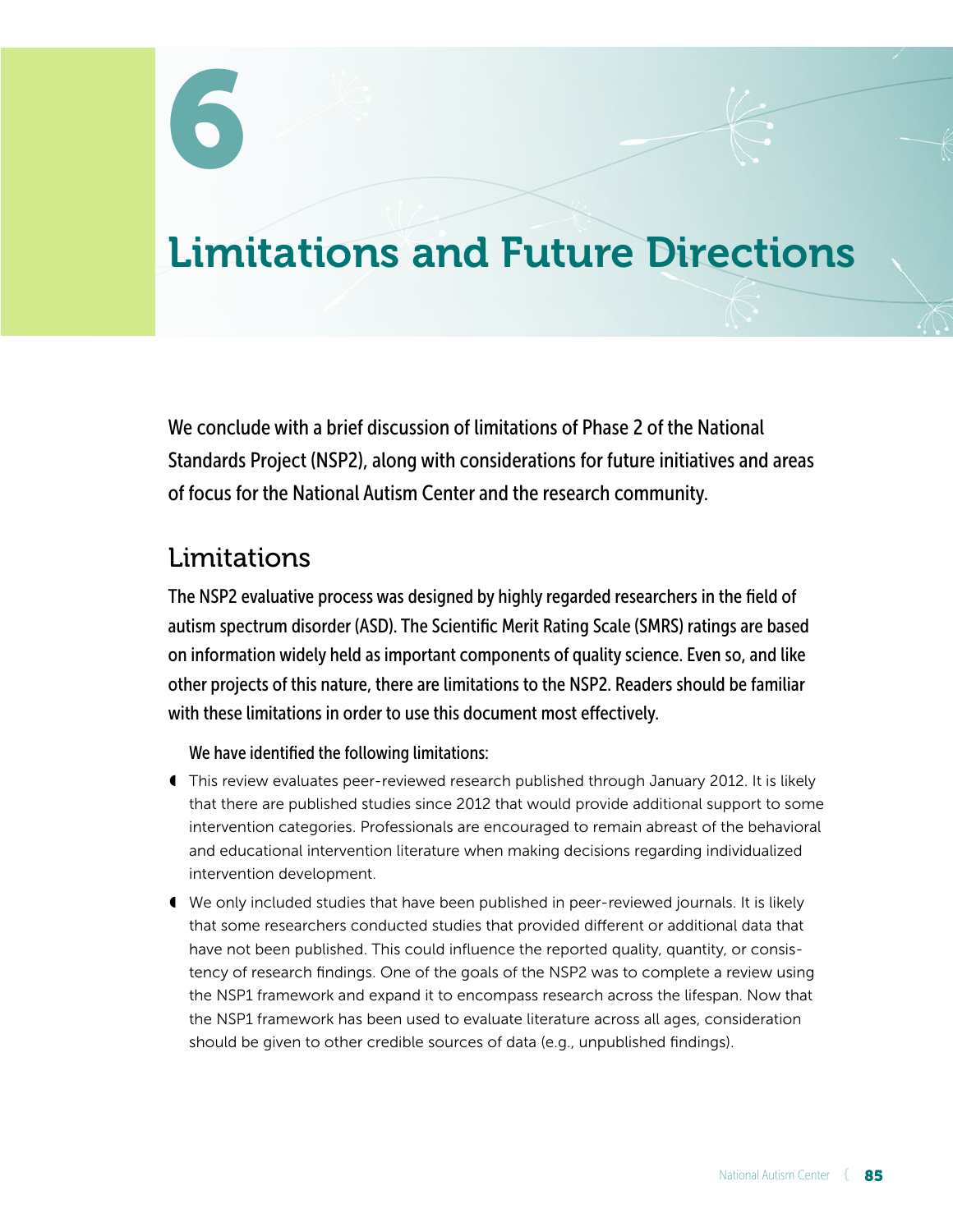- ◖ There are studies relying on single-case or group design methods that were not included in this review because they fell outside the commonly agreed-upon criteria for evaluating the effectiveness of study outcomes. The experts involved in the initial development of the NSP made the decision to include only those methodologies that are generally agreed-upon by scientists as sufficient for answering the question, "Is this intervention effective?"
- ◖ The NSP2 coding manual was revised to provide more detail regarding coding procedures (e.g., screen shots of the SMRS were added). A brief training video describing coding procedures was also developed to increase the likelihood of accurate coding. However, due to time constraints, not all article coders completed the video training. Upon review of the inter-observer agreement (IOA) from all article coders, there was no difference between coders who watched the training video and coders who did not watch the training video.

# Future Directions for the National Autism Center

There are a number of exciting directions to consider for future initiatives and publications related to the National Standards Project. These include:

- 1. Consideration of feedback regarding intervention categorization
- 2. An evaluation of interventions for "high-risk siblings"
- **3.** Further evaluation of such topics as functioning level of participants, intensity of intervention, and social validity
- 4. Consideration of studies not published in peer-reviewed journals, as well as qualitative studies
- 5. Inclusion of studies published exclusively in non-English journals
- 6. An evaluation of cultural diversity and its impact on evidence-based practice in the lives of individuals with ASD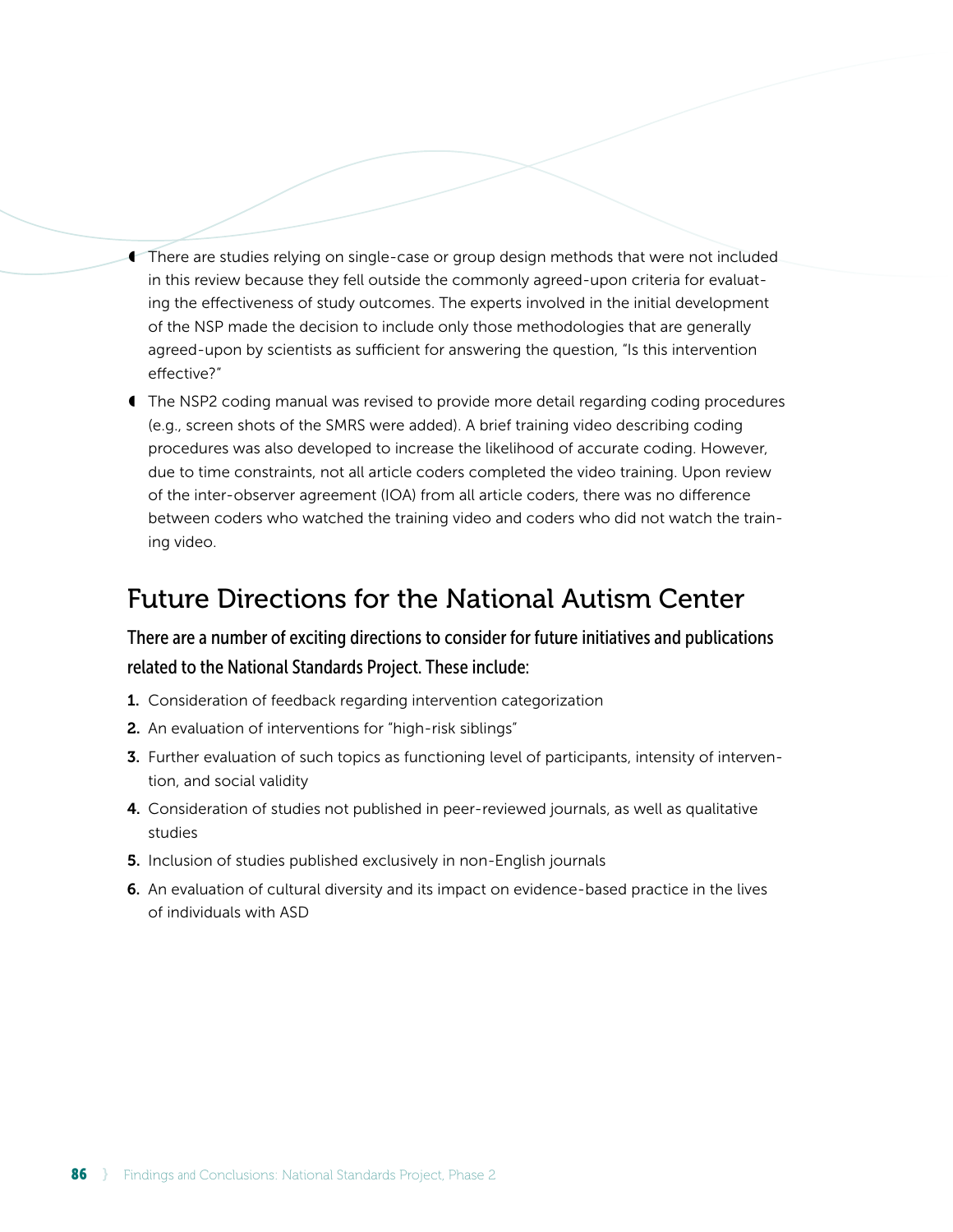# Future Directions for the Research Community

There are many areas of intervention research requiring additional investigation. For example, interventions listed as Emerging, such as Technology-based Intervention, require additional research. There were only seven articles evaluating Technology-based Interventions that met criteria for inclusion in NSP2.

The proliferation of software and various smartphone applications intended for individuals with autism warrants critical evaluation from the research community. Music therapy is often sought by parents and provided by numerous agencies and school districts for children with ASD. Seven music therapy articles were reviewed in the NSP2. Again, if parents and professionals are allocating resources to Emerging Interventions such as music therapy, additional controlled evaluations are necessary to determine intervention effectiveness.

Although we did not specifically report on statistics such as racial and ethnic backgrounds of study participants, data were collected on this variable. Unfortunately, many studies did not report the race or ethnicity of participants, particularly the studies utilizing single-case design. The disparity between minority and majority populations in accessing diagnostic services and intervention services is well documented in the ASD literature. It is imperative that variables (e.g., religious beliefs, family structure, language barriers, etc.) impacting intervention effectiveness in culturally diverse families be evaluated to determine appropriate modifications.

The focus of the NSP2 was to utilize the NSP1 framework to evaluate intervention research across the lifespan for participants with a confirmed diagnosis of ASD. As a result, the NSP2 did not include an evaluation of interventions developed for "high-risk siblings." In the scientific community, there is much interest in intervening early with siblings who are considered at high risk for developing ASD. An evaluation of these studies would likely contribute to a better understanding of interventions that have a positive impact on high-risk siblings.

Finally, the paucity of research evaluating effective interventions for adults with ASD is striking. So many adults with ASD are without appropriate services, impacting their ability to participate in the community and their quality of life. Only 27 articles with adults as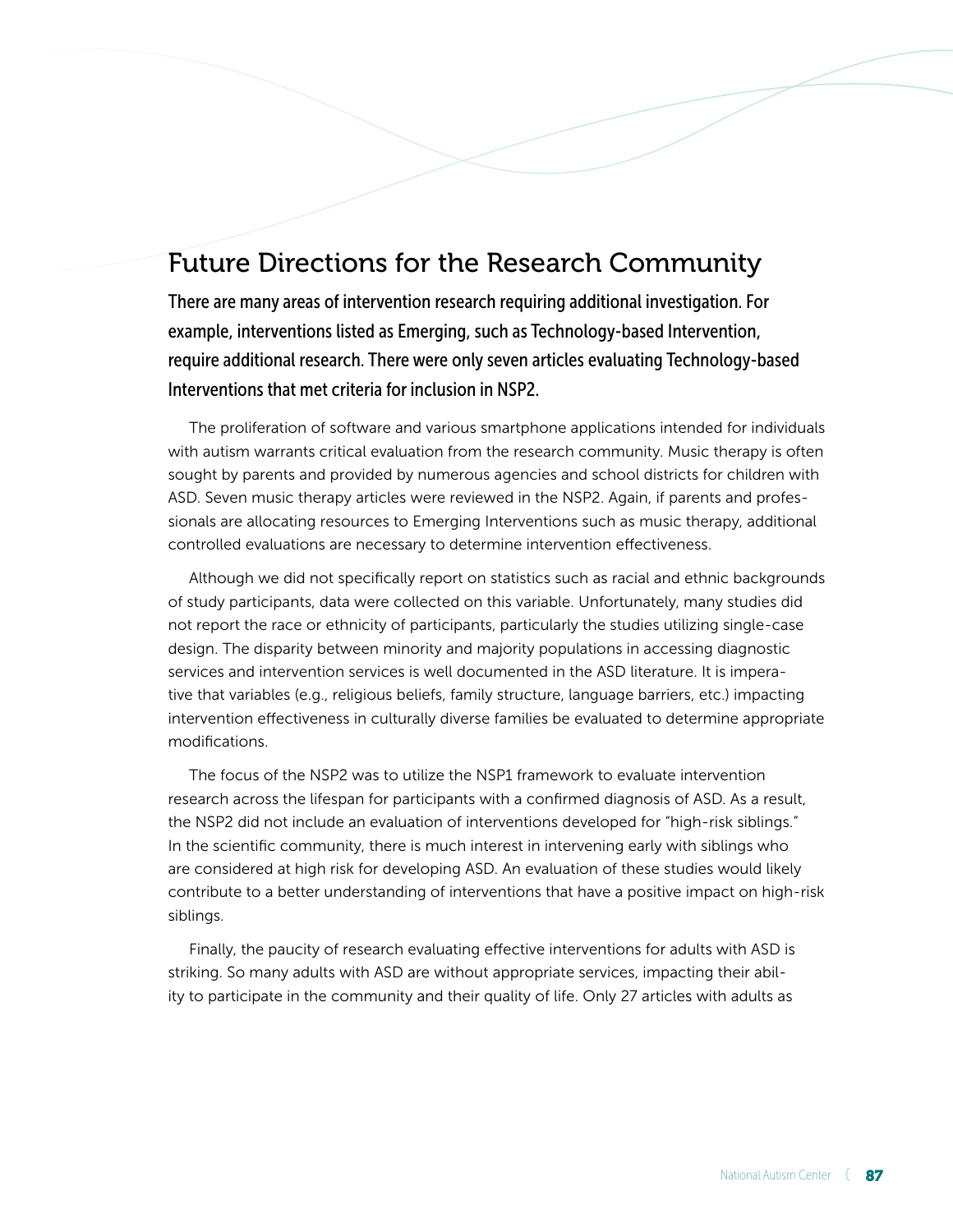participants met criteria for inclusion in NSP2. Critical evaluation of vocational training programs, social skills programs, and sexuality education programs is desperately needed to make appropriate individualized intervention recommendations. As the ASD population ages, elder care and managing health-related issues will become priorities for many caregivers. Research must guide the intervention recommendations for the elderly with ASD.

# Concluding Thoughts

This iteration of the National Standards Project is meant to serve as a resource for parents, professionals, and anyone interested in learning more about effective interventions for individuals with ASD. The dissemination of Phase 1 of the NSP in 2009 raised questions and identified gaps in knowledge that we have worked hard to address since its publication. The National Autism Center is committed to continuing to explore relevant questions related to effective interventions and evidence-based practice.

There is no single intervention that is effective for everyone with ASD. We wish it were that easy. However, we truly believe this work to be a valuable tool for informing decisions regarding individualized intervention development.

As always, we encourage readers to take the time to provide feedback regarding this document. We greatly value your feedback.

National Autism Center info@nationalautismcenter.org www.nationalautismcenter.org